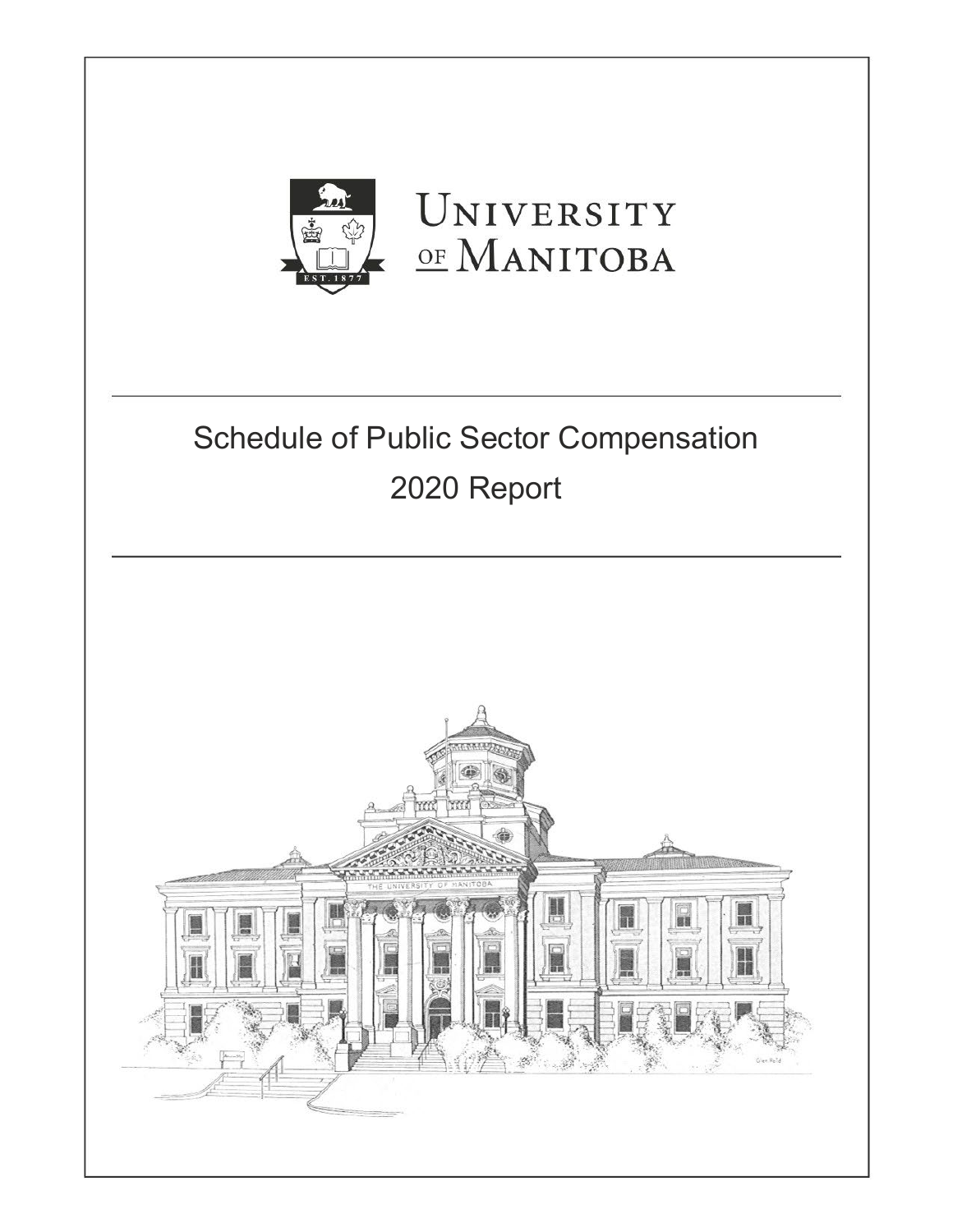

#### **INDEPENDENT AUDITOR'S REPORT**

To the Legislative Assembly of Manitoba To the Board of Governors of the University of Manitoba

#### **Opinion**

We have audited the schedule of public sector compensation of the University of Manitoba (the University) for the year ended December 31, 2020 (the schedule).

In our opinion, the financial information in the schedule of the University for the year ended December 31, 2020 is prepared, in all material respects, in accordance with Section 2 of The Public Sector Compensation Disclosure Act.

#### Basis for Opinion

We conducted our audit in accordance with Canadian generally accepted auditing standards. Our responsibilities under those standards are further described in the Auditor's Responsibilities for the Audit of the Schedule section of our report. We are independent of the University in accordance with the ethical requirements that are relevant to our audit of the schedule in Canada, and we have fulfilled our other ethical responsibilities in accordance with these requirements. We believe that the audit evidence we have obtained is sufficient and appropriate to provide a basis for our opinion.

#### Emphasis of Matter: Basis of Accounting

We draw attention to the schedule, which describes the basis of accounting. The schedule is prepared to assist the University to meet the requirements of Section 2 of The Public Sector Compensation Disclosure Act. As a result, the schedule may not be suitable for another purpose. Our opinion is not modified in respect of this matter.

#### Responsibilities of Management and Those Charged with Governance for the Schedule

Management is responsible for the preparation of this schedule in accordance with Section 2 of The Public Sector Compensation Disclosure Act and for such internal control as management determines is necessary to enable the preparation of the schedule that is free from material misstatement, whether due to fraud or error.

Those charged with governance are responsible for overseeing the University's financial reporting process.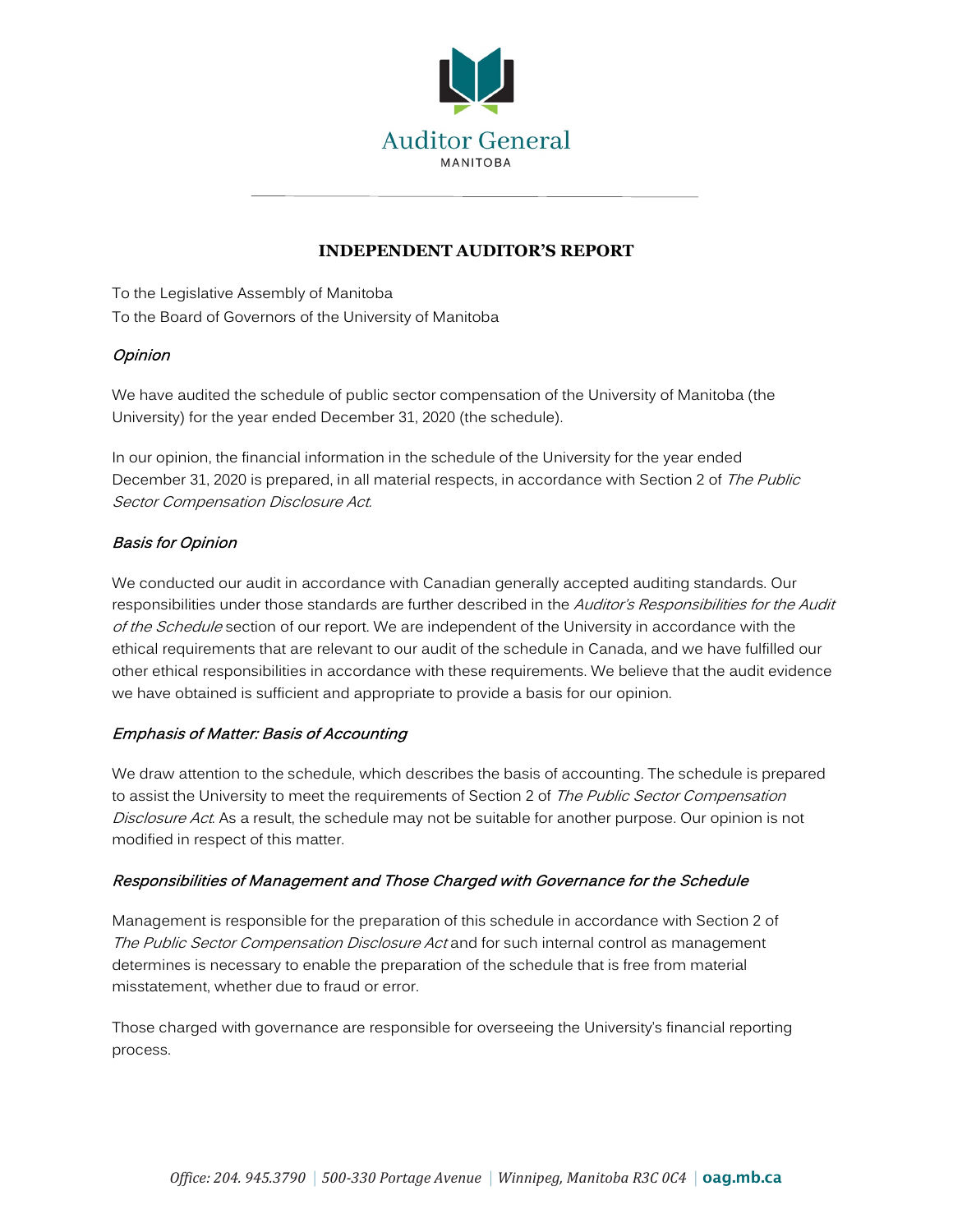

#### Auditor's Responsibilities for the Audit of the Schedule

Our objectives are to obtain reasonable assurance about whether the schedule is free from material misstatement, whether due to fraud or error, and to issue an auditor's report that includes our opinion. Reasonable assurance is a high level of assurance, but is not a guarantee that an audit conducted in accordance with Canadian generally accepted auditing standards will always detect a material misstatement when it exists. Misstatements can arise from fraud or error and are considered material if, individually or in the aggregate, they could reasonably be expected to influence the economic decisions of users taken on the basis of this financial information.

As part of an audit in accordance with Canadian generally accepted auditing standards, we exercise professional judgment and maintain professional skepticism throughout the audit. We also:

- Identify and assess the risks of material misstatement of the schedule, whether due to fraud or error, design and perform audit procedures responsive to those risks, and obtain audit evidence that is sufficient and appropriate to provide a basis for our opinion. The risk of not detecting a material misstatement resulting from fraud is higher than for one resulting from error, as fraud may involve collusion, forgery, intentional omissions, misrepresentations, or the override of internal control.
- Obtain an understanding of internal control relevant to the audit in order to design audit procedures that are appropriate in the circumstances, but not for the purpose of expressing an opinion on the effectiveness of the University's internal control.
- Evaluate the appropriateness of accounting policies used and the reasonableness of accounting estimates and related disclosures made by management.

We communicate with those charged with governance regarding, among other matters, the planned scope and timing of the audit and significant audit findings, including any significant deficiencies in internal control that we identify during our audit.

Office of the Auditor benned

Office of the Auditor General Winnipeg, Manitoba June 22, 2021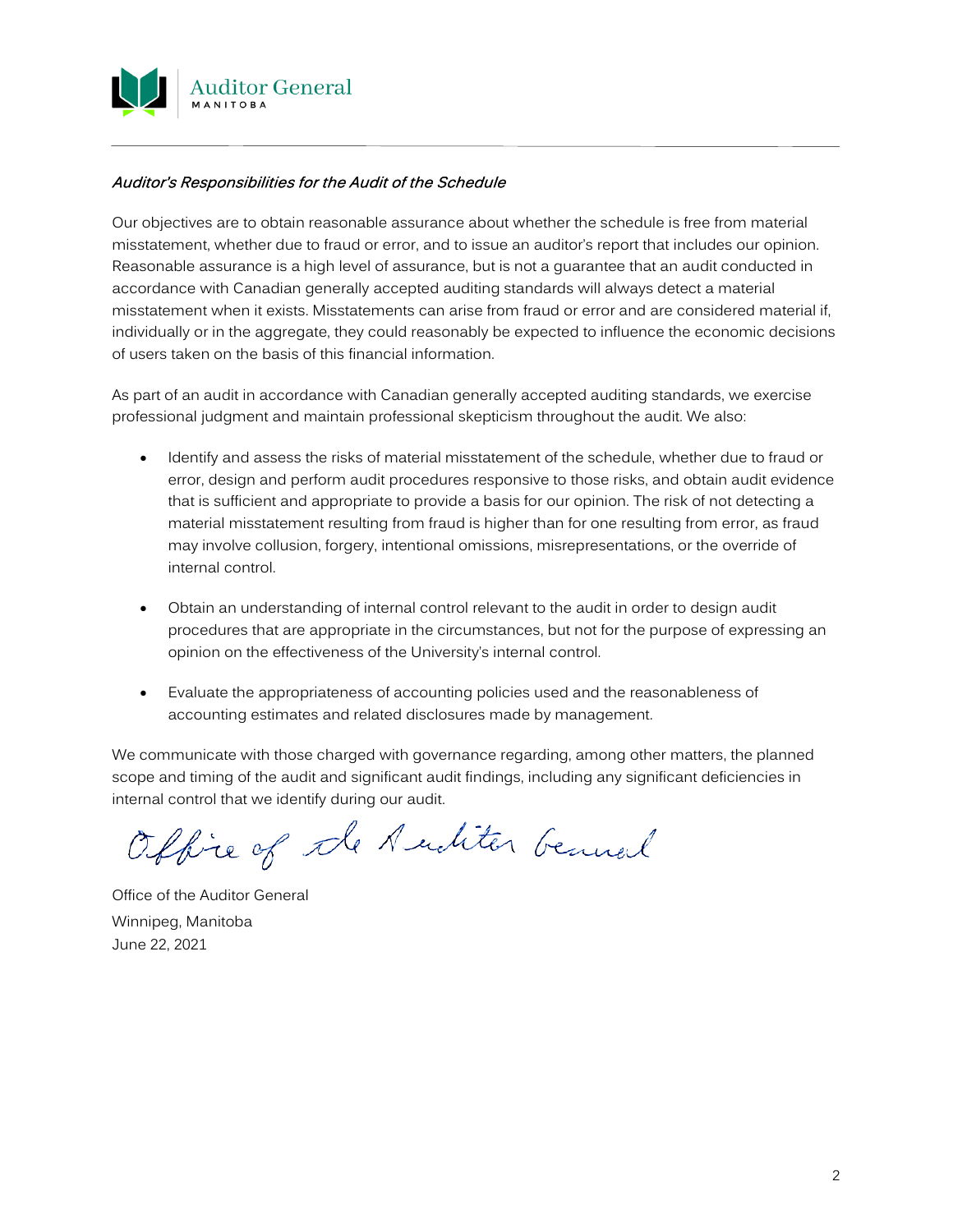## **SCHEDULE OF PUBLIC SECTOR COMPENSATION FOR THE YEAR ENDING DECEMBER 31, 2020**

This report was prepared by the University of Manitoba to meet the requirements of *The Public Sector Compensation Disclosure Act (*The Act*).* The Act requires public sector bodies to disclose compensation paid:

- 1. to, or for the benefit of, the chairperson of its board of directors or equivalent governing body, if any, if the chairperson's compensation is \$75,000 or more;
- 2. in the aggregate, to, or for the benefit of, its board members, if any;
- 3. individually, to, or for the benefit of, each of its officers and employees whose compensation is \$75,000 or more.

For the year ended December 31, 2020:

- 1. Compensation paid to the chairperson of the Board was nil
- 2. The aggregate compensation paid to all other Board members, acting in their capacity as Board members, was nil
- 3. Compensation paid to officers or employees in excess of \$75,000 are disclosed following the Basis of Accounting.

### **BASIS OF ACCOUNTING**

This report lists in alphabetical order all employees who received compensation of \$75,000 or more for the year ended December 31, 2020, and their position title.

Compensation includes University earned compensation and compensation paid on behalf of other organizations. Compensation paid on behalf of other organizations is related generally to the clinical academic staff in the Rady Faculty of Health Sciences who have joint responsibilities at the University of Manitoba and the teaching hospitals. These staff are paid by the University, and the hospitals reimburse the University for their share of these payments.

Compensation is calculated in accordance with The Act which means compensation pursuant to any arrangement, including an employment contract, calculated to include the total value of all cash and non-cash salary or payments, allowances, bonuses, commissions and perquisites, including:

- a) all overtime payments, retirement or severance payments, lump sum payments and vacation pay-outs,
- b) the value of loan or loan interest obligations that have been extinguished and the value of imputed interest benefits from loans,
- c) long term incentive plan earnings and pay-outs,
- d) the value of the benefit derived from vehicles or allowances with respect to vehicles,
- e) the value of the benefit derived from living accommodation or any subsidy with respect to living accommodation,
- f) payments made for exceptional benefits not provided to the majority of employees of the public sector body,
- g) payments for memberships in recreational clubs or organizations, and
- h) the value of any other payment or benefit that may be prescribed in the regulations.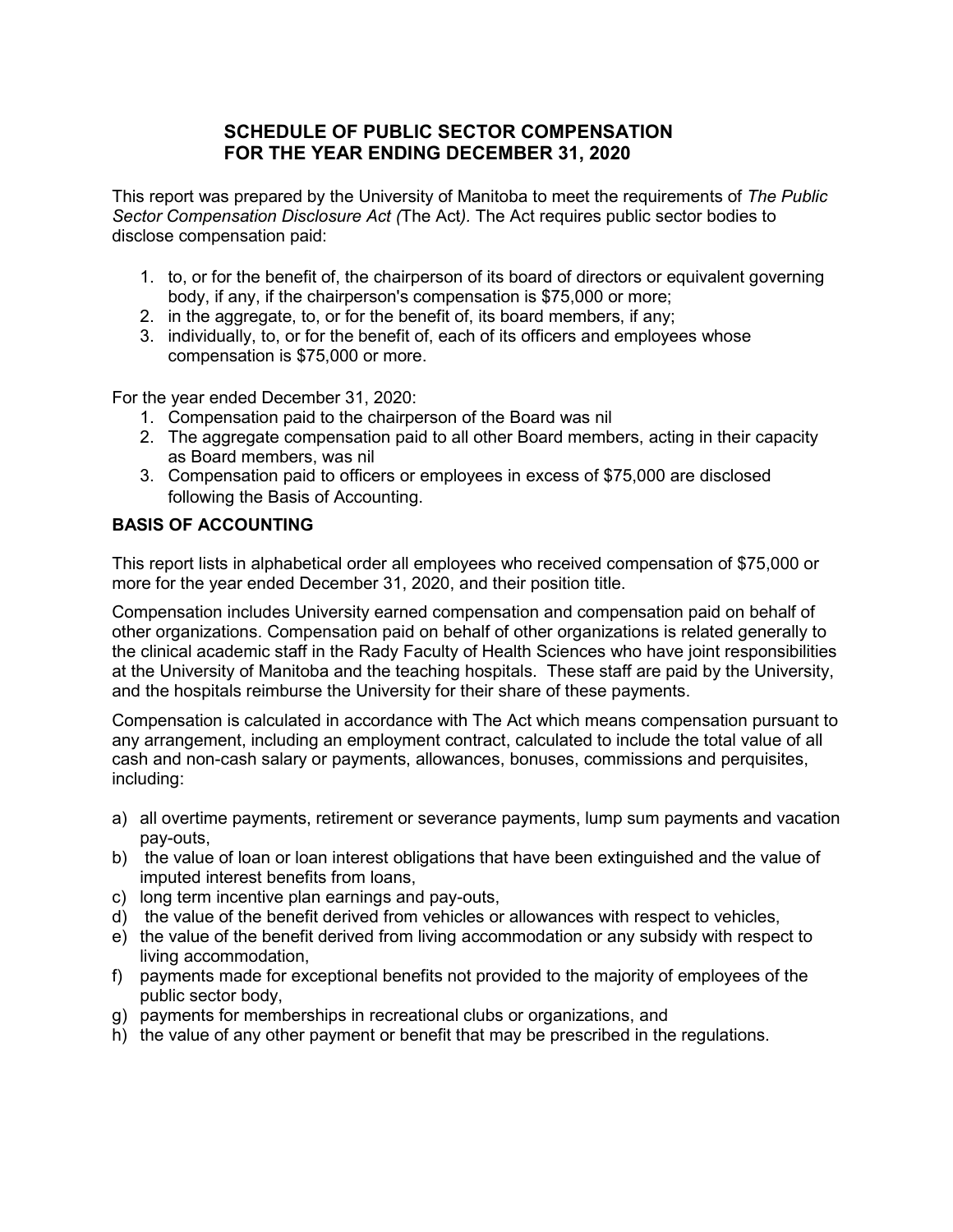| Last Name                               | First Name                | Position                                                 | Compensation<br>Amount \$ |
|-----------------------------------------|---------------------------|----------------------------------------------------------|---------------------------|
| <b>ABOUSETTA</b>                        | AHMED MOHAMED M           | <b>RESEARCH ASSOCIATE</b>                                | \$116,253.54              |
| <b>ACAR</b>                             | <b>ELIF FIDAN</b>         | ASSOCIATE PROFESSOR                                      | \$75,535.29               |
| <b>ACHTEMICHUK</b>                      | <b>MONICA DAWN</b>        | DIRECTOR, MEDICAL REHAB PROGRAM                          | \$108,077.04              |
| ADAMKO                                  | HEIDI                     | DIR, CHANGE MGMT/PROJECT SERV                            | \$120,865.77              |
| <b>ADAMS</b>                            | <b>CHRISTOPHER JOHN</b>   | <b>RECTOR</b>                                            | \$165,420.01              |
| <b>ADAMS</b>                            | <b>JEFFREY</b>            | <b>REGISTRAR &amp; EXEC. DIRECTOR</b>                    | \$147,630.07              |
| <b>ADAMS STUBBS</b>                     | <b>CHRISTINE MARGARET</b> | SENIOR ACADEMIC ADVISOR                                  | \$75,915.30               |
| <b>AFIFI</b>                            | <b>TRACIE</b>             | <b>PROFESSOR</b>                                         | \$154,437.11              |
| AGER                                    | MARK                      | <b>PROJECT MANAGER LEVEL 2</b>                           | \$104,384.71              |
| <b>AKCORA</b>                           | <b>CUNEYT GURCAN</b>      | ASSISTANT PROFESSOR                                      | \$98,441.48               |
| <b>AKINREMI</b>                         | OLALEKAN OLUWOLE          | <b>PROFESSOR</b>                                         | \$237,055.11              |
| AL BAGHDADI                             | <b>ZIADEDDIN</b>          | <b>ASSOCIATE PROFESSOR</b>                               | \$138,060.37              |
| ALBAS                                   | DANIEL CYRUS              | <b>PROFESSOR</b>                                         | \$167,452.31              |
| <b>ALBENSI</b>                          | <b>BENEDICT CHARLES</b>   | <b>PROFESSOR</b>                                         | \$150,692.53              |
| <b>ALBRECHT</b>                         | <b>MARGARET VICTORIA</b>  | <b>ASSISTANT LIBRARIAN</b>                               | \$88,306.31               |
| <b>ALCOLADO</b>                         | <b>GILLIAN</b>            | ASSISTANT PROFESSOR                                      | \$102,671.45              |
| <b>ALESSI-SEVERINI</b>                  | <b>SILVIA</b>             | <b>PROFESSOR</b>                                         | \$134,197.54              |
| ALEXANDRIN                              | <b>ELIZABETH ROSS</b>     | ASSOCIATE PROFESSOR                                      | \$118,913.02              |
| <b>ALEXIUK</b>                          | PHILIPPA M.               | ADMIN ASSISTANT TO DEAN                                  | \$75,136.76               |
| <b>ALFARO</b>                           | <b>MAROLO</b>             | <b>PROFESSOR</b>                                         | \$154,214.19              |
| <b>ALIANI</b>                           | <b>MICHEL</b>             | <b>PROFESSOR</b>                                         | \$128,183.80              |
| <b>ALLEN</b>                            | <b>LEANNE</b>             | DIABETIC FOOT NURSE                                      | \$100,133.54              |
| <b>ALTMAN</b>                           | <b>ALON</b>               | ASSOCIATE PROFESSOR                                      | \$97,629.62               |
| <b>ALUKO</b>                            | ROTIMI EMMANUEL           | <b>PROFESSOR</b>                                         | \$153,857.11              |
| AMARA                                   | <b>FRANCIS M</b>          | <b>PROFESSOR</b>                                         | \$150,943.45              |
| AMARAKOON MUDIYANSELAGE INOKA DILRUKSHI |                           | ASSISTANT PROFESSOR                                      | \$76,350.89               |
| AMIRO                                   | <b>BRIAN DOUGLAS</b>      | <b>SENIOR SCHOLAR</b>                                    | \$170,856.82              |
| ANASTASIADIS                            | <b>SOPHIA</b>             | <b>HR CONSULTANT</b>                                     | \$94,656.66               |
| <b>ANDERSON</b>                         | ANGELA                    | LEGAL & CONFIDENTIAL ASSISTANT                           | \$75,256.68               |
| <b>ANDERSON</b>                         | CHRISTOPHER M.            | <b>PROFESSOR</b>                                         | \$149,475.57              |
| ANDERSON                                | <b>GEOFFREY DARRELL</b>   | <b>CO-OP EDUCATION DIRECTOR</b>                          | \$83,701.68               |
| ANDERSON                                | <b>HOPE DELIGHT</b>       | <b>PROFESSOR</b>                                         | \$160,130.01              |
| <b>ANDERSON</b>                         | <b>JOHN ERIC</b>          | <b>PROFESSOR</b>                                         | \$163,408.22              |
| ANDERSON                                | KJELL                     | ASSISTANT PROFESSOR                                      | \$104,290.66              |
| ANDERSON                                | <b>MARCIA JO-ANNE</b>     | ASSISTANT PROFESSOR                                      | \$388,477.94              |
| ANDERSON                                | W GARY                    | <b>PROFESSOR</b>                                         | \$145,156.13              |
| <b>ANDREW</b>                           | NAOMI MICHAELA            | ACTING V.P. ADMINISTRATION / AVP LEGAL & GENERAL COUNSEL | \$210,343.47              |
| ANNAKKAGE                               | UDAYA DEEPA               | <b>PROFESSOR</b>                                         | \$149,507.12              |
| ANNANDALE                               | <b>DAVID ERIC</b>         | <b>SENIOR INSTRUCTOR</b>                                 | \$95,366.91               |
| ANOLING                                 | JEYSAN                    | IT SECURITY ANALYST                                      | \$101,812.82              |
| <b>ANTROBUS</b>                         | <b>CAROL CELESTE</b>      | MANAGER, COMPUTERS                                       | \$79,001.05               |
| <b>APPADOO</b>                          | SRIMANTOORAO S.           | <b>PROFESSOR</b>                                         | \$158,855.92              |
| <b>APROSOFF</b>                         | <b>MARCELO DANIEL</b>     | <b>ITPC SOLUTIONS CONSULTANT</b>                         | \$90,132.73               |
| <b>AQUINO</b>                           | <b>EDUARDO</b>            | ASSOCIATE PROFESSOR                                      | \$132,645.26              |
| ARAJI                                   | <b>MOHAMAD TAREK</b>      | ASSOCIATE PROFESSOR                                      | \$109,028.50              |
| <b>ARCHIBALD</b>                        | <b>MANDY MARIE</b>        | ASSISTANT PROFESSOR                                      | \$109,252.06              |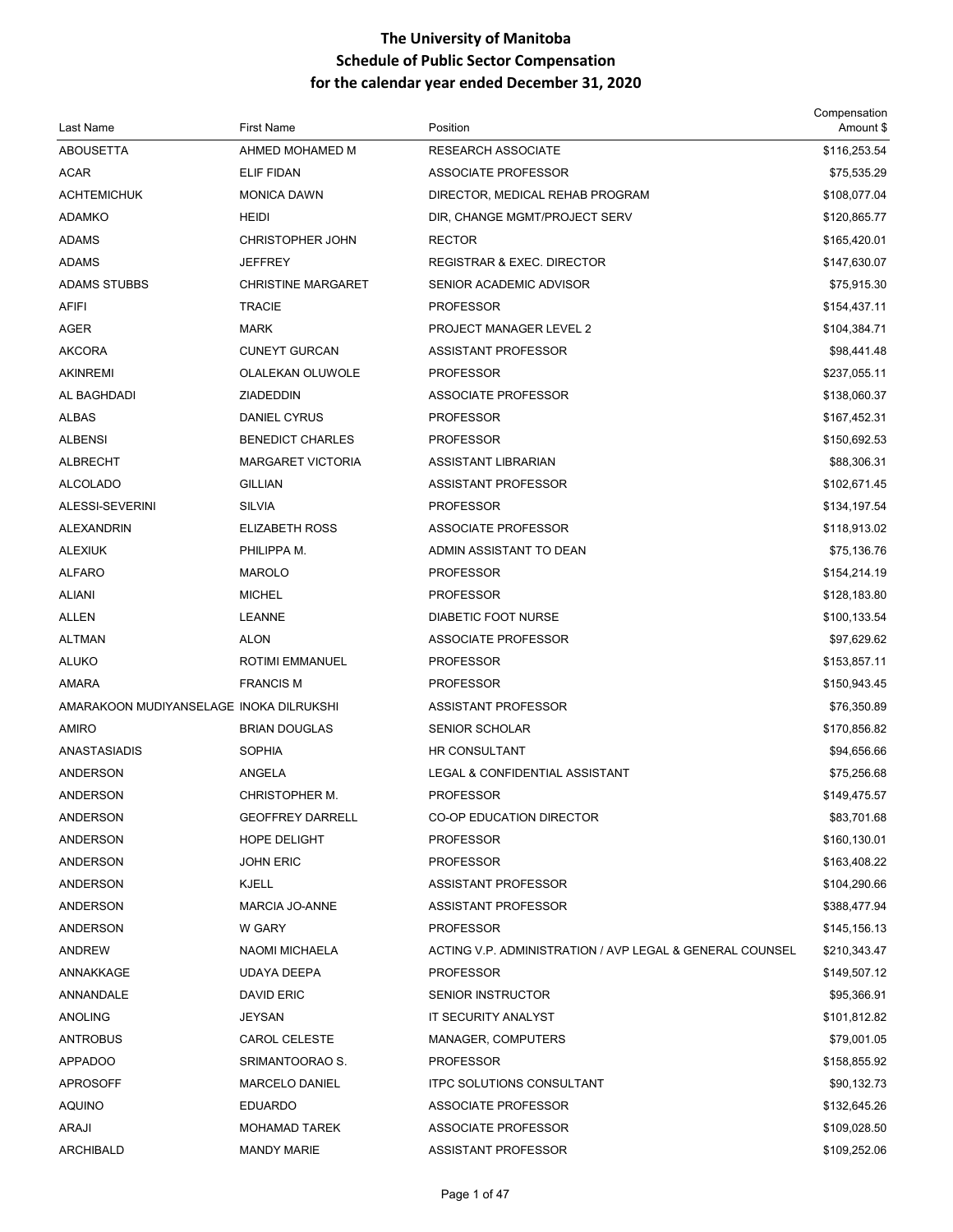| Last Name           | <b>First Name</b>         | Position                                            | Compensation<br>Amount \$ |
|---------------------|---------------------------|-----------------------------------------------------|---------------------------|
| <b>ARINO</b>        | <b>JULIEN</b>             | <b>PROFESSOR</b>                                    | \$123,249.52              |
| <b>ARMOUR</b>       | <b>GITANJALI</b>          | TEAM LEAD ADVSING & TRANSITION                      | \$87,508.50               |
| ARMSTRONG           | <b>DEBBIE</b>             | <b>TECHNICIAN</b>                                   | \$83,167.51               |
| <b>ARNETT</b>       | <b>JOHN LOUIS</b>         | <b>PROFESSOR</b>                                    | \$160,933.80              |
| <b>ARNOLD</b>       | <b>TRINA</b>              | <b>INSTRUCTOR II</b>                                | \$101,615.75              |
| <b>ARORA</b>        | <b>RAKESH CHRISTOPHER</b> | <b>PROFESSOR</b>                                    | \$85,296.18               |
| <b>ARORA</b>        | SANDEEP                   | ASSISTANT PROFESSOR                                 | \$146,502.76              |
| <b>ARSENIO</b>      | <b>JANILYN SILASTRE</b>   | <b>ASSISTANT PROFESSOR</b>                          | \$100,994.57              |
| ARTHUR              | <b>GILBERT</b>            | <b>SENIOR SCHOLAR</b>                               | \$116,755.38              |
| ASADZADEH           | <b>MASOUD</b>             | ASSISTANT PROFESSOR                                 | \$105,535.21              |
| <b>ASHCROFT</b>     | <b>TERRIJ</b>             | <b>SENIOR INSTRUCTOR</b>                            | \$116,475.34              |
| <b>ASHER</b>        | LAURA J                   | DONOR RELATIONS OFFICER                             | \$96,768.85               |
| <b>ASHRAF</b>       | <b>AHMED BILAL</b>        | ASSISTANT PROFESSOR                                 | \$102,394.60              |
| <b>ASPER</b>        | DAVID ALAN                | DEAN, FACULTY OF LAW                                | \$105,281.47              |
| <b>ATAMANCHUK</b>   | <b>KATHRYN</b>            | ENGINEER-IN-RESIDENCE                               | \$157,952.66              |
| ATEAH               | <b>CHRISTINE ANNE</b>     | VICE DEAN / PROFESSOR, RADY FAC. OF HEALTH SCIENCES | \$174,722.68              |
| ATUKORALLAYA        | DEVI SEWVANDINI ATUKORALA | ASSISTANT PROFESSOR                                 | \$96,354.82               |
| AU                  | SHIU-YIK                  | ASSISTANT PROFESSOR                                 | \$145,262.23              |
| AU                  | <b>WENDY</b>              | DATA ANALYST                                        | \$91,473.39               |
| <b>AUKEMA</b>       | <b>HAROLD M</b>           | <b>PROFESSOR</b>                                    | \$136,427.04              |
| <b>AUSTIN-SMITH</b> | <b>BRENDA LOUISE</b>      | <b>PROFESSOR</b>                                    | \$145,377.47              |
| <b>AVERY</b>        | <b>LISA</b>               | ASSISTANT PROFESSOR                                 | \$189,129.13              |
| <b>AXELROD</b>      | <b>CHARLES DAVID</b>      | ASSOCIATE PROFESSOR                                 | \$115,151.45              |
| AYELE               | <b>BELAY TESHOME</b>      | <b>PROFESSOR</b>                                    | \$121,897.13              |
| <b>AYOTTE</b>       | <b>MICHEL</b>             | <b>SYSTEMS ANALYST</b>                              | \$91,193.18               |
| <b>AYRES</b>        | <b>HEATHER</b>            | HR MGR/CHANGE MGMT SPECIALIST                       | \$90,204.11               |
| AZAD                | <b>MEGHAN BRIANNE</b>     | ASSOCIATE PROFESSOR                                 | \$129,975.09              |
| <b>AZURE</b>        | ERNIE EDDIE JOSEPH        | INDIGENOUS KNOWLEDGE HOLDER/EL                      | \$96,282.78               |
| <b>BAADER</b>       | <b>BENJAMIN MARIA</b>     | <b>ASSOCIATE PROFESSOR</b>                          | \$122,094.67              |
| <b>BACHER</b>       | <b>DAVE</b>               | SUPERVISOR, NORTH ZONE                              | \$75.535.27               |
| BACOLA              | <b>MEREDITH</b>           | ASSISTANT PROFESSOR                                 | \$88,078.05               |
| <b>BAFFOE</b>       | MICHAEL JACKSON           | <b>PROFESSOR</b>                                    | \$128,779.12              |
| BAHL                | <b>VIVEK</b>              | VENDOR/CONTRACT ANALYST                             | \$79,001.05               |
| <b>BAILEY</b>       | <b>SHAWN</b>              | ASSISTANT PROFESSOR                                 | \$86,767.22               |
| <b>BAILIS</b>       | DANIEL SETH               | <b>PROFESSOR</b>                                    | \$153,281.09              |
| <b>BAILLY</b>       | ANGELA M.                 | FUNCTIONAL ANALYST                                  | \$83,027.99               |
| <b>BAIS</b>         | <b>TRUDY</b>              | <b>LAN ADMINISTRATOR</b>                            | \$82,032.00               |
| BAK                 | <b>GREGORY STANISLAUS</b> | <b>ASSOCIATE PROFESSOR</b>                          | \$124,789.15              |
| <b>BAKER</b>        | PATRICIA MARIE            | ASSOCIATE PROFESSOR                                 | \$316,080.97              |
| <b>BAKKER</b>       | CAMERON                   | <b>CHARGE ENGINEER -2ND CLASS</b>                   | \$98,533.07               |
| <b>BAKKER</b>       | <b>MATTHEW</b>            | ASSISTANT PROFESSOR                                 | \$95,299.55               |
| <b>BALAKRISHNAN</b> | <b>NISHANT</b>            | <b>INSTRUCTOR I</b>                                 | \$84,222.21               |
| <b>BALAKRISHNAN</b> | <b>SUBRAMANIAM</b>        | <b>PROFESSOR</b>                                    | \$164,802.81              |
| <b>BALDWIN</b>      | <b>ALANNA GAY</b>         | RESEARCH NETWORK DIRECTOR                           | \$82,966.64               |
| <b>BALLANTINE</b>   | <b>KRISTINE</b>           | SYSTEM ANALYST                                      | \$90,830.95               |
| <b>BALLARD</b>      | MYRLE JOYCE               | ASSISTANT PROFESSOR                                 | \$94,231.56               |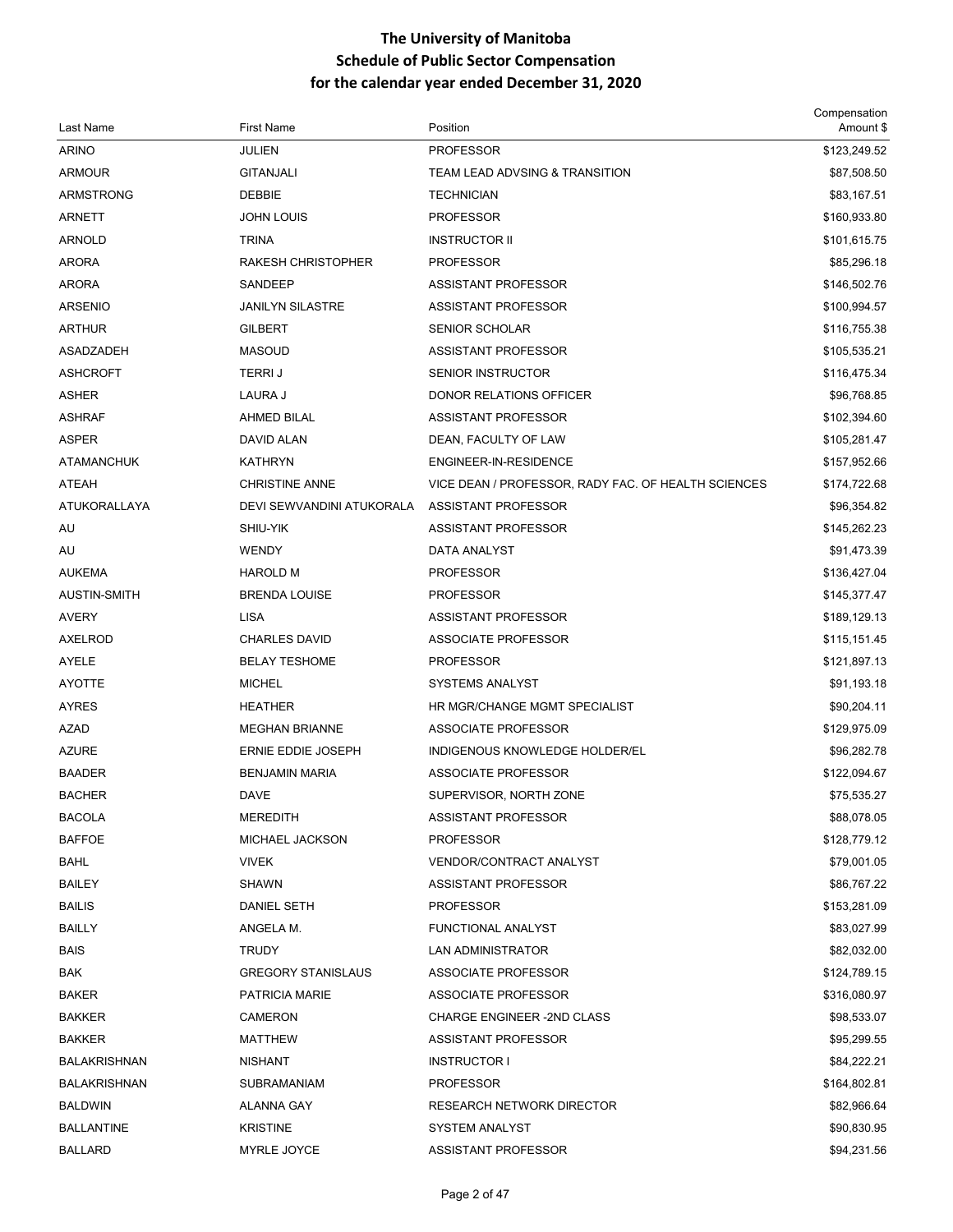| Last Name             | <b>First Name</b>      | Position                                  | Compensation<br>Amount \$ |
|-----------------------|------------------------|-------------------------------------------|---------------------------|
| <b>BALNEAVES</b>      | LYNDA G.               | <b>ASSOCIATE PROFESSOR</b>                | \$131,596.79              |
| <b>BALSHAW</b>        | ROBERT FRED            | <b>RESEARCH ASSOCIATE</b>                 | \$128,218.65              |
| <b>BALZER</b>         | <b>MARLA RICHELLE</b>  | <b>PHYSIOTHERAPIST</b>                    | \$119,015.58              |
| BANADAKOPPA MANJAPPA  | <b>RAMESH</b>          | <b>RESEARCH ASSOCIATE</b>                 | \$108,188.10              |
| <b>BANMAN</b>         | <b>LISA KIMBERLY</b>   | <b>INSTRUCTOR II</b>                      | \$95,596.32               |
| <b>BANNATYNE</b>      | <b>SHARON LYNN</b>     | ASSOC. REGISTRAR ACADEMIC SUPP            | \$84,287.30               |
| <b>BANNERMAN</b>      | <b>JORDAN ALLEN</b>    | <b>INSTRUCTOR II</b>                      | \$90,939.57               |
| <b>BARABAN</b>        | ELENA V.               | ASSOCIATE PROFESSOR                       | \$111,781.47              |
| <b>BARAGAR</b>        | <b>FLETCHER DAVID</b>  | ASSOCIATE PROFESSOR                       | \$134,789.97              |
| <b>BARBER</b>         | DAVID GEORGE           | <b>PROFESSOR</b>                          | \$287,648.58              |
| <b>BARCLAY</b>        | RUTH ELIZABETH         | ASSOCIATE PROFESSOR                       | \$124,777.18              |
| <b>BARCZAK</b>        | <b>MICHAEL</b>         | ASSISTANT PROFESSOR                       | \$132,863.02              |
| <b>BARNARD</b>        | <b>DAVID THOMAS</b>    | PRESIDENT EMERITUS / PROFESSOR            | \$434,571.18              |
| <b>BARR</b>           | <b>DARJA</b>           | <b>INSTRUCTOR II</b>                      | \$86,463.03               |
| <b>BARTELS</b>        | CARL                   | <b>SENIOR INSTRUCTOR</b>                  | \$103,248.65              |
| <b>BARTH</b>          | <b>ROBERT</b>          | CERTIFIED PLUMBER/STEAMFITTER             | \$79,035.84               |
| <b>BARTLETT</b>       | NADINE ALICE BERYL     | ASSISTANT PROFESSOR                       | \$93,146.30               |
| <b>BASHA</b>          | <b>CAROLYN</b>         | DIRECTOR, MAJOR GIFTS                     | \$113,266.01              |
| <b>BASS</b>           | <b>JORDAN LESLIE</b>   | <b>ASSOCIATE LIBRARIAN</b>                | \$103,595.29              |
| <b>BASSUONI</b>       | <b>MOHAMED TAMER</b>   | <b>PROFESSOR</b>                          | \$130,606.02              |
| <b>BAUER</b>          | <b>CRAIG</b>           | MGR CRS MAT FT G & HS BOOKSTOR            | \$94,304.53               |
| <b>BAUM</b>           | <b>STEFI</b>           | DEAN / PROFESSOR                          | \$245,715.25              |
| BAY                   | <b>DENICE</b>          | ASSISTANT PROFESSOR                       | \$99,614.22               |
| <b>BAYDACK</b>        | <b>RICHARD KENITH</b>  | <b>PROFESSOR</b>                          | \$163,835.35              |
| <b>BAZZOCCHI</b>      | <b>ROBERT</b>          | SYSTEM ADMIN & FUNCTIONAL ANAL            | \$76,636.88               |
| <b>BEACH</b>          | SHAUNAVON MICHAEL      | BUSINESS MANAGER, C.L.S.P.                | \$93,998.67               |
| <b>BEACH DUCHARME</b> | <b>DEBRA</b>           | DIRECTOR - INDIGENOUS HEALTH              | \$131,834.85              |
| <b>BEAL</b>           | <b>NATHAN</b>          | <b>SOLUTION ARCHITECT</b>                 | \$113,544.53              |
| <b>BEAN</b>           | <b>LAURA DAWN</b>      | UNDERGRADUATE PROGRAM MANAGER             | \$75,915.19               |
| <b>BEAUDRY</b>        | <b>GUY</b>             | <b>BUSINESS OFFICER</b>                   | \$94,292.98               |
| <b>BEAUVAIS</b>       | <b>DIANNE</b>          | PROGRAMMER ANALYST                        | \$87,850.00               |
| <b>BEAVERFORD</b>     | <b>KELLEY</b>          | ASSOCIATE PROFESSOR                       | \$132,380.04              |
| <b>BECKER</b>         | <b>CHRISTIAN</b>       | ADMINISTRATIVE DIRECTOR                   | \$125,389.06              |
| <b>BECKER</b>         | <b>MARISSA LEE</b>     | ASSOCIATE PROFESSOR                       | \$162,927.05              |
| <b>BEDDOES</b>        | <b>JONATHAN CARL</b>   | <b>PROFESSOR</b>                          | \$330,921.79              |
| <b>BEDNAR</b>         | LISA MARIE             | DISTANCE ED SESS. INSTRUCTOR              | \$91,241.13               |
| <b>BEKKER</b>         | <b>JOHANNES J</b>      | ASSISTANT MANAGER                         | \$95,030.12               |
| <b>BELL</b>           | <b>RICHARD</b>         | ASSISTANT MANAGER                         | \$81,655.24               |
| <b>BELLAS</b>         | <b>JONATHON SAMUEL</b> | ASSISTANT PROFESSOR                       | \$123,582.52              |
| <b>BELLILI</b>        | <b>FAOUZI</b>          | ASSISTANT PROFESSOR                       | \$95,819.31               |
| <b>BELLINO</b>        | <b>JOEY JEFFERY</b>    | OCCUPATIONAL HYGIENE COORD                | \$152,266.60              |
| <b>BELMONTE</b>       | <b>MARK FINDLAY</b>    | <b>PROFESSOR</b>                          | \$128,817.45              |
| <b>BENARROCH</b>      | <b>MICHAEL</b>         | PRESIDENT AND VICE-CHANCELLOR / PROFESSOR | \$243,624.88              |
| <b>BENBOW</b>         | SARAH MARY P           | ASSOCIATE PROFESSOR                       | \$135,759.12              |
| <b>BENNETT</b>        | <b>MARLYN LORETTA</b>  | ASSISTANT PROFESSOR                       | \$94,859.55               |
| <b>BENTLEY</b>        | <b>KENNETH GERALD</b>  | SENIOR INSTRUCTOR                         | \$122,337.27              |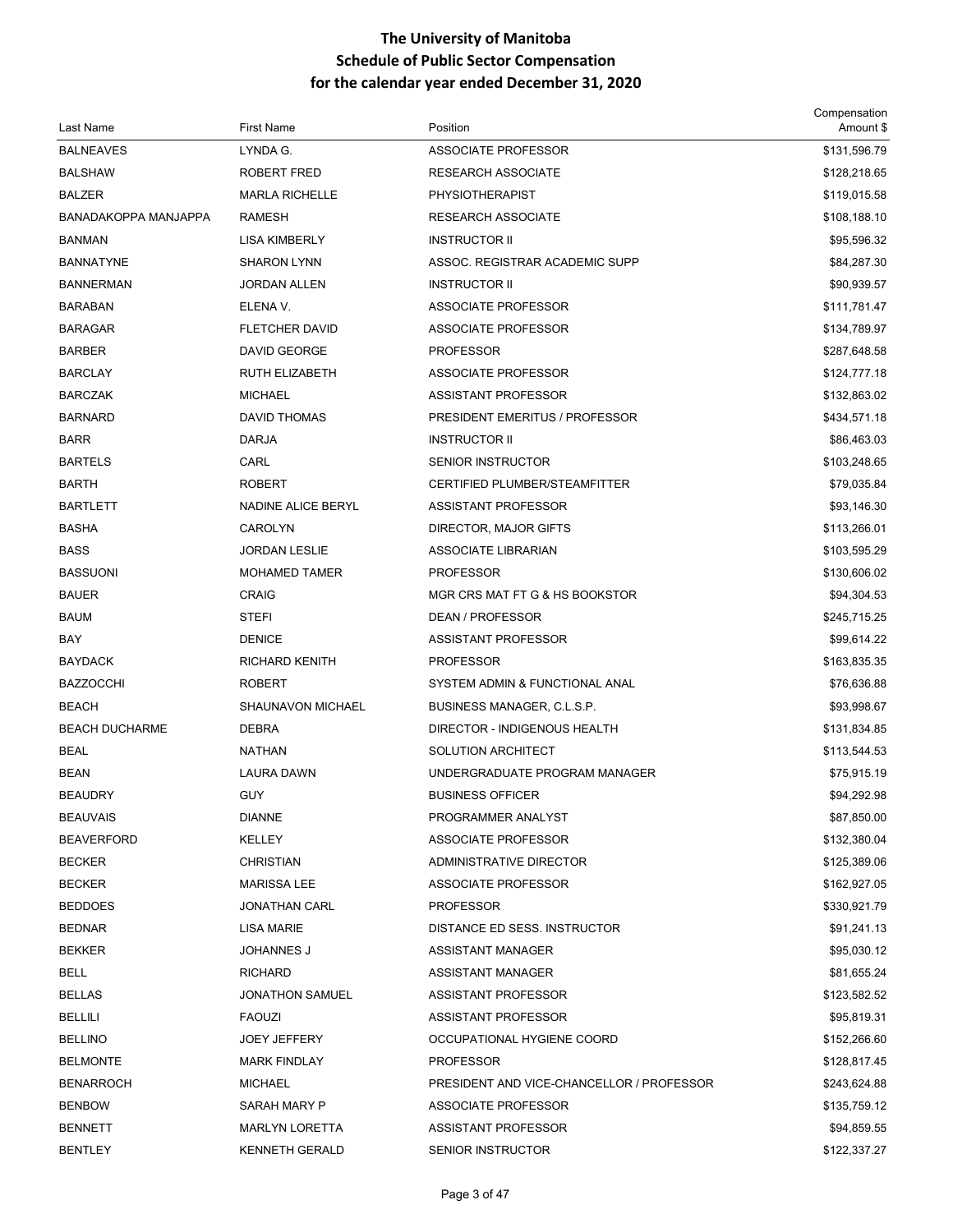| Last Name           | <b>First Name</b>         | Position                          | Compensation<br>Amount \$ |
|---------------------|---------------------------|-----------------------------------|---------------------------|
| <b>BERGEN</b>       | <b>HUGO THEODORE</b>      | <b>SENIOR SCHOLAR</b>             | \$135,514.61              |
| <b>BERNSTEIN</b>    | <b>CHARLES NOAH</b>       | <b>PROFESSOR</b>                  | \$199,102.86              |
| <b>BERTONE</b>      | <b>MARIA FLORA</b>        | ASSOCIATE PROFESSOR               | \$151,612.91              |
| <b>BERUBE</b>       | <b>CLAUDE ROBERT</b>      | <b>INSTRUCTOR II</b>              | \$107,067.51              |
| <b>BETA</b>         | <b>TRUST</b>              | <b>PROFESSOR</b>                  | \$163,249.33              |
| <b>BEYAK</b>        | <b>LETA A</b>             | MANAGER, BOOKSTORE                | \$150,665.77              |
| <b>BHATNAGAR</b>    | <b>NAMITA</b>             | <b>PROFESSOR</b>                  | \$172,445.59              |
| <b>BHULLAR</b>      | <b>RAJINDER PAL</b>       | <b>PROFESSOR</b>                  | \$172,548.90              |
| <b>BIBEAU</b>       | ERIC L                    | <b>PROFESSOR</b>                  | \$139,272.71              |
| <b>BIDZINSKI</b>    | <b>HEATHER</b>            | ASSOCIATE LIBRARIAN               | \$94,611.41               |
| <b>BIERINGER</b>    | <b>MARIO</b>              | ASSOCIATE PROFESSOR               | \$132,541.84              |
| <b>BIESHEUVEL</b>   | <b>SANDRA</b>             | <b>SENIOR INSTRUCTOR</b>          | \$106,907.17              |
| <b>BILASH</b>       | ANDREA LYNN               | <b>COMMUNICATIONS OFFICER</b>     | \$87,080.08               |
| <b>BILLING</b>      | <b>WAYNE JAY</b>          | <b>WORKSTATION COORDINATOR</b>    | \$78,662.14               |
| <b>BIRCH</b>        | <b>STEVEN ARNOLD</b>      | CONTAINER ADMINISTRATOR           | \$79,034.23               |
| <b>BIROUK</b>       | <b>MADJID</b>             | <b>PROFESSOR</b>                  | \$154,135.76              |
| <b>BISCONTRI</b>    | <b>ROBERT</b>             | ASSISTANT PROFESSOR               | \$147,500.36              |
| <b>BLACK</b>        | <b>HONOURE R</b>          | <b>INSTRUCTOR I</b>               | \$84,082.52               |
| <b>BLACK</b>        | <b>JOANNA</b>             | <b>PROFESSOR</b>                  | \$141,892.75              |
| <b>BLACK</b>        | <b>PAMELA</b>             | ASSISTANT PROFESSOR               | \$94,549.65               |
| <b>BLACK-BRANCH</b> | <b>JONATHAN</b>           | <b>PROFESSOR</b>                  | \$155,634.23              |
| <b>BLAHUT</b>       | <b>BRIAN</b>              | ASST MGR, LIFE SAFETY SYSTEMS     | \$91,002.67               |
| <b>BLANCHARD</b>    | <b>JAMES FREDERICK</b>    | <b>PROFESSOR</b>                  | \$384,824.77              |
| <b>BLANCHARD</b>    | <b>LAURIE BETH</b>        | ASSOCIATE LIBRARIAN               | \$103,537.69              |
| <b>BLATZ</b>        | <b>JAMES AYRTON</b>       | <b>PROFESSOR</b>                  | \$156,340.59              |
| <b>BLIGHT</b>       | <b>TRUDY</b>              | PROJECT MANAGER BANNATYNE         | \$101,492.83              |
| <b>BLOCK</b>        | <b>KATHY</b>              | <b>INSTRUCTOR II</b>              | \$77,954.64               |
| <b>BLONDEAU</b>     | LORETTA                   | ASSISTANT PROFESSOR               | \$85,723.07               |
| <b>BLUNDEN</b>      | PETER GWITHIAN            | <b>PROFESSOR</b>                  | \$162,570.67              |
| <b>BOBIWASH</b>     | <b>KYLE</b>               | ASSISTANT PROFESSOR               | \$86,778.66               |
| BODKYN              | <b>CARMEN NOEL</b>        | ASSISTANT PROFESSOR               | \$94,250.41               |
| <b>BOERMA</b>       | <b>JAN TIES</b>           | <b>PROFESSOR</b>                  | \$316,404.61              |
| <b>BOHM</b>         | <b>CLARA</b>              | ASSISTANT PROFESSOR               | \$122,703.93              |
| <b>BOHM</b>         | ERIC R                    | <b>PROFESSOR</b>                  | \$82,160.08               |
| <b>BOHONIS</b>      | <b>CHRIS</b>              | <b>INFORMATION TECHNOLOGIST 4</b> | \$102,921.45              |
| <b>BOHONIS</b>      | <b>CHRISTOPHER EDWARD</b> | ASSISTANT DIRECTOR, SECURITY      | \$97,624.74               |
| <b>BOITEAU</b>      | MARK                      | SENIOR FINANCIAL OFFICER          | \$93,814.02               |
| <b>BOLEFSKI</b>     | AFRA                      | ASSOCIATE LIBRARIAN               | \$109,087.46              |
| <b>BONE</b>         | <b>CHRISTINE FRANCES</b>  | <b>LIBRARIAN</b>                  | \$121,424.71              |
| <b>BONE</b>         | <b>TRACEY ANNE</b>        | ASSISTANT PROFESSOR               | \$101,238.11              |
| <b>BONNESS</b>      | <b>WILLIAM RAY</b>        | ASSOCIATE PROFESSOR               | \$105,228.40              |
| <b>BONNYCASTLE</b>  | <b>COLIN ROBINSON</b>     | <b>SENIOR SCHOLAR</b>             | \$157,039.13              |
| <b>BONNYCASTLE</b>  | <b>MARLENY MUNOZ</b>      | ASSOCIATE PROFESSOR               | \$112,232.17              |
| <b>BOOKMAN</b>      | SONIA KAREN               | ASSOCIATE PROFESSOR               | \$114,742.39              |
| <b>BOONSTRA</b>     | MYLES                     | MANAGER, BUILDING PERFORMANCE     | \$85,327.76               |
| <b>BOORBERG</b>     | <b>NORIKO</b>             | ASSOCIATE PROFESSOR               | \$151,810.54              |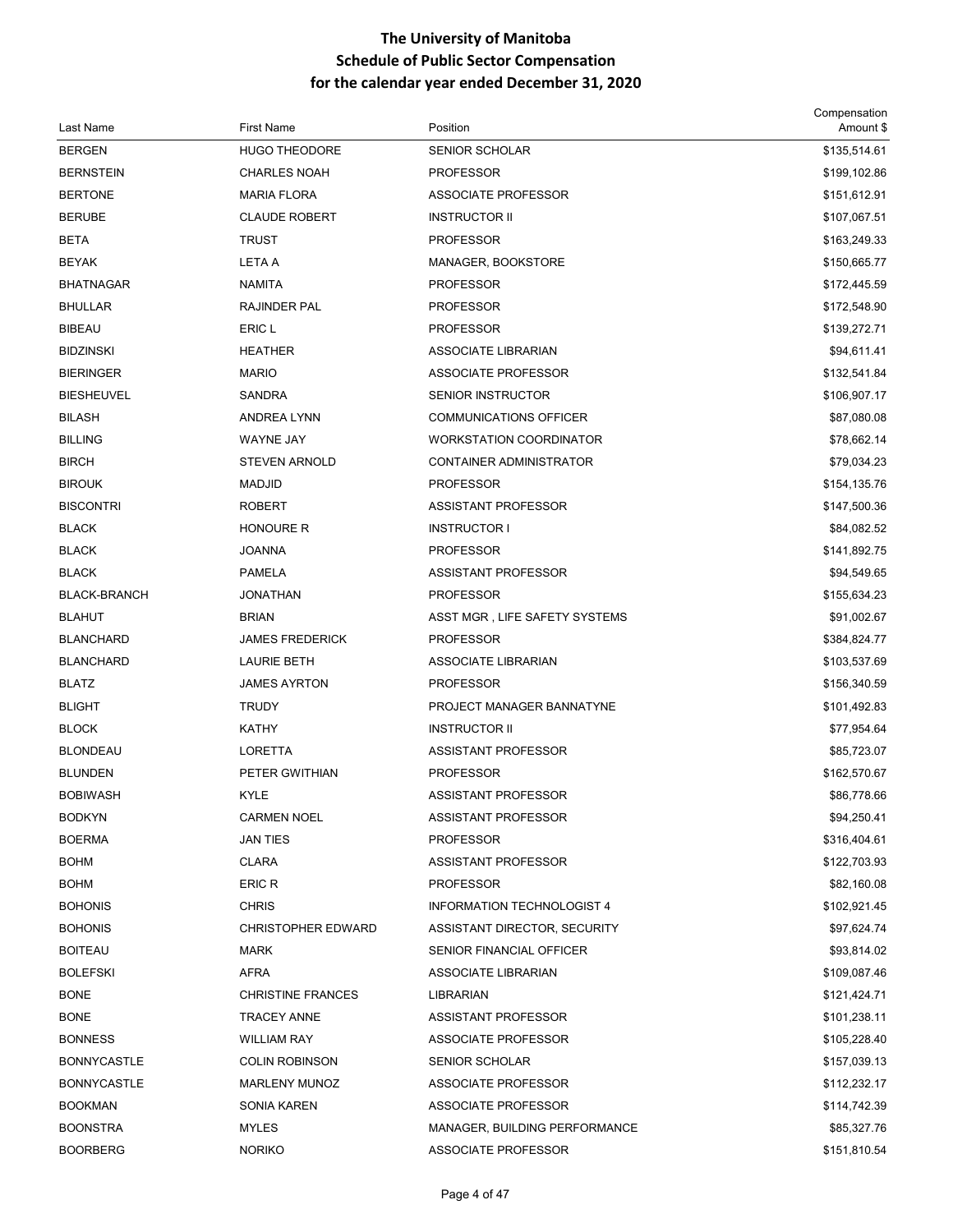| Last Name          | <b>First Name</b>           | Position                          | Compensation<br>Amount \$ |
|--------------------|-----------------------------|-----------------------------------|---------------------------|
| <b>BOOTH</b>       | <b>JAMES THOMAS</b>         | <b>PROFESSOR</b>                  | \$83,042.29               |
| <b>BORGERSEN</b>   | ROBERT D                    | <b>INSTRUCTOR II</b>              | \$95,626.41               |
| <b>BORSBOOM</b>    | <b>RICHARD ALLAN</b>        | ASST MANAGER, PLUMBING SHOP       | \$91.727.20               |
| <b>BOSE</b>        | PINAKI SANKAR               | <b>PROFESSOR</b>                  | \$156,943.93              |
| <b>BOSKWICK</b>    | <b>MICHAEL</b>              | MECH ENG TECHNOLOGIST 3           | \$84,548.65               |
| <b>BOTAR</b>       | OLIVER A I                  | <b>PROFESSOR</b>                  | \$147,991.38              |
| <b>BOUCHARD</b>    | <b>JENNIFER</b>             | <b>ASSISTANT DIRECTOR</b>         | \$103,511.79              |
| <b>BOWMAN</b>      | <b>TRACY LYNN</b>           | DIRECTOR, OUTREACH & ENGAGEMENT   | \$95,703.07               |
| <b>BOYCE</b>       | MICHELLE MICHAEL MACFIELD   | <b>RESEARCH ASSOCIATE</b>         | \$77,876.93               |
| <b>BOYD</b>        | <b>MILTON S</b>             | <b>PROFESSOR</b>                  | \$164,875.96              |
| <b>BOYD</b>        | <b>SCOTT</b>                | <b>INFORMATION TECHNOLOGIST 4</b> | \$91,131.84               |
| <b>BOYER</b>       | <b>KATHERINE ANNE</b>       | ASSISTANT PROFESSOR               | \$85,701.07               |
| <b>BRAICO</b>      | <b>JOHN PHILLIP</b>         | <b>SENIOR INSTRUCTOR</b>          | \$98,124.02               |
| <b>BRASSINGA</b>   | ANN KAREN CORNELIA          | ASSOCIATE PROFESSOR               | \$122,762.69              |
| <b>BRAUN</b>       | <b>MEL</b>                  | <b>PROFESSOR</b>                  | \$139,723.18              |
| <b>BRES</b>        | <b>ODD</b>                  | TECHNOLOGY TRANSFER SPECIALIST    | \$110,816.34              |
| <b>BRESSER</b>     | <b>RYAN WILLIAM</b>         | DIRECTOR, NATIONAL RESEARCH CTR   | \$145,088.13              |
| <b>BREWIN</b>      | <b>DEREK GERALD</b>         | <b>PROFESSOR</b>                  | \$146,997.34              |
| <b>BREYFOGLE</b>   | <b>DONNA HELEN</b>          | <b>LIBRARIAN</b>                  | \$85,000.00               |
| <b>BRIDGES</b>     | <b>GREGORY ERNEST JOHN</b>  | <b>PROFESSOR</b>                  | \$164,380.92              |
| <b>BRIDGES</b>     | LEIGH K                     | ASSISTANT PROFESSOR               | \$93,588.87               |
| <b>BRIDGMAN</b>    | <b>LAURIE ST CLAIR</b>      | <b>PROFESSOR</b>                  | \$158,510.39              |
| <b>BRINK</b>       | <b>KIRSTIN SARA</b>         | ASSISTANT PROFESSOR               | \$79,244.38               |
| <b>BRISTOW</b>     | <b>FRANKLIN</b>             | <b>INSTRUCTOR I</b>               | \$83,929.39               |
| <b>BRITTON</b>     | <b>CHERYL A</b>             | MGR ACCTNG & DATA RECORDS         | \$146,756.48              |
| <b>BROOKS</b>      | <b>DAVID</b>                | ASST MGR, MINOR PROJ. & RENOV.    | \$79,162.53               |
| <b>BROWN</b>       | <b>BRENDA JOANNE</b>        | ASSOCIATE PROFESSOR               | \$118,678.75              |
| <b>BROWN</b>       | <b>CARA LIANE</b>           | ASSISTANT PROFESSOR               | \$96,288.98               |
| <b>BROWN</b>       | DOUGLAS ADAM                | DEAN / PROFESSOR                  | \$221,570.95              |
| <b>BROWN</b>       | <b>LAURA KIMBERLEY</b>      | <b>PROFESSOR</b>                  | \$146,134.90              |
| <b>BROWN</b>       | <b>MICHELE</b>              | MGR FINANCE & ADMINISTRATION      | \$110,948.38              |
| <b>BROWN</b>       | <b>NATASHA</b>              | <b>INSTRUCTOR II</b>              | \$92,216.21               |
| <b>BROWN</b>       | ROBERT ANDREW               | ASSOCIATE PROFESSOR               | \$166,962.78              |
| <b>BROWNELL</b>    | <b>MARNI DIANE</b>          | <b>RESEARCH ASSOCIATE</b>         | \$118,791.21              |
| <b>BROWNLEE</b>    | <b>ANTOINE</b>              | ASST DIR, RELATIONSHIP MGMT       | \$131,285.59              |
| <b>BROWNLEE</b>    | <b>HEATHER EILEEN</b>       | <b>CLINIC TEAM ASSISTANT</b>      | \$107,353.86              |
| <b>BROWNLEE</b>    | <b>MEREDITH CATHERINE</b>   | <b>ASSISTANT PROFESSOR</b>        | \$89,290.54               |
| <b>BROWNLIE</b>    | <b>JARVIS ROBIN JACKSON</b> | <b>PROFESSOR</b>                  | \$145,958.70              |
| <b>BROWNRIDGE</b>  | DOUGLAS AUSTIN              | <b>PROFESSOR</b>                  | \$160,543.10              |
| <b>BRUCE</b>       | LINDSAY                     | SENIOR PURCHASING CONSULTANT      | \$76,489.14               |
| <b>BRUCE</b>       | <b>SHARON GAIL</b>          | <b>PROFESSOR</b>                  | \$166,733.96              |
| <b>BRUECKNER</b>   | <b>STEFANIE</b>             | ASSISTANT PROFESSOR               | \$81,247.68               |
| <b>BRULE-BABEL</b> | ANITA LEONA                 | <b>PROFESSOR</b>                  | \$162,821.81              |
| <b>BRYAN</b>       | <b>GREGORY WILLIAM</b>      | ASSOCIATE PROFESSOR               | \$120,631.27              |
| <b>BRYDON</b>      | DIANA LEE                   | DISTINGUISHED PROF EMERITUS/A     | \$83,779.38               |
| <b>BUAN</b>        | <b>JISSELLE</b>             | OPERATIONS COORDINATOR            | \$78,600.26               |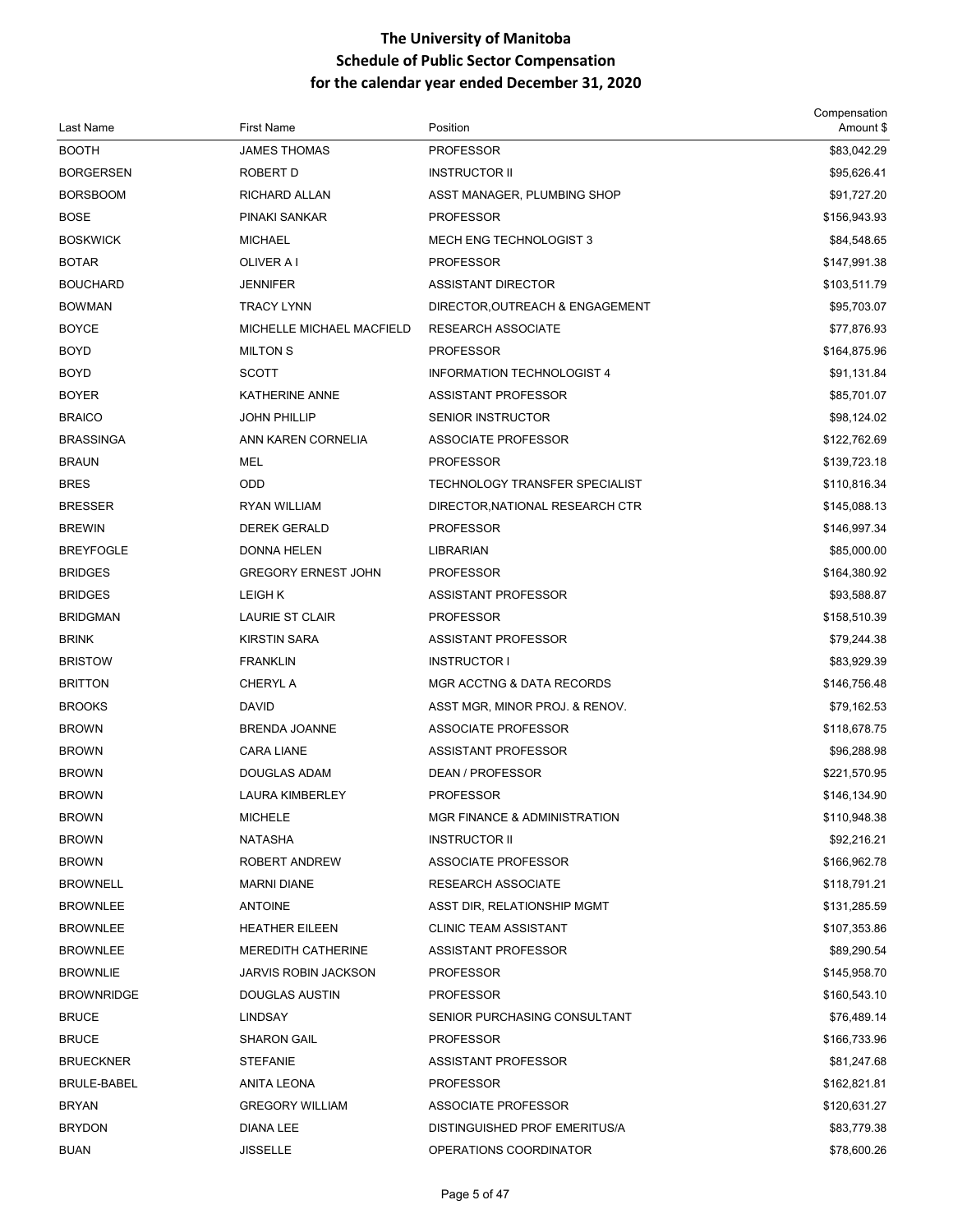| Last Name         | <b>First Name</b>            | Position                                       | Compensation<br>Amount \$ |
|-------------------|------------------------------|------------------------------------------------|---------------------------|
| <b>BUCHAN</b>     | PETER JOHN                   | <b>INSTRUCTOR I</b>                            | \$87,358.60               |
| <b>BUCHANAN</b>   | <b>CARLA</b>                 | MANAGER, FINANCIAL REPORTING                   | \$133,057.09              |
| <b>BUCHANAN</b>   | <b>DOUGLAS ANDREW</b>        | <b>PROFESSOR</b>                               | \$164,661.36              |
| <b>BUCHANAN</b>   | <b>SEAN CHRISTOPHER</b>      | ASSISTANT PROFESSOR                            | \$126,918.42              |
| <b>BUCHEL</b>     | <b>EDWARD WAYNE</b>          | <b>PROFESSOR</b>                               | \$179,440.32              |
| <b>BUCHEL</b>     | <b>TAMARA</b>                | DIRECTOR, POSTGRAD EDUCATION                   | \$118,978.16              |
| <b>BUDDLE</b>     | <b>KATHLEEN</b>              | ASSOCIATE PROFESSOR                            | \$125,613.40              |
| <b>BUDISA</b>     | <b>NEDILJKO</b>              | <b>PROFESSOR</b>                               | \$149,831.04              |
| <b>BULLOCK</b>    | PAUL R                       | <b>PROFESSOR</b>                               | \$153,146.89              |
| <b>BUNIO</b>      | <b>TERRY</b>                 | DIRECTOR, PLANNING & GOVERNANCE                | \$129,947.31              |
| <b>BUNT</b>       | <b>ANDREA</b>                | <b>PROFESSOR</b>                               | \$116,105.12              |
| <b>BURAK</b>      | JEAN PAUL WJ                 | COORDINATOR, UM/SIU                            | \$132,974.85              |
| <b>BURCHILL</b>   | <b>CHARLES ANDREW</b>        | ASSOC. DIR. DATA REPOSITORY                    | \$132,295.59              |
| <b>BURCZYNSKI</b> | <b>FRANK JOHN</b>            | <b>PROFESSOR</b>                               | \$165,140.15              |
| <b>BURGESS</b>    | <b>JACOB</b>                 | ASSISTANT PROFESSOR                            | \$93,235.31               |
| <b>BURNETT</b>    | <b>MARGARET ANN</b>          | <b>PROFESSOR</b>                               | \$96,353.61               |
| <b>BURR</b>       | <b>CALVIN WAYNE</b>          | SUPERVISOR, DESK SIDE SUPPORT                  | \$85.729.73               |
| <b>BUSBY</b>      | <b>KAREN L</b>               | <b>PROFESSOR</b>                               | \$180,010.83              |
| <b>BUSBY</b>      | <b>TANYA LEE ANN</b>         | DIRECTOR RECREATION SERVICES                   | \$94,292.98               |
| <b>BUSS</b>       | MANDY                        | ASSISTANT PROFESSOR                            | \$103,211.62              |
| <b>BUTLER</b>     | <b>LEO THOMAS</b>            | ASSOCIATE PROFESSOR                            | \$130,488.29              |
| <b>BYRNE</b>      | DAVID ALEXANDER              | ASSISTANT PROFESSOR                            | \$93,859.10               |
| <b>BYRNE</b>      | <b>JAMES JOHN SEAN</b>       | <b>PROFESSOR</b>                               | \$165,749.71              |
| <b>BYTHEWAY</b>   | <b>COLLEEN</b>               | <b>INSTRUCTOR II</b>                           | \$83,696.40               |
| CALDER            | <b>ALISON</b>                | <b>PROFESSOR</b>                               | \$153,489.21              |
| <b>CALIC</b>      | <b>DIVNA</b>                 | <b>INSTRUCTOR I</b>                            | \$92,597.37               |
| CALLAWAY          | <b>KARIS</b>                 | ASSISTANT PROFESSOR                            | \$93,386.16               |
| CALLISON          | <b>CAMILLE LENORA</b>        | ASSISTANT LIBRARIAN                            | \$87,434.28               |
| CAMACHO           | <b>ALFREDO</b>               | <b>PROFESSOR</b>                               | \$135,370.51              |
| <b>CAMERON</b>    | <b>HELEN ANN</b>             | <b>ASSOCIATE PROFESSOR</b>                     | \$108,343.66              |
| CAMERON           | <b>JESSICA JEAN</b>          | <b>PROFESSOR</b>                               | \$123,350.43              |
| CAMERON           | RUTH ELIZABETH               | <b>INSTRUCTOR II</b>                           | \$85,898.36               |
| <b>CAMFIELD</b>   | DAVID                        | ASSOCIATE PROFESSOR                            | \$129,271.03              |
| CAMPANARO         | <b>SHANNON</b>               | RECEPTIONIST/CONF OFFICE ASST                  | \$85,927.95               |
| CAMPBELL          | CORY JOLENE                  | <b>SENIOR INSTRUCTOR</b>                       | \$104,163.36              |
| CAMPBELL          | <b>HOLLY DAWN</b>            | EXEC ASST (CORRESPONDENCE)                     | \$75,148.42               |
| CAMPBELL          | <b>JOHN MICHAEL</b>          | <b>PROFESSOR</b>                               | \$159,761.07              |
| CAMPBELL          | <b>KEVIN LYNN</b>            | <b>PROFESSOR</b>                               | \$146,415.71              |
| CAMPBELL          | <b>TANNIS LYNN</b>           | MANAGER, OFFICE OF AVP (ADMIN)                 | \$92,252.48               |
| CAMPBELL-REMPEL   | MARGARET ANNE                | <b>SENIOR INSTRUCTOR</b>                       | \$114,890.31              |
| CANTELO           | BRENDA J.                    | <b>SENIOR INSTRUCTOR</b>                       | \$113,390.24              |
| CAO               | <b>GEOFFREY GEORGE GUANG</b> | SYSTEMS INTEGRATION SPEICALIST                 | \$84,799.72               |
| CARDONA           | <b>SILVIA</b>                | ASSOCIATE DEPT. HEAD / PROFESSOR, MICROBIOLOGY | \$134,712.23              |
| CARDWELL          | RYAN TYLER                   | <b>ASSOCIATE PROFESSOR</b>                     | \$124,991.07              |
| CARIOU            | WARREN                       | <b>PROFESSOR</b>                               | \$142,611.24              |
| CARLBERG          | JARED G                      | <b>PROFESSOR</b>                               | \$143,692.61              |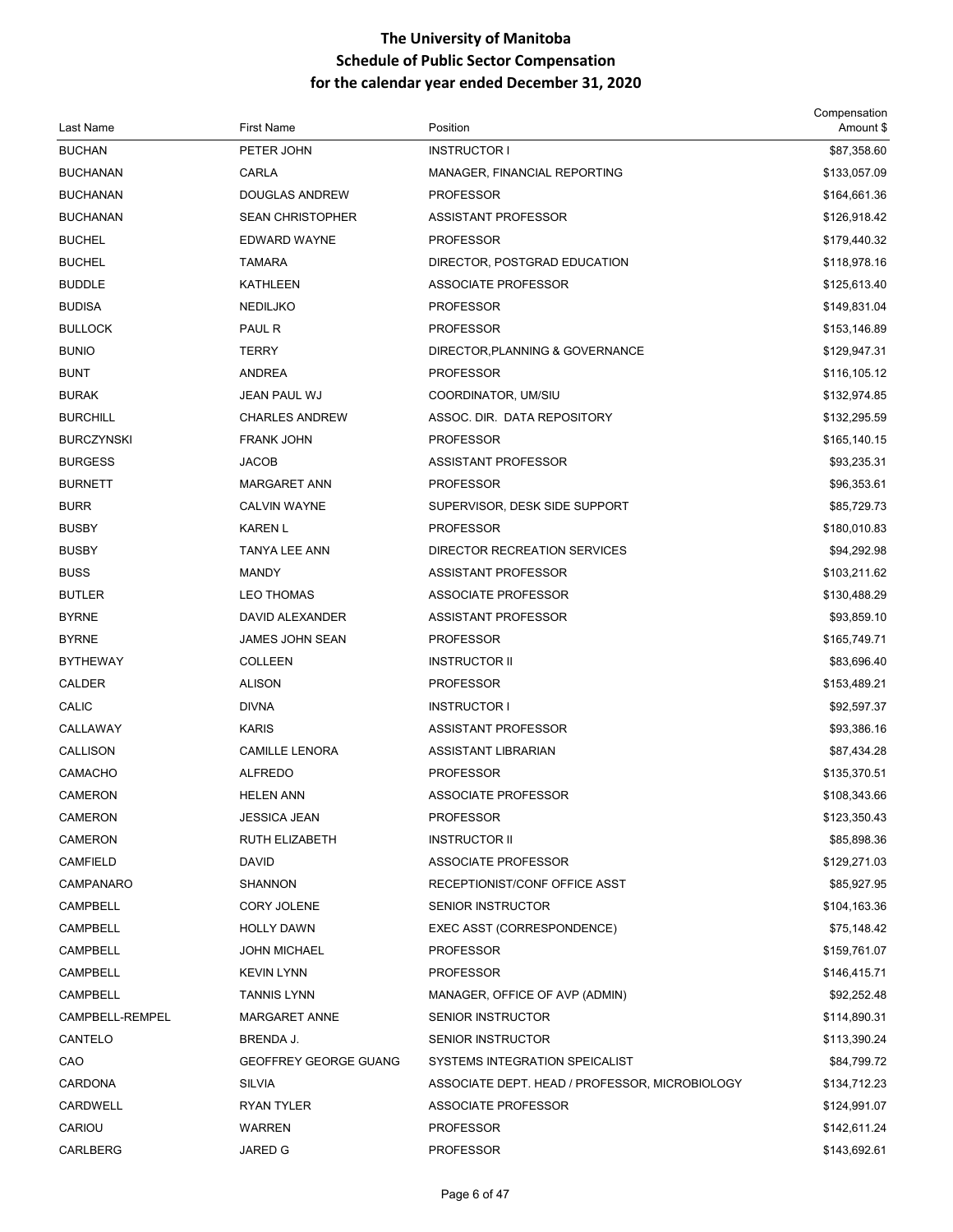| Last Name             | <b>First Name</b>         | Position                                             | Compensation<br>Amount \$ |
|-----------------------|---------------------------|------------------------------------------------------|---------------------------|
| CARLSON               | ANNA MARIE AMBER          | <b>ASSISTANT PROFESSOR</b>                           | \$119,633.86              |
| CARLYLE-GORDGE        | <b>ADRIAN</b>             | INFORMATION TECHNOLOGIST 4                           | \$95,816.73               |
| <b>CARR</b>           | <b>DAVID MICHAEL</b>      | DIRECTOR, U.M. PRESS                                 | \$94,292.97               |
| <b>CARREIRO</b>       | <b>MARIA FATIMA GOMES</b> | <b>FUNCTIONAL ANALYST</b>                            | \$82,660.88               |
| <b>CARRIERE</b>       | <b>ADRIENNE LOUISE</b>    | <b>INSTRUCTOR II</b>                                 | \$107,147.71              |
| <b>CARRIERE</b>       | <b>GEORGES-YVES R</b>     | ADMINISTRATIVE ASSISTANT                             | \$83,000.38               |
| <b>CARRIERE</b>       | <b>REAL</b>               | ASSISTANT PROFESSOR                                  | \$88,099.81               |
| CARTMILL              | CONSTANCE MARY JENNIFER   | ASSOCIATE PROFESSOR                                  | \$136,186.62              |
| <b>CARVELL</b>        | <b>SUSAN</b>              | EXECUTIVE COORDINATOR                                | \$84,279.15               |
| <b>CASEY</b>          | <b>MARGARET JANE</b>      | <b>INSTRUCTOR II</b>                                 | \$107,734.13              |
| <b>CATTANI</b>        | <b>DOUGLAS JOHN</b>       | ASSISTANT PROFESSOR                                  | \$109,488.49              |
| <b>CATTINI</b>        | PETER ANDREW              | DEPT. HEAD / PROFESSOR, PHYSIOLOGY & PATHOPHYSIOLOGY | \$205,943.67              |
| <b>CENKOWSKI</b>      | <b>STEFAN</b>             | <b>SENIOR SCHOLAR</b>                                | \$129,285.54              |
| <b>CEPANEC</b>        | <b>DIANA</b>              | <b>RESEARCH ASSOCIATE</b>                            | \$87,578.00               |
| <b>CERNY</b>          | <b>VLASTIMIL</b>          | <b>INSTRUCTOR I</b>                                  | \$92,957.77               |
| <b>CHA</b>            | YOUNG JIN                 | <b>ASSISTANT PROFESSOR</b>                           | \$109,605.69              |
| <b>CHADYA</b>         | <b>JOYCE MARGARET</b>     | ASSOCIATE PROFESSOR                                  | \$118,477.92              |
| <b>CHAKHMOURADIAN</b> | <b>ANTON</b>              | <b>PROFESSOR</b>                                     | \$146,001.06              |
| CHALMERS-BROOKS       | KATIE                     | EDITOR, UM TODAY                                     | \$78,075.38               |
| <b>CHAN</b>           | MING-KA                   | ASSOCIATE PROFESSOR                                  | \$85,762.42               |
| <b>CHANCE</b>         | LAUREN JULIA              | <b>ASSISTANT PROFESSOR</b>                           | \$77,917.97               |
| <b>CHAPUT</b>         | <b>RICHARD MARC</b>       | PROJECT COORDINATOR, ASBESTOS                        | \$78,357.52               |
| <b>CHARETTE</b>       | <b>RICHARD</b>            | PLUMBER/STEAMFITTER                                  | \$75,313.27               |
| <b>CHARLES</b>        | <b>WANDA ANNE</b>         | <b>PROFESSOR</b>                                     | \$154,627.74              |
| <b>CHARRON</b>        | ANDREA ELIZABETH          | ASSOCIATE PROFESSOR                                  | \$105,508.07              |
| <b>CHARTRAND</b>      | <b>LOUISE</b>             | ASSISTANT PROFESSOR                                  | \$79,217.44               |
| <b>CHASSAING</b>      | <b>IRENE ANGELE</b>       | ASSOCIATE PROFESSOR                                  | \$92,651.16               |
| CHATEAU               | DANIEL GERALD             | <b>FGS RECOMMENDED MEMBER</b>                        | \$85,236.95               |
| <b>CHATOORGOON</b>    | <b>VIJAY</b>              | ASSOCIATE PROFESSOR                                  | \$133,669.27              |
| <b>CHAULK</b>         | SARAH JOY                 | ASSISTANT PROFESSOR                                  | \$106,633.89              |
| <b>CHELIKANI</b>      | PRASHEN VENKATA G KUMAR   | <b>PROFESSOR</b>                                     | \$130,174.67              |
| <b>CHELLE</b>         | <b>TAMARA</b>             | <b>OPERATIONS MANAGER</b>                            | \$129,226.02              |
| <b>CHEN</b>           | FANG                      | ASSOCIATE PROFESSOR                                  | \$127,466.12              |
| <b>CHEN</b>           | <b>JIEYING</b>            | ASSISTANT PROFESSOR                                  | \$129,913.68              |
| <b>CHEN</b>           | TINA MAI                  | <b>PROFESSOR</b>                                     | \$150,897.12              |
| <b>CHEN</b>           | <b>YING</b>               | <b>FINANCIAL OFFICER</b>                             | \$79,119.88               |
| <b>CHEN</b>           | <b>YING</b>               | <b>PROFESSOR</b>                                     | \$158,203.01              |
| <b>CHERNIAK</b>       | <b>SHAWN WILLIAM</b>      | <b>IDENTITY MANAGEMENT CONSULTANT</b>                | \$91,288.78               |
| <b>CHERNOMAS</b>      | ROBERT J                  | <b>PROFESSOR</b>                                     | \$147,673.82              |
| <b>CHERNOMAS</b>      | WANDA M                   | ASSOCIATE PROFESSOR                                  | \$133,172.46              |
| <b>CHEUNG</b>         | <b>KRISTENE ROSE JUNE</b> | ASSISTANT PROFESSOR                                  | \$93,386.16               |
| <b>CHEUNG</b>         | <b>MARIA YIP LING</b>     | <b>PROFESSOR</b>                                     | \$151,677.40              |
| <b>CHIPALKATTI</b>    | JAYDEEP                   | ASSOCIATE PROFESSOR                                  | \$131,331.77              |
| <b>CHIPPERFIELD</b>   | <b>JUDITH GAIL</b>        | <b>PROFESSOR</b>                                     | \$168,210.75              |
| <b>CHITTAL</b>        | DERVLA MARGARET LEILA     | <b>PHYSICIAN</b>                                     | \$160,427.34              |
| <b>CHIU</b>           | AARON                     | ASSOCIATE PROFESSOR                                  | \$84,999.03               |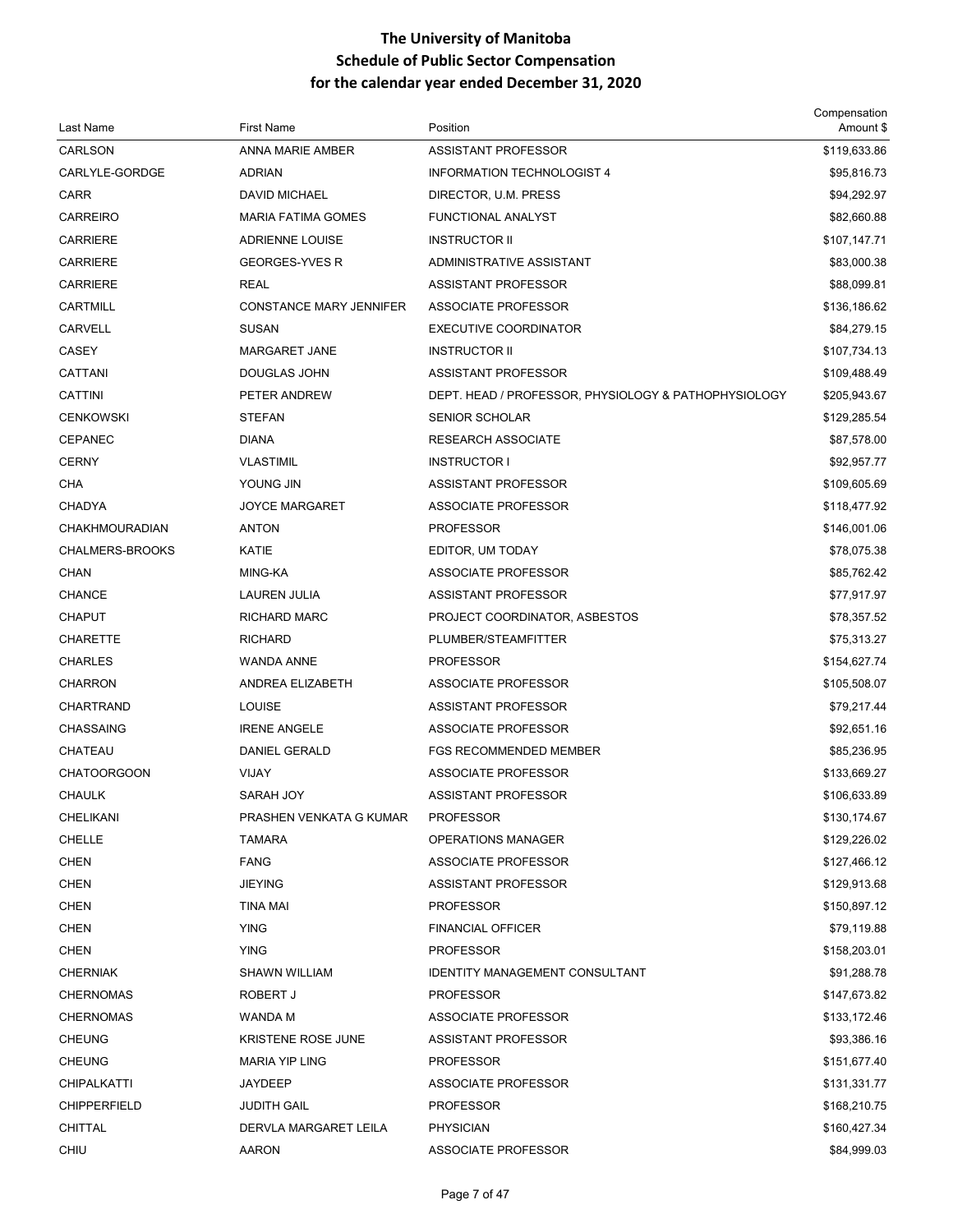| Last Name            | <b>First Name</b>            | Position                                 | Compensation<br>Amount \$ |
|----------------------|------------------------------|------------------------------------------|---------------------------|
| <b>CHLUP</b>         | <b>JAMES THOMAS</b>          | <b>ASSOCIATE PROFESSOR</b>               | \$109,460.97              |
| <b>CHMIELOWICZ</b>   | ANASTASIA                    | DIABETIC RETINAL SCREEN NURSE            | \$108,119.95              |
| CHOCHINOV            | <b>ALECS HART</b>            | DEPT. HEAD, EMERGENCY MEDICINE           | \$134,479.64              |
| <b>CHOCHINOV</b>     | <b>HARVEY MAX</b>            | <b>PROFESSOR</b>                         | \$121,404.80              |
| <b>CHOLAKIS</b>      | <b>ANASTASIA</b>             | DEAN / ASSOCIATE PROFESSOR               | \$258,707.45              |
| <b>CHON</b>          | <b>JAE-SUNG</b>              | <b>INSTRUCTOR II</b>                     | \$109,566.96              |
| <b>CHOPEK</b>        | <b>JEREMY WILLIAM</b>        | <b>ASSISTANT PROFESSOR</b>               | \$91,805.98               |
| <b>CHOPRA</b>        | <b>RAHUL</b>                 | <b>BUSINESS MANAGER</b>                  | \$83,189.04               |
| <b>CHOUKOU</b>       | MOHAMED-AMINE                | ASSISTANT PROFESSOR                      | \$108,003.42              |
| <b>CHOW</b>          | <b>MARLA</b>                 | DIRECTOR, MARKETING & CREATIVE           | \$115,500.37              |
| <b>CHOW</b>          | <b>NANCY</b>                 | <b>PROFESSOR</b>                         | \$164,302.50              |
| <b>CHRISTIE</b>      | CAROLYN JOAN WIEBE           | DIRECTOR, STUDENT ACCESSIBILITY SERVICES | \$88,263.46               |
| <b>CHRISTIE</b>      | <b>WILLIAM JOHN MITCHELL</b> | IT SENIOR SUPPORT SPECIALIST             | \$99,127.35               |
| <b>CHRISTODOULOU</b> | <b>CHRIS</b>                 | ASSOCIATE PROFESSOR                      | \$92,003.51               |
| <b>CHRUSCH</b>       | <b>DWAYNE</b>                | ELECTR ENG TECHNOLOGIST 3                | \$81,792.98               |
| <b>CHU</b>           | <b>RENE</b>                  | ASSISTANT PROFESSOR                      | \$143,090.53              |
| <b>CHU</b>           | SOL                          | INFORMATION TECHNOLOGIST                 | \$90,380.56               |
| <b>CHUNG</b>         | <b>MINNA ROSE</b>            | ASSOCIATE PROFESSOR                      | \$119,232.04              |
| <b>CHURCHILL</b>     | DAVID S                      | <b>PROFESSOR</b>                         | \$138,275.44              |
| <b>CHURLEY</b>       | <b>JOAN</b>                  | <b>FIELD MANAGER</b>                     | \$105,069.03              |
| <b>CICEK</b>         | <b>NAZIM</b>                 | <b>PROFESSOR</b>                         | \$155,327.05              |
| <b>CIURYSEK</b>      | SARAH JANE                   | ASSOCIATE PROFESSOR                      | \$107,571.90              |
| <b>CLARK</b>         | <b>GLENN</b>                 | ASSOCIATE PROFESSOR                      | \$111,580.82              |
| <b>CLARK</b>         | SARAH JANE                   | ASSISTANT LIBRARIAN                      | \$83,437.27               |
| <b>CLARK</b>         | <b>SHAWN</b>                 | <b>PROFESSOR</b>                         | \$139,214.62              |
| <b>CLAY</b>          | ADAM JOSEPH                  | ASSOCIATE PROFESSOR                      | \$107,177.30              |
| <b>CLOSE</b>         | <b>SUSAN MICHELLE</b>        | ASSOCIATE PROFESSOR                      | \$117,353.26              |
| <b>CLOUATRE</b>      | <b>RAPHAEL</b>               | ASSISTANT PROFESSOR                      | \$96,460.84               |
| <b>COAR</b>          | LANCELOT YAMALI              | ASSOCIATE PROFESSOR                      | \$108,534.16              |
| <b>COHEN</b>         | <b>BENITA ESTHER</b>         | <b>ASSOCIATE PROFESSOR</b>               | \$131,189.12              |
| COLE                 | <b>STEVEN CHRISTOPHER</b>    | <b>BIOSAFETY OFFICER</b>                 | \$82,937.43               |
| <b>COLLINS</b>       | <b>DAVID</b>                 | <b>PROFESSOR</b>                         | \$221,639.90              |
| <b>COLLINS</b>       | PAULETTE KAE                 | ADMINISTRATIVE OFFICER                   | \$129,140.35              |
| <b>COLLINS</b>       | ROY ERIC                     | ASSISTANT PROFESSOR                      | \$114,127.18              |
| <b>COMACK</b>        | <b>AGNES ELIZABETH</b>       | DISTINGUISHED PROF EMERITUS/A            | \$129,724.95              |
| <b>COMPTON</b>       | <b>JANICE RHODA</b>          | ASSOCIATE PROFESSOR                      | \$130,673.65              |
| <b>COMPTON</b>       | RYAN ALEXANDER               | <b>PROFESSOR</b>                         | \$168,013.31              |
| COMTE                | <b>JOEL STEPHANE</b>         | HR SYSTEMS MANAGER                       | \$94,292.98               |
| <b>CONAN</b>         | <b>MICHELLE</b>              | ASSISTANT PROFESSOR                      | \$97,774.38               |
| <b>CONCI</b>         | SARAH JOANNE                 | <b>INSTRUCTOR II</b>                     | \$96,209.49               |
| <b>CONDON</b>        | AMANDA JANE                  | ASSOCIATE DEAN, STUDENT AFFAIR           | \$103,177.12              |
| <b>CONNER</b>        | <b>BRIAN</b>                 | SHIFT CHARGE ENGINEER -1ST               | \$114,610.25              |
| <b>CONQUERGOOD</b>   | <b>JEFFREY</b>               | SENIOR FINANCE OFFICER                   | \$117,219.91              |
| CONRAD               | DANA-MARIE FIELD             | CLINICAL EDUCATIONAL FACILITAT           | \$86,001.02               |
| <b>COOK</b>          | CATHERINE LOUISE             | VICE-PRESDIENT (INDIGENOUS)              | \$351,385.14              |
| <b>COOK</b>          | KAREN                        | PROJECT MANAGER                          | \$94,454.16               |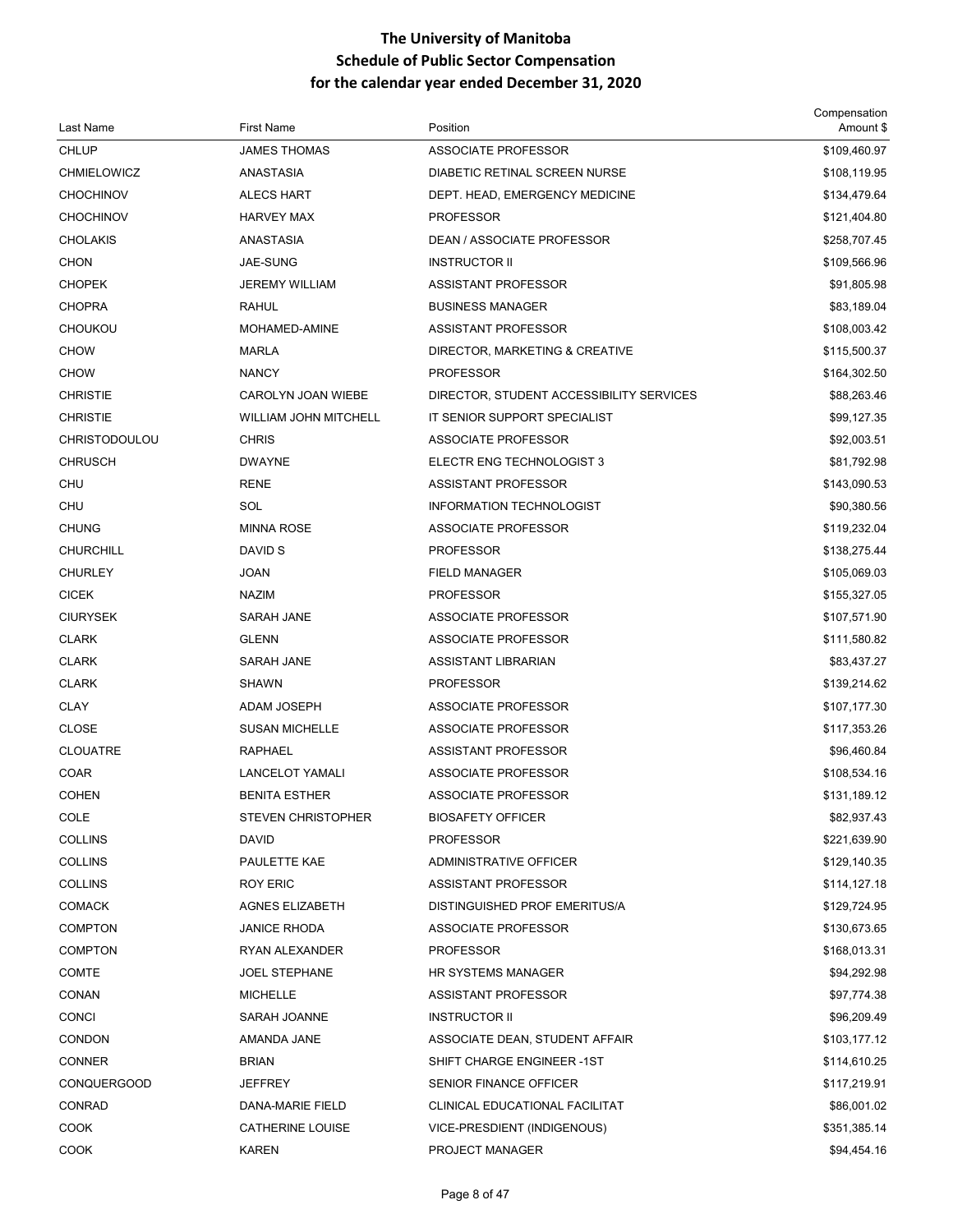| Last Name             | <b>First Name</b>       | Position                       | Compensation<br>Amount \$ |
|-----------------------|-------------------------|--------------------------------|---------------------------|
| <b>COOKE</b>          | CAROL A                 | ASSOCIATE LIBRARIAN            | \$124,425.75              |
| <b>COOMBS</b>         | <b>KEVIN MARSHALL</b>   | <b>PROFESSOR</b>               | \$163,846.72              |
| <b>COOPER</b>         | SARAH E V               | <b>ASSISTANT PROFESSOR</b>     | \$89,748.39               |
| <b>COOPER</b>         | <b>SUSAN MARIE</b>      | ASSOCIATE PROFESSOR            | \$111,420.11              |
| <b>CORMIER</b>        | EDWARD FRANK            | <b>INSTRUCTOR II</b>           | \$109,667.79              |
| <b>CORNE</b>          | <b>JONAH EZRA</b>       | ASSOCIATE PROFESSOR            | \$112,085.05              |
| <b>CORNISH</b>        | <b>STEPHEN MARK</b>     | ASSOCIATE PROFESSOR            | \$104,035.19              |
| COSSAR                | <b>ROISIN A</b>         | <b>PROFESSOR</b>               | \$139,910.60              |
| <b>COSTAMAGNA</b>     | ALEJANDRO CARLOS        | ASSOCIATE PROFESSOR            | \$120,116.83              |
| COTE                  | <b>DENNIS DONALD</b>    | <b>SENIOR INSTRUCTOR</b>       | \$116,666.46              |
| <b>COTTICK</b>        | <b>CHRISTOPHER JOHN</b> | ORAL HLTH PRGM DENTAL DIR      | \$133,810.25              |
| <b>COURCHAINE</b>     | RITA KATHERINE          | MANAGER, FINANCE & ADMIN       | \$94,671.06               |
| <b>COURT</b>          | <b>DEBORAH ANN</b>      | <b>PROFESSOR</b>               | \$155,724.79              |
| <b>COWAN</b>          | <b>CRAIG THOMAS</b>     | ASSOCIATE PROFESSOR            | \$105,326.11              |
| <b>COWLEY</b>         | <b>KRISTINE CHERYL</b>  | ASSISTANT PROFESSOR            | \$108,578.94              |
| COYLE                 | <b>BARRY THOMAS</b>     | <b>PROFESSOR</b>               | \$161,058.06              |
| <b>COYSTON</b>        | <b>SHANNON</b>          | ASSOC UNIV SECRETARY (SENATE)  | \$75,148.40               |
| <b>CRAIGEN</b>        | <b>ROBERT</b>           | ASSOCIATE PROFESSOR            | \$133,111.59              |
| <b>CREIGHTON</b>      | DAVID JOSEPH            | INFORMATION TECHNOLOGIST       | \$95,298.69               |
| <b>CRITOPH</b>        | <b>URSULE</b>           | LEAD, FLEXIBLE LEARNING        | \$98,055.49               |
| <b>CROCKETT</b>       | <b>MARYANNE</b>         | ASSOCIATE PROFESSOR            | \$121,881.47              |
| <b>CUI</b>            | <b>HONG</b>             | ASSOCIATE PROFESSOR            | \$132,873.23              |
| <b>CUMPSTY</b>        | <b>STEPHEN</b>          | DIRECTOR, OPERATIONS & MAINT.  | \$168,301.55              |
| <b>CUNHA CORDEIRO</b> | <b>MARCOS RENON</b>     | ASSISTANT PROFESSOR            | \$91,793.02               |
| <b>CURNOW</b>         | <b>JOE ELIZABETH</b>    | ASSISTANT PROFESSOR            | \$91,779.17               |
| <b>CURRAN</b>         | <b>BRUCE JOHN</b>       | ASSISTANT PROFESSOR            | \$116,631.80              |
| <b>CURRIE</b>         | ROBERT WILLIAM          | <b>PROFESSOR</b>               | \$164,808.96              |
| <b>CURTIS</b>         | <b>MICHAEL WILLIAM</b>  | ASSISTANT PROFESSOR            | \$421,341.90              |
| <b>CYR</b>            | <b>CHRISTINE BILLIE</b> | DIR, ABORIGINAL STUDENT CENTRE | \$94,077.13               |
| <b>CZUBRYT</b>        | <b>MICHAEL PAUL</b>     | <b>PROFESSOR</b>               | \$152,355.84              |
| DAAYF                 | <b>FOUAD</b>            | <b>PROFESSOR</b>               | \$162,002.27              |
| <b>DABORN</b>         | <b>MERISSA</b>          | <b>LECTURER</b>                | \$80,673.12               |
| DAHL                  | <b>MATTHEW</b>          | DATA ANALYST                   | \$91,473.39               |
| DAHL                  | <b>TRACY ELIZABETH</b>  | <b>INSTRUCTOR I</b>            | \$78,755.50               |
| DAHL-JENSEN           | <b>DORTHE</b>           | <b>PROFESSOR</b>               | \$242,411.76              |
| DALKE                 | <b>JOHN</b>             | MGR, APPLICATION DEVELOPMENT   | \$130,479.04              |
| DALLY                 | <b>ROSLYN</b>           | ALUMNI OUTREACH/ENGAG LEAD     | \$76,845.40               |
| DAMA                  | <b>AVINASH</b>          | SENIOR STORAGE AND BACKUP SPEC | \$82,530.23               |
| <b>DANAKAS</b>        | <b>JOHN</b>             | AVP (STRAT.COMM. & GOVMT RELS) | \$244,597.83              |
| DASS                  | PARSHOTAM               | ASSOCIATE PROFESSOR            | \$157,373.40              |
| DAVIDSON              | CASSANDRA               | ACADEMIC PROGRAM SPECIALIST    | \$88,409.01               |
| DAVIDSON              | MICHELLE PAMELA         | <b>SENIOR INSTRUCTOR</b>       | \$93,383.00               |
| DAVIDSON-HUNT         | <b>IAIN JOHNSON</b>     | <b>PROFESSOR</b>               | \$137,300.29              |
| DAVIE                 | <b>JAMES RONALD</b>     | <b>PROFESSOR</b>               | \$166,514.95              |
| <b>DAVIES</b>         | <b>KATHERINE F</b>      | ASSOCIATE PROFESSOR            | \$109,999.86              |
| <b>DAVIES</b>         | <b>MARCIA M</b>         | ASST TO VICE-PROVOST(STUDENTS) | \$75,148.39               |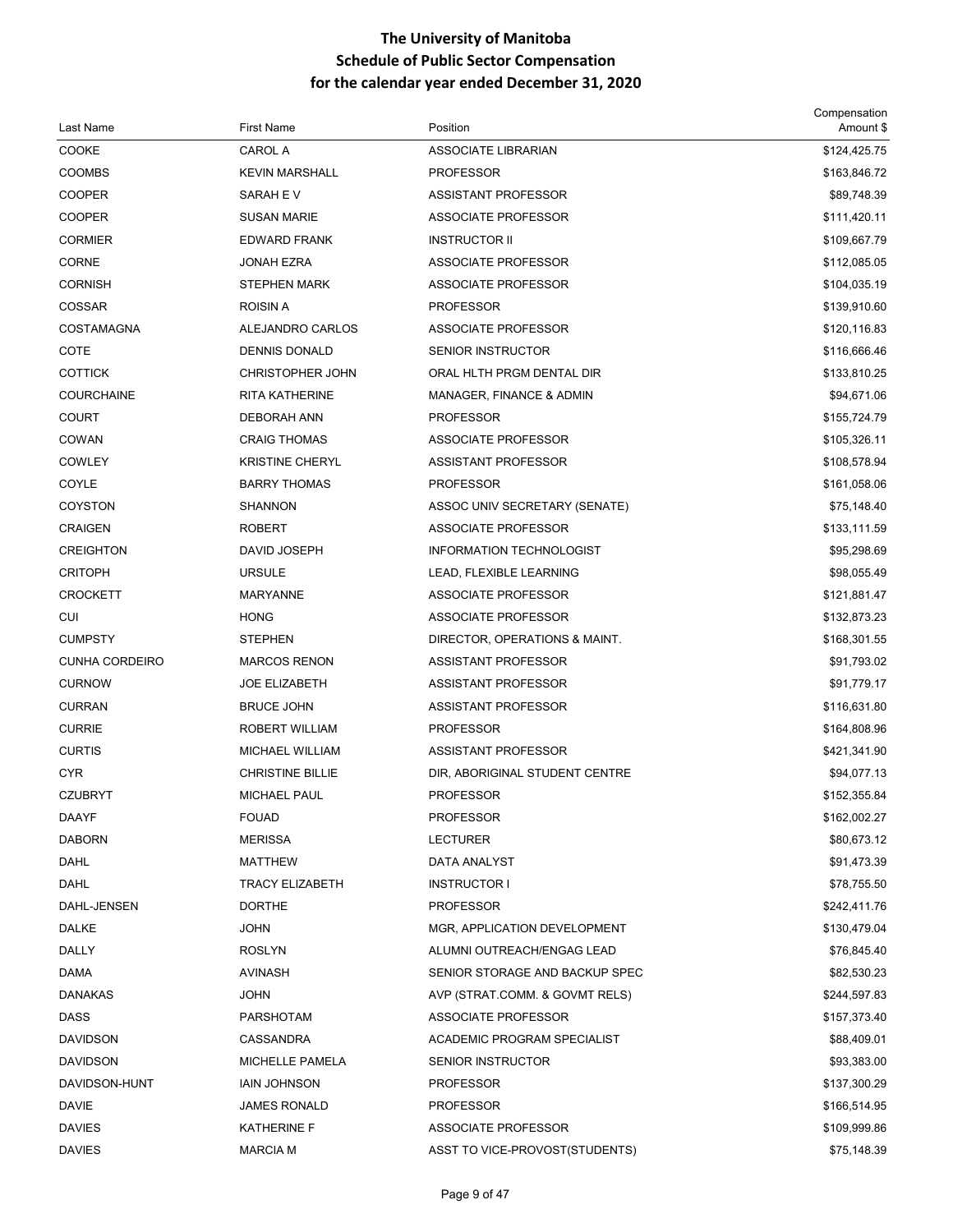| Last Name             | <b>First Name</b>                             | Position                             | Compensation<br>Amount \$ |
|-----------------------|-----------------------------------------------|--------------------------------------|---------------------------|
| <b>DAVIS</b>          | LORI DAWN                                     | <b>INSTRUCTOR II</b>                 | \$95,244.78               |
| <b>DAVIS</b>          | <b>REBECCA LYNN</b>                           | ASSOCIATE PROFESSOR                  | \$104,262.25              |
| <b>DAVOREN</b>        | <b>GAIL</b>                                   | <b>PROFESSOR</b>                     | \$136,488.62              |
| <b>DAWE</b>           | <b>DAVID ERNEST</b>                           | ASSISTANT PROFESSOR                  | \$77,268.91               |
| <b>DAWSON</b>         | <b>JACQUELINE LOUISE</b>                      | ASSISTANT PROFESSOR                  | \$88,719.89               |
| DE JAEGER             | AMY ELIZABETH                                 | EDUCATIONAL SPECIALIST-RESEARC       | \$91,060.58               |
| DE KIEVIT             | <b>TERESAR</b>                                | <b>PROFESSOR</b>                     | \$152,002.06              |
| DE LEON               | <b>DARLENE</b>                                | <b>OCCUPATIONAL THERAPIST</b>        | \$113,265.34              |
| DE LEON-DEMARE        | <b>KATHLEEN</b>                               | <b>INSTRUCTOR II</b>                 | \$95,754.64               |
| DE OLIVEIRA JAYME     | <b>BRUNO</b>                                  | ASSISTANT PROFESSOR                  | \$87,218.68               |
| DE SA LEITAO PINHEIRO | <b>FABIO HENRIQUE</b>                         | ASSISTANT PROFESSOR                  | \$144,278.82              |
| DE TORO               | <b>FERNANDO</b>                               | <b>PROFESSOR</b>                     | \$165,069.78              |
| DEALLY                | <b>DON</b>                                    | MANAGER, PLUMBING SHOP               | \$103,833.26              |
| <b>DEAN</b>           | <b>ERIN CLARE</b>                             | ASSISTANT PROFESSOR                  | \$78,698.15               |
| <b>DEANE</b>          | LEAH                                          | DIRECTOR, STUDENT SERVICES           | \$77,164.86               |
| <b>DECONINCK</b>      | <b>WOUTER</b>                                 | ASSOCIATE PROFESSOR                  | \$112,735.82              |
| <b>DEEGAN</b>         | C LEE ANNE                                    | <b>INSTRUCTOR II</b>                 | \$92,380.22               |
| <b>DEEN</b>           | <b>LAURA ROSA</b>                             | SENIOR BUDGET OFFICER                | \$97,944.33               |
| <b>DEER</b>           | <b>FRANK</b>                                  | ASSOCIATE PROFESSOR                  | \$129,168.64              |
| <b>DEERE</b>          | <b>BRENT</b>                                  | RESEARCH AWARDS ADMINISTRATOR        | \$84,323.79               |
| <b>DEERING</b>        | <b>GLENN EDWARD</b>                           | <b>CONTAINER MANAGER</b>             | \$78,849.59               |
| <b>DEGAGNE</b>        | <b>CHRISTA DAWN</b>                           | <b>INSTRUCTOR I</b>                  | \$85,412.32               |
| <b>DEL BIGIO</b>      | <b>MARC RONALD</b>                            | <b>PROFESSOR</b>                     | \$421,341.90              |
| <b>DELANEY</b>        | JOSEPH AUSTIN CHRISTOPHER ASSOCIATE PROFESSOR |                                      | \$126,264.61              |
| DELAY                 | DAVID C.J.                                    | ASSISTANT PROFESSOR                  | \$101,692.36              |
| <b>DELIJANI</b>       | <b>FARHOUD</b>                                | <b>INSTRUCTOR I</b>                  | \$95,703.98               |
| <b>DEMARE</b>         | DANIELLA                                      | PROJECT COORDINATOR                  | \$76,584.40               |
| <b>DEMCZUK</b>        | <b>LISA</b>                                   | ASSOCIATE LIBRARIAN                  | \$122,193.41              |
| <b>DEMETRIOFF</b>     | SABRINA LEIGH BELLHOUSE                       | ASSISTANT PROFESSOR                  | \$114,279.36              |
| DENG                  | <b>CHUANG</b>                                 | ASSOCIATE PROFESSOR                  | \$114,583.15              |
| <b>DENG</b>           | <b>WENKANG</b>                                | PLUMBER/STEAMFITTER                  | \$75,313.65               |
| <b>DENNIS</b>         | <b>MARY CATHERINE</b>                         | <b>ASSISTANT PROFESSOR</b>           | \$94,177.56               |
| <b>DENTSORAS</b>      | <b>DIMITRIOS</b>                              | ASSISTANT PROFESSOR                  | \$97,377.99               |
| <b>DERKSEN</b>        | ROBERT WAYNE                                  | ASSOCIATE PROFESSOR                  | \$135,794.14              |
| <b>DERKSEN</b>        | SHELLEY ANNE                                  | INFORMATION TECHNOLOGIST             | \$91,473.49               |
| DESAI                 | RADHIKA                                       | <b>PROFESSOR</b>                     | \$160,031.00              |
| <b>DESJARDINS</b>     | LUC JOSEPH DENIS                              | <b>FACILITIES COORD/SR CAMERA OP</b> | \$78,575.79               |
| <b>DESMARAIS</b>      | ANNETTE AURELIE                               | ASSOCIATE PROFESSOR                  | \$141,152.76              |
| <b>DESMARAIS</b>      | DIEDRE ALEXANDRIA                             | ASSISTANT PROFESSOR                  | \$110,685.53              |
| <b>DESPINS</b>        | DANIEL                                        | IT SERVER LEAD                       | \$99,298.85               |
| <b>DETILLIEUX</b>     | <b>GILBERT ERNEST JOSEPH</b>                  | INFORMATION TECHNOLOGIST             | \$91,288.74               |
| <b>DETILLIEUX</b>     | GILLES REAL JOSEPH                            | DATA ANALYST                         | \$79,847.98               |
| <b>DETWILER</b>       | JILLIAN                                       | ASSOCIATE PROFESSOR                  | \$101,698.67              |
| <b>DEXTER</b>         | <b>JODY ELAINE</b>                            | TECHNOLOGY TRANSFER SPECIALIST       | \$98,283.07               |
| DHALIWAL              | <b>RAMAN</b>                                  | DIRECTOR, ADMIN/OPERATIONS           | \$168,443.75              |
| DHALLA                | NARANJAN S                                    | <b>PROFESSOR</b>                     | \$84,262.21               |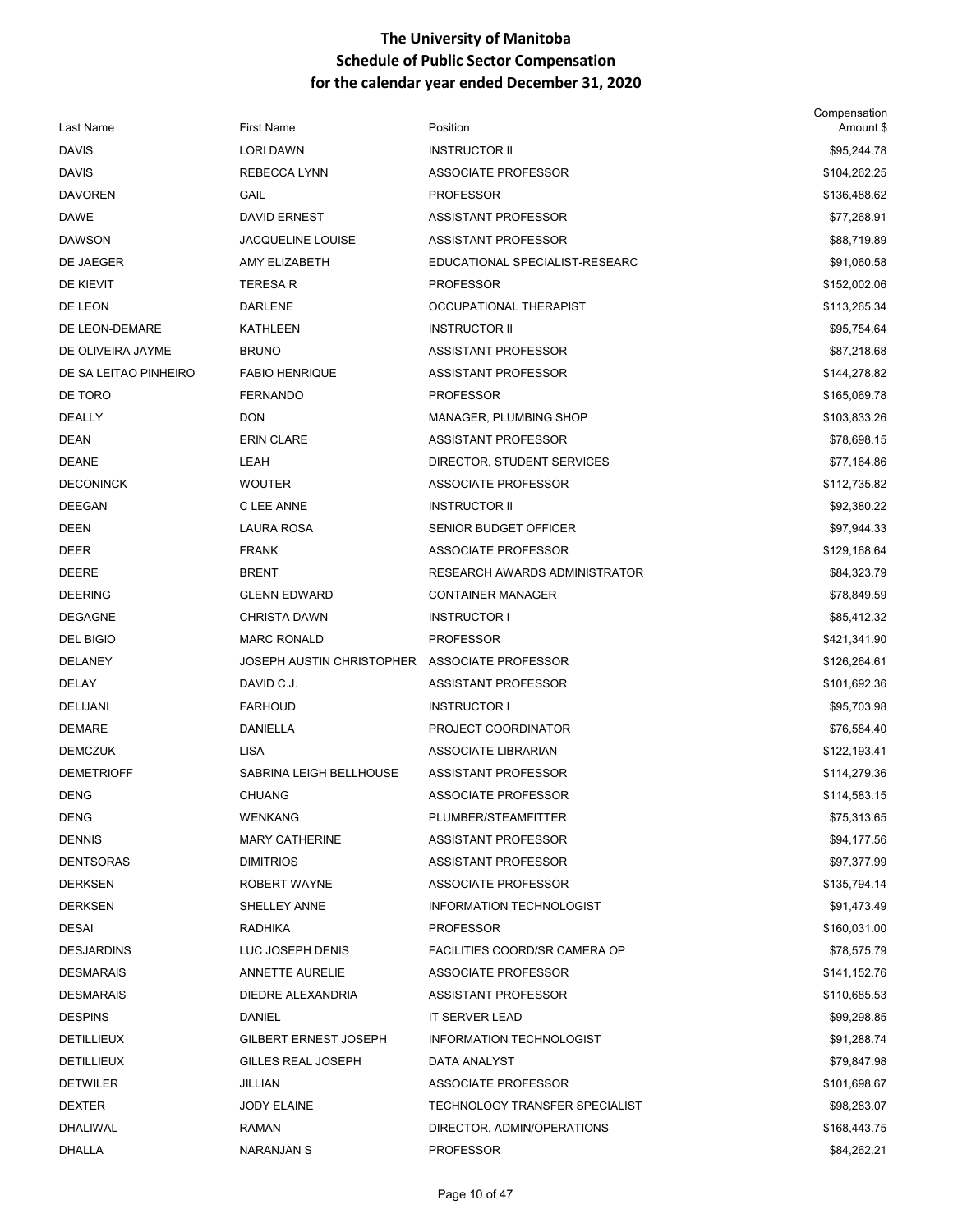| Last Name         | <b>First Name</b>           | Position                               | Compensation<br>Amount \$ |
|-------------------|-----------------------------|----------------------------------------|---------------------------|
| DHANJAL           | <b>HARMINDER KAUR</b>       | MANAGER, FINANCE & ADMIN               | \$94,292.95               |
| <b>DHINDSA</b>    | <b>GURPINDER</b>            | <b>ASSISTANT ENGINEER</b>              | \$80,854.84               |
| <b>DHINGRA</b>    | SANJIV                      | ASSOCIATE PROFESSOR                    | \$107,767.91              |
| <b>DIAMOND</b>    | <b>STACY LYNN</b>           | ASSISTANT MANAGER, BOOKSTORE           | \$84,620.86               |
| DIAMOND-BURCHUK   | <b>LISA</b>                 | <b>SENIOR INSTRUCTOR</b>               | \$114,916.13              |
| <b>DIBROV</b>     | <b>PAVEL</b>                | <b>PROFESSOR</b>                       | \$152,047.88              |
| <b>DIETRICH</b>   | <b>JAMES WESLEY</b>         | <b>ENGINEER IN RESIDENCE</b>           | \$115,980.25              |
| <b>DIETZ</b>      | <b>CYNTHIA GOODHART</b>     | <b>ASSISTANT LIBRARIAN</b>             | \$98,750.66               |
| <b>DIFFEY</b>     | <b>LINDA</b>                | <b>LECTURER</b>                        | \$87,622.65               |
| <b>DIK</b>        | <b>GUENRIKH R.</b>          | INFORMATION TECHNOLOGIST               | \$79,866.22               |
| <b>DIKA</b>       | <b>CHERYL JANE</b>          | <b>SENIOR INSTRUCTOR</b>               | \$109,058.23              |
| <b>DILLON</b>     | <b>LISA</b>                 | <b>STAFF PHYSICIAN</b>                 | \$143,045.71              |
| <b>DING</b>       | <b>HAO</b>                  | ASSOCIATE PROFESSOR                    | \$128,779.17              |
| <b>DINGWALL</b>   | ORVIE IRENE ELIZABETH       | <b>ASSOCIATE LIBRARIAN</b>             | \$111,404.88              |
| <b>DIUBALDO</b>   | DEBRA LYNN                  | ABORIGINAL STUDENT ADVISOR             | \$89,244.61               |
| <b>DIXON</b>      | IAN MICHAEL CHARLES         | <b>PROFESSOR</b>                       | \$165,144.60              |
| <b>DMITRENKO</b>  | <b>IGOR</b>                 | <b>RESEARCH ASSOCIATE</b>              | \$116,071.98              |
| <b>DOAN</b>       | <b>LORI ANNE</b>            | SCHOLARSHIP OF T&L DEVELOPER           | \$110,075.55              |
| <b>DOAN</b>       | NHAT                        | CLIENT REL. MGMT. CONSULTANT           | \$93,748.33               |
| <b>DOBIE</b>      | <b>JOHN BRIAN</b>           | <b>INSTRUCTOR I</b>                    | \$108,330.94              |
| <b>DOBLE</b>      | <b>BRADLEY WAYNE</b>        | ASSOCIATE PROFESSOR                    | \$155,371.38              |
| <b>DOCKER</b>     | <b>MARGARET FELICE</b>      | <b>PROFESSOR</b>                       | \$142,611.25              |
| <b>DODD</b>       | JOHN-ALLAN                  | DIRECTOR, HEALTH & SAFETY              | \$94,086.75               |
| <b>DOERING</b>    | JOHN <sub>C</sub>           | ASSOC. V.P. (PARTNERSHIPS) / PROFESSOR | \$226,076.61              |
| <b>DOLINSKY</b>   | <b>VERNON WAYNE</b>         | ASSOCIATE PROFESSOR                    | \$119,005.70              |
| <b>DOMARATZKI</b> | <b>MICHAEL</b>              | ASSOCIATE PROFESSOR                    | \$138,531.06              |
| <b>DOUCETTE</b>   | <b>CHRISTINE ANNE</b>       | ASSISTANT PROFESSOR                    | \$104,900.66              |
| <b>DOUGALL</b>    | <b>KATHLEEN</b>             | SCHOOL THERAPY SVCS TEAM LEAD          | \$95,541.65               |
| <b>DOUGLAS</b>    | <b>DELIA DIANE</b>          | <b>ANTI-RACISM LEAD</b>                | \$85,221.66               |
| <b>DOUPE</b>      | <b>MALCOLM BRAY</b>         | ASSOCIATE PROFESSOR                    | \$125,716.24              |
| <b>DOW</b>        | KAREN ELIZABETH             | ASSISTANT PROFESSOR                    | \$109,534.82              |
| <b>DOYLE</b>      | <b>SUZANNE MARIE NOELLA</b> | PROGRAM ADMINISTRATOR MANAGE           | \$78,656.61               |
| <b>DRAGOMIR</b>   | SORIN NICOLAE               | ENGINEER (M) -4TH                      | \$76,737.27               |
| DRENNAN ALSIP     | <b>JANINE SARAH</b>         | EXEC. ASSISTANT / BUSINESS MGR         | \$78,004.72               |
| <b>DREWES</b>     | DAVID DONALD                | ASSOCIATE PROFESSOR                    | \$121,818.97              |
| <b>DREWNIAK</b>   | <b>KENNETH RICHARD</b>      | <b>INFORMATION TECHNOLOGIST</b>        | \$75,655.10               |
| <b>DRIEDGER</b>   | DIANE LYNN                  | ASSISTANT PROFESSOR                    | \$91,041.39               |
| <b>DRIEDGER</b>   | S. MICHELLE                 | <b>PROFESSOR</b>                       | \$162,525.53              |
| <b>DRUMMOND</b>   | <b>KELLY NICOLE</b>         | <b>INSTRUCTOR II</b>                   | \$117,529.03              |
| <b>DRUMMOND</b>   | ROBERT JOHN                 | ASSISTANT PROFESSOR                    | \$159,548.94              |
| <b>DRZYMALA</b>   | <b>PETER</b>                | OCCUPATIONAL THERAPIST/LEADER          | \$141,072.94              |
| <b>DUA</b>        | <b>ALOK</b>                 | <b>SESSIONAL INSTRUCTOR</b>            | \$125,547.32              |
| <b>DUA</b>        | <b>SNEHIL</b>               | <b>INSTRUCTOR I</b>                    | \$96,076.11               |
| <b>DUAN</b>       | KANGMIN                     | ASSOCIATE PROFESSOR                    | \$116,431.02              |
| <b>DUBE</b>       | RHONDA LYN                  | <b>INSTRUCTOR II</b>                   | \$92,546.47               |
| <b>DUBIK</b>      | <b>DONALD</b>               | RESEARCH ASSOCIATE                     | \$81,941.35               |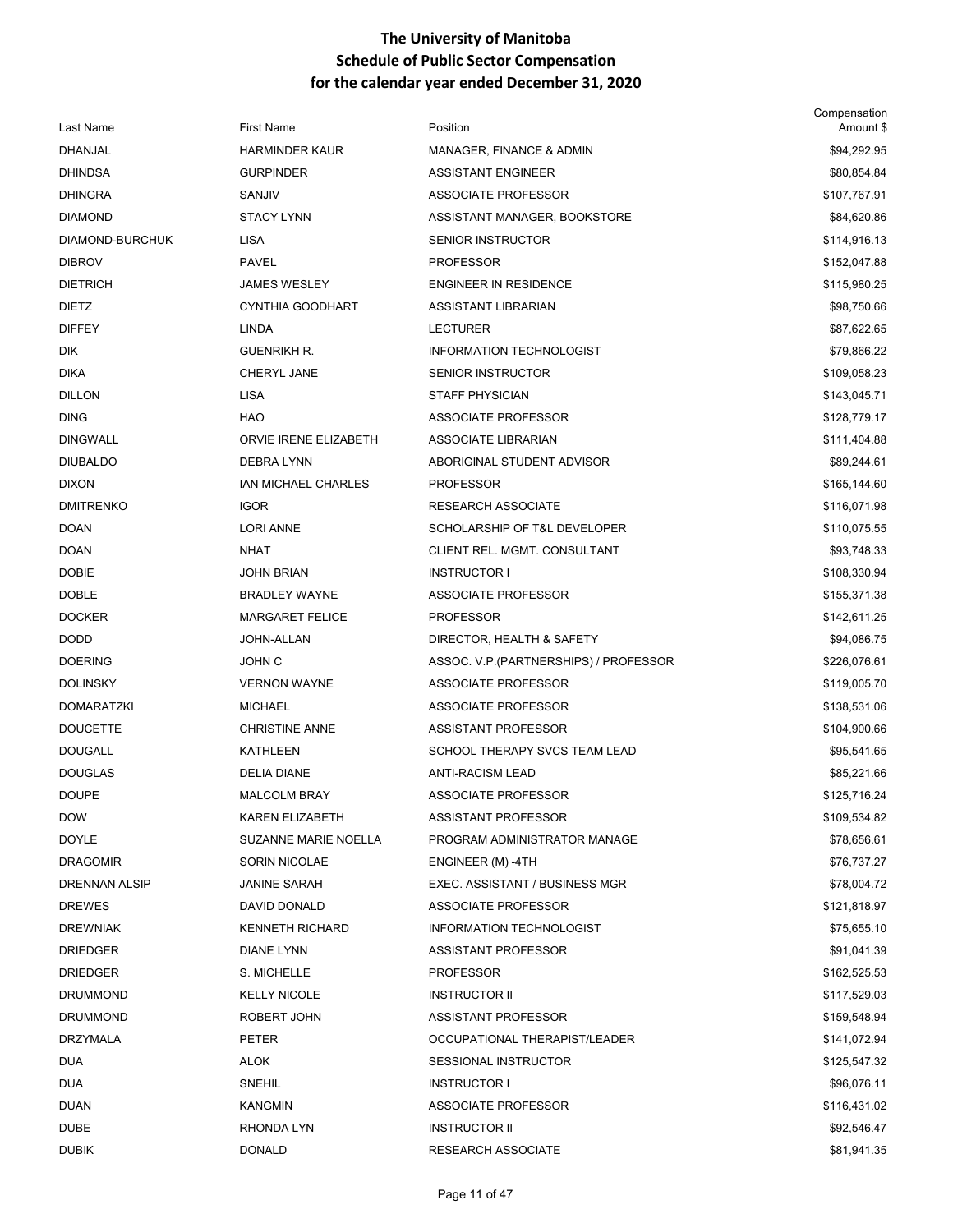| Last Name           | <b>First Name</b>      | Position                                 | Compensation<br>Amount \$ |
|---------------------|------------------------|------------------------------------------|---------------------------|
| <b>DUCHARME</b>     | <b>JENNIFER L</b>      | ASSISTANT PROFESSOR                      | \$119,633.86              |
| <b>DUCHARME</b>     | <b>JUDY KATHLEEN</b>   | SUPERVISOR, CENTRAL ZONE                 | \$75,454.07               |
| <b>DUECK</b>        | CAMERON                | SYSTEMS ANALYST                          | \$91,557.90               |
| <b>DUECK</b>        | <b>JENNIFER MARIE</b>  | ASSOCIATE PROFESSOR                      | \$124,692.13              |
| <b>DUECK</b>        | <b>NATHAN</b>          | DIRECTOR OF FINANCE                      | \$147,291.23              |
| <b>DUECK</b>        | <b>REBECCA MARIE</b>   | <b>TECHNICIAN</b>                        | \$109,093.34              |
| <b>DUECK</b>        | ROBERT J               | <b>FINANCIAL SYSTEMS COORDINATOR</b>     | \$89,988.19               |
| <b>DUECK</b>        | THEODORE JOHN HENRY    | TECH SUPPORT & SVC CONSULTANT            | \$78,853.42               |
| <b>DUERKSEN</b>     | DONALD R               | ASSOCIATE PROFESSOR                      | \$81,965.31               |
| <b>DUFAULT</b>      | <b>BRENDEN THOMAS</b>  | INFORMATION TECHNOLOGIST                 | \$94,687.55               |
| <b>DUFF</b>         | <b>ELSIE LYNN</b>      | ASSISTANT PROFESSOR                      | \$110,354.50              |
| <b>DUGAL</b>        | PAUL F                 | <b>MANAGER, PURCHASING SERVICES</b>      | \$160,602.24              |
| <b>DUHAMEL</b>      | TODD ASHLEY DALE       | <b>PROFESSOR</b>                         | \$138,155.35              |
| <b>DUKE</b>         | <b>LINDSAY ANN</b>     | <b>MGR.STUDENTS &amp; FACULTIES COMM</b> | \$88,192.83               |
| <b>DUMONTET</b>     | MONIQUE JO-ANN         | <b>INSTRUCTOR II</b>                     | \$97,805.49               |
| <b>DUNCAN</b>       | <b>KAREN A</b>         | <b>ASSOCIATE PROFESSOR</b>               | \$133,010.81              |
| <b>DUNCAN</b>       | ROBERT WAYNE           | ASSOCIATE PROFESSOR                      | \$111,008.41              |
| <b>DUNFORD</b>      | <b>DRENA ALISA</b>     | <b>INSTRUCTOR II</b>                     | \$107,779.31              |
| <b>DUNN</b>         | <b>KATRINA</b>         | ASSISTANT PROFESSOR                      | \$88,952.49               |
| <b>DUPUIS</b>       | <b>REJEANNE LISE</b>   | DIRECTOR, CAMPUS PLANNING & REAL ESTATE  | \$149,695.03              |
| <b>DURKIN</b>       | <b>PAUL RICHARD</b>    | ASSISTANT PROFESSOR                      | \$86,337.08               |
| <b>DUROCHER</b>     | STEPHANE JEAN-LOUIS    | <b>PROFESSOR</b>                         | \$117,191.25              |
| <b>DURRANT</b>      | <b>JOAN ELAINE</b>     | <b>PROFESSOR</b>                         | \$158,774.77              |
| <b>DURSTON</b>      | <b>JEFFREY SUTTER</b>  | SYSTEMS ADMINISTRATOR                    | \$91,288.77               |
| <b>DVORSKI</b>      | <b>ROBERT VINKO</b>    | SUPERVISOR, DESK SIDE SUPPORT            | \$111,256.88              |
| <b>DYCK</b>         | <b>BRUNO</b>           | <b>PROFESSOR</b>                         | \$162,556.94              |
| <b>DYCK</b>         | <b>JONATHAN EARL</b>   | <b>INSTRUCTOR II</b>                     | \$106,506.45              |
| <b>DYCK</b>         | <b>KEVIN</b>           | <b>SYSTEMS ANALYST</b>                   | \$79,805.35               |
| <b>DYCK</b>         | LINDA AGANETHA         | DEAN / ASSOCIATE PROFESSOR               | \$232,036.27              |
| EADE                | <b>MARGARET EVELYN</b> | PRE-CLEARKSHIP PROGRAM ADMIN.            | \$91,694.88               |
| <b>EATON</b>        | MARCELLA               | ASSOCIATE PROFESSOR                      | \$120,254.42              |
| <b>ECK</b>          | PETER KARL             | ASSOCIATE PROFESSOR                      | \$121,506.39              |
| <b>EDGERTON</b>     | <b>JASON DENNIS</b>    | ASSOCIATE PROFESSOR                      | \$110,760.25              |
| <b>EDMUNDS</b>      | ANDREA                 | DIRECTOR, ANCILLARY SERVICES             | \$165,021.52              |
| <b>EDWARDS</b>      | <b>MARIE PATRICIA</b>  | ASSOCIATE PROFESSOR                      | \$135,586.66              |
| <b>EFTEKHARPOUR</b> | <b>EFTEKHAR</b>        | ASSOCIATE PROFESSOR                      | \$106,181.72              |
| EGAN                | RORY BERNARD           | <b>PROFESSOR</b>                         | \$83,319.31               |
| EHN                 | <b>JENS KRISTIAN</b>   | ASSOCIATE PROFESSOR                      | \$110,432.85              |
| EHN                 | PAULINA MARGARET       | UNIX/LINUX SYSTEM ADMINISTRTOR           | \$93,311.90               |
| <b>EKUMA</b>        | OKECHUKWU              | DATA ANALYST                             | \$107,661.46              |
| EL-GABALAWY         | <b>HANI SAAD</b>       | <b>PROFESSOR</b>                         | \$188,490.81              |
| EL-GABALAWY         | <b>RENEE MARIE</b>     | ASSISTANT PROFESSOR                      | \$115,264.69              |
| ELGAZZAR            | REDA F                 | ASSOCIATE PROFESSOR                      | \$143,209.90              |
| <b>ELIAS</b>        | <b>BRENDA DENISE</b>   | <b>PROFESSOR</b>                         | \$134,872.07              |
| <b>ELLIOTT</b>      | <b>JACQUELINE K</b>    | <b>SENIOR INSTRUCTOR</b>                 | \$116,738.13              |
| EL-SALAKAWY         | <b>EHAB FATHY</b>      | <b>PROFESSOR</b>                         | \$149,191.08              |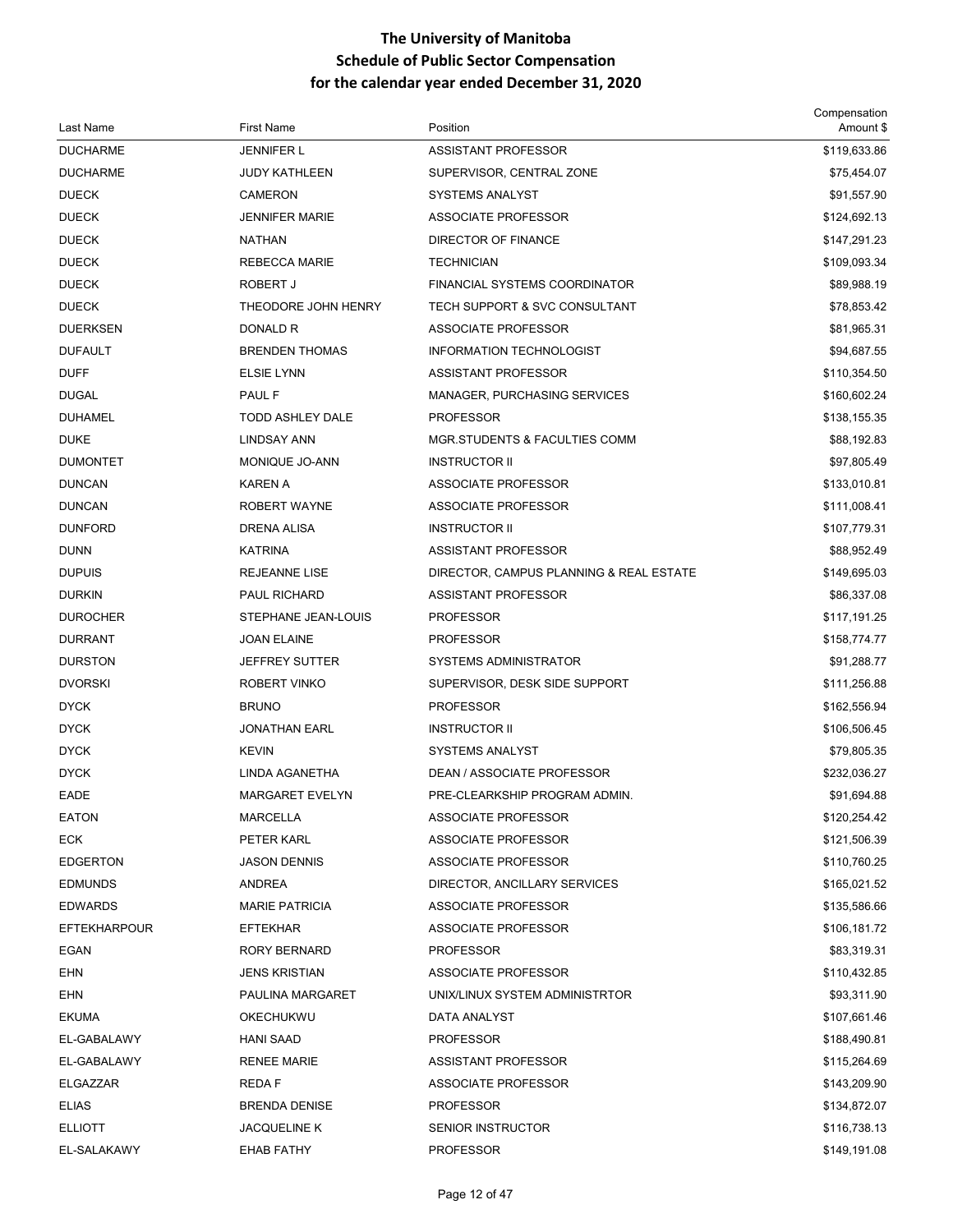| Last Name              | <b>First Name</b>      | Position                              | Compensation<br>Amount \$ |
|------------------------|------------------------|---------------------------------------|---------------------------|
| <b>ELTONSY</b>         | <b>SHERIF</b>          | ASSISTANT PROFESSOR                   | \$102,936.08              |
| <b>ELVINS</b>          | <b>SARAH</b>           | <b>PROFESSOR</b>                      | \$134,118.00              |
| <b>EMMANUEL</b>        | <b>FARAN</b>           | <b>RESEARCH ASSOCIATE</b>             | \$104,228.34              |
| <b>ENGEL</b>           | <b>LISA</b>            | ASSISTANT PROFESSOR                   | \$92,241.70               |
| <b>ENGLISH</b>         | JAYANNE                | ASSOCIATE PROFESSOR                   | \$133,834.42              |
| <b>ENNS</b>            | <b>BERNARD</b>         | ELECTRONIC CONTROLS TECHNICIAN        | \$79,898.29               |
| <b>ENNS</b>            | CHARLOTTE JOHANNA      | <b>PROFESSOR</b>                      | \$151,426.78              |
| <b>ENNS</b>            | <b>HERBERT L</b>       | <b>PROFESSOR</b>                      | \$162,629.99              |
| ENS                    | <b>CHRISTIAN BRUCE</b> | ASST MANAGER, GROUNDS                 | \$91,123.83               |
| <b>ENS</b>             | <b>ERICH WERNER</b>    | <b>PROFESSOR</b>                      | \$162,570.67              |
| <b>ENTZ</b>            | <b>MARTIN HERMANN</b>  | <b>PROFESSOR</b>                      | \$165,248.34              |
| EPP                    | <b>EDUARD</b>          | ASSOCIATE PROFESSOR                   | \$130,300.51              |
| <b>ERICKSON</b>        | <b>BRUCE GARTH</b>     | ASSISTANT PROFESSOR                   | \$99,761.84               |
| <b>ERICKSON</b>        | <b>DON</b>             | INFORMATION TECHNOLOGIST              | \$79,866.22               |
| <b>ERKINBAEV</b>       | <b>CHYNGYZ</b>         | ASSISTANT PROFESSOR                   | \$94,297.56               |
| EROS                   | RONALD W               | DIRECTOR, EXPERIENTIAL EDUCATI        | \$128,240.09              |
| <b>ESKICIOGLU</b>      | <b>MEHMET RASIT</b>    | ASSOCIATE PROFESSOR                   | \$132,127.79              |
| <b>ESKIN</b>           | N A MICHAEL            | <b>PROFESSOR</b>                      | \$83,984.30               |
| <b>ESPERSEN-PETERS</b> | <b>KURT NELSON</b>     | ASSISTANT PROFESSOR                   | \$94,873.73               |
| <b>ESSIG</b>           | <b>MARCO</b>           | DEPT. HEAD, RADIOLOGY                 | \$82,580.73               |
| <b>EVASON</b>          | <b>TAMMY LYNN</b>      | <b>FINANCIAL OFFICER</b>              | \$82,282.23               |
| <b>FAINSTEIN</b>       | LISA KAREN             | PROGRAM ADVISOR                       | \$113,153.89              |
| <b>FALK</b>            | <b>JAMISON MARK</b>    | ASSOCIATE PROFESSOR                   | \$120,801.60              |
| <b>FALKENBERG</b>      | <b>THOMAS GERHARD</b>  | DEAN / PROFESSOR                      | \$160,810.89              |
| <b>FALLDING</b>        | <b>HELEN ELIZABETH</b> | <b>MANAGER, HUMAN RIGHTS RESEARCH</b> | \$131,416.66              |
| <b>FANELLA</b>         | <b>SERGIO THOMAS</b>   | ASSOCIATE PROFESSOR                   | \$90,802.24               |
| <b>FARENHORST</b>      | ANNEMIEKE              | <b>PROFESSOR</b>                      | \$164,099.92              |
| FARRELL-MORNEAU        | AMY                    | ASSISTANT PROFESSOR                   | \$90,139.88               |
| <b>FAST</b>            | <b>DARREN</b>          | DIRECTOR, PARTNERSHIPS & INNOV        | \$149,502.51              |
| <b>FAUBERT</b>         | <b>MICHELLE RAE</b>    | <b>PROFESSOR</b>                      | \$114,154.34              |
| <b>FAURSCHOU</b>       | <b>TRISHA</b>          | ASSOCIATE LEGAL COUNSEL               | \$92,506.10               |
| <b>FAVELL</b>          | <b>KAREN</b>           | <b>LECTURER</b>                       | \$95,600.07               |
| <b>FAYEK</b>           | <b>MOSTAFA</b>         | <b>PROFESSOR</b>                      | \$153,562.84              |
| <b>FEAR</b>            | JOELLE JOY             | SUPERVISOR RENAL UNIT GH              | \$151,966.36              |
| <b>FEDIRCHUK</b>       | <b>BRENT ALLAN</b>     | ASSOCIATE PROFESSOR                   | \$150,286.35              |
| <b>FEDORCHUK</b>       | <b>MONICA</b>          | MANAGER, FINANCE & ADMIN              | \$103,060.71              |
| FEDORYAK               | OLESYA                 | <b>INSTRUCTOR I</b>                   | \$78,895.83               |
| <b>FEENSTRA</b>        | KYLE A.P.              | ASSISTANT LIBRARIAN                   | \$87,120.42               |
| <b>FEHR</b>            | <b>MONIQUE</b>         | <b>SPACE PLANNER</b>                  | \$79,144.06               |
| <b>FERENS</b>          | KENNETH F.             | ASSISTANT PROFESSOR                   | \$113,183.19              |
| <b>FERGUSON</b>        | <b>BARRY GLEN</b>      | <b>SENIOR SCHOLAR</b>                 | \$110,738.42              |
| <b>FERGUSON</b>        | DONALD R               | <b>ELECTRICIAN</b>                    | \$75,292.07               |
| <b>FERGUSON</b>        | <b>IAN JAMES</b>       | <b>PROFESSOR</b>                      | \$164,538.65              |
| <b>FERGUSON</b>        | PHILIP ANDREW          | ASSOCIATE PROFESSOR                   | \$133,037.16              |
| <b>FERGUSON</b>        | <b>THOMAS WILLIAM</b>  | BIOSTATISTICIAN-HLTH ECONOMIST        | \$79,807.58               |
| <b>FERGUSSON</b>       | JAMES G                | <b>PROFESSOR</b>                      | \$159,875.46              |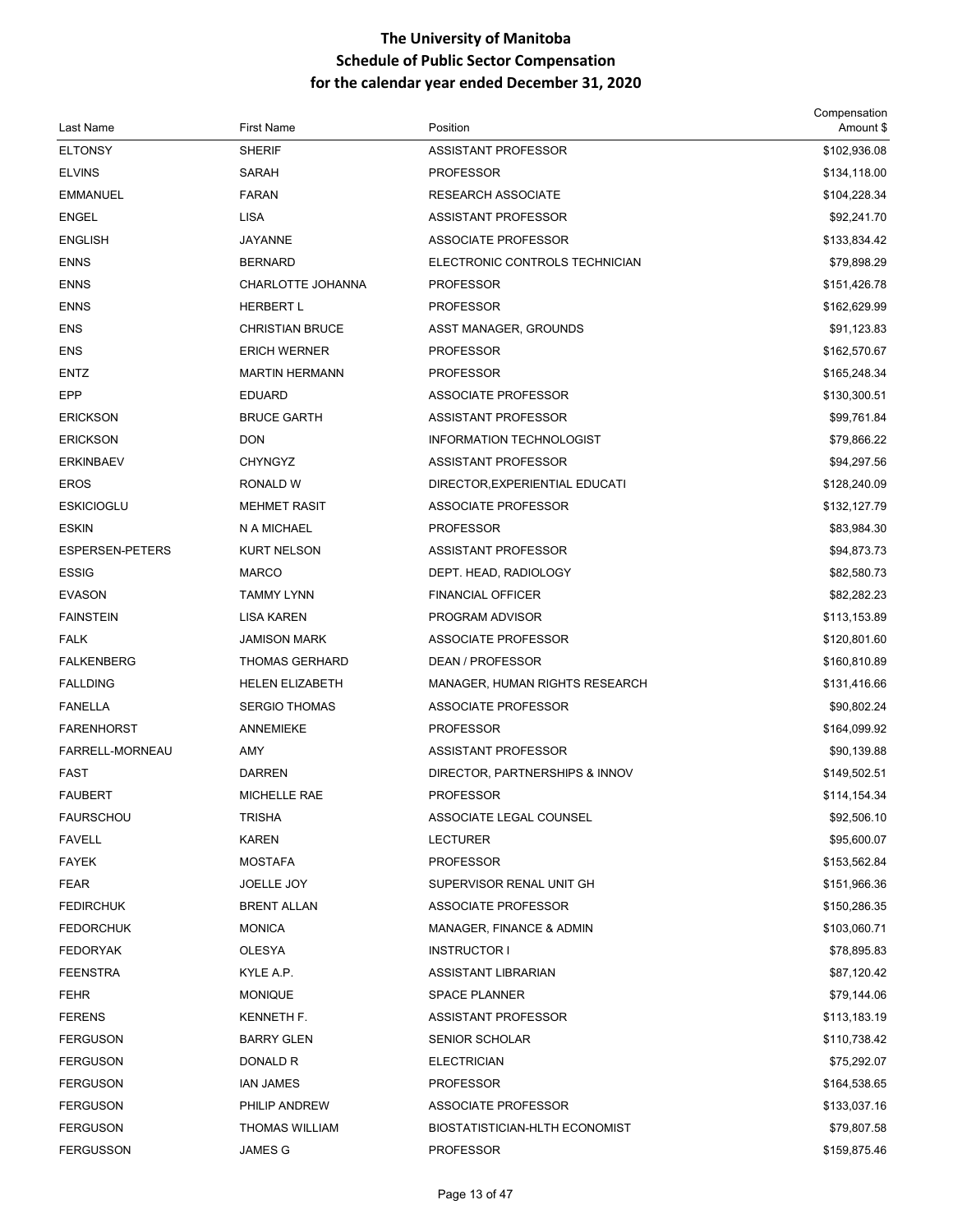| Last Name          | <b>First Name</b>       | Position                                          | Compensation<br>Amount \$ |
|--------------------|-------------------------|---------------------------------------------------|---------------------------|
| <b>FERLEY</b>      | <b>MICHAEL ARTHUR</b>   | <b>MANAGER, ENGINEERING SERVICES</b>              | \$147,231.32              |
| <b>FERNANDEZ</b>   | ENRIQUE J               | <b>PROFESSOR</b>                                  | \$144,920.58              |
| <b>FERNANDO</b>    | DILANTHA W G            | <b>PROFESSOR</b>                                  | \$169,882.78              |
| <b>FERNANDO</b>    | VEERAHENNEDIGE          | <b>INSTRUCTOR I</b>                               | \$80,969.83               |
| <b>FERNYHOUGH</b>  | <b>PAUL</b>             | <b>PROFESSOR</b>                                  | \$169,475.73              |
| <b>FERREIRA</b>    | <b>KAREN JOYCE</b>      | <b>INSTRUCTOR II</b>                              | \$98,255.54               |
| <b>FERRIS</b>      | SHAWNA MIKAL-ANN        | ASSOCIATE PROFESSOR                               | \$113,611.60              |
| <b>FEUER</b>       | <b>JANICE ELIZABETH</b> | DIRECTOR, GIFT PLAN & LIFETIME                    | \$129,661.39              |
| <b>FIDLER</b>      | <b>GREGORY W F</b>      | <b>SENIOR INSTRUCTOR</b>                          | \$126,357.36              |
| <b>FIEGE</b>       | <b>JASON</b>            | ASSOCIATE PROFESSOR                               | \$128,643.08              |
| <b>FIELD</b>       | <b>RUSSELL DAVID</b>    | ASSOCIATE PROFESSOR                               | \$110,838.67              |
| <b>FIELDING</b>    | <b>CORY LEE</b>         | <b>ASSISTANT DIRECTOR</b>                         | \$139,187.32              |
| <b>FIGLEY</b>      | <b>CHASE RUSSELL</b>    | ASSOCIATE PROFESSOR                               | \$109,392.53              |
| <b>FILIZADEH</b>   | <b>SHAAHIN</b>          | <b>PROFESSOR</b>                                  | \$144,959.49              |
| <b>FILOPOULOS</b>  | <b>PETER</b>            | DESKTOP SUPPORT CONSULTANT                        | \$79,034.23               |
| <b>FINCH</b>       | <b>LESLIE</b>           | COMPTROLLER, ST. PAUL COLLEGE                     | \$75,148.41               |
| <b>FIORILLO</b>    | <b>GRAZIANO</b>         | ASSISTANT PROFESSOR                               | \$109,310.42              |
| <b>FISCHER</b>     | <b>GABOR</b>            | ASSOCIATE PROFESSOR                               | \$457,468.94              |
| <b>FITZELL</b>     | <b>GORDON DALE</b>      | <b>PROFESSOR</b>                                  | \$129,556.61              |
| <b>FLATEN</b>      | DONALD NORMAN           | <b>PROFESSOR</b>                                  | \$200,540.67              |
| <b>FORD</b>        | <b>BRUCE AUSTIN</b>     | <b>PROFESSOR</b>                                  | \$146,645.35              |
| <b>FORD</b>        | LISA M                  | <b>SENIOR INSTRUCTOR</b>                          | \$135,802.31              |
| <b>FORD</b>        | LYLE ALEXANDER          | ASSOCIATE LIBRARIAN                               | \$118,140.02              |
| <b>FORGET</b>      | <b>EVELYN LOUISE</b>    | <b>PROFESSOR</b>                                  | \$175,190.90              |
| <b>FORNWALD</b>    | <b>BLAIR MICHEL</b>     | DIRECTOR/CURATOR                                  | \$76,734.96               |
| <b>FORREST</b>     | <b>MAUREEN DOROTHY</b>  | HR CONSULTANT                                     | \$129,043.23              |
| <b>FORSYTHE</b>    | LAURA                   | METIS INCLUSION PROJECT COORD                     | \$93,054.87               |
| <b>FOSTER</b>      | DAVID PAUL              | <b>INSTRUCTOR II</b>                              | \$81,647.03               |
| <b>FOSTER</b>      | SHELLEY ANNE            | ASSOC UNIV SEC (BRD OF GOVERN)                    | \$75,307.41               |
| <b>FOURNIER</b>    | <b>ANNA</b>             | ASSOCIATE PROFESSOR                               | \$114,473.71              |
| <b>FOWKE</b>       | <b>KEITH RAYMOND</b>    | <b>PROFESSOR</b>                                  | \$171,029.04              |
| <b>FOWLER</b>      | <b>KENT DOUGLAS</b>     | ASSOCIATE PROFESSOR                               | \$116,048.09              |
| <b>FOWLER</b>      | MELINDA                 | ASSISTANT PROFESSOR                               | \$122,976.26              |
| <b>FRAEHLICH</b>   | CHERYL V.L.             | <b>SESSIONAL INSTRUCTOR</b>                       | \$113,018.43              |
| <b>FRANCA</b>      | <b>RODRIGO</b>          | ASSOCIATE PROFESSOR                               | \$140,467.92              |
| FRANCO-ESPINOSA    | ALICIA AGUSTINA         | DIRECTOR / INSTRUCTOR II, ENGLISH LANGUAGE CENTRE | \$88,301.66               |
| <b>FRANCOIS</b>    | <b>JOSE</b>             | DEPT. HEAD, FAMILY MEDICINE                       | \$88,136.50               |
| <b>FRANK</b>       | <b>CHRISTOPHER</b>      | <b>PROFESSOR</b>                                  | \$126,556.48              |
| <b>FRANK</b>       | JULIETA                 | ASSOCIATE PROFESSOR                               | \$120,967.51              |
| <b>FRANKEL</b>     | SIDNEY IRVIN            | ASSOCIATE PROFESSOR                               | \$121,714.84              |
| FRASER             | <b>KEVIN CHARLES</b>    | ASSOCIATE PROFESSOR                               | \$100,950.17              |
| FRASER             | <b>TREVOR JAMES</b>     | FIELD RES FACILITY & EQUIP MGR                    | \$77,373.51               |
| <b>FREDERIKSEN</b> | ANDREW                  | <b>PROFESSOR</b>                                  | \$158,276.67              |
| FREER              | STAN                    | <b>LAB TECHNICIAN</b>                             | \$117,072.49              |
| FREEZE             | DONALD RICHARD          | <b>PROFESSOR</b>                                  | \$177,359.18              |
| <b>FRESNOZA</b>    | AGNES L.                | TRANSGENICS MOUSE TECHNICIAN                      | \$76,743.28               |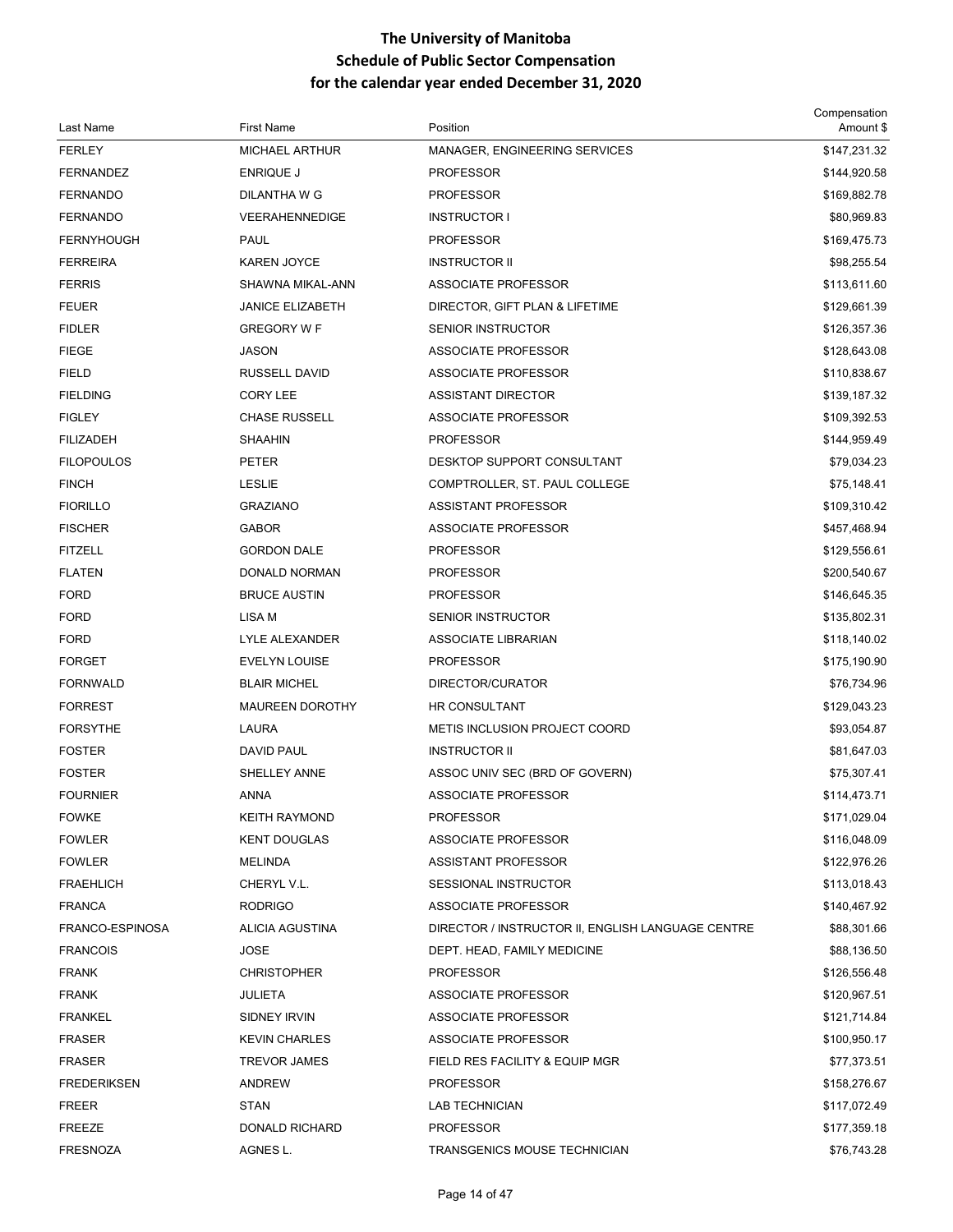| Last Name              | <b>First Name</b>        | Position                                | Compensation<br>Amount \$ |
|------------------------|--------------------------|-----------------------------------------|---------------------------|
| <b>FRICKE</b>          | <b>MONICA</b>            | ASSISTANT PROFESSOR                     | \$110,722.62              |
| <b>FRIDELL</b>         | <b>MARA</b>              | ASSISTANT PROFESSOR                     | \$101,801.27              |
| <b>FRIED</b>           | SHELLEY LYNN             | <b>INSTRUCTOR II</b>                    | \$81,249.09               |
| <b>FRIEDRICH</b>       | LISA ANNE                | RESEARCH GRANTS FACILITATOR             | \$77,275.19               |
| <b>FRIES</b>           | <b>CHRISTOPHER JOHN</b>  | ASSOCIATE PROFESSOR                     | \$115,893.79              |
| <b>FRIESEN</b>         | <b>ELROY DUANE</b>       | <b>ASSOCIATE PROFESSOR</b>              | \$120,844.68              |
| <b>FRIESEN</b>         | <b>MARCIA RUTHILD</b>    | ASSOCIATE PROFESSOR                     | \$135,172.79              |
| <b>FRISTENSKY</b>      | <b>BRIAN WHITNEY</b>     | ASSOCIATE PROFESSOR                     | \$132,973.87              |
| <b>FROESE</b>          | <b>IVAN PETER</b>        | <b>BURSAR &amp; EXEC ASST TO WARDEN</b> | \$94,292.95               |
| <b>FROGNER</b>         | RAYMOND OSCAR            | ASSOCIATE LIBRARIAN                     | \$124,104.69              |
| <b>FROSK</b>           | <b>PATRICK</b>           | ASSISTANT PROFESSOR                     | \$85,626.88               |
| <b>FRY</b>             | <b>WILLIAM MARK</b>      | ASSOCIATE PROFESSOR                     | \$121,743.46              |
| <b>FUCHS</b>           | <b>FRANCIS FUCHS</b>     | <b>IMMIGRATION CONSULTANT</b>           | \$80,981.84               |
| <b>FUGLEM</b>          | <b>TERRI GAYE</b>        | ASSOCIATE PROFESSOR                     | \$133,098.16              |
| <b>FULLERTON</b>       | <b>CODY JAY</b>          | <b>ASSISTANT LIBRARIAN</b>              | \$78,532.13               |
| <b>FULTON</b>          | <b>WILLIAM BRYCE</b>     | DESK SUPPORT CONSULTANT                 | \$76,619.31               |
| <b>FUNK</b>            | <b>LAURA MEGAN</b>       | ASSOCIATE PROFESSOR                     | \$113,554.58              |
| <b>GABBERT</b>         | <b>MARK ALLAN</b>        | ASSOCIATE PROFESSOR                     | \$135,665.75              |
| <b>GABRIELSON</b>      | <b>DAVID</b>             | <b>INTERMEDIATE SYSTEMS ANALYST</b>     | \$85,968.98               |
| <b>GAGNON</b>          | <b>SUZANNE MARIE</b>     | ASSOCIATE PROFESSOR                     | \$204,622.10              |
| <b>GAJPAL</b>          | YUVRAJ                   | ASSOCIATE PROFESSOR                     | \$146,172.99              |
| <b>GALAUGHER</b>       | <b>JOLEN</b>             | INDUSTRY & COMM. LIASION OFFIC          | \$90,624.11               |
| <b>GALLACHER</b>       | <b>GUILLERMO</b>         | ASSISTANT PROFESSOR                     | \$101,216.51              |
| <b>GALLANT</b>         | <b>MARY MICHELLE</b>     | <b>PROFESSOR</b>                        | \$167,131.39              |
| <b>GAMACHE</b>         | <b>MYLENE YANNICK</b>    | ASSISTANT PROFESSOR                     | \$83,058.99               |
| <b>GAMBLE</b>          | <b>JULIA ANNE</b>        | ASSISTANT PROFESSOR                     | \$88,903.60               |
| <b>GAMEY</b>           | PARKER JAY               | <b>BUSINESS MANAGER</b>                 | \$81,717.42               |
| GANESAN                | THENDRALARASI            | ASST MANAGER, CAPITAL ACCTG             | \$78,333.03               |
| GAO                    | <b>JIJUN</b>             | ASSOCIATE PROFESSOR                     | \$199,632.40              |
| GAO                    | YA                       | ASSISTANT PROFESSOR                     | \$151,324.53              |
| <b>GARCIA HOLGUERA</b> | <b>MARIA MERCEDES</b>    | ASSISTANT PROFESSOR                     | \$96,301.21               |
| <b>GARDNER</b>         | <b>DERRICK EARL</b>      | ASSOCIATE PROFESSOR                     | \$109,961.84              |
| <b>GARDNER</b>         | <b>MARK STEWART</b>      | <b>FINANCIAL OFFICER</b>                | \$102,262.35              |
| GARLAND                | <b>ALLAN BRUCE</b>       | <b>PROFESSOR</b>                        | \$115,570.70              |
| <b>GARLICH-MILLER</b>  | <b>MICAH COREY</b>       | SR SYSTEMS ANALYST                      | \$109,632.17              |
| GARRETT                | <b>MARK RICHARD</b>      | ASSISTANT PROFESSOR                     | \$120,428.40              |
| <b>GARROWAY</b>        | <b>COLIN JAMES</b>       | ASSISTANT PROFESSOR                     | \$98,447.00               |
| <b>GARTNER</b>         | <b>JOHN GODFREY</b>      | <b>PROFESSOR</b>                        | \$421,491.90              |
| <b>GATZKE</b>          | NOAH DAVID               | <b>INSTRUCTOR II</b>                    | \$101,064.61              |
| <b>GAUCHER</b>         | DANIELLE MONIQUE         | ASSOCIATE PROFESSOR                     | \$119,695.29              |
| GE                     | WENXIA                   | ASSOCIATE PROFESSOR                     | \$154,434.89              |
| GEDDERT                | <b>CAROLYN ELIZABETH</b> | ENGINEER-IN-RESIDENCE                   | \$139,905.59              |
| <b>GERICKE</b>         | <b>MICHAEL THOMAS</b>    | <b>PROFESSOR</b>                        | \$128,940.83              |
| <b>GERSTEIN</b>        | ALEEZA CARA              | ASSISTANT PROFESSOR                     | \$95,819.31               |
| <b>GHAVAMI</b>         | SAEID                    | ASSOCIATE PROFESSOR                     | \$105,591.58              |
| <b>GHIA</b>            | JEAN-ERIC                | ASSOCIATE PROFESSOR                     | \$127,834.46              |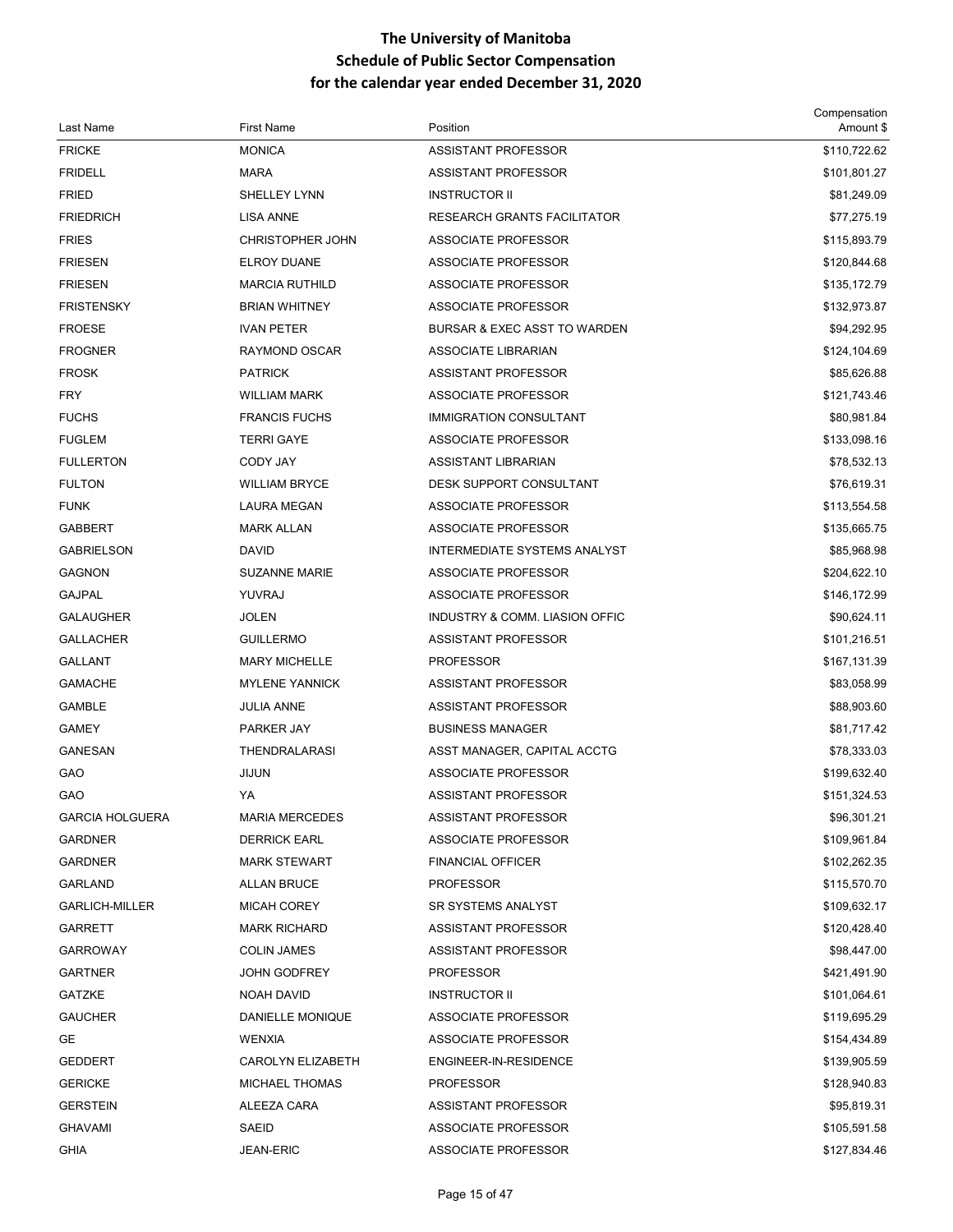| Last Name         | <b>First Name</b>           | Position                                  | Compensation<br>Amount \$ |
|-------------------|-----------------------------|-------------------------------------------|---------------------------|
| <b>GHOMESHI</b>   | <b>JILA</b>                 | <b>PROFESSOR</b>                          | \$147,102.27              |
| <b>GIBBS</b>      | <b>JASON JOHN</b>           | ASSISTANT PROFESSOR                       | \$97,894.98               |
| <b>GIBSON</b>     | <b>GREGORY JOHN</b>         | <b>ASSISTANT PROFESSOR</b>                | \$119,633.86              |
| <b>GIBSON</b>     | <b>IAN WILLIAM</b>          | ASSOCIATE PROFESSOR                       | \$421,341.90              |
| <b>GIBSON</b>     | <b>SPENCER BRUCE</b>        | <b>PROFESSOR</b>                          | \$158,184.63              |
| <b>GIESBRECHT</b> | <b>DEBRA DAWN</b>           | MANAGER, UNIV CTR PHARMACY                | \$86,512.87               |
| <b>GIESBRECHT</b> | <b>EDWARD MARK</b>          | ASSOCIATE PROFESSOR                       | \$123,181.60              |
| <b>GIESBRECHT</b> | <b>GORDON GRANT</b>         | <b>PROFESSOR</b>                          | \$165,248.34              |
| <b>GIESBRECHT</b> | <b>TRACEY LYNN</b>          | <b>INSTRUCTOR II</b>                      | \$102,983.61              |
| GIETZ             | ROMAN DANIEL H              | ASSOCIATE PROFESSOR                       | \$91,000.00               |
| <b>GILCHRIST</b>  | <b>JAMES STUART CHARLES</b> | <b>PROFESSOR</b>                          | \$166,647.18              |
| GILES-SMITH       | LORI                        | LIBRARIAN                                 | \$124,616.25              |
| GILL              | <b>KAMNI JESSICA</b>        | <b>ASSISTANT PROFESSOR</b>                | \$100,407.55              |
| <b>GILLIS</b>     | <b>DARREN MICHAEL</b>       | <b>PROFESSOR</b>                          | \$148,825.87              |
| <b>GILLIS</b>     | <b>RICHARD JOHANN</b>       | <b>PROFESSOR</b>                          | \$156,565.86              |
| <b>GILMORE</b>    | <b>COLIN GERALD</b>         | ASSISTANT PROFESSOR                       | \$119,895.40              |
| <b>GIRARD</b>     | <b>RACHELLE</b>             | ASST MANAGER, FINANCIAL ANALYS            | \$84,653.92               |
| <b>GIULIANO</b>   | <b>RYAN JEFFREY</b>         | ASSISTANT PROFESSOR                       | \$90,853.60               |
| <b>GLASSFORD</b>  | <b>LORRAINE FRANCES</b>     | <b>INSTRUCTOR II</b>                      | \$98,141.24               |
| <b>GLAVIN</b>     | <b>GARY BERTRUN</b>         | ASSOC. V.P. (RESEARCH & INTL) / PROFESSOR | \$221,854.03              |
| <b>GLAZEBROOK</b> | <b>CHERYL MARY</b>          | ASSOCIATE PROFESSOR                       | \$101,700.07              |
| <b>GLAZNER</b>    | <b>GORDON WAYNE</b>         | ASSOCIATE PROFESSOR                       | \$133,106.16              |
| <b>GLENWRIGHT</b> | <b>MELANIE</b>              | ASSOCIATE PROFESSOR                       | \$123,105.13              |
| <b>GLOGOWSKA</b>  | ALEKSANDRA MARIA            | <b>INSTRUCTOR II</b>                      | \$75,773.79               |
| <b>GLOUX</b>      | <b>RICHARD</b>              | <b>MGR, INFRASTRUCTURE BUILD</b>          | \$127,538.36              |
| <b>GODARD</b>     | <b>JOHN HAMILTON</b>        | <b>PROFESSOR</b>                          | \$150,488.19              |
| <b>GODAVARI</b>   | S NORMA                     | ASSOCIATE LIBRARIAN                       | \$97,176.82               |
| <b>GODFREY</b>    | <b>CAROLYN CHRISTINE</b>    | PROGRAMMER ANALYST                        | \$100,434.83              |
| <b>GODWIN</b>     | <b>RYAN THOMAS</b>          | ASSOCIATE PROFESSOR                       | \$117,173.03              |
| GOLD              | <b>BERNARD</b>              | DIRECTOR, PENSION OFFICE                  | \$152,604.56              |
| GOLDBERG          | <b>AVIVA MICHELLE</b>       | ASSOCIATE PROFESSOR                       | \$172,052.75              |
| GOLDSBOROUGH      | L GORDON                    | ASSOCIATE PROFESSOR                       | \$133,561.06              |
| GOLE              | ANIRUDDHA M                 | <b>PROFESSOR</b>                          | \$164,894.67              |
| <b>GONG</b>       | <b>YUEWEN</b>               | <b>PROFESSOR</b>                          | \$162,265.46              |
| GOOCH             | <b>CASEY</b>                | ASSISTANT MANAGER, R-SF ACCT              | \$102,955.39              |
| <b>GOODMAN</b>    | LESLIE GREER                | <b>SENIOR INSTRUCTOR</b>                  | \$191,070.30              |
| <b>GOODWIN</b>    | <b>BARBARA LYNN</b>         | <b>SENIOR INSTRUCTOR</b>                  | \$113,407.53              |
| <b>GORCZYCA</b>   | <b>BEATA</b>                | <b>PROFESSOR</b>                          | \$139,149.05              |
| <b>GORDON</b>     | <b>JONATHAN BARRY</b>       | ASSOCIATE PROFESSOR                       | \$97,499.62               |
| <b>GORDON</b>     | JOSEPH WILLIAM              | <b>ASSOCIATE PROFESSOR</b>                | \$124,975.87              |
| <b>GOUGH</b>      | KATHLEEN MARGARET           | <b>PROFESSOR</b>                          | \$162,088.85              |
| GOULD             | <b>JENNIFER</b>             | SUPERVISOR P.E.M.                         | \$117,034.59              |
| GOZHO             | NHAMO GEORGE                | <b>INSTRUCTOR II</b>                      | \$98,242.05               |
| GRAFF             | <b>LESLEY A</b>             | <b>PROFESSOR</b>                          | \$192,059.74              |
| GRAHAM            | <b>JACKIE</b>               | DIRECTOR OF HEALTH PROGARMS               | \$116,741.06              |
| <b>GRAHAM</b>     | PETER CJ                    | <b>ASSOCIATE PROFESSOR</b>                | \$108,834.44              |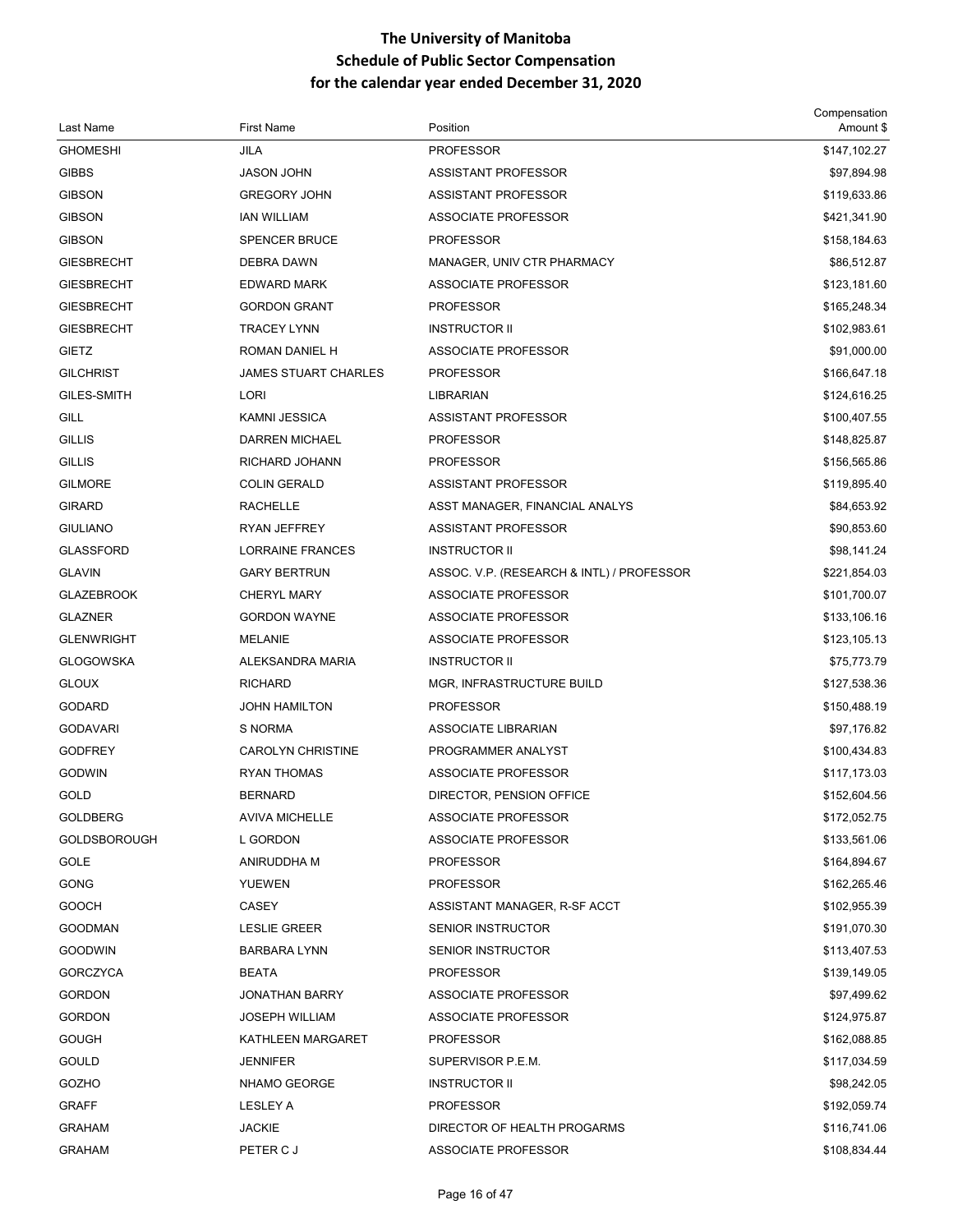| Last Name              | <b>First Name</b>          | Position                       | Compensation<br>Amount \$ |
|------------------------|----------------------------|--------------------------------|---------------------------|
| <b>GRAHAM-TETRAULT</b> | <b>NICOLE</b>              | SENIOR AUDIT CONSULTANT        | \$92,864.54               |
| <b>GRAHN</b>           | <b>MYRNA</b>               | MANAGER OF FFDC                | \$98,085.25               |
| <b>GRANT</b>           | <b>CHARLES WILLIAM</b>     | <b>SENIOR INSTRUCTOR</b>       | \$170,731.76              |
| <b>GRAVES</b>          | <b>JOSEPH DEREK LEE</b>    | IT MANAGER                     | \$96,608.51               |
| <b>GREEN</b>           | <b>CHRISTOPHER HENRY</b>   | ASST MGR, PREVENTATIVE MAINT.  | \$91,595.26               |
| <b>GREEN</b>           | <b>RILEY JAMES</b>         | CHARGE ENGINEER -2ND CLASS     | \$109,295.63              |
| <b>GREENBERG</b>       | <b>BRIAN DOUGLAS</b>       | SYSTEMS ANALYST-SECURITY OP    | \$83,538.39               |
| <b>GREENBERG</b>       | <b>CHERYL ROCKMAN</b>      | <b>PROFESSOR</b>               | \$122,716.90              |
| <b>GREENFIELD</b>      | <b>HASKEL J</b>            | <b>PROFESSOR</b>               | \$159,893.85              |
| <b>GREIDANUS</b>       | <b>NATHAN SIDNEY</b>       | ASSOCIATE PROFESSOR            | \$172,366.19              |
| <b>GRIFFIN</b>         | <b>DOUGLAS</b>             | SEN ACCOUNTANT/FINANCE OFFICER | \$94,655.99               |
| <b>GRINIC</b>          | <b>IGOR</b>                | ASSISTANT ENGINEER -3RD        | \$86,413.81               |
| <b>GRIPP</b>           | <b>JANICE K</b>            | SECRETARY TO THE DEAN          | \$75,148.38               |
| <b>GROCOTT</b>         | <b>HILARY PETER THOMAS</b> | <b>PROFESSOR</b>               | \$147,074.01              |
| <b>GRONSKI</b>         | <b>TOM</b>                 | <b>SYSTEMS ANALYST</b>         | \$93,700.67               |
| <b>GROOME</b>          | <b>MARGARET ESTELLE</b>    | ASSOCIATE PROFESSOR            | \$132,190.94              |
| <b>GRUBER</b>          | <b>JACQUELINE ISAAN</b>    | <b>EDI DIRECTOR</b>            | \$116,142.90              |
| <b>GRYMONPRE</b>       | <b>RUBY EMILY</b>          | <b>PROFESSOR</b>               | \$150,244.49              |
| GU                     | <b>XIAOCHEN</b>            | <b>PROFESSOR</b>               | \$162,190.52              |
| <b>GUARD</b>           | JULIE                      | <b>PROFESSOR</b>               | \$131,683.25              |
| <b>GUDERIAN</b>        | ROBERT WILLIAM LEE         | <b>INSTRUCTOR I</b>            | \$84,222.21               |
| <b>GULDEN</b>          | ROBERT HERBERT             | <b>PROFESSOR</b>               | \$128,650.40              |
| <b>GUNAY</b>           | <b>HIKMET</b>              | <b>PROFESSOR</b>               | \$92,672.11               |
| <b>GUNDERSON</b>       | DAVID SHANE                | ASSOCIATE PROFESSOR            | \$118,642.51              |
| <b>GUNDERSON</b>       | <b>KAREN ROSEMARIE</b>     | ASSISTANT PROFESSOR            | \$95,596.25               |
| <b>GUNN</b>            | <b>BRENDA LAURIE</b>       | ASSOCIATE PROFESSOR            | \$132,722.01              |
| <b>GUYOT</b>           | <b>MEGHAN KATHLEEN</b>     | <b>INSTRUCTOR I</b>            | \$84,903.01               |
| <b>GWINNER</b>         | <b>GERALD</b>              | <b>PROFESSOR</b>               | \$149,647.96              |
| <b>HAAKSMA</b>         | JEFF                       | MANAGER, ENDPOINT SVC-SUPPORT  | \$119,127.81              |
| <b>HACK</b>            | <b>THOMAS FRANCIS L</b>    | <b>PROFESSOR</b>               | \$153,930.89              |
| <b>HAGIWARA</b>        | ROBERT                     | ASSISTANT PROFESSOR            | \$111,182.84              |
| <b>HAIGH</b>           | <b>JODY JONATHAN</b>       | ASSOCIATE PROFESSOR            | \$112,005.45              |
| <b>HAIMEUR</b>         | ASMAA                      | ASSISTANT PROFESSOR            | \$130,512.62              |
| <b>HAJER</b>           | <b>JESSE WILLIAM</b>       | ASSISTANT PROFESSOR            | \$98,982.82               |
| <b>HAJIDIACOS</b>      | NICHOLAS PETER             | ASSISTANT PROFESSOR            | \$121,092.76              |
| HAKIMZADEH             | <b>KHOSROW</b>             | <b>SYSTEMS ADMINISTRATOR</b>   | \$91,288.75               |
| <b>HALABUZA</b>        | <b>DARRIN</b>              | <b>SYSTEMS SUPPORT</b>         | \$79,533.43               |
| HALAS                  | GAYLE                      | ASSISTANT PROFESSOR            | \$117,754.47              |
| HALAYKO                | ANDREW JOHN                | <b>PROFESSOR</b>               | \$176,722.29              |
| HALDEN                 | <b>NORMAN MELROSE</b>      | <b>PROFESSOR</b>               | \$239,344.27              |
| <b>HALDER</b>          | <b>RUMEL</b>               | <b>SESSIONAL INSTRUCTOR</b>    | \$84,208.68               |
| HALKET                 | <b>LISA</b>                | DIRECTOR, STAFF RELATIONS      | \$152,604.56              |
| HALLI                  | SHIVALINGAPPA S            | <b>PROFESSOR</b>               | \$185,512.36              |
| HALLMAN                | <b>BONNIE CATHARINE</b>    | ASSOCIATE PROFESSOR            | \$132,092.33              |
| <b>HALONEN</b>         | DEANA FAY                  | <b>SENIOR INSTRUCTOR</b>       | \$131,195.89              |
| <b>HALPIN</b>          | AVA LEAH                   | DIABETIC FOOT NURSE CLINICIAN  | \$88,814.28               |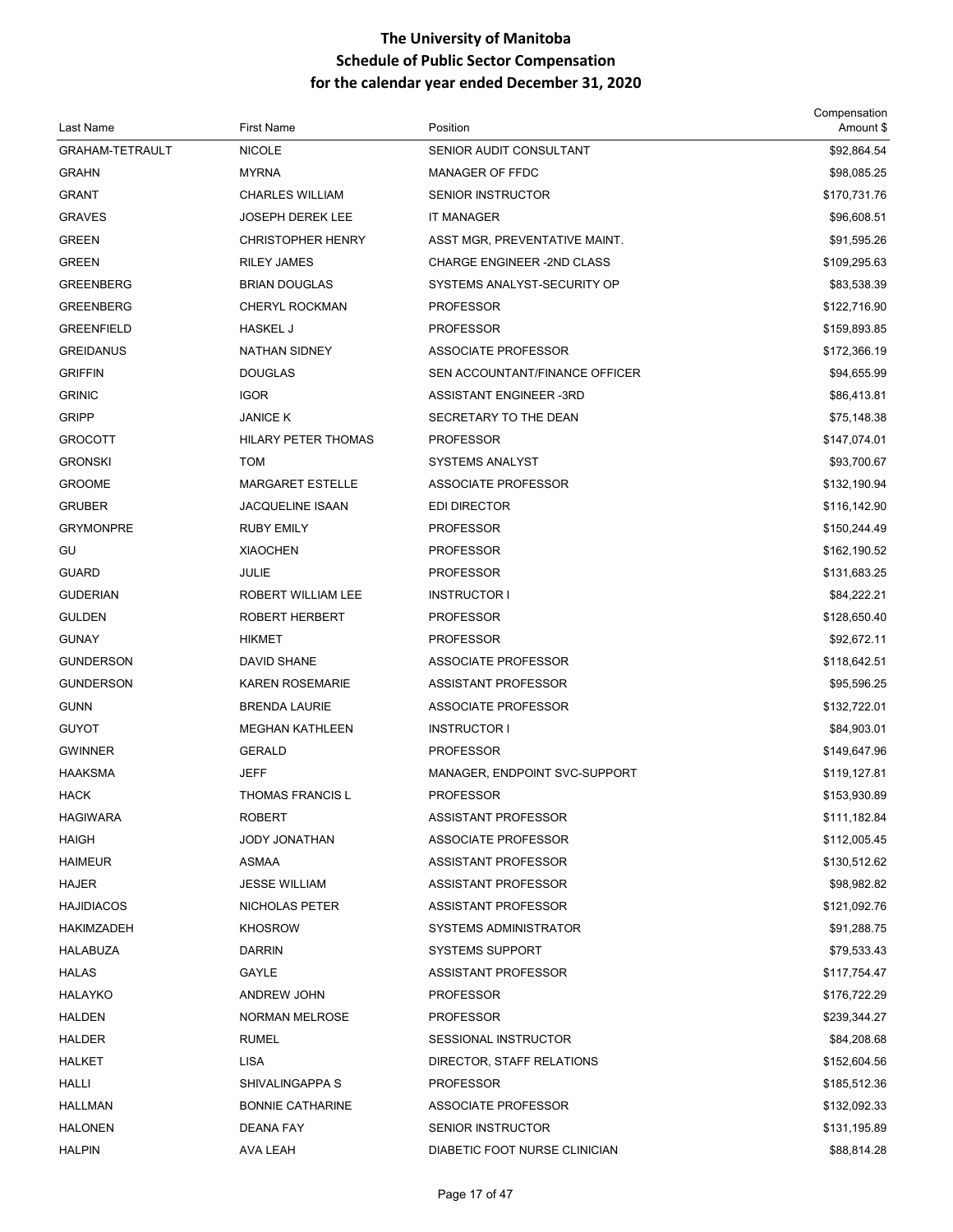| Last Name          | <b>First Name</b>             | Position                                        | Compensation<br>Amount \$ |
|--------------------|-------------------------------|-------------------------------------------------|---------------------------|
| <b>HAMELIN</b>     | <b>DARYL</b>                  | ELECTRICAL TECHNOLOGIST                         | \$92,492.88               |
| <b>HAMILTON</b>    | <b>JOANNE LOREEN THOROSKI</b> | DIRECTOR, EDUCATION DEVELOPMENT                 | \$120,833.57              |
| <b>HAMM</b>        | <b>GARRET JOEL</b>            | <b>FACILITIES ASSESSMENT COORD</b>              | \$93,122.95               |
| HAMZA              | SATE                          | ASSISTANT PROFESSOR                             | \$421,341.90              |
| <b>HANESIAK</b>    | <b>JOHN MICHAEL</b>           | <b>PROFESSOR</b>                                | \$148,697.95              |
| <b>HANN</b>        | <b>BRENDA JANE</b>            | <b>PROFESSOR</b>                                | \$165,276.27              |
| <b>HANNAN</b>      | SARAH ANNE LESLIE             | <b>ASSISTANT PROFESSOR</b>                      | \$82,071.72               |
| <b>HANNESSON</b>   | LLOYD K                       | WEB & SYSTEMS ADMINISTRATOR                     | \$77,851.19               |
| HANNILA            | <b>SARI STEPHANIE</b>         | ASSOCIATE PROFESSOR                             | \$111,786.12              |
| <b>HANSEN</b>      | <b>NANCY ELLEN</b>            | ASSOCIATE PROFESSOR                             | \$130,832.26              |
| <b>HANSON</b>      | <b>MARK L</b>                 | DEPT. HEAD / PROFESSOR, ENVIRONMENT & GEOGRAPHY | \$137,417.79              |
| HAO                | <b>XUEMIAO</b>                | ASSOCIATE PROFESSOR                             | \$135,153.83              |
| <b>HAQUE</b>       | C EMDAD                       | <b>PROFESSOR</b>                                | \$164,760.99              |
| <b>HARDEN</b>      | <b>SUZANNE</b>                | ASSOC. V.P. (MARKETING COMM.)                   | \$102,736.51              |
| <b>HARDER</b>      | <b>NICOLE</b>                 | ASSISTANT PROFESSOR                             | \$113,564.03              |
| <b>HARE</b>        | <b>JAMESF</b>                 | <b>PROFESSOR</b>                                | \$141,392.94              |
| <b>HARLAND</b>     | NICHOLAS W                    | <b>INSTRUCTOR I</b>                             | \$79,749.05               |
| <b>HARRINGTON</b>  | <b>DOUGLAS ALLEN</b>          | ASSOCIATE PROFESSOR                             | \$119,655.05              |
| <b>HARRINGTON</b>  | <b>MICHAEL WILLIAM</b>        | ASSISTANT PROFESSOR                             | \$122,284.97              |
| <b>HARRIS</b>      | <b>STEVEN</b>                 | <b>PROFESSOR</b>                                | \$165,299.90              |
| <b>HART</b>        | KIMBERLY LEIGH-ANN            | SENIOR LEAD INDIGENOUS HEALTH                   | \$76,851.23               |
| <b>HARTLEY</b>     | <b>JESSICA NICOLE</b>         | PROG. DIR.-GENETIC COUNS. PROG.                 | \$104,168.20              |
| <b>HARTLIN</b>     | <b>JOSHUA</b>                 | <b>FACILITATOR &amp; LRNG MEDIA SPEC</b>        | \$77,426.78               |
| <b>HARVEY</b>      | <b>ELIZABETH HUSSA</b>        | <b>SENIOR INSTRUCTOR</b>                        | \$110,442.59              |
| <b>HASAN</b>       | <b>MAHMUD</b>                 | <b>PHYSICIAN</b>                                | \$140,328.82              |
| <b>HATALA</b>      | <b>ANDREW RICHARD</b>         | ASSISTANT PROFESSOR                             | \$106,770.64              |
| <b>HATCH</b>       | <b>GRANT MICHAEL</b>          | <b>PROFESSOR</b>                                | \$173,436.58              |
| <b>HAUSEMAN</b>    | <b>DAVID CAMERON</b>          | ASSISTANT PROFESSOR                             | \$93,095.06               |
| <b>HAUSNER</b>     | <b>GEORG</b>                  | <b>PROFESSOR</b>                                | \$150,004.90              |
| HAWORTH-BROCKMAN   | <b>MARGARET JEAN</b>          | SENIOR PROGRAM MANAGER                          | \$111,674.16              |
| HAY                | THOMAS J                      | <b>COMPTROLLER</b>                              | \$88,449.93               |
| <b>HAYES</b>       | <b>KERRIE NICOLE</b>          | DIRECTOR OF CONTRACTS                           | \$117,526.77              |
| <b>HAYGLASS</b>    | <b>KENT TAYLOR</b>            | <b>PROFESSOR</b>                                | \$150,000.00              |
| <b>HEALY</b>       | PAULA MARIE                   | PHYSICIAN REPATRIATION COORD                    | \$92,390.77               |
| <b>HEBERGER</b>    | ALEXANDRA                     | ASSOCIATE PROFESSOR                             | \$121,029.62              |
| HEBERT             | ELIZABETH A                   | ASSISTANT PROFESSOR                             | \$104,363.71              |
| <b>HECHTER</b>     | <b>RICHARD</b>                | <b>ASSOCIATE PROFESSOR</b>                      | \$131,520.58              |
| <b>HECKMAN</b>     | <b>GERALD P</b>               | ASSOCIATE PROFESSOR                             | \$144,425.22              |
| <b>HELEWA</b>      | <b>MICHAEL ELIAS</b>          | <b>PROFESSOR</b>                                | \$151,647.72              |
| <b>HELLER</b>      | <b>HENRY</b>                  | <b>PROFESSOR</b>                                | \$84,068.35               |
| <b>HENHAWK</b>     | DANIEL ALEXANDER              | ASSISTANT PROFESSOR                             | \$87,790.70               |
| <b>HENRY</b>       | <b>RICHARD RORY</b>           | DIRECTOR, PLANNING & PRIORITIES                 | \$140,050.45              |
| <b>HENSEL</b>      | <b>JENNIFER</b>               | ASSISTANT PROFESSOR                             | \$179,139.19              |
| HERBERT            | DAVID ERIC                    | ASSOCIATE PROFESSOR                             | \$109,242.53              |
| <b>HERMOSISIMA</b> | <b>JOHN</b>                   | CHARGE ENGINEER -2ND CLASS                      | \$75,595.63               |
| <b>HERRMANN</b>    | <b>RANDY</b>                  | <b>SENIOR INSTRUCTOR</b>                        | \$124,936.31              |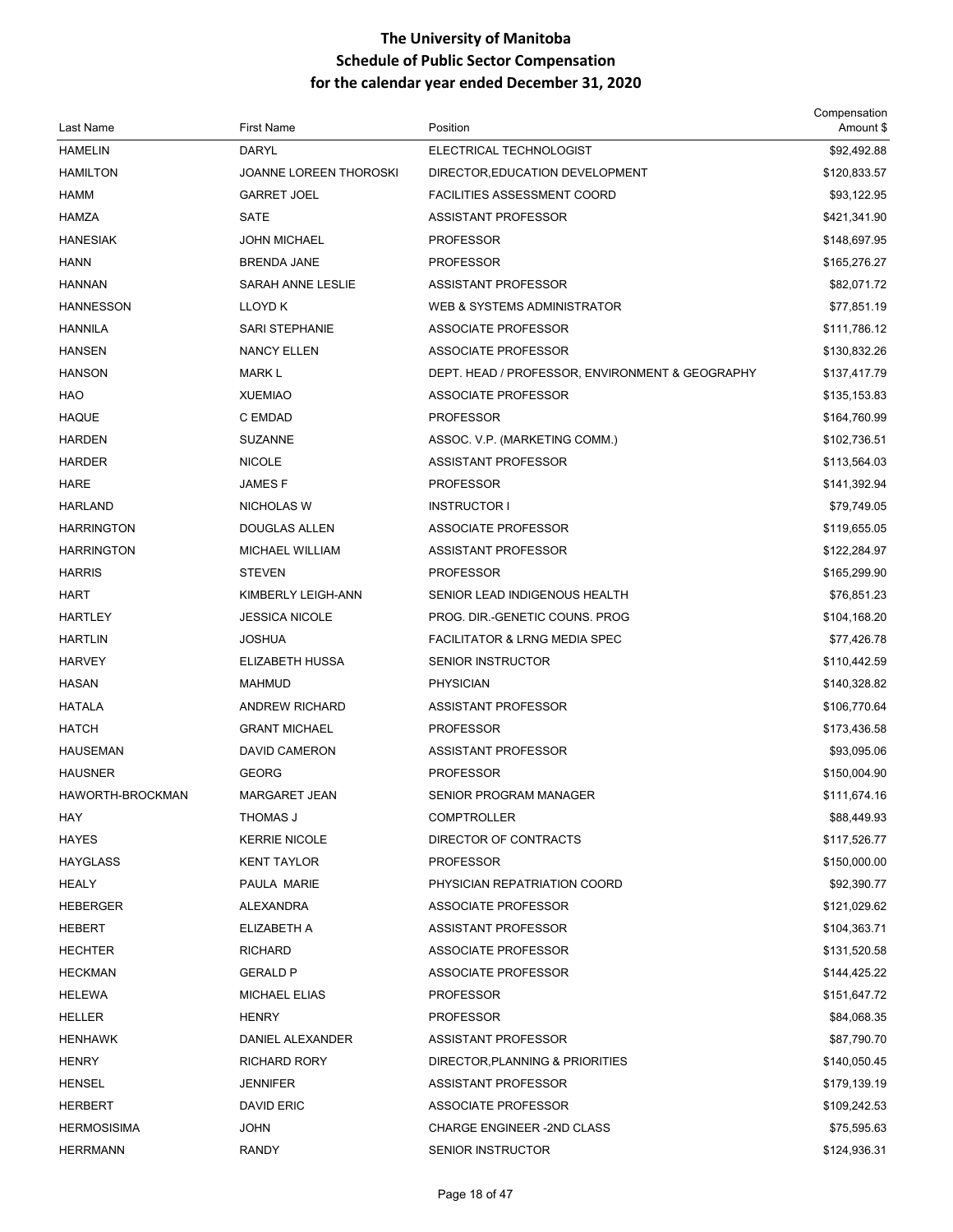| Last Name            | <b>First Name</b>                  | Position                                | Compensation<br>Amount \$ |
|----------------------|------------------------------------|-----------------------------------------|---------------------------|
| <b>HEWITT</b>        | <b>BARBARA RUTH</b>                | <b>RESEARCH GRANTS OFFICER</b>          | \$125,728.26              |
| <b>HICKS</b>         | <b>GEOFFREY GORDON</b>             | <b>PROFESSOR</b>                        | \$165,231.91              |
| <b>HIEBERT</b>       | <b>KEITH DOUGLAS</b>               | SENIOR NETWORK SPECIALIST               | \$93,125.86               |
| <b>HIEBERT</b>       | LYNNE C. P.                        | <b>LEGAL COUNSEL</b>                    | \$127,933.69              |
| HIEBERT-MURPHY       | ELIZABETH DIANE                    | VICE-PROVOST (ACAD AFFAIRS) / PROFESSOR | \$194,710.08              |
| <b>HILDAHL-SHAWN</b> | <b>KRISTIN</b>                     | <b>INSTRUCTOR I</b>                     | \$169,735.23              |
| HILL                 | DAVID ALEXANDER                    | ASSISTANT PROFESSOR                     | \$119,633.86              |
| <b>HITCHON</b>       | <b>CAROL ANN</b>                   | ASSOCIATE PROFESSOR                     | \$89,764.90               |
| <b>HNATIUK</b>       | <b>TERRY GWENDOLYN</b>             | <b>RESEARCH INFORMATION SYST MGR</b>    | \$93,893.00               |
| HO                   | <b>JULIET</b>                      | <b>PROFESSOR</b>                        | \$120,849.39              |
| HO                   | <b>NGAI MAN</b>                    | ASSOCIATE PROFESSOR                     | \$128,711.03              |
| <b>HODGES</b>        | <b>RICHARD</b>                     | DIRECTOR, ANIMAL CARE & VET.            | \$152,604.52              |
| <b>HOHENBERG</b>     | <b>EDWARD</b>                      | ENGINEER-IN-RESIDENCE                   | \$85,643.23               |
| <b>HOLENS</b>        | PAMELA LUANNE                      | ASSOCIATE PROFESSOR                     | \$134,633.83              |
| HOLLAENDER           | <b>HARTMUT</b>                     | ASSOCIATE PROFESSOR                     | \$122,861.05              |
| <b>HOLMQVIST</b>     | <b>MAXINE ELISABETH</b>            | ASSOCIATE PROFESSOR                     | \$144,318.96              |
| <b>HOLMSTROM</b>     | KATARINA CHANTELLE EILEEN          | <b>BUSINESS MANAGER</b>                 | \$84,323.80               |
| <b>HOLOVACH</b>      | <b>THOMAS W</b>                    | ASST MANAGER, ELECTRICAL SHOP           | \$89,322.16               |
| <b>HOLTER</b>        | KATHY-LYNN (K-L)                   | DIRECTOR, IST ENGAGEMENT SVCS           | \$150,673.85              |
| <b>HOLYK</b>         | <b>BRENDA</b>                      | <b>PHYSICIAN</b>                        | \$103,289.94              |
| <b>HOLYK</b>         | RANDALL PETER ANDREW               | <b>MARKETING MANAGER</b>                | \$94,292.98               |
| HOMBACH-KLONISCH     | <b>SABINE</b>                      | <b>PROFESSOR</b>                        | \$139,976.52              |
| <b>HOMENIUK</b>      | <b>CARRIE</b>                      | DIRECTOR, HR SERVICES                   | \$128,713.18              |
| <b>HONEYFORD</b>     | <b>JAMES KEITH</b>                 | <b>INSTRUCTOR II</b>                    | \$85,264.31               |
| <b>HONEYFORD</b>     | MICHELLE ANNETTE                   | ASSOCIATE PROFESSOR                     | \$123,516.27              |
| <b>HONG</b>          | <b>SAY PHAM</b>                    | DATA MANAGEMENT ANALYST                 | \$89,079.42               |
| <b>HOPPA</b>         | ROBERT D                           | <b>PROFESSOR</b>                        | \$158,225.74              |
| <b>HORTON</b>        | <b>JILLIAN</b>                     | ASSISTANT PROFESSOR                     | \$188,343.71              |
| <b>HOSSAIN</b>       | ABU ZAFAR MOHAMMAD EKRAM PROFESSOR |                                         | \$155,057.23              |
| HOU                  | <b>SEN</b>                         | MOL. IMMUNOL TECH/LAB MANAGER           | \$76,743.27               |
| <b>HOUSE</b>         | <b>JAMES DUNCAN</b>                | <b>PROFESSOR</b>                        | \$166,485.42              |
| <b>HRABOWYCH</b>     | ELEANOR M                          | CLINICAL EDUCATION FACILITATOR          | \$121,522.26              |
| <b>HRYCAIKO</b>      | KIMBERLY CLAUDINE                  | DIABETIC RETINAL SCREEN NURSE           | \$104,946.02              |
| <b>HRYNIUK</b>       | ALEXA                              | ASSISTANT PROFESSOR                     | \$99,406.73               |
| <b>HRYSHKO</b>       | <b>LARRY VICTOR</b>                | <b>PROFESSOR</b>                        | \$164,333.87              |
| HU                   | <b>CANMING</b>                     | <b>PROFESSOR</b>                        | \$148,071.63              |
| HU                   | <b>PINGZHAO</b>                    | ASSOCIATE PROFESSOR                     | \$105,198.71              |
| <b>HUBNER</b>        | <b>BRIAN EDWARD</b>                | ASSOCIATE LIBRARIAN                     | \$116,568.91              |
| <b>HUDSON</b>        | IAN                                | <b>PROFESSOR</b>                        | \$151,554.62              |
| <b>HUDSON</b>        | MARK                               | ASSOCIATE PROFESSOR                     | \$114,986.66              |
| <b>HUGHES</b>        | <b>JUDITH ANN</b>                  | ASSOCIATE PROFESSOR                     | \$129,381.93              |
| HUI                  | <b>GEOFFREY YU-HIN</b>             | H.R. SYSTEMS ANALYST                    | \$75,148.37               |
| <b>HUISMAN</b>       | <b>MONICA PAULINE</b>              | <b>INSTRUCTOR II</b>                    | \$82,330.28               |
| <b>HUMMEL</b>        | <b>MICHAEL</b>                     | LIVESTOCK ATTENDANT                     | \$75,006.73               |
| <b>HUNZINGER</b>     | VANESSA HILARY MARGRET             | ASSISTANT PROFESSOR                     | \$106,310.02              |
| <b>HUSTON</b>        | JEFF                               | AURORA STUD FUNCTIONAL ANALYT           | \$95,771.49               |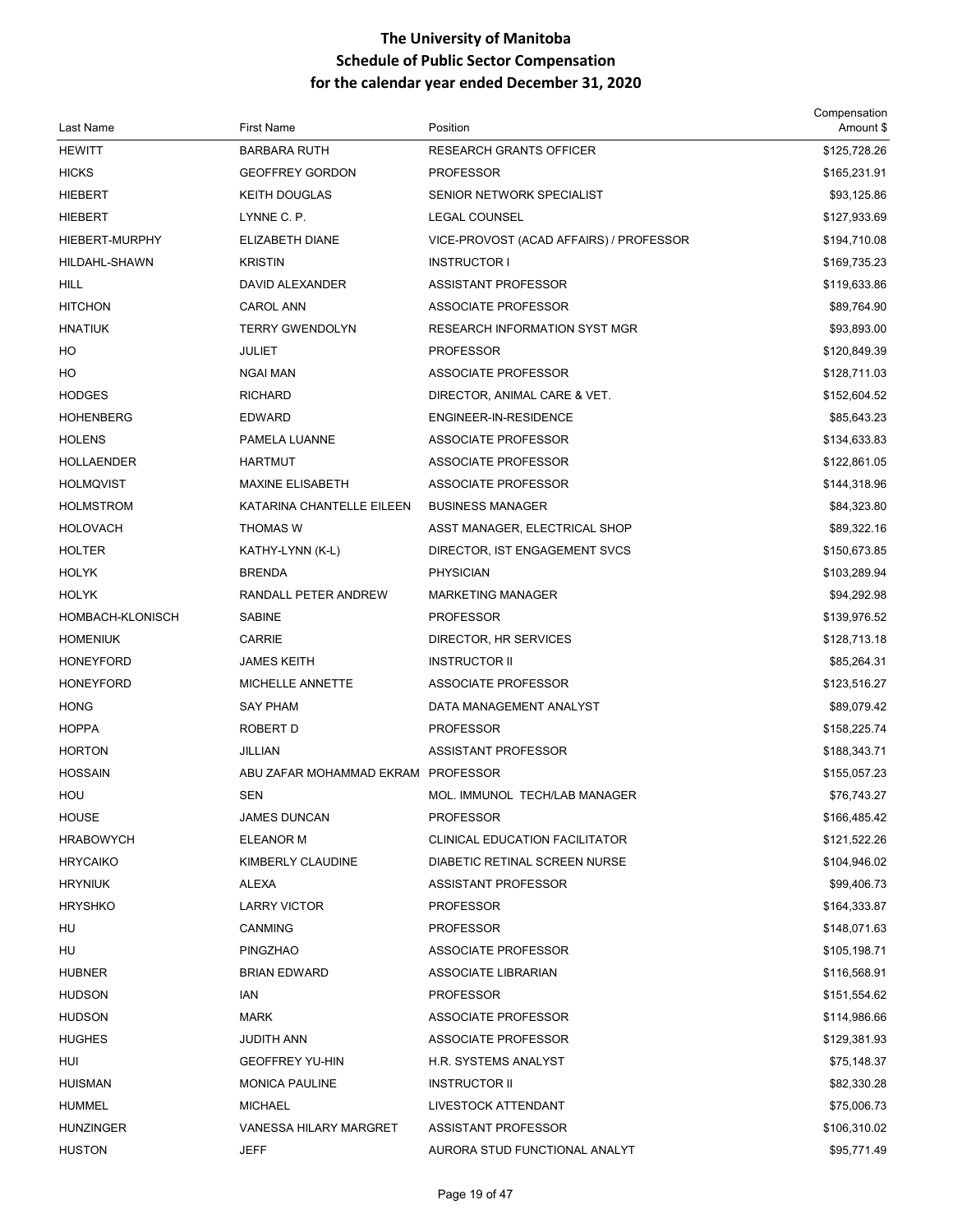| Last Name            | <b>First Name</b>        | Position                                    | Compensation<br>Amount \$ |
|----------------------|--------------------------|---------------------------------------------|---------------------------|
| <b>IACOPINO</b>      | <b>ANTHONY MICHAEL</b>   | <b>PROFESSOR</b>                            | \$334,868.86              |
| <b>IACOZZA</b>       | <b>JOHN</b>              | <b>SENIOR INSTRUCTOR</b>                    | \$159,410.50              |
| <b>ILNYCKYJ</b>      | <b>ALEXANDRA</b>         | <b>ASSISTANT PROFESSOR</b>                  | \$145,644.48              |
| ΙM                   | <b>JUNYON</b>            | ASSISTANT PROFESSOR                         | \$127,494.06              |
| <b>INGLIS</b>        | <b>DEREK HENRY</b>       | <b>INSTRUCTOR I</b>                         | \$87,615.67               |
| <b>INNIS</b>         | <b>JAROD TYLER</b>       | NETWORK ADMINISTRATOR                       | \$91,478.31               |
| <b>IONESCU</b>       | DAN ANDREI               | PROJECT MANAGER, LEVEL 1                    | \$91,643.52               |
| IRAGHI MOGHADDAM     | <b>GHOLAMHOSSEIN</b>     | <b>SENIOR INSTRUCTOR</b>                    | \$97,687.87               |
| <b>IRANI</b>         | POURANG POLAD            | <b>PROFESSOR</b>                            | \$160,343.37              |
| <b>IRELAND</b>       | DAVID ANDREW             | ASSISTANT PROFESSOR                         | \$103,823.23              |
| <b>IRVINE</b>        | <b>JOHN CHRISTOPHER</b>  | <b>PROFESSOR</b>                            | \$180,573.01              |
| <b>ISFELD-KIELY</b>  | <b>HARPA KOLBRUN</b>     | SENIOR PROJECT COORDINATOR                  | \$86,768.77               |
| <b>ISLEIFSON</b>     | <b>DUSTIN KONNER</b>     | ASSISTANT PROFESSOR                         | \$102,993.83              |
| <b>ISSA</b>          | <b>MOHAMED HASSAN</b>    | ASSOCIATE PROFESSOR                         | \$115,995.82              |
| <b>IVANCO</b>        | <b>TAMMY LEANNE</b>      | ASSOCIATE PROFESSOR                         | \$132,511.04              |
| <b>IVERSON</b>       | <b>ALVIN THOMAS</b>      | CARMAN RESEARCH STATION SUPERV              | \$95,615.29               |
| JACKSON              | <b>MICHAEL</b>           | PROGRAM COORDINATOR                         | \$76,558.65               |
| <b>JACKSON</b>       | <b>MICHAEL FREDERICK</b> | ASSOCIATE PROFESSOR                         | \$115,932.18              |
| JACKSON              | <b>RON GERALD</b>        | <b>ELECTRICIAN</b>                          | \$75,476.71               |
| JACOBSOHN            | <b>ERIC</b>              | <b>PROFESSOR</b>                            | \$179,412.60              |
| <b>JACOBY</b>        | <b>GADY</b>              | DEAN / PROFESSOR                            | \$318,934.61              |
| <b>JACOBY</b>        | <b>TAMI AMANDA</b>       | <b>PROFESSOR</b>                            | \$130,963.70              |
| <b>JAEGER</b>        | <b>STEPHAN</b>           | <b>PROFESSOR</b>                            | \$151,553.05              |
| <b>JAFARI JOZANI</b> | <b>MOHAMMAD</b>          | <b>PROFESSOR</b>                            | \$126,515.73              |
| <b>JAKOBSON</b>      | <b>LORNA SUSAN</b>       | <b>PROFESSOR</b>                            | \$145,151.73              |
| <b>JALAYERI</b>      | <b>EHSAN</b>             | MECH ENG TECHNOLOGIST 4                     | \$96,400.95               |
| <b>JALLOH</b>        | <b>CHELSEA ROBIN</b>     | <b>INSTRUCTOR II</b>                        | \$95,131.18               |
| <b>JAMES</b>         | KARIN URSULA             | <b>INSTRUCTOR II</b>                        | \$87,822.00               |
| <b>JAMIESON</b>      | RANDALL KENNETH          | <b>PROFESSOR</b>                            | \$134,109.85              |
| <b>JANJIC</b>        | <b>SINISA</b>            | ELECTR ENG TECHNOLOGIST 3                   | \$84,548.69               |
| JANSEN               | <b>RICK</b>              | DIRECTOR, SECURITY SERVICES                 | \$151,848.72              |
| JANZEN               | <b>KEVIN</b>             | INFORMATION TECHNOLOGIST                    | \$99,758.65               |
| JANZEN               | MELANIE D.               | ASSOCIATE PROFESSOR                         | \$112,686.84              |
| JANZEN               | <b>MICHAEL</b>           | RESEARCH DEVELOPMENT MANAGER                | \$140,775.48              |
| JANZEN               | <b>TERENCE</b>           | <b>PROFESSOR</b>                            | \$147,543.21              |
| JASSAL               | DAVINDER SINGH           | <b>PROFESSOR</b>                            | \$139,221.60              |
| JAWORSKI             | KYLE                     | INFORMATION TECHNOLOGIST                    | \$93,063.77               |
| JAYARAMAN            | RAGHAVAN                 | ASSOCIATE PROFESSOR                         | \$134,949.78              |
| JAYAS                | <b>DIGVIR</b>            | V.P. (RESEARCH & INTERNATIONAL) / PROFESSOR | \$323,426.15              |
| JAYASURIYA           | <b>JUDITH NIKINIE</b>    | LEAD OF EXPERIENTIAL LEARNING               | \$117,543.79              |
| JBARA                | SAFFANA                  | ASSISTANT PROFESSOR                         | \$119,723.48              |
| JEFFREY              | <b>IAN FRASER</b>        | ASSOCIATE PROFESSOR                         | \$105,958.29              |
| <b>JEFFRIES</b>      | <b>KENNETH MICHAEL</b>   | ASSISTANT PROFESSOR                         | \$94,806.24               |
| <b>JENKINS</b>       | JOYCE LYNN               | ASSOCIATE PROFESSOR                         | \$132,516.79              |
| JENSEN               | <b>FIONA</b>             | <b>SENIOR INSTRUCTOR</b>                    | \$98,731.00               |
| <b>JETTE</b>         | PHIL                     | ASSISTANT ENGINEER -2ND                     | \$86,950.15               |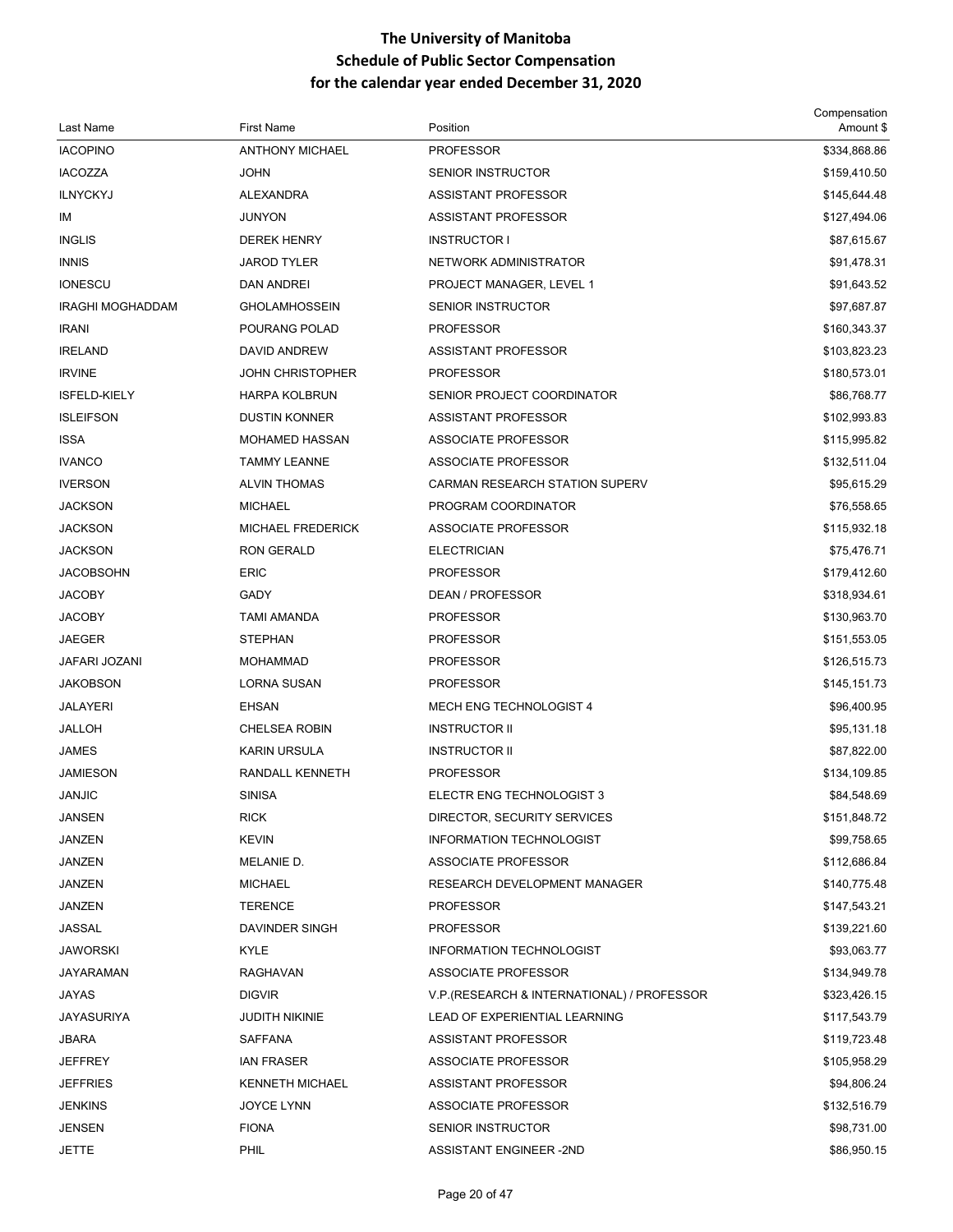| Last Name          | <b>First Name</b>          | Position                                       | Compensation<br>Amount \$ |
|--------------------|----------------------------|------------------------------------------------|---------------------------|
| <b>JEYARAMAN</b>   | <b>MAYA MADHUMATHY</b>     | <b>RESEARCH ASSOCIATE</b>                      | \$86,525.07               |
| JIAN               | FUJI                       | <b>ASSISTANT PROFESSOR</b>                     | \$98,417.94               |
| <b>JIANG</b>       | <b>CHANGMIN</b>            | ASSOCIATE PROFESSOR                            | \$160,616.43              |
| <b>JIANG</b>       | <b>DEPENG</b>              | ASSOCIATE PROFESSOR                            | \$140,987.74              |
| <b>JOCHELSON</b>   | <b>RICHARD</b>             | <b>PROFESSOR</b>                               | \$150,134.51              |
| <b>JOHNS</b>       | <b>ERIN</b>                | <b>ASSISTANT PROFESSOR</b>                     | \$107,486.83              |
| <b>JOHNSON</b>     | <b>BRADFORD CECIL</b>      | ASSOCIATE PROFESSOR                            | \$126,118.51              |
| <b>JOHNSON</b>     | <b>DEREK STEPHEN</b>       | DEPT. HEAD / PROFESSOR, ANTHROPOLOGY           | \$132,876.75              |
| <b>JOHNSON</b>     | EDWARD ALTON               | <b>PROFESSOR</b>                               | \$132,381.07              |
| <b>JOHNSON</b>     | <b>GARY VERNER</b>         | ASSOCIATE PROFESSOR                            | \$135,056.47              |
| <b>JOHNSON</b>     | <b>JAY ANTHONY</b>         | <b>PROFESSOR</b>                               | \$112,098.01              |
| <b>JOHNSON</b>     | <b>LESLIE</b>              | <b>SENIOR INSTRUCTOR</b>                       | \$116,091.38              |
| <b>JOHNSON</b>     | <b>PATRICIA</b>            | <b>CLINICAL VETERINARIAN</b>                   | \$97,237.48               |
| JONASSON-YOUNG     | <b>DEBRA SIGNE</b>         | I.H. ASPER EXECUTIVE DIRECTOR                  | \$132,974.89              |
| <b>JONATSCHICK</b> | <b>GUY J D</b>             | INFORMATION SYSTEMS COORD.                     | \$99,983.40               |
| <b>JONES</b>       | <b>ESYLLT</b>              | <b>PROFESSOR</b>                               | \$124,575.63              |
| <b>JONES</b>       | <b>JAN WILLIAM</b>         | PROGRAM DIRECTOR (P.A.E.P.)                    | \$137,592.94              |
| <b>JONES</b>       | <b>MEAGHAN JESSICA</b>     | ASSISTANT PROFESSOR                            | \$95,023.73               |
| <b>JONES</b>       | <b>RAYMOND BRIAN</b>       | SVCS COORD - REFRIGE/AIR COND                  | \$81,203.19               |
| <b>JOO</b>         | HEE-JUNG SERENITY          | ASSOCIATE PROFESSOR                            | \$119,713.15              |
| <b>JORDAN</b>      | <b>LARRY MICHAEL</b>       | <b>PROFESSOR</b>                               | \$83,641.45               |
| <b>JORGENSON</b>   | <b>CRYSTAL</b>             | <b>COMMUNICATIONS SPECIALIST</b>               | \$94,292.97               |
| <b>JORGENSON</b>   | JASON                      | STUDENT AFFAIRS COORDINATOR                    | \$75,915.18               |
| <b>JOYAL</b>       | <b>MARK ALLAN</b>          | <b>PROFESSOR</b>                               | \$162,782.68              |
| JUDD               | <b>ELLEN RUTH</b>          | <b>PROFESSOR</b>                               | \$149,487.80              |
| <b>JUNG</b>        | <b>ERICA</b>               | ASSOCIATE DIRECTOR, CENTRE FOR ADVANCEMENT T&L | \$100,723.73              |
| <b>JUNG</b>        | <b>EUN-JEONG</b>           | <b>BUSINESS MANAGER</b>                        | \$84,615.02               |
| <b>JURKOWSKI</b>   | <b>EDWARD MARTIN</b>       | DEAN / DIRECTOR / PROFESSOR                    | \$262,950.15              |
| KACHULAK-BABEY     | LISA SUSAN                 | ASSOC REGISTRAR & DIR-STU REC                  | \$122,092.34              |
| <b>KAITA</b>       | <b>KELLY DANIEL ENJIRO</b> | ASSISTANT PROFESSOR                            | \$82,586.00               |
| <b>KAJTAR</b>      | TRINA GISELLE              | HR BUSINESS ANALYST                            | \$83,170.08               |
| KALAJDZIEVSKI      | SASHO                      | <b>SENIOR INSTRUCTOR</b>                       | \$104,471.08              |
| KALBERG            | <b>HOLGER</b>              | ASSOCIATE PROFESSOR                            | \$107,178.26              |
| <b>KALYNUK</b>     | SEAN                       | TECHNICAL SPECIALIST/DEVELOPER                 | \$95,757.81               |
| KAMALI             | <b>SHAHIN</b>              | ASSISTANT PROFESSOR                            | \$101,813.47              |
| <b>KAMPEN</b>      | KAREN MARGARET-ANNE        | <b>INSTRUCTOR II</b>                           | \$101,427.87              |
| <b>KANDRACK</b>    | MARY-ANNE                  | <b>INSTRUCTOR II</b>                           | \$99,560.36               |
| KANG               | <b>NANCY</b>               | ASSOCIATE PROFESSOR                            | \$114,215.22              |
| <b>KAPITANKER</b>  | ZEEV                       | MECH ENG TECHNOLOGIST 4                        | \$107,309.82              |
| KARANI             | <b>PARVIZ</b>              | SYSTEM ANALYST                                 | \$93,456.42               |
| KARDAMI            | <b>ELISSAVET</b>           | <b>PROFESSOR</b>                               | \$166,337.59              |
| KARI               | <b>SIOBHAN</b>             | MGR, ADV. DATA & STEWARDSHIP                   | \$85,428.53               |
| KARIMI-ABDOLREZAEE | SOHEILA                    | <b>PROFESSOR</b>                               | \$124,748.39              |
| <b>KARNAOUKH</b>   | <b>SVIATOSLAW</b>          | MECH ENG TECHNOLOGIST 3                        | \$83,785.08               |
| <b>KARPAN</b>      | <b>CYNTHIA</b>             | ASSOCIATE PROFESSOR                            | \$133,647.21              |
| KATYAL             | <b>SACHIN</b>              | ASSISTANT PROFESSOR                            | \$113,481.73              |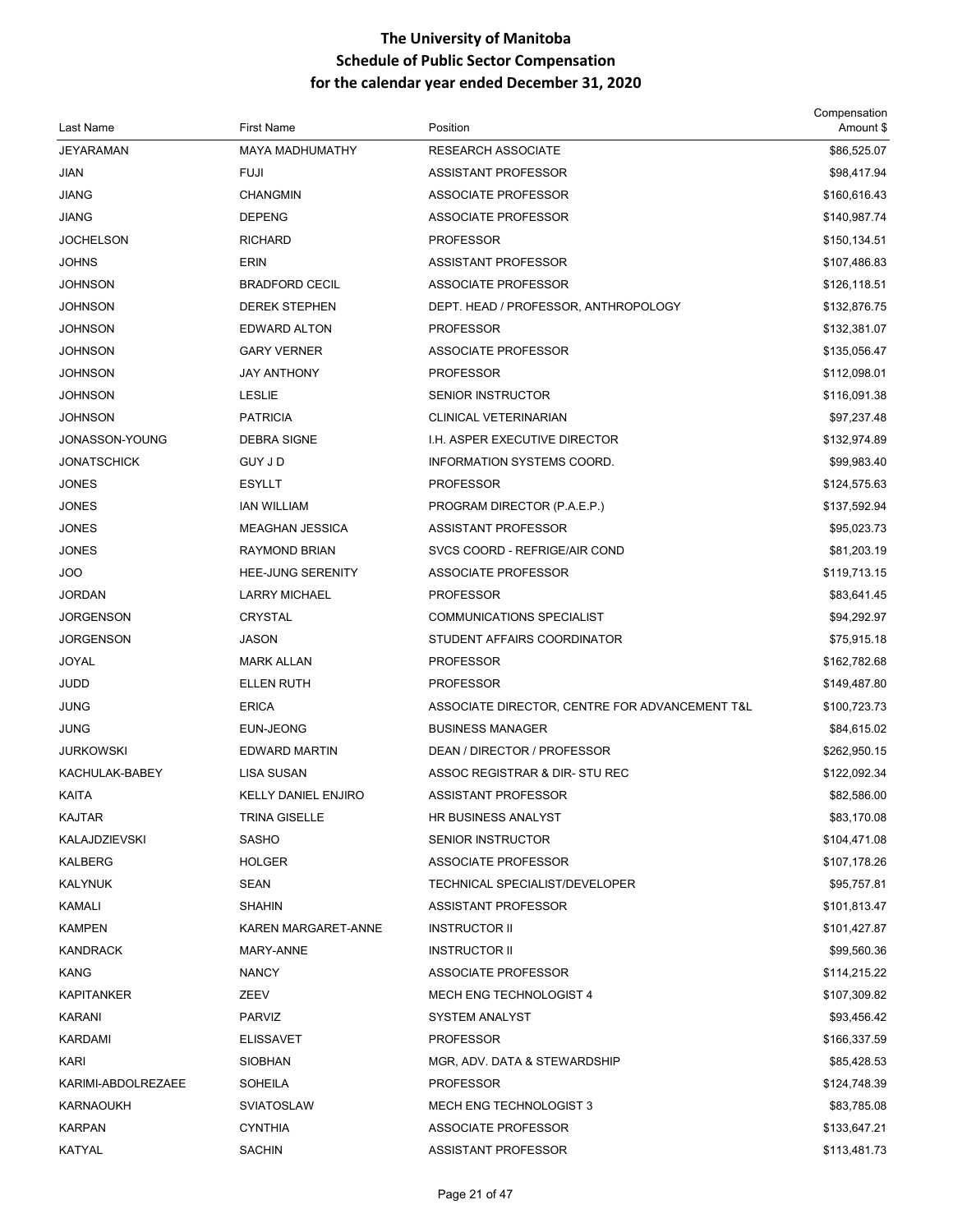| Last Name             | <b>First Name</b>          | Position                        | Compensation<br>Amount \$ |
|-----------------------|----------------------------|---------------------------------|---------------------------|
| <b>KATZ</b>           | <b>ALAN</b>                | <b>PROFESSOR</b>                | \$202,424.95              |
| <b>KAUFMANN</b>       | <b>ANTHONY MICHAEL</b>     | ASSOCIATE PROFESSOR             | \$98,581.79               |
| <b>KAUPPINEN</b>      | <b>TIINA MATLEENA</b>      | ASSOCIATE PROFESSOR             | \$115,122.49              |
| KAYAMA                | <b>YUHKO</b>               | <b>SENIOR INSTRUCTOR</b>        | \$107,052.27              |
| <b>KAZEM MOUSSAVI</b> | ZAHRA                      | <b>PROFESSOR</b>                | \$159,242.99              |
| <b>KEARSEY</b>        | <b>JOHN E</b>              | V.P. (EXTERNAL)                 | \$366,919.13              |
| <b>KEATES</b>         | <b>JEAN LOUISE</b>         | ASSISTANT PROFESSOR             | \$102,051.29              |
| <b>KEATING</b>        | <b>ERIN MICHELLE</b>       | ASSOCIATE PROFESSOR             | \$108,275.28              |
| <b>KEHLER-SIEBERT</b> | <b>JUDITH LYNN</b>         | <b>PROFESSOR</b>                | \$150,538.27              |
| KEIJZER               | <b>RICHARD</b>             | <b>PROFESSOR</b>                | \$96,063.79               |
| <b>KELLY</b>          | <b>CHRISTINE ELIZABETH</b> | ASSISTANT PROFESSOR             | \$103,809.24              |
| <b>KELLY</b>          | <b>DEBBIE M</b>            | <b>PROFESSOR</b>                | \$158,784.22              |
| <b>KELLY</b>          | <b>KEVIN</b>               | ASSOCIATE PROFESSOR             | \$124,767.72              |
| KELLY                 | <b>LAUREN</b>              | <b>ASSISTANT PROFESSOR</b>      | \$105,231.60              |
| <b>KELSO</b>          | <b>JAMES HENRY</b>         | SENIOR INFO TECHNOLOGY OFFICER  | \$99,127.29               |
| <b>KENKEL</b>         | <b>NORMAN CHARLES</b>      | <b>PROFESSOR</b>                | \$175,842.68              |
| <b>KENNEDY</b>        | <b>GERARD JOSEPH</b>       | ASSISTANT PROFESSOR             | \$108,270.60              |
| <b>KENNEDY</b>        | <b>JONATHAN</b>            | <b>FLEXING LEARNING SUPPORT</b> | \$90,817.00               |
| <b>KENNY</b>          | LEO                        | <b>CLINICAL VETERINARIAN</b>    | \$115,610.59              |
| <b>KEOWN</b>          | <b>VERA LYNN</b>           | ASSOCIATE LIBRARIAN             | \$128,239.26              |
| <b>KERR</b>           | JAMES                      | DIRECTOR, TECHNOLOGY SERVICES   | \$157,681.67              |
| <b>KERR</b>           | <b>WILLIAM</b>             | ASSOCIATE PROFESSOR             | \$125,213.61              |
| KERRACHE              | ALI                        | HIGH PERF COMPUTING SPECIALIST  | \$87,927.07               |
| <b>KETTLE</b>         | <b>KERI LIEN</b>           | ASSISTANT PROFESSOR             | \$138,329.26              |
| <b>KETTNER</b>        | <b>JOEL DAVID</b>          | ASSOCIATE PROFESSOR             | \$166,120.88              |
| <b>KEYNAN</b>         | <b>YOAV</b>                | ASSOCIATE PROFESSOR             | \$225,030.70              |
| <b>KHAJEHPOUR</b>     | <b>MAZDAK</b>              | ASSOCIATE PROFESSOR             | \$118,615.43              |
| <b>KHAN</b>           | ABDUL KHALIQ               | <b>TECHNOLOGIST 4</b>           | \$94,830.16               |
| <b>KHAN</b>           | MOHAMMAD NURUZZAMAN        | ASSISTANT PROFESSOR             | \$88,077.81               |
| <b>KHODAY</b>         | AMAR                       | ASSOCIATE PROFESSOR             | \$129,398.69              |
| <b>KHOSHDARREGI</b>   | MATT                       | <b>ASSISTANT PROFESSOR</b>      | \$89,555.72               |
| KILEY                 | <b>KIMBERLY</b>            | <b>INSTRUCTOR II</b>            | \$86,849.35               |
| KIM                   | AARON                      | ASSOCIATE PROFESSOR             | \$144,873.73              |
| KIM                   | <b>JEONG MIN</b>           | ASSISTANT PROFESSOR             | \$79,844.16               |
| <b>KINDRACHUK</b>     | <b>KENNETH JASON</b>       | ASSISTANT PROFESSOR             | \$108,921.46              |
| KING                  | KAITLIN                    | <b>INSTRUCTOR I</b>             | \$90,545.46               |
| KINLEY                | DEBRA JOLENE               | ASSISTANT PROFESSOR             | \$113,239.82              |
| <b>KINNELL</b>        | AMANDA                     | SENIOR FINANCIAL OFFICER        | \$112,814.79              |
| <b>KINSNER</b>        | <b>WITOLD</b>              | <b>PROFESSOR</b>                | \$164,938.50              |
| <b>KIRILLOV</b>       | <b>SERGEI</b>              | <b>RESEARCH ASSOCIATE</b>       | \$82,183.30               |
| <b>KIRKLAND</b>       | <b>STEPHEN JAMES</b>       | <b>PROFESSOR</b>                | \$168,737.74              |
| <b>KIROUAC</b>        | GILBERT J                  | <b>PROFESSOR</b>                | \$154,245.12              |
| KIRSHENBAUM           | LORRIE ALLEN               | <b>PROFESSOR</b>                | \$201,938.48              |
| <b>KLASSEN</b>        | DIANA HELEN                | <b>INSTRUCTOR II</b>            | \$107,217.97              |
| <b>KLASSEN</b>        | PAUL STANLEY               | INFORMATION TECHNOLOGIST        | \$92,293.05               |
| <b>KLASSEN</b>        | <b>TERRY PAUL</b>          | <b>PROFESSOR</b>                | \$171,114.06              |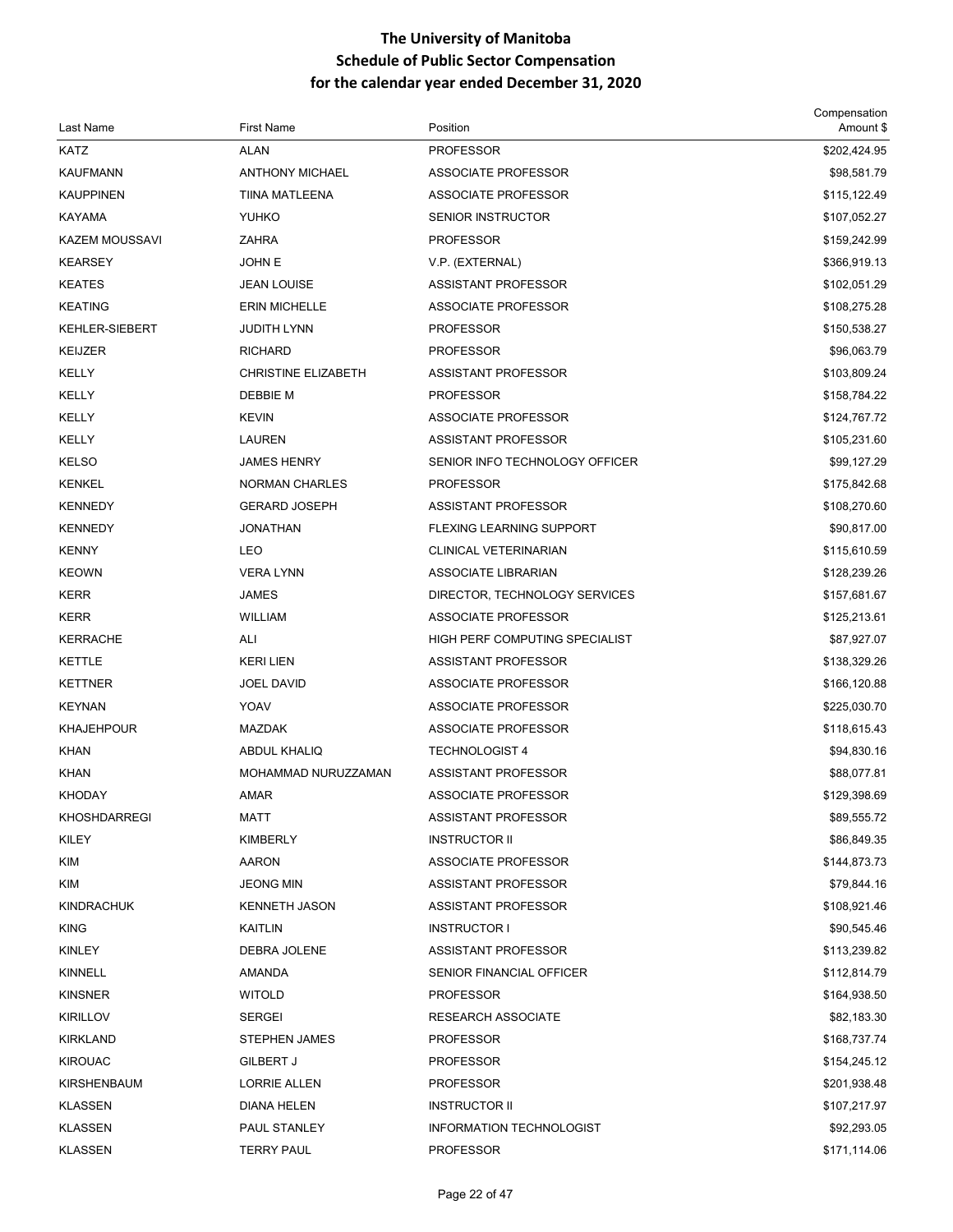| Last Name           | <b>First Name</b>         | Position                                             | Compensation<br>Amount \$ |
|---------------------|---------------------------|------------------------------------------------------|---------------------------|
| <b>KLEIMAN</b>      | <b>NANCY LEIGH</b>        | <b>SENIOR INSTRUCTOR</b>                             | \$119,462.67              |
| <b>KLONISCH</b>     | THOMAS                    | <b>PROFESSOR</b>                                     | \$173,249.50              |
| <b>KLOWAK</b>       | <b>CHAD STEVEN</b>        | MATERIALS LABORATORY MANAGER                         | \$127,806.85              |
| <b>KLUS</b>         | <b>BRADLEY ALLAN</b>      | ASSISTANT PROFESSOR                                  | \$158,072.51              |
| <b>KLYMCHUK</b>     | JARET                     | DIRECTOR, ARCH. & ENGIN. SVCS.                       | \$167,108.83              |
| KO                  | <b>JI HYUN</b>            | ASSOCIATE PROFESSOR                                  | \$105,830.65              |
| <b>KOCZANSKI</b>    | <b>KRYSTYNA</b>           | <b>SENIOR INSTRUCTOR</b>                             | \$114,301.38              |
| <b>KOHUT</b>        | <b>KARL LAWRENCE</b>      | ASSISTANT PROFESSOR                                  | \$85,767.07               |
| KOKSEL USTUNDAG     | <b>HAVVA FILIZ</b>        | ASSISTANT PROFESSOR                                  | \$79,267.33               |
| <b>KOLANSKY</b>     | <b>HAROLD</b>             | CHIEF TECHNOLOGIST                                   | \$84,323.80               |
| <b>KOLDINGNES</b>   | <b>VANESSA</b>            | DIRECTOR, V.P. (EXTERNAL)                            | \$117,445.21              |
| <b>KOLSTAD</b>      | <b>ROSALIE</b>            | EXECUTIVE ASST TO THE VPE                            | \$81,117.47               |
| <b>KOMINOWSKI</b>   | JAMES ANTHONY             | ASSOCIATE LIBRARIAN                                  | \$116,993.61              |
| <b>KONG</b>         | JIMING                    | <b>PROFESSOR</b>                                     | \$157,276.08              |
| <b>KONOWALCHUK</b>  | <b>LEE ANDREW</b>         | ASSOC. V.P. (ADMINISTRATION)                         | \$206,475.37              |
| KONSTANTIUK         | <b>IRYNA</b>              | <b>SENIOR INSTRUCTOR</b>                             | \$91,388.81               |
| <b>KOOP</b>         | ROYCE A J                 | ASSOCIATE PROFESSOR                                  | \$117,518.29              |
| <b>KOPER</b>        | <b>NICOLA</b>             | <b>PROFESSOR</b>                                     | \$137,082.13              |
| <b>KOPOTUN</b>      | <b>KIRILL</b>             | <b>PROFESSOR</b>                                     | \$158,203.01              |
| <b>KOPS</b>         | WILLIAM JOHN H            | <b>PROFESSOR</b>                                     | \$82,151.16               |
| <b>KORDI</b>        | <b>BEHZAD</b>             | <b>PROFESSOR</b>                                     | \$142,828.11              |
| <b>KORMISH</b>      | JAY DENE                  | <b>INSTRUCTOR II</b>                                 | \$97,704.64               |
| KORNELSEN           | JENNIFER                  | ASSISTANT PROFESSOR                                  | \$104,883.63              |
| <b>KORT</b>         | <b>MARCIA JOY</b>         | MGR, ADMIN & DEAN'S OFFICE                           | \$76,214.40               |
| <b>KOSTELNYK</b>    | <b>WILLIAM I S</b>        | STAFF RELATIONS OFFICER                              | \$106,078.41              |
| <b>KOULOURIOTIS</b> | JOANNA ELIZABETH          | EDUCATIONAL DEVELOPER                                | \$77,878.55               |
| <b>KOURITZIN</b>    | SANDRA                    | <b>PROFESSOR</b>                                     | \$161,061.46              |
| <b>KOVEN</b>        | <b>LESLEY PAULA</b>       | ASSISTANT PROFESSOR                                  | \$119,633.86              |
| <b>KOWALEC</b>      | <b>KAARINA ASHLEY</b>     | <b>ASSISTANT PROFESSOR</b>                           | \$93,647.41               |
| <b>KOWK</b>         | <b>GREGORY</b>            | <b>MANAGER, POWERHOUSE</b>                           | \$138,696.62              |
| <b>KOZYRA</b>       | <b>BRIDGET</b>            | <b>INSTRUCTOR II</b>                                 | \$84,425.59               |
| <b>KRAMER-KILE</b>  | <b>MARNIE</b>             | ASSISTANT PROFESSOR                                  | \$110,220.20              |
| KRAUT               | ALLEN GERALD              | ASSOCIATE PROFESSOR                                  | \$97,039.92               |
| <b>KRAWITZ</b>      | SHERRY A.                 | ASSISTANT PROFESSOR                                  | \$421,341.90              |
| <b>KREDENTSER</b>   | <b>MAIA SIMONE</b>        | ASSISTANT PROFESSOR                                  | \$87,336.59               |
| <b>KREINDLER</b>    | ADI SARA                  | ASSISTANT PROFESSOR                                  | \$114,194.69              |
| <b>KRENTZ</b>       | ROWENA                    | DIRECTOR, V.P. (RESEARCH & INTERNATIONAL)            | \$84,489.51               |
| <b>KREPSKI</b>      | <b>DEREK ALISTAIR</b>     | ASSOCIATE DEPT. HEAD / ASSOC. PROFESSOR, MATHEMATICS | \$106,706.28              |
| <b>KRIELLAARS</b>   | <b>DEAN JOHANNES</b>      | ASSOCIATE PROFESSOR                                  | \$134,850.58              |
| <b>KROEGER</b>      | EDWIN ARTHUR              | <b>PROFESSOR</b>                                     | \$167,797.60              |
| KROEKER             | SCOTT                     | <b>PROFESSOR</b>                                     | \$149,550.83              |
| <b>KROKHINE</b>     | <b>OLEG VLADIMIROVICH</b> | ASSOCIATE PROFESSOR                                  | \$116,774.43              |
| <b>KRUEGER</b>      | PAUL ARNOLD               | MECH ENG TECHNOLOGIST 4                              | \$93,769.80               |
| KRUK                | RICHARD                   | ASSOCIATE PROFESSOR                                  | \$113,500.71              |
| <b>KRUSE</b>        | <b>KRISTEN LEANNE</b>     | ASSOCIATE LIBRARIAN                                  | \$108,591.19              |
| <b>KRYSANSKI</b>    | VALERIE                   | ASSISTANT PROFESSOR                                  | \$118,555.12              |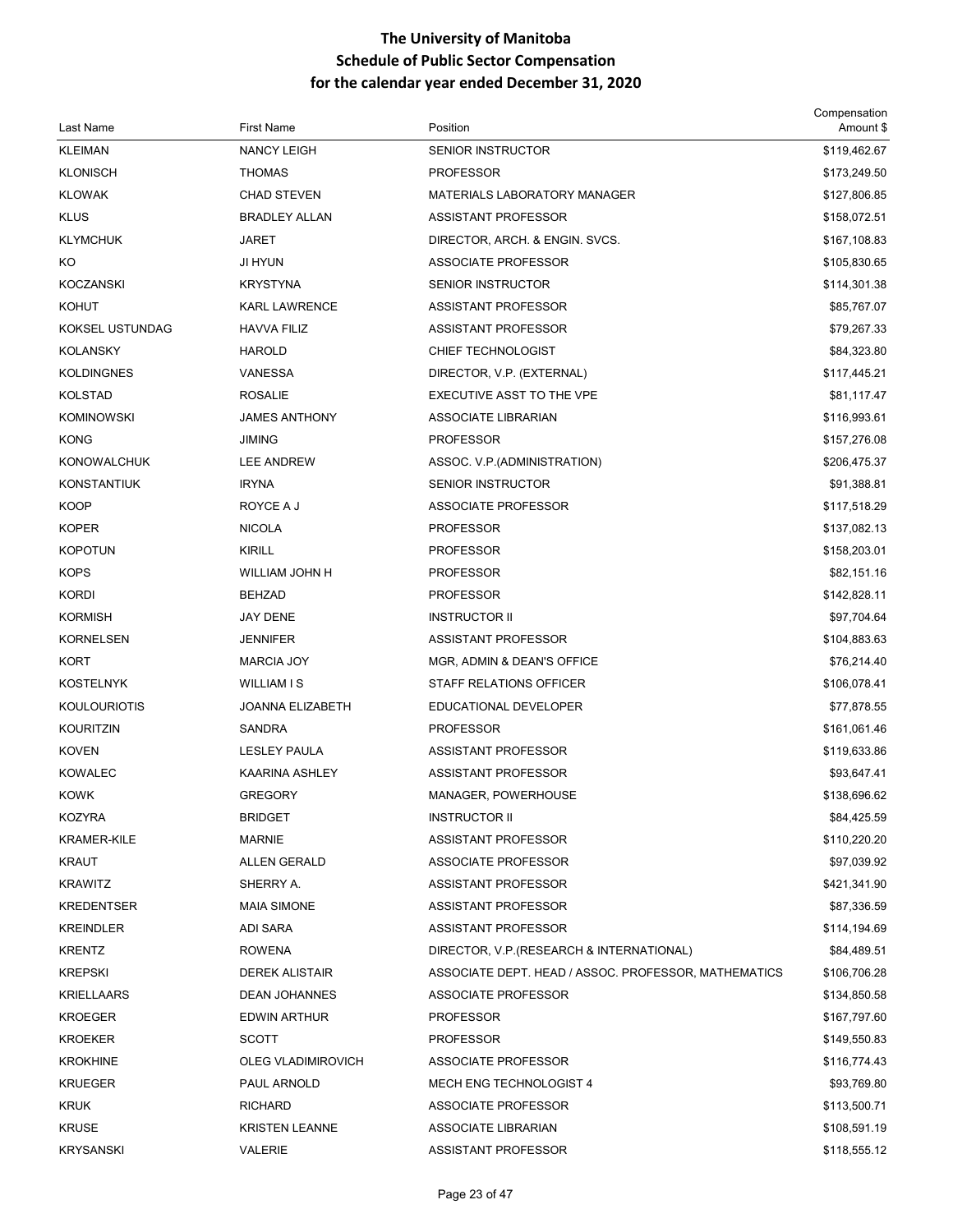| Last Name         | <b>First Name</b>            | Position                              | Compensation<br>Amount \$ |
|-------------------|------------------------------|---------------------------------------|---------------------------|
| <b>KUBAS</b>      | <b>JENNIFER</b>              | <b>LEGAL COUNSEL</b>                  | \$116,689.44              |
| <b>KUCERA</b>     | <b>THOMAS GLEN</b>           | <b>ASSOCIATE PROFESSOR</b>            | \$131,950.83              |
| <b>KUCHISON</b>   | ANGELA MARIA                 | <b>INSTRUCTOR I</b>                   | \$80,558.46               |
| <b>KUFFERT</b>    | <b>LEONARD BRENT</b>         | <b>PROFESSOR</b>                      | \$129,271.76              |
| <b>KUFFNER</b>    | <b>JEREMY GEORGE</b>         | INFORMATION TECHNOLOGIST              | \$107,696.72              |
| <b>KUHN</b>       | DAVID CHARLES STORY          | <b>PROFESSOR</b>                      | \$172,410.39              |
| <b>KULCHYSKI</b>  | <b>PETER</b>                 | <b>PROFESSOR</b>                      | \$166,024.59              |
| <b>KUMAR</b>      | <b>ANAND</b>                 | <b>PROFESSOR</b>                      | \$94,324.95               |
| <b>KUMAR</b>      | <b>AYUSH</b>                 | <b>PROFESSOR</b>                      | \$130,565.39              |
| <b>KUMAR</b>      | <b>KARI LYNNE</b>            | <b>INSTRUCTOR II</b>                  | \$99,992.33               |
| <b>KUNG</b>       | <b>SAM KAM-PUN</b>           | <b>PROFESSOR</b>                      | \$135,673.22              |
| <b>KURAL</b>      | <b>BRITT</b>                 | <b>EXPERIENTIAL EDUCATION FACILIT</b> | \$81,345.32               |
| <b>KURJEWICZ</b>  | <b>ZENON</b>                 | SENIOR RESEARCH ANALYST               | \$94,292.83               |
| <b>KUSS</b>       | <b>CHRISTIAN</b>             | <b>ASSISTANT PROFESSOR</b>            | \$92,849.90               |
| <b>KUSS</b>       | <b>SABINE</b>                | ASSISTANT PROFESSOR                   | \$92,783.90               |
| <b>KUZMA</b>      | <b>DORIS</b>                 | DEPUTY DIRECT., MANAGE/FINANCE        | \$121,857.35              |
| KUZYK             | ZOU ZOU ANNA                 | ASSOCIATE PROFESSOR                   | \$107,818.47              |
| <b>KYDD</b>       | <b>JANESCA MARGARET</b>      | <b>LEGAL COUNSEL</b>                  | \$127,211.29              |
| <b>LABOSSIERE</b> | <b>JANICE</b>                | WEB & NEW MEDIA COORDINATOR           | \$78,601.94               |
| <b>LABOSSIERE</b> | PAUL EDWARD LEO              | <b>SENIOR INSTRUCTOR</b>              | \$135,177.67              |
| <b>LABOUTA</b>    | <b>HAGAR</b>                 | ASSISTANT PROFESSOR                   | \$102,936.08              |
| <b>LACAP</b>      | <b>PAUL</b>                  | DIR, DIGI STRATEGY & ENGAGMNT         | \$127,415.73              |
| LACH              | <b>LORI-ANN DORISE</b>       | DIRECTOR, UNIVERSITY HEALTH SERVICES  | \$202,021.34              |
| LADNER            | KIERA                        | <b>PROFESSOR</b>                      | \$162,693.39              |
| LAFRENIERE        | <b>BRENDA LEE</b>            | <b>INSTRUCTOR II</b>                  | \$143,681.78              |
| LAGACE            | <b>ALIA</b>                  | <b>INSTRUCTOR I</b>                   | \$85,412.80               |
| LAING             | <b>CHRISTOPHER</b>           | <b>INSTRUCTOR II</b>                  | \$107,107.32              |
| <b>LAKOWSKI</b>   | THEODORE MARTIN              | ASSOCIATE PROFESSOR                   | \$123,836.19              |
| LANDRUM           | LISA MARIE                   | ASSOCIATE PROFESSOR                   | \$127,883.89              |
| LANG              | <b>STUART</b>                | <b>ASSISTANT ENGINEER</b>             | \$78,559.31               |
| LANGELAAR         | <b>MAIKO</b>                 | <b>INFORMATION TECHNOLOGIST</b>       | \$91,288.78               |
| LANGLAIS          | <b>GAIL</b>                  | DIRECTOR, CAREER SERVICES             | \$115,020.20              |
| LANSDOWN          | ROBERT IAN                   | PROGRAMMER ANALYST                    | \$91,288.75               |
| <b>LAPORTE</b>    | <b>DOMINIQUE</b>             | ASSOCIATE PROFESSOR                   | \$132,097.16              |
| LARCOMBE          | <b>LINDA ANNE</b>            | ASSOCIATE PROFESSOR                   | \$112,935.74              |
| LAROCQUE          | EMMA                         | <b>PROFESSOR</b>                      | \$166,035.70              |
| LARSON            | <b>PAUL</b>                  | <b>PROFESSOR</b>                      | \$149,266.54              |
| LASSI             | ETIENNE-MARIE                | ASSOCIATE PROFESSOR                   | \$108,774.24              |
| LASTRA            | JANE                         | ASSOC REGISTRAR & DIR-FAA             | \$120,302.26              |
| LASTRA            | RODRIGO ALEJANDRO            | <b>INSTRUCTOR II</b>                  | \$100,932.89              |
| <b>LATULIPE</b>   | <b>CELINE</b>                | ASSOCIATE PROFESSOR                   | \$129,054.10              |
| LAURENCELLE       | <b>FRANCINE</b>              | <b>SENIOR INSTRUCTOR</b>              | \$109,013.43              |
| LAVICH            | JOE                          | PLUMBER/STEAMFITTER                   | \$75,342.48               |
| LAVIOLETTE        | DAYNA                        | <b>INSTRUCTOR II</b>                  | \$93,171.97               |
| LAVOIE            | <b>JOSEE GABRIELLE MARIE</b> | <b>PROFESSOR</b>                      | \$167,664.03              |
| LAW               | DARREN DAVID                 | SOLUTION ARCHITECT                    | \$116,356.56              |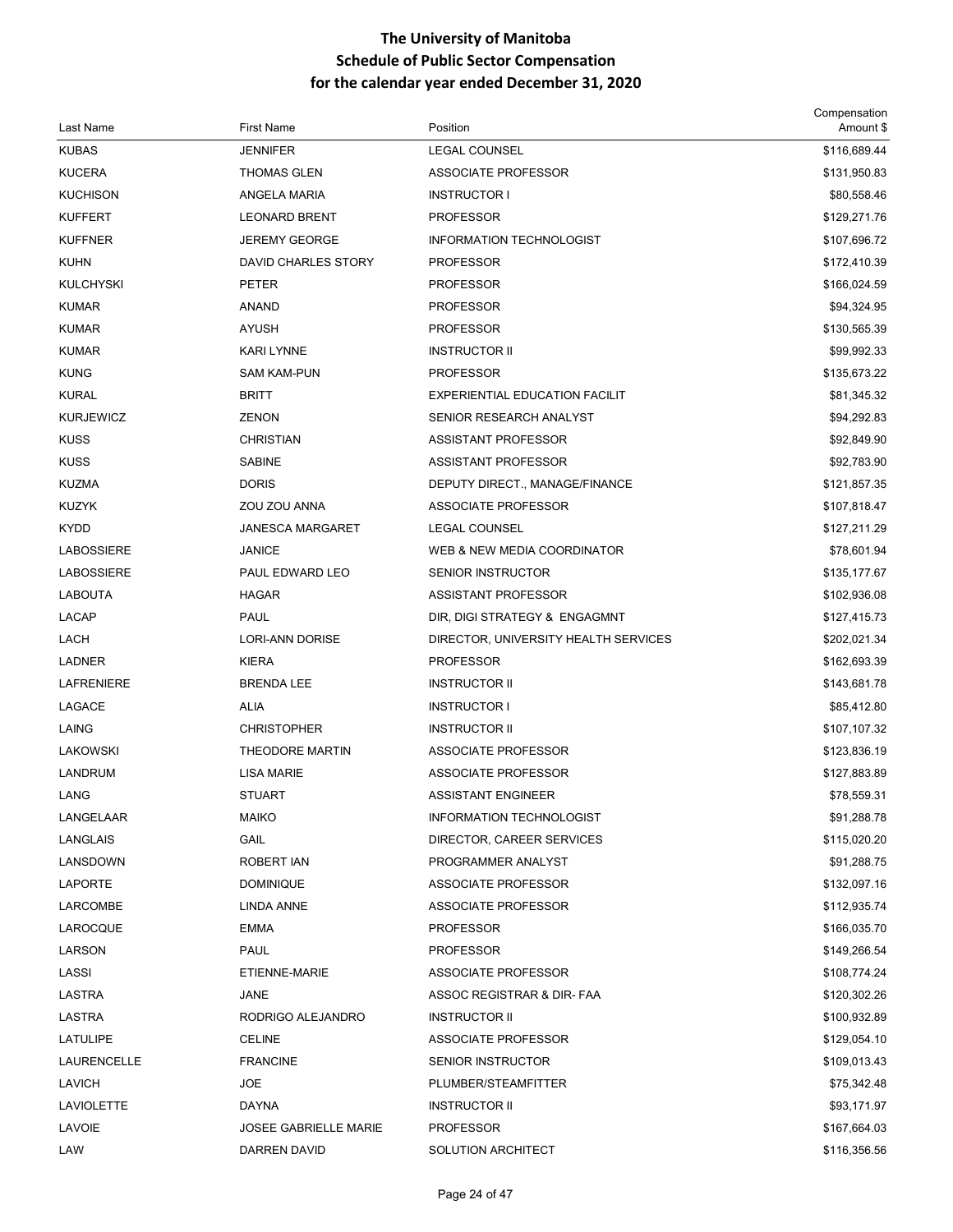| Last Name      | <b>First Name</b>         | Position                       | Compensation<br>Amount \$ |
|----------------|---------------------------|--------------------------------|---------------------------|
| LAWALL         | <b>MARK</b>               | <b>PROFESSOR</b>               | \$143,881.07              |
| LAWLEY         | <b>CHAD DAMON</b>         | ASSOCIATE PROFESSOR            | \$116,902.50              |
| LAWLEY         | YVONNE ELIZABETH          | <b>ASSISTANT PROFESSOR</b>     | \$104,796.75              |
| <b>LAZARUS</b> | LISA                      | <b>RESEARCH ASSOCIATE</b>      | \$75,475.13               |
| LE             | ANNA MARIE ME-LINH        | ASSOCIATE LIBRARIAN            | \$100,751.96              |
| LEA            | <b>GRAHAM W</b>           | ASSISTANT PROFESSOR            | \$93,840.05               |
| LEBAR          | MARIO M.                  | CHIEF INFORMATION OFFICER      | \$212,621.17              |
| <b>LEBLANC</b> | ALEXANDRE                 | <b>ASSOCIATE PROFESSOR</b>     | \$133,465.99              |
| LEBOE-MCGOWAN  | <b>JASON PHOENIX</b>      | <b>PROFESSOR</b>               | \$190,989.57              |
| LEBOE-MCGOWAN  | <b>LAUNA CHERYL</b>       | ASSOCIATE PROFESSOR            | \$168,516.41              |
| <b>LEBOIS</b>  | <b>JOEL</b>               | HUMAN RIGHTS COUNSEL           | \$103,566.43              |
| <b>LECCE</b>   | <b>STEVEN ANTHONY</b>     | <b>PROFESSOR</b>               | \$131,454.56              |
| <b>LECLAIR</b> | <b>LEANNE LISA</b>        | <b>ASSOCIATE PROFESSOR</b>     | \$131,855.10              |
| <b>LECLERC</b> | <b>JEFFREY</b>            | UNIVERSITY SECRETARY           | \$197,293.36              |
| LEE            | <b>RAYMOND T</b>          | <b>PROFESSOR</b>               | \$164,005.27              |
| LEE            | <b>WILLIAM JAMES</b>      | ASSOCIATE PROFESSOR            | \$103,473.00              |
| <b>LEGAL</b>   | <b>ROBERT</b>             | CLIENT REL. MGMT. CONSULTANT   | \$79,682.10               |
| LEI            | <b>JUNMEI</b>             | FINANCIAL ANALYST              | \$90,709.61               |
| LEIER BLACHER  | <b>RHIANNON</b>           | MGR, MARKETING/COMMUNICATIONS  | \$83,134.07               |
| LEIGH          | <b>CHRISTOPHER EDWARD</b> | <b>COORDINATOR</b>             | \$91,288.82               |
| LEIVAS POZZER  | LILIAN                    | ASSISTANT PROFESSOR            | \$107,447.03              |
| LENGYEL        | <b>CHRISTINA O</b>        | ASSOCIATE PROFESSOR            | \$125,899.06              |
| <b>LENNON</b>  | <b>SUZANNE</b>            | ASSISTANT PROFESSOR            | \$99,932.97               |
| <b>LEONG</b>   | <b>CHRISTINE</b>          | ASSISTANT PROFESSOR            | \$112,053.36              |
| <b>LESLIE</b>  | <b>JOCELYN</b>            | HR CONSULTANT                  | \$124,000.31              |
| <b>LESTER</b>  | <b>KRISTIE LAUREL</b>     | <b>INSTRUCTOR I</b>            | \$97,526.94               |
| <b>LEUNG</b>   | <b>CARSON KAI-SANG</b>    | <b>PROFESSOR</b>               | \$154,782.41              |
| <b>LEUNG</b>   | <b>STELLA</b>             | INFORMATION TECHNOLOGIST       | \$91,473.40               |
| LEVASSEUR      | <b>KARINE LOUISE</b>      | ASSOCIATE PROFESSOR            | \$115,982.69              |
| <b>LEVENE</b>  | <b>STEPHANIE GWEN</b>     | ASSOC VP (ALUMNI & DONOR REL.) | \$192,257.79              |
| LEVIN          | DAVID BERNARD             | <b>PROFESSOR</b>               | \$153,108.48              |
| <b>LEVINE</b>  | <b>KATHRYN ANN</b>        | ASSOCIATE PROFESSOR            | \$124,096.17              |
| LEWIS          | <b>JUSTIN JARON</b>       | ASSOCIATE PROFESSOR            | \$108,840.41              |
| LEYGUE         | <b>ETIENNE</b>            | <b>PROFESSOR</b>               | \$147,899.67              |
| Ц              | <b>FABIANA GRACIELA</b>   | ASSOCIATE PROFESSOR            | \$113,507.05              |
| П              | <b>GENYI</b>              | ASSOCIATE PROFESSOR            | \$132,302.70              |
| П              | <b>HONG</b>               | ASSISTANT PROFESSOR            | \$137,238.05              |
| П              | JOHNSON CHING HONG        | ASSOCIATE PROFESSOR            | \$101,261.30              |
| П              | <b>PAKCHING BEN</b>       | ASSOCIATE PROFESSOR            | \$141,460.79              |
| П              | YI                        | ASSOCIATE PROFESSOR            | \$114,956.13              |
| <b>LIANG</b>   | <b>XIHUI</b>              | ASSISTANT PROFESSOR            | \$92,475.64               |
| LIAO           | CHI                       | ASSISTANT PROFESSOR            | \$145,028.47              |
| LIAO           | <b>KANG-LING</b>          | ASSISTANT PROFESSOR            | \$94,807.73               |
| <b>LIBICH</b>  | <b>WILLIAM GORDON</b>     | DIRECTOR, IMMUNIZATION         | \$124,114.46              |
| <b>LIBIN</b>   | <b>MARK</b>               | ASSOCIATE PROFESSOR            | \$126,338.01              |
| <b>LILLIES</b> | KEITH                     | SYSTEMS ANALYST                | \$77,617.25               |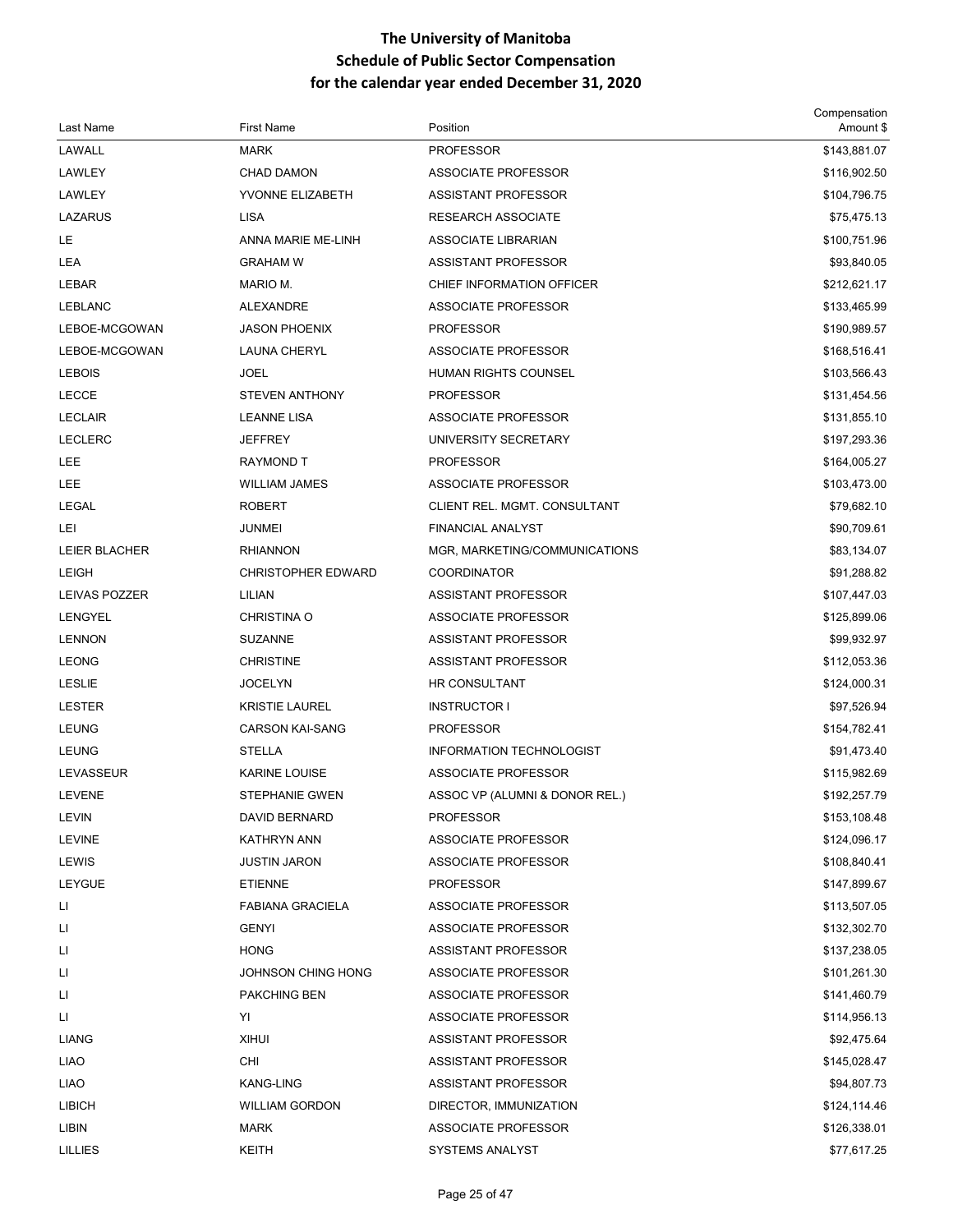| Last Name          | <b>First Name</b>          | Position                              | Compensation<br>Amount \$ |
|--------------------|----------------------------|---------------------------------------|---------------------------|
| <b>LIMON</b>       | COLLEEN L.                 | DIRECTOR, FINANCE & OPERATIONS        | \$129,177.07              |
| LIN                | <b>FRANCIS</b>             | <b>PROFESSOR</b>                      | \$112,758.67              |
| <b>LINDEN</b>      | <b>ERIC WILLIAM</b>        | <b>PROFESSOR</b>                      | \$165,123.07              |
| <b>LINDSEY</b>     | <b>BENJAMIN WELLINGTON</b> | ASSISTANT PROFESSOR                   | \$85,086.97               |
| <b>LINOVSKI</b>    | <b>ORLY</b>                | ASSISTANT PROFESSOR                   | \$95,602.56               |
| <b>LINTON</b>      | <b>JANICE S</b>            | <b>LIBRARIAN</b>                      | \$118,821.75              |
| LINTS-MARTINDALE   | <b>AMANDA CLAIRE</b>       | ASSISTANT PROFESSOR                   | \$119,521.23              |
| <b>LIONBERG</b>    | <b>CARRIE ANN</b>          | ASSISTANT PROFESSOR                   | \$119,633.86              |
| <b>LIPNOWSKI</b>   | <b>IRWIN FRANK</b>         | ASSOCIATE PROFESSOR                   | \$135,814.28              |
| <b>LIPPERT</b>     | <b>DUSTIN</b>              | RESEARCH GRANT FACILITATOR            | \$82,457.44               |
| <b>LIPSCHITZ</b>   | <b>JEREMY</b>              | ASSOCIATE PROFESSOR                   | \$80,459.36               |
| LITTMAN            | <b>CHARLES DAVID</b>       | <b>ASSOCIATE PROFESSOR</b>            | \$421,342.08              |
| LITWILLER          | <b>FENTON</b>              | <b>ASSISTANT PROFESSOR</b>            | \$96,875.62               |
| LIU                | <b>GEORGE</b>              | <b>CHARGE ENGINEER - 2ND CLASS</b>    | \$93,782.57               |
| LIU                | <b>MINGZHI</b>             | ASSOCIATE PROFESSOR                   | \$201,080.67              |
| LIU                | <b>PENG</b>                | ASSISTANT PROFESSOR                   | \$90,525.64               |
| LIU                | SONG                       | <b>PROFESSOR</b>                      | \$127,848.73              |
| LIU                | <b>XIAOQING</b>            | <b>ASSISTANT PROFESSOR</b>            | \$106,979.62              |
| LIVI               | <b>LORENZO</b>             | ASSISTANT PROFESSOR                   | \$111,466.93              |
| LIX                | LISA MARIE                 | <b>PROFESSOR</b>                      | \$214,162.62              |
| LO                 | <b>EVELYN</b>              | ASSISTANT PROFESSOR                   | \$116,697.65              |
| LO                 | <b>WILSON KWOK KWONG</b>   | <b>DEVELOPER</b>                      | \$92,252.17               |
| LOBB               | DAVID A                    | <b>PROFESSOR</b>                      | \$160,509.55              |
| <b>LOBCHUK</b>     | <b>MICHELLE MARIE</b>      | ASSOCIATE PROFESSOR                   | \$131,495.79              |
| <b>LOCKIE</b>      | <b>BEVERLEY DEANNA</b>     | STAFF RELATIONS OFFICER               | \$101,418.43              |
| <b>LOEWEN</b>      | <b>HAROLD J</b>            | ASSISTANT LIBRARIAN                   | \$104,348.81              |
| <b>LOEWEN</b>      | LAURA                      | ASSOCIATE PROFESSOR                   | \$126,210.14              |
| <b>LOEWEN</b>      | PETER CECIL                | <b>PROFESSOR</b>                      | \$175,744.26              |
| <b>LOGOZAR</b>     | <b>STEVE</b>               | SUPERVISOR, SERVICE DESK              | \$114,983.77              |
| <b>LOGUE</b>       | <b>SUSAN ELIZABETH</b>     | <b>ASSISTANT PROFESSOR</b>            | \$97,506.97               |
| <b>LORIMER</b>     | <b>DARYL</b>               | <b>VIRTUAL SERVER SPECIALIST</b>      | \$93,029.09               |
| LORWAY             | <b>ROBERT READ</b>         | ASSOCIATE PROFESSOR                   | \$136,119.66              |
| LOS                | <b>RYAN</b>                | <b>RESEARCH ASSOCIATE</b>             | \$76,030.42               |
| LOUREIRO-RODRIGUEZ | <b>VERONICA</b>            | ASSOCIATE PROFESSOR                   | \$107,764.72              |
| LOVATT             | <b>ANDREW</b>              | <b>PROJECT MANAGER LEVEL 1</b>        | \$83,292.36               |
| <b>LOVETRI</b>     | <b>JOE</b>                 | <b>PROFESSOR</b>                      | \$167,588.50              |
| LU                 | LEI                        | ASSOCIATE PROFESSOR                   | \$170,614.77              |
| LUI                | <b>SHIU HONG</b>           | <b>PROFESSOR</b>                      | \$152,149.96              |
| LUND               | ANDREW                     | SYSTEMS ADMINISTRATOR                 | \$78,849.59               |
| LUND               | JAMES                      | ELECTRICAL ENGINEERING TECH           | \$83,232.98               |
| <b>LUO</b>         | HAI                        | ASSISTANT PROFESSOR                   | \$95,726.94               |
| <b>LUO</b>         | YUNHUA                     | <b>PROFESSOR</b>                      | \$139,386.18              |
| <b>LUONG</b>       | <b>HORACE</b>              | <b>SENIOR INSTRUCTOR</b>              | \$105,842.46              |
| <b>LUSSIER</b>     | JEAN-CLAUDE                | <b>INFORMATION SYSTEMS TECHNICIAN</b> | \$78,849.59               |
| LUTFIYYA           | <b>ZANA MARIE</b>          | <b>PROFESSOR</b>                      | \$230,301.05              |
| <b>LYNCH</b>       | <b>KERRY</b>               | <b>TECHNOLOGIST 3</b>                 | \$85,262.43               |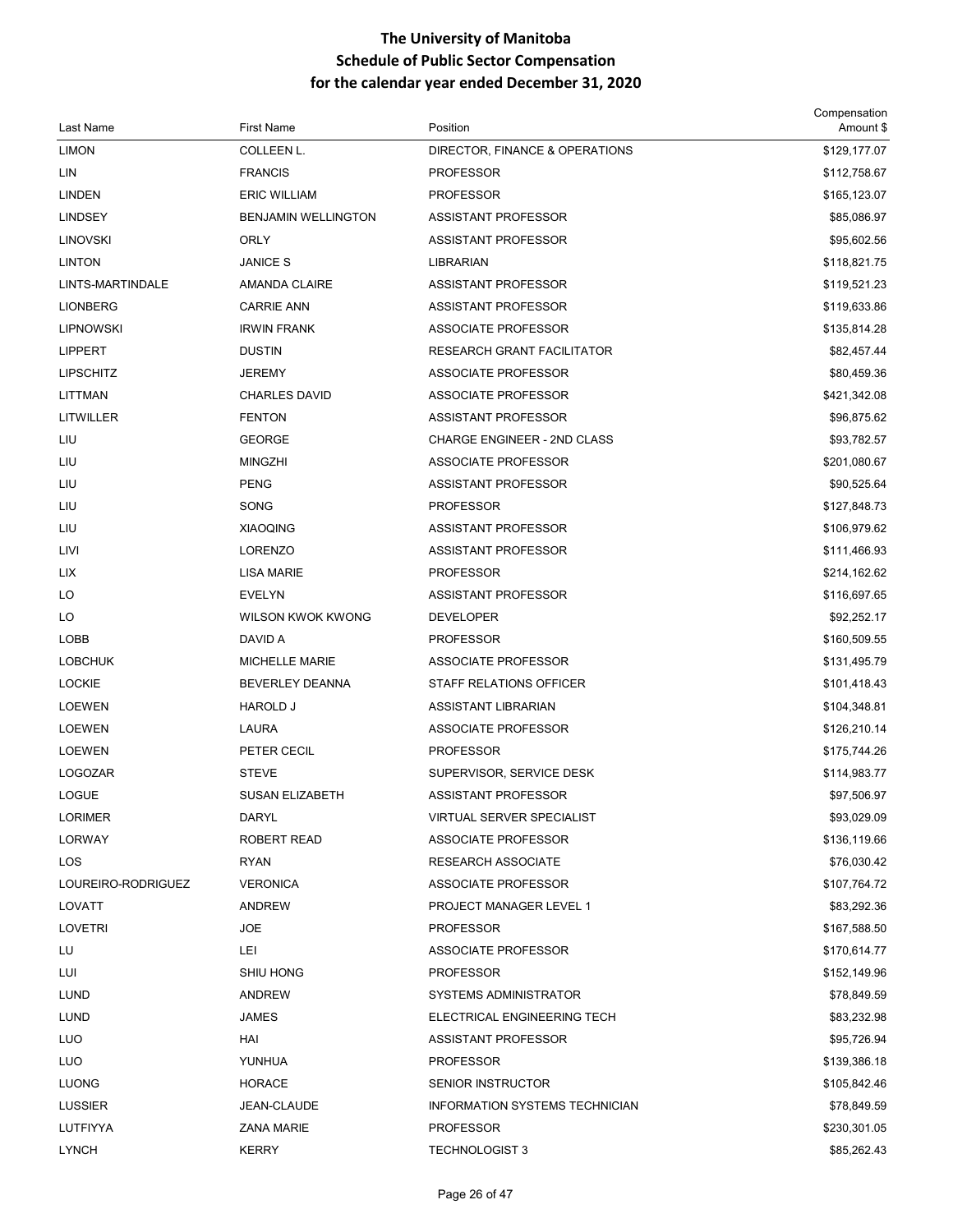| Last Name          | <b>First Name</b>         | Position                               | Compensation<br>Amount \$ |
|--------------------|---------------------------|----------------------------------------|---------------------------|
| <b>LYS</b>         | <b>JUSTIN</b>             | <b>RESEARCH ASSOCIATE</b>              | \$82,211.42               |
| <b>LYSY</b>        | <b>ESTEFANIA</b>          | DENTAL PRACTITIONER                    | \$87,770.27               |
| <b>MABON</b>       | <b>BRIAN ANDRE</b>        | <b>INFORMATION TECHNOLOGIST</b>        | \$78,849.59               |
| MAC                | LORI LYNN                 | <b>SENIOR INSTRUCTOR</b>               | \$97,813.36               |
| MACDONALD          | <b>KELLY SIGRID</b>       | <b>PROFESSOR</b>                       | \$285,604.39              |
| <b>MACDONALD</b>   | LAURA LEE                 | ASSOCIATE PROFESSOR                    | \$130,545.25              |
| <b>MACDONALD</b>   | <b>MARCIE</b>             | STAFF RELATIONS OFFICER                | \$131,303.93              |
| <b>MACDONALD</b>   | <b>SEAN R</b>             | <b>FACULTY ADVISOR</b>                 | \$120,362.17              |
| <b>MACDONALD</b>   | TERI                      | MANAGER, STAFF & ADMIN SVCS            | \$89,189.90               |
| <b>MACKAY</b>      | <b>DYLAN</b>              | <b>RESEARCH ASSOCIATE</b>              | \$86,675.07               |
| <b>MACKAY</b>      | <b>KIMBERLEY</b>          | <b>INSTRUCTOR II</b>                   | \$93,198.68               |
| <b>MACKENDRICK</b> | KENNETH G.                | ASSOCIATE PROFESSOR                    | \$130,477.59              |
| <b>MACKENZIE</b>   | <b>COREY SCOTT</b>        | <b>PROFESSOR</b>                       | \$125,075.72              |
| <b>MACKEY</b>      | <b>DENISE CATHERINE</b>   | <b>SENIOR INSTRUCTOR</b>               | \$110,658.05              |
| <b>MACLEOD</b>     | <b>DANIEL CHRISTOPHER</b> | ASSISTANT PROFESSOR                    | \$99,371.14               |
| MACLEOD-SCHROEDER  | <b>NATALIE JANE</b>       | DIRECTOR, C.A.P.                       | \$120,240.81              |
| MACMILLAN          | <b>BRENDAN</b>            | <b>SYSTEMS ADMINISTRATOR</b>           | \$90,028.75               |
| <b>MACNEIL</b>     | <b>BRIAN JOSEPH</b>       | ASSOCIATE PROFESSOR                    | \$134,095.29              |
| <b>MACPHERSON</b>  | DARCY LAWRENCE            | <b>PROFESSOR</b>                       | \$156,425.64              |
| MADDEN             | <b>CARRIE BETH</b>        | <b>INSTRUCTOR II</b>                   | \$80,123.81               |
| <b>MADZIAK</b>     | ROBERT STANLEY            | DIRECTOR, CENTRAL ANIMAL CARE SERVICES | \$152,013.86              |
| <b>MAGHOUL</b>     | <b>POONEH</b>             | ASSOCIATE PROFESSOR                    | \$110,988.34              |
| MAGNUSSON          | <b>ERIK DAVID</b>         | RESEARCH GRANT FACILITATOR             | \$77,914.38               |
| <b>MAHAR</b>       | <b>ALYSON</b>             | ASSISTANT PROFESSOR                    | \$105,201.85              |
| MAHARAJ            | <b>KRISHNEEL</b>          | ASSISTANT PROFESSOR                    | \$101,916.82              |
| <b>MAHMUD</b>      | SALAHEDDIN                | <b>PROFESSOR</b>                       | \$150,836.61              |
| <b>MAHONEY</b>     | KELLY                     | <b>MANAGER</b>                         | \$78,915.20               |
| MAHRENHOLZ         | <b>SIMONE</b>             | ASSOCIATE PROFESSOR                    | \$122,952.48              |
| MAI                | PHUCQUOC HUYNH            | <b>INSTRUCTOR II</b>                   | \$79,242.43               |
| MAI                | <b>SABINE</b>             | <b>PROFESSOR</b>                       | \$182,044.26              |
| <b>MAIELLO</b>     | <b>JAMES VINCENT</b>      | ASSOCIATE PROFESSOR                    | \$107,538.30              |
| <b>MAIER</b>       | JOANNE C.                 | <b>ASSISTANT DEAN</b>                  | \$160,076.21              |
| MAIN               | <b>KELLEY JOANNE</b>      | <b>PROFESSOR</b>                       | \$168,919.31              |
| <b>MAJOR</b>       | ARKADIJ                   | <b>PROFESSOR</b>                       | \$149,676.43              |
| <b>MALIK</b>       | <b>IJAZ</b>               | MANAGER, GENERAL ACCOUNTING            | \$136,575.50              |
| MALIK              | SAYMA                     | ASSISTANT PROFESSOR                    | \$93,050.85               |
| MALLIN             | <b>BARRY</b>              | ASSOCIATE PROFESSOR                    | \$150,271.19              |
| MALLORY-HILL       | SHAUNA                    | ASSOCIATE PROFESSOR                    | \$124,486.13              |
| <b>MAMCHUR</b>     | <b>DAVID</b>              | VENDOR/CONTRACT ANALYST                | \$79,001.05               |
| <b>MAMMEI</b>      | JULIETTE MAE              | ASSOCIATE PROFESSOR                    | \$107,578.79              |
| <b>MANCHANDA</b>   | RAJESH V                  | <b>PROFESSOR</b>                       | \$184,492.00              |
| MANDAL             | SAUMENDRANATH             | <b>PROFESSOR</b>                       | \$149,929.47              |
| MANDZUK            | <b>DAVID</b>              | DEAN / PROFESSOR                       | \$222,174.94              |
| MANI               | PRIYA SUBRA               | ASSOCIATE PROFESSOR                    | \$128,755.68              |
| MANICKAVALLI       | MULLAI                    | TECHNICAL SPECIALIST/DEVELOPER         | \$99,127.28               |
| <b>MANKAD</b>      | <b>TARPAN</b>             | CLINICAL TRIAL SPECIALIST              | \$90,850.36               |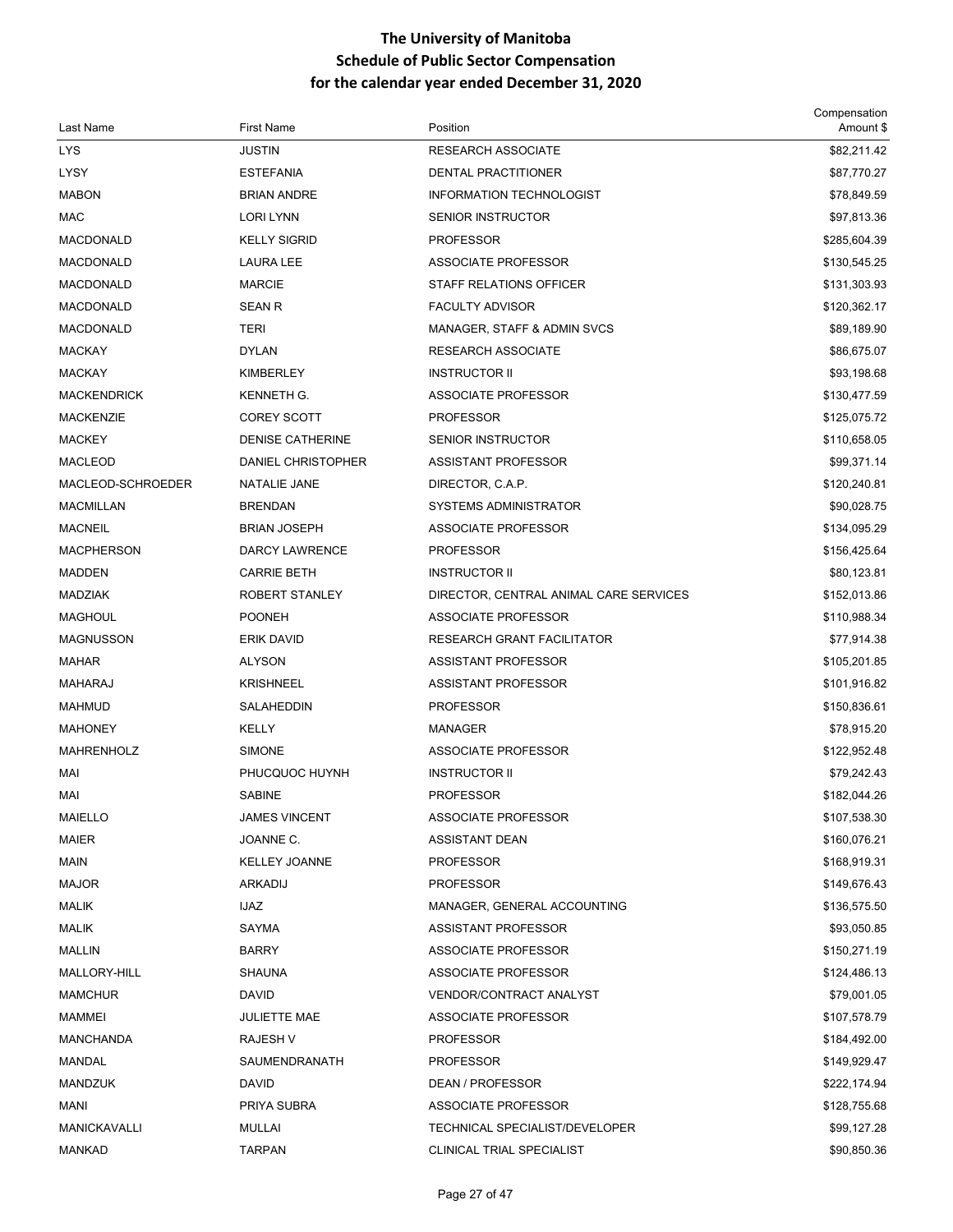| Last Name               | <b>First Name</b>         | Position                       | Compensation<br>Amount \$ |
|-------------------------|---------------------------|--------------------------------|---------------------------|
| <b>MANN</b>             | <b>DANIEL DELMAR</b>      | <b>PROFESSOR</b>               | \$157,585.38              |
| <b>MANN</b>             | <b>JANELLE MARGUERITE</b> | ASSOCIATE PROFESSOR            | \$123,387.71              |
| MANSFIELD               | <b>SHANNON L</b>          | SENIOR RESEARCH ANALYST        | \$94,292.95               |
| <b>MARCHINKO</b>        | <b>SHELLEY LORRINE</b>    | <b>INSTRUCTOR II</b>           | \$105,252.13              |
| MARCINCO-JERRIS         | <b>AUDREY MARIA</b>       | <b>ARCHITECT</b>               | \$104,391.00              |
| <b>MARCUS</b>           | <b>JEFFREY MEIER</b>      | <b>PROFESSOR</b>               | \$135,370.79              |
| MARK                    | <b>BRIAN</b>              | <b>PROFESSOR</b>               | \$144,144.20              |
| MARKHAM                 | <b>JOHN</b>               | <b>PROFESSOR</b>               | \$141,564.77              |
| <b>MARKOWSKY</b>        | <b>ASHLEY MARGARET</b>    | <b>INSTRUCTOR II</b>           | \$99,221.62               |
| <b>MARNOCH</b>          | <b>NEIL ANDREW</b>        | <b>REGISTRAR</b>               | \$151,318.68              |
| <b>MAROTTA</b>          | <b>JONATHAN</b>           | <b>PROFESSOR</b>               | \$140,229.16              |
| <b>MARRIE</b>           | <b>RUTH ANN</b>           | <b>PROFESSOR</b>               | \$105,666.64              |
| <b>MARSHALL</b>         | AARON JAMES               | <b>PROFESSOR</b>               | \$168,823.70              |
| <b>MARSHALL</b>         | <b>MICHAEL</b>            | MANAGER, DIGITAL CONTENT STRA. | \$91,890.41               |
| <b>MARTEL</b>           | <b>GISELLE</b>            | EXEC. DIRECTOR, FIN. PLANNING  | \$146,466.56              |
| <b>MARTENS</b>          | <b>JAMES</b>              | POWER ENGINEER                 | \$86,608.59               |
| <b>MARTENS</b>          | <b>RHONDA MARIE</b>       | ASSOCIATE PROFESSOR            | \$135,731.78              |
| <b>MARTIN</b>           | DONNA ELIZABETH           | <b>PROFESSOR</b>               | \$135,684.29              |
| <b>MARTIN</b>           | <b>GARRY LENARD</b>       | DISTANCE ED SESS. INSTRUCTOR   | \$165,916.50              |
| <b>MARTIN</b>           | <b>JANICE LYNN</b>        | DIRECTOR, AUDIT SERVICES       | \$150,665.81              |
| <b>MARTIN</b>           | <b>LEE</b>                | SENIOR INFO TECH/TECH LEAD     | \$107,118.63              |
| <b>MARTIN</b>           | <b>ROBERT</b>             | ASSOCIATE PROFESSOR            | \$109,611.06              |
| <b>MARTIN</b>           | SANDRA LEE                | HR SUPPORT INFORMATION TECH    | \$109,818.53              |
| <b>MARTIN</b>           | <b>TOBY</b>               | ASSISTANT PROFESSOR            | \$112,436.79              |
| <b>MARTINEZ</b>         | <b>MARIA INES</b>         | ASSOCIATE PROFESSOR            | \$124,265.08              |
| <b>MARTINEZ LAGUNAS</b> | <b>VANESSA</b>            | <b>SENIOR INSTRUCTOR</b>       | \$104,392.01              |
| <b>MARTSYNYUK</b>       | YULIYA V                  | ASSOCIATE PROFESSOR            | \$120,780.12              |
| MARX-WOLF               | HEIDI                     | <b>PROFESSOR</b>               | \$119,014.49              |
| <b>MARY</b>             | LINDA                     | MD CARE COORDINATOR            | \$94,135.19               |
| <b>MARZBAN</b>          | <b>HASSAN</b>             | ASSOCIATE PROFESSOR            | \$116,622.59              |
| MARZBAN                 | <b>LUCY</b>               | <b>ASSOCIATE PROFESSOR</b>     | \$129,800.47              |
| <b>MASOOD</b>           | NUSRAAT FOWJIA            | DIRECTOR, IEEQ & WISE          | \$88,557.14               |
| MASSEY                  | <b>CHRISTA</b>            | CLINICAL PLACEMENT COORDINATOR | \$83,325.53               |
| MASSEY                  | <b>GREGORY THOMAS</b>     | MECH ENG TECH/TECHNOLOGIST     | \$84,751.49               |
| MATEO                   | ZENAIDA                   | <b>SENIOR INSTRUCTOR</b>       | \$103,228.85              |
| <b>MATHEOS</b>          | KATHLEEN RUTH             | <b>ASSOCIATE PROFESSOR</b>     | \$126,519.12              |
| <b>MATHESON</b>         | CARL ALAN                 | <b>PROFESSOR</b>               | \$164,380.10              |
| <b>MATHESON</b>         | <b>HEATHER COLLEEN</b>    | <b>INSTRUCTOR I</b>            | \$84,412.60               |
| MAWDSLEY                | <b>HELEN BARBARA</b>      | EDUCATIONAL SPECIALIST         | \$85,279.08               |
| MAZAK                   | <b>TREVOR DUANE</b>       | SYSTEMS ANALYST/COMPUTER PROGR | \$91,269.85               |
| <b>MCARTHUR</b>         | <b>BRENDA</b>             | MANAGER, IST HELP CTR          | \$121,761.93              |
| <b>MCARTHUR</b>         | NEIL                      | ASSOCIATE PROFESSOR            | \$125,294.51              |
| <b>MCCAFFERTY</b>       | DANIEL SHANE              | ASSISTANT PROFESSOR            | \$92,600.02               |
| <b>MCCALLUM</b>         | <b>JOHN STUART</b>        | <b>PROFESSOR</b>               | \$75,887.71               |
| <b>MCCANCE</b>          | DAWNE CHRISTINE           | <b>PROFESSOR</b>               | \$164,380.10              |
| <b>MCCANN</b>           | <b>JAMES CHRISTIAN</b>    | <b>SYSTEM SPECIALIST</b>       | \$107,933.74              |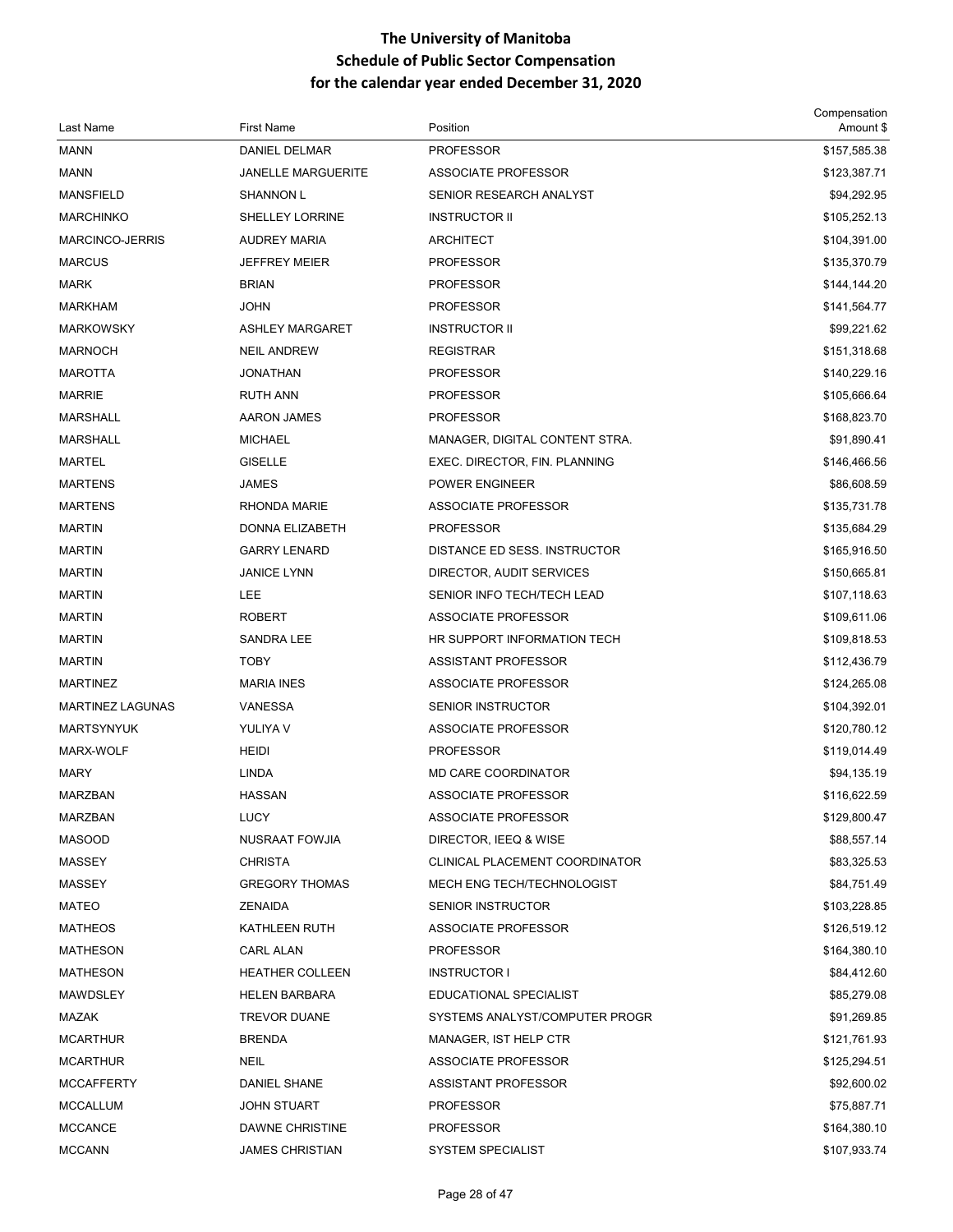| Last Name              | <b>First Name</b>        | Position                              | Compensation<br>Amount \$ |
|------------------------|--------------------------|---------------------------------------|---------------------------|
| <b>MCCARTHY</b>        | <b>PATRICK</b>           | DIRECTOR, INFO SEC & COMPL            | \$150,665.80              |
| <b>MCCLARTY</b>        | <b>GRANT ALAN</b>        | <b>PROFESSOR</b>                      | \$168,021.81              |
| <b>MCCLEMENT</b>       | <b>SUSAN ELAINE</b>      | <b>PROFESSOR</b>                      | \$158,465.32              |
| <b>MCDERMOTT</b>       | <b>MAIRE</b>             | CHANGE MANAGEMENT CONSULTANT          | \$93,095.32               |
| <b>MCDONALD</b>        | MATTHEW J.               | <b>TECHNICIAN</b>                     | \$84,125.09               |
| <b>MCEVOY</b>          | <b>FLEUR</b>             | <b>INSTRUCTOR II</b>                  | \$122,995.09              |
| <b>MCEVOY</b>          | <b>KEVIN</b>             | SUPERVISOR, ACTIVE LIVING ZONE        | \$78,214.46               |
| <b>MCGAVOCK</b>        | <b>JONATHAN MICHAEL</b>  | ASSOCIATE PROFESSOR                   | \$126,410.18              |
| <b>MCGEOUGH</b>        | <b>EMMA</b>              | ASSOCIATE PROFESSOR                   | \$103,561.74              |
| <b>MCINTYRE</b>        | <b>HEATHER FAYE</b>      | <b>SENIOR INSTRUCTOR</b>              | \$106,852.70              |
| <b>MCINTYRE</b>        | MICHAEL N.               | <b>MANAGER SYSTEMS &amp; SERVICES</b> | \$132,974.89              |
| <b>MCKENNA</b>         | <b>SEAN ANDREW</b>       | <b>PROFESSOR</b>                      | \$123,438.38              |
| <b>MCKENZIE</b>        | <b>MARCIA MAIA</b>       | <b>INSTRUCTOR II</b>                  | \$103,400.06              |
| <b>MCKINLEY</b>        | <b>LANCE RAYMOND</b>     | <b>DIRECTOR TREASURY SERVICES</b>     | \$166,969.89              |
| <b>MCKINNON</b>        | <b>EMILY ANNE</b>        | <b>INSTRUCTOR II</b>                  | \$88,818.46               |
| <b>MCKINNON</b>        | <b>LYLE ROBERT</b>       | <b>ASSISTANT PROFESSOR</b>            | \$104,469.43              |
| <b>MCLACHLAN</b>       | <b>STEPHANE MARC</b>     | <b>PROFESSOR</b>                      | \$161,066.68              |
| <b>MCLAREN</b>         | <b>JAMES ARCHIBALD</b>   | <b>MENTOR</b>                         | \$79,674.14               |
| <b>MCLEAN</b>          | <b>BRIAN</b>             | SYSTEMS ADMINISTRATOR LMS             | \$78,309.60               |
| <b>MCLEESE</b>         | <b>JENNIFER MARY</b>     | <b>SENIOR INSTRUCTOR</b>              | \$122,457.29              |
| <b>MCLEOD</b>          | ROBERT DONALD            | <b>PROFESSOR</b>                      | \$165,830.60              |
| <b>MCMANUS</b>         | <b>KIRK JAMES</b>        | ASSOCIATE PROFESSOR                   | \$116,836.50              |
| <b>MCMILLAN</b>        | DIANA ELIZABETH          | ASSOCIATE PROFESSOR                   | \$133,538.25              |
| <b>MCMUNN</b>          | <b>WADE</b>              | WEB DEVELOPER                         | \$86,901.84               |
| <b>MCMURRAY</b>        | R MICHAEL                | <b>SENIOR INSTRUCTOR</b>              | \$113,711.09              |
| <b>MCNEILL</b>         | <b>DEAN KEVIN</b>        | ASSOCIATE PROFESSOR                   | \$135,216.70              |
| <b>MCPHAIL</b>         | <b>DEBORAH IRENE</b>     | ASSOCIATE PROFESSOR                   | \$107,069.40              |
| <b>MCPHERSON</b>       | <b>JOHN ANGUS MURRAY</b> | ASSISTANT PROFESSOR                   | \$160,877.41              |
| <b>MCQUARRIE</b>       | <b>SHAUNA</b>            | <b>PHYSICIAN</b>                      | \$141,706.49              |
| <b>MCQUARRIE SMITH</b> | <b>KERRY</b>             | DIRECTOR, OFFICE OF THE PRESIDENT     | \$131,285.59              |
| MCRAE                  | <b>HEATHER MARIE</b>     | DIRECTOR FOR INDIGENOUS ENGAG         | \$88,191.65               |
| <b>MCRAE</b>           | <b>RODNEY</b>            | <b>INFORMATION TECHNOLOGIST</b>       | \$107,681.51              |
| <b>MEDORO</b>          | DANA                     | <b>PROFESSOR</b>                      | \$130,651.08              |
| <b>MEELKER</b>         | <b>KAREN IRENE</b>       | ACCESS & PRIVACY OFFICER              | \$122,629.81              |
| MEHRAN                 | <b>BABAK</b>             | ASSISTANT PROFESSOR                   | \$107,853.42              |
| MENARD                 | <b>LINDSAY</b>           | CONF. ASST. & OFFICE MANAGER          | \$75,148.44               |
| MENDEZ                 | <b>LISA</b>              | <b>SENIOR INSTRUCTOR</b>              | \$113,462.59              |
| MENDOZA                | JEFFREY WAYNE            | HELP & SOLUTION USER SUPPORT          | \$76,546.84               |
| <b>MENEC</b>           | <b>VERENA H</b>          | <b>PROFESSOR</b>                      | \$161,053.98              |
| MERIE                  | <b>IRENE</b>             | DIRECTOR, EXECUTIVE EDUCATION         | \$129,622.99              |
| MERKE                  | <b>TANYA</b>             | RESEARCH FACILITATOR/BDO              | \$77,387.85               |
| MERZ                   | DAVID                    | ASSISTANT PROFESSOR                   | \$114,071.09              |
| <b>MESSING</b>         | PAUL GORDON              | <b>INSTRUCTOR II</b>                  | \$87,756.28               |
| MEZGHANI               | AMINE                    | ASSISTANT PROFESSOR                   | \$95,233.55               |
| <b>MIDDAGH</b>         | <b>KIMBERLY</b>          | MANAGER, GROUP INSURANCE              | \$90,719.31               |
| <b>MIGIE</b>           | <b>WILLIAM</b>           | ASSOC SOFTWARE SOLN ARCHITECT         | \$101,095.63              |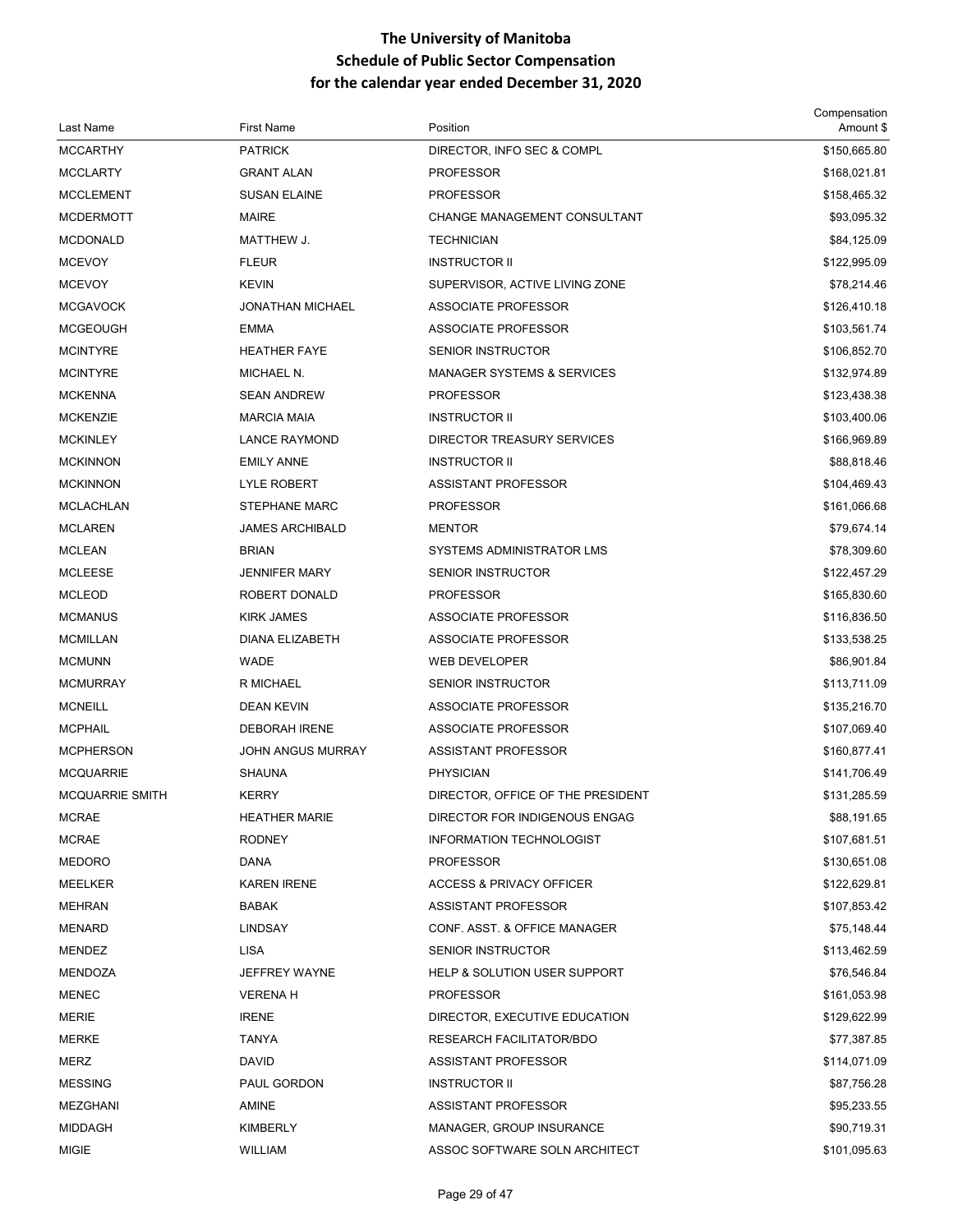| Last Name            | <b>First Name</b>           | Position                                  | Compensation<br>Amount \$ |
|----------------------|-----------------------------|-------------------------------------------|---------------------------|
| <b>MIGNONE</b>       | <b>JAVIER JOSE</b>          | <b>PROFESSOR</b>                          | \$149,482.42              |
| <b>MILGROM</b>       | <b>RICHARD</b>              | ASSOCIATE PROFESSOR                       | \$135,310.62              |
| <b>MILKS</b>         | <b>CHRISTOPHER DYLAN</b>    | INTERMEDIATE SYSTEMS ANALYST              | \$84,381.77               |
| <b>MILLAR</b>        | THOMAS ANDERSON             | INFORMATION TECHNOLOGIST                  | \$87,829.45               |
| MILLER               | AVERY                       | ASSISTANT PROFESSOR                       | \$104,457.11              |
| MILLER               | <b>CARY</b>                 | ASSOCIATE PROFESSOR                       | \$130,903.57              |
| MILLER               | <b>DONALD</b>               | <b>PROFESSOR</b>                          | \$160,869.17              |
| <b>MILLIKEN</b>      | <b>EVELINE JEAN</b>         | <b>ASSOCIATE PROFESSOR</b>                | \$137,404.45              |
| <b>MILLIKIN</b>      | <b>COLLEEN PATRICIA</b>     | ASSISTANT PROFESSOR                       | \$119,633.86              |
| <b>MILLWARD</b>      | <b>ELIZABETH</b>            | <b>PROFESSOR</b>                          | \$131,247.37              |
| <b>MINAKER</b>       | <b>BLAKE</b>                | <b>IMPROVEMENT SPECIALIST</b>             | \$77,949.08               |
| <b>MINUK</b>         | <b>GERALD YOSEL</b>         | <b>PROFESSOR</b>                          | \$216,741.74              |
| <b>MINUK</b>         | <b>NEIL SIMON</b>           | ASSISTANT PROFESSOR                       | \$92,288.02               |
| <b>MIRWALDT</b>      | <b>TOM</b>                  | <b>ASSISTANT DIRECTOR</b>                 | \$142,808.73              |
| <b>MISHRA</b>        | <b>SURESH</b>               | <b>PROFESSOR</b>                          | \$128,104.84              |
| <b>MITTOO</b>        | RAKESH CHANDRA              | <b>SESSIONAL INSTRUCTOR</b>               | \$82,213.19               |
| <b>MIZUNO</b>        | <b>TOORU</b>                | <b>PROFESSOR</b>                          | \$142,458.85              |
| MIZZI                | ROBERT CHARLES              | ASSOCIATE PROFESSOR                       | \$101,842.80              |
| <b>MLINAR</b>        | <b>DIANA</b>                | <b>INSTRUCTOR II</b>                      | \$109,001.33              |
| <b>MODIRROUSTA</b>   | MANDANA                     | ASSOCIATE PROFESSOR                       | \$79,101.60               |
| <b>MOFFAT</b>        | <b>CARLY</b>                | ASSOC DIRECTOR, RESIDENCE LIFE            | \$76,771.44               |
| MOGHADASIAN          | <b>MOHAMMED HASSAN</b>      | <b>PROFESSOR</b>                          | \$170,565.32              |
| <b>MOHAMMED</b>      | <b>NOMAN</b>                | <b>ASSOCIATE PROFESSOR</b>                | \$109,523.48              |
| <b>MOHR</b>          | <b>TRACY LEE LANDRY</b>     | DIRECTOR, RESEARCH SERVICES               | \$126,234.40              |
| MOJABI               | <b>PUYAN</b>                | ASSOCIATE PROFESSOR                       | \$128,286.66              |
| <b>MONDOR</b>        | <b>TODD ALEXANDRE</b>       | DEPUTY PROVOST (ACADEMIC P&P) / PROFESSOR | \$227,835.36              |
| <b>MONTGOMERY</b>    | <b>JANINE MARIE</b>         | ASSOCIATE PROFESSOR                       | \$118,049.23              |
| <b>MOOKHERJEE</b>    | <b>NEELOFFER</b>            | <b>ASSOCIATE PROFESSOR</b>                | \$118,760.16              |
| <b>MOOR</b>          | <b>LESLIE THOMAS</b>        | <b>ASSOCIATE LIBRARIAN</b>                | \$126,604.12              |
| <b>MOORE</b>         | <b>SEAN PATRICK</b>         | <b>MEDIA RELATIONS OFFICER</b>            | \$75,578.61               |
| <b>MOORE</b>         | <b>SHANNON</b>              | ASSISTANT PROFESSOR                       | \$89,217.32               |
| <b>MOORE</b>         | <b>WILLIAM JOHN</b>         | SENIOR TECHNICAL SPECIALIST               | \$104,599.81              |
| <b>MOREIRA BRUNO</b> | <b>JACKSON</b>              | PROGRAM/PMO LEAD                          | \$79,747.08               |
| <b>MORIN</b>         | <b>FRANCINE</b>             | <b>PROFESSOR</b>                          | \$177,778.39              |
| <b>MORIN</b>         | LYLE                        | <b>MANAGER, GENERAL SERVICES</b>          | \$105,705.52              |
| <b>MOROZ</b>         | DAVID                       | <b>PROFESSOR</b>                          | \$145,666.68              |
| <b>MORPHY</b>        | <b>EWA</b>                  | <b>GRADUATE PROGRAM MANAGER</b>           | \$75,111.79               |
| <b>MORRILL</b>       | <b>CAMERON KEITH JOSEPH</b> | <b>ASSOCIATE PROFESSOR</b>                | \$150,369.21              |
| <b>MORRILL</b>       | <b>JANET BEVERLEY</b>       | ASSOCIATE PROFESSOR                       | \$155,397.22              |
| <b>MORRIS</b>        | <b>ANDREW JON</b>           | <b>INSTRUCTOR II</b>                      | \$96,714.93               |
| <b>MORRIS</b>        | <b>HEATHER</b>              | DIRECTOR, STUDENT ADVOCACY & CASE MGMT    | \$85,170.50               |
| <b>MORRIS</b>        | OPHELIA                     | SPECIAL PROJECTS COORDINATOR              | \$84,166.16               |
| <b>MORRISON</b>      | JASON BOYD                  | ASSOCIATE PROFESSOR                       | \$110,263.36              |
| <b>MOSES</b>         | <b>STEPHEN</b>              | <b>PROFESSOR</b>                          | \$189,829.65              |
| MOTA                 | ALBERT                      | <b>MANAGING DIRECTOR</b>                  | \$121,008.54              |
| <b>MOTA</b>          | NATALIE P F                 | ASSISTANT PROFESSOR                       | \$113,576.94              |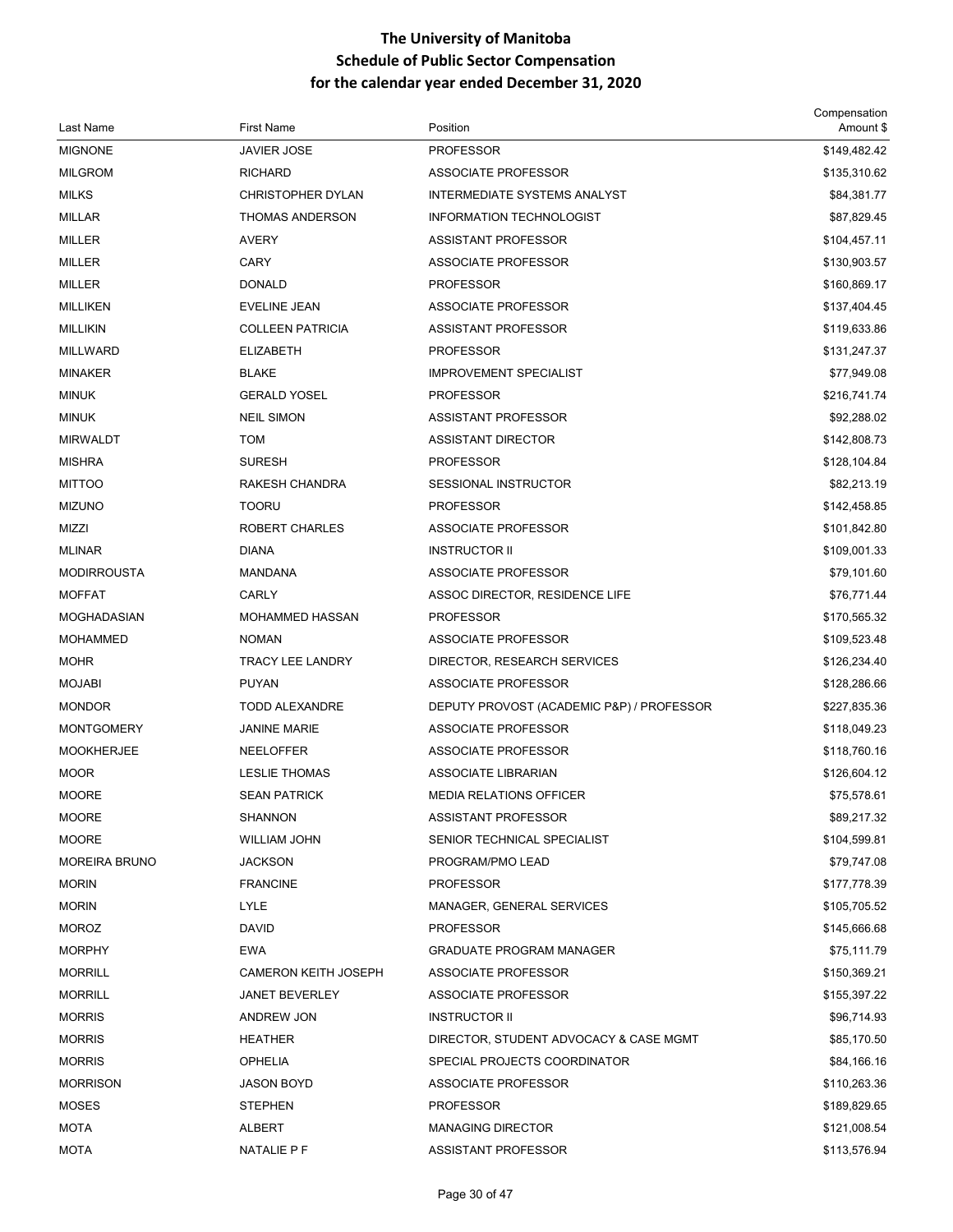| Last Name        | <b>First Name</b>            | Position                         | Compensation<br>Amount \$ |
|------------------|------------------------------|----------------------------------|---------------------------|
| <b>MUELLER</b>   | <b>REBECCA LYNN</b>          | <b>INSTRUCTOR II</b>             | \$75,088.36               |
| <b>MUIR</b>      | <b>DAVID</b>                 | DIR. COMPENSATION & BENEFITS     | \$113,724.32              |
| <b>MUIR</b>      | <b>LEANNE MARIE</b>          | <b>INSTRUCTOR II</b>             | \$76,598.18               |
| MULLER           | <b>ADAM PATRICK DOOLEY</b>   | <b>PROFESSOR</b>                 | \$138,900.70              |
| MULLER           | <b>GENE</b>                  | DIRECTOR, ATHLETICS & RECREATION | \$130,638.30              |
| MULVALE          | <b>JAMES PATRICK</b>         | ASSOCIATE PROFESSOR              | \$133,972.69              |
| <b>MUNDY</b>     | <b>CHRISTOPHER JOHN</b>      | ASSOCIATE PROFESSOR              | \$112,514.53              |
| <b>MUROOKA</b>   | THOMAS TSUTOMU               | ASSISTANT PROFESSOR              | \$99,067.67               |
| <b>MURPHY</b>    | <b>COLLEEN MARGARET ANNE</b> | ASSISTANT PROFESSOR              | \$81,514.03               |
| <b>MURPHY</b>    | <b>LEIGH CAMPBELL</b>        | <b>PROFESSOR</b>                 | \$164,553.67              |
| <b>MURRAY</b>    | <b>ADAM RUSSELL</b>          | ASSISTANT PROFESSOR              | \$92,399.24               |
| <b>MUTALIK</b>   | <b>VIMI SUNIL</b>            | ASSISTANT PROFESSOR              | \$131,009.49              |
| <b>MUTCH</b>     | <b>WILLIAM ALAN COLLIER</b>  | <b>PROFESSOR</b>                 | \$92,122.54               |
| MUTHUKUMARANA    | PALAVINNAGE SAMAN            | ASSOCIATE PROFESSOR              | \$119,283.70              |
| <b>MYAL</b>      | <b>YVONNE</b>                | <b>PROFESSOR</b>                 | \$159,176.67              |
| <b>MYRIE</b>     | <b>SEMONE BERNADET</b>       | ASSOCIATE PROFESSOR              | \$119,029.85              |
| <b>MYSKA</b>     | DAVID J                      | SERV COORD - ELECTRICAL SHOP     | \$81,543.07               |
| <b>NACHTIGAL</b> | <b>MARK WILLIAM</b>          | ASSOCIATE PROFESSOR              | \$142,686.88              |
| <b>NADEAU</b>    | <b>JAY COLEMAN</b>           | IT PROJECT COORDINATOR           | \$90,686.12               |
| <b>NAGY</b>      | <b>JAMES IMRE</b>            | <b>PROFESSOR</b>                 | \$171,088.53              |
| <b>NAIMARK</b>   | <b>ARNOLD</b>                | <b>PROFESSOR</b>                 | \$123,429.76              |
| <b>NAIRN</b>     | <b>CHRISTIE</b>              | DIRECTOR SUSTAINABILITY OFFICE   | \$77,237.05               |
| <b>NALLIM</b>    | <b>JORGE ALFREDO</b>         | <b>PROFESSOR</b>                 | \$131,002.66              |
| <b>NANTON</b>    | <b>DOUGLAS</b>               | DIRECTOR BUSINESS DEVELOPMENT    | \$125,648.87              |
| NARVAEZ BRAVO    | <b>CLAUDIA</b>               | ASSOCIATE PROFESSOR              | \$110,228.68              |
| NAU              | ROBERT STEPHEN               | <b>INSTRUCTOR II</b>             | \$97,294.72               |
| <b>NEILSON</b>   | <b>CHRISTINE JOANN</b>       | <b>ASSOCIATE LIBRARIAN</b>       | \$99,606.65               |
| <b>NELSON</b>    | <b>JACQUELINE GWEN</b>       | SENIOR ANIMAL TECH/SECRETARY     | \$102,073.98              |
| <b>NEMYKIN</b>   | <b>VIKTOR</b>                | ADJUNCT PROFESSOR                | \$96.616.07               |
| <b>NESS</b>      | <b>DAVID VICTOR</b>          | ASSOCIATE PROFESSOR              | \$137,880.60              |
| <b>NEUFELD</b>   | CAMERON JOHN-HENRY           | DIRECTOR, PARKING SERVICES       | \$101,710.92              |
| <b>NEUFELD</b>   | <b>CHRIS</b>                 | ELECTRONIC CONTROLS TECHNICIAN   | \$79,130.15               |
| <b>NEUFELD</b>   | DARREN CHRISTOPHER           | ASSISTANT PROFESSOR              | \$100,500.41              |
| <b>NEUFELD</b>   | MARK E                       | ASSOCIATE PROFESSOR              | \$104,461.38              |
| <b>NEVILLE</b>   | LUKE                         | ASSISTANT PROFESSOR              | \$159,192.52              |
| ΝG               | KOI YU ADOLF                 | <b>INSTRUCTOR</b>                | \$151,338.45              |
| ΝG               | MOUNT-FIRST Y.F.             | INFORMATION TECHNOLOGIST 4       | \$88,617.76               |
| ΝG               | SHEILA ROSE                  | <b>INSTRUCTOR II</b>             | \$107,465.92              |
| <b>NGUYEN</b>    | <b>HAI CAO</b>               | <b>OPERATIONS MANAGER</b>        | \$82,144.00               |
| <b>NGUYEN</b>    | QUANG                        | ASSISTANT ENGINEER -3RD          | \$93,907.54               |
| <b>NICHOLS</b>   | ELLERT REGINALD              | <b>INSTRUCTOR II</b>             | \$96,881.21               |
| <b>NICKEL</b>    | <b>ELMA GRACE</b>            | ASSOCIATE PROFESSOR              | \$107,610.15              |
| <b>NICKEL</b>    | NATHAN CHRISTOPHER           | ASSOCIATE PROFESSOR              | \$100,562.17              |
| <b>NICKERSON</b> | PETER WILLIAM                | PROFESSOR                        | \$382,166.60              |
| <b>NICOLSON</b>  | <b>RYAN</b>                  | IT SENIOR SUPPORT SPECIALIST     | \$75,255.39               |
| <b>NIKNAM</b>    | <b>MEHDI</b>                 | INSTRUCTIONAL TECHNOLOGY SPEC    | \$99,622.51               |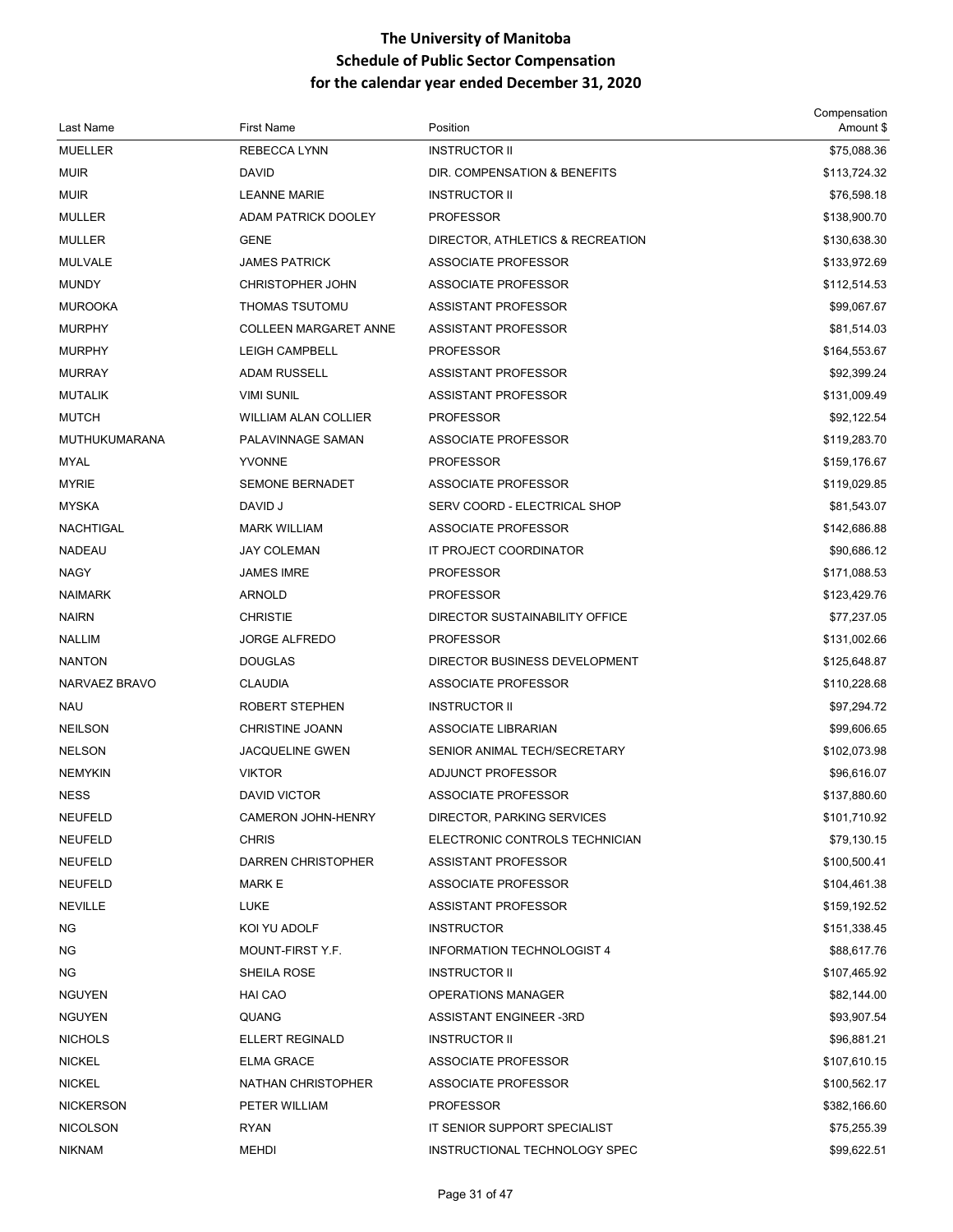| Last Name           | <b>First Name</b>            | Position                             | Compensation<br>Amount \$ |
|---------------------|------------------------------|--------------------------------------|---------------------------|
| <b>NIXON</b>        | <b>KENDRA LOUISE</b>         | ASSOCIATE PROFESSOR                  | \$118,610.16              |
| <b>NODRICK</b>      | <b>DARREN</b>                | MANAGER, ANNUAL GIVING               | \$86,707.76               |
| NOEL-ROMAS          | LAURA MELANIE                | <b>BIOFORMATICS ANALYST</b>          | \$83,840.48               |
| <b>NORTHAGE</b>     | <b>JASON BENJAMIN</b>        | <b>FACULTY INFO TECHNOLOGIST</b>     | \$83,285.03               |
| <b>NOVAK</b>        | <b>MYRRHANDA</b>             | EXECUTIVE DIR, PUBLIC AFFAIRS        | \$96,236.36               |
| <b>NOWAKOWSKI</b>   | ANTHONY T.                   | ASSISTANT PROFESSOR                  | \$131,123.36              |
| <b>NYACHOTI</b>     | <b>CHARLES MARTIN</b>        | <b>PROFESSOR</b>                     | \$160,639.97              |
| O                   | <b>KARMIN</b>                | <b>PROFESSOR</b>                     | \$163,630.94              |
| <b>OAKES</b>        | <b>JILLIAN ELIZABETH</b>     | <b>PROFESSOR</b>                     | \$164,314.10              |
| <b>OBERDORFER</b>   | LORI RAE                     | <b>INSTRUCTOR II</b>                 | \$110,845.93              |
| <b>O'BRIEN</b>      | <b>SEAN TYLER</b>            | <b>INSTRUCTOR I</b>                  | \$83,712.43               |
| O'BRIEN-MORAN       | MICHAEL JAMES MUIRE          | <b>SENIOR INSTRUCTOR</b>             | \$107,408.49              |
| O'DEA               | <b>CHRISTOPHER</b>           | <b>PROFESSOR</b>                     | \$145,356.53              |
| <b>OGILVIE</b>      | <b>TAMRA ERIN</b>            | ASSOCIATE PROFESSOR                  | \$123,238.87              |
| <b>OGUZOGLU</b>     | <b>MEHMET UMUT</b>           | ASSOCIATE PROFESSOR                  | \$125,001.65              |
| O'HARA              | LISA HANSON                  | VICE-PROVOST (LIBRARIES) / LIBRARIAN | \$201,361.25              |
| <b>OJO</b>          | <b>OLANREWAJU AKANBI</b>     | <b>PROFESSOR</b>                     | \$146,574.48              |
| <b>OKHMATOVSKI</b>  | <b>VLADIMIR IVANOV</b>       | <b>PROFESSOR</b>                     | \$142,641.27              |
| <b>OKOLI</b>        | <b>GEORGE NDUBUISI</b>       | <b>RESEARCH ASSOCIATE</b>            | \$86,525.07               |
| <b>OLESON</b>       | <b>BRIAN THOMAS</b>          | <b>PROFESSOR</b>                     | \$167,434.80              |
| <b>OLESZKIEWICZ</b> | JAN A                        | <b>PROFESSOR</b>                     | \$149,299.17              |
| <b>OLIVER</b>       | <b>DEREK ROBERT</b>          | <b>PROFESSOR</b>                     | \$147,306.43              |
| <b>OLIVER</b>       | <b>KRISTJANA</b>             | <b>COLLEGE ADMIN/HR OFFICER</b>      | \$81,884.30               |
| <b>OLIVER</b>       | ROBIN LOYD                   | <b>INSTRUCTOR I</b>                  | \$109,518.28              |
| <b>OLSEN</b>        | <b>GREGG MATTHEW</b>         | <b>PROFESSOR</b>                     | \$164,030.35              |
| <b>OLSON</b>        | <b>STEPHANIE</b>             | <b>INSTRUCTOR II</b>                 | \$106,431.05              |
| <b>OMINSKI</b>      | KIMBERLY HEATHER             | <b>PROFESSOR</b>                     | \$157,931.45              |
| <b>O'NEIL</b>       | <b>JOSEPH DOMINIC JOHN</b>   | <b>PROFESSOR</b>                     | \$168,090.09              |
| <b>O'NEIL</b>       | LIAM JO-LEE                  | ASSISTANT PROFESSOR                  | \$110,418.78              |
| ORELLANA            | <b>SARA</b>                  | PROJECT MANAGER LEVEL 1              | \$78,385.73               |
| <b>ORESNIK</b>      | <b>IVAN J</b>                | <b>PROFESSOR</b>                     | \$148,053.82              |
| <b>ORMISTON</b>     | <b>SCOTT JAMES</b>           | <b>PROFESSOR</b>                     | \$164,512.36              |
| ORR                 | PAMELA HUTCHINS              | <b>PROFESSOR</b>                     | \$82,003.97               |
| <b>OSACHUK</b>      | TIMOTHY ALLAN GORDON         | ASSOCIATE PROFESSOR                  | \$134,310.55              |
| <b>OSBORNE</b>      | <b>ANDREW THOMAS</b>         | <b>SENIOR INSTRUCTOR</b>             | \$116,078.21              |
| <b>OSCHIPOK</b>     | LOREN                        | TECHNOLOGY TRANSFER SPECIALIST       | \$94,706.77               |
| <b>OSHANYK</b>      | <b>MICHELLE</b>              | <b>BUSINESS MANAGER</b>              | \$87,541.01               |
| <b>OSTERREICHER</b> | ANGELA                       | ASSOCIATE LIBRARIAN                  | \$112,460.88              |
| <b>OULD MOULAYE</b> | <b>CHEIKH BAYE</b>           | <b>SENIOR INSTRUCTOR</b>             | \$99,475.78               |
| <b>OWENS</b>        | <b>JUDITH MARIE CAMPBELL</b> | <b>PROFESSOR</b>                     | \$143,621.69              |
| <b>OXFORD</b>       | <b>WILLIAM ROBERT</b>        | ASSOCIATE PROFESSOR                  | \$98,796.68               |
| PABLA               | <b>GURPREET</b>              | COMP PROGRAMMER/DATA ANALYST         | \$78,552.41               |
| PACHAL              | <b>BRENDAN JACOB</b>         | LAB TECHNOLOGIST                     | \$77,054.53               |
| PAGTAKHAN           | <b>CHRISTOPHER</b>           | <b>BUSINESS ANALYST</b>              | \$84,533.46               |
| PAI                 | <b>JEFFREY</b>               | <b>PROFESSOR</b>                     | \$163,979.33              |
| PAIGE               | <b>ALLISON COURTNEY</b>      | <b>LECTURER</b>                      | \$85,629.00               |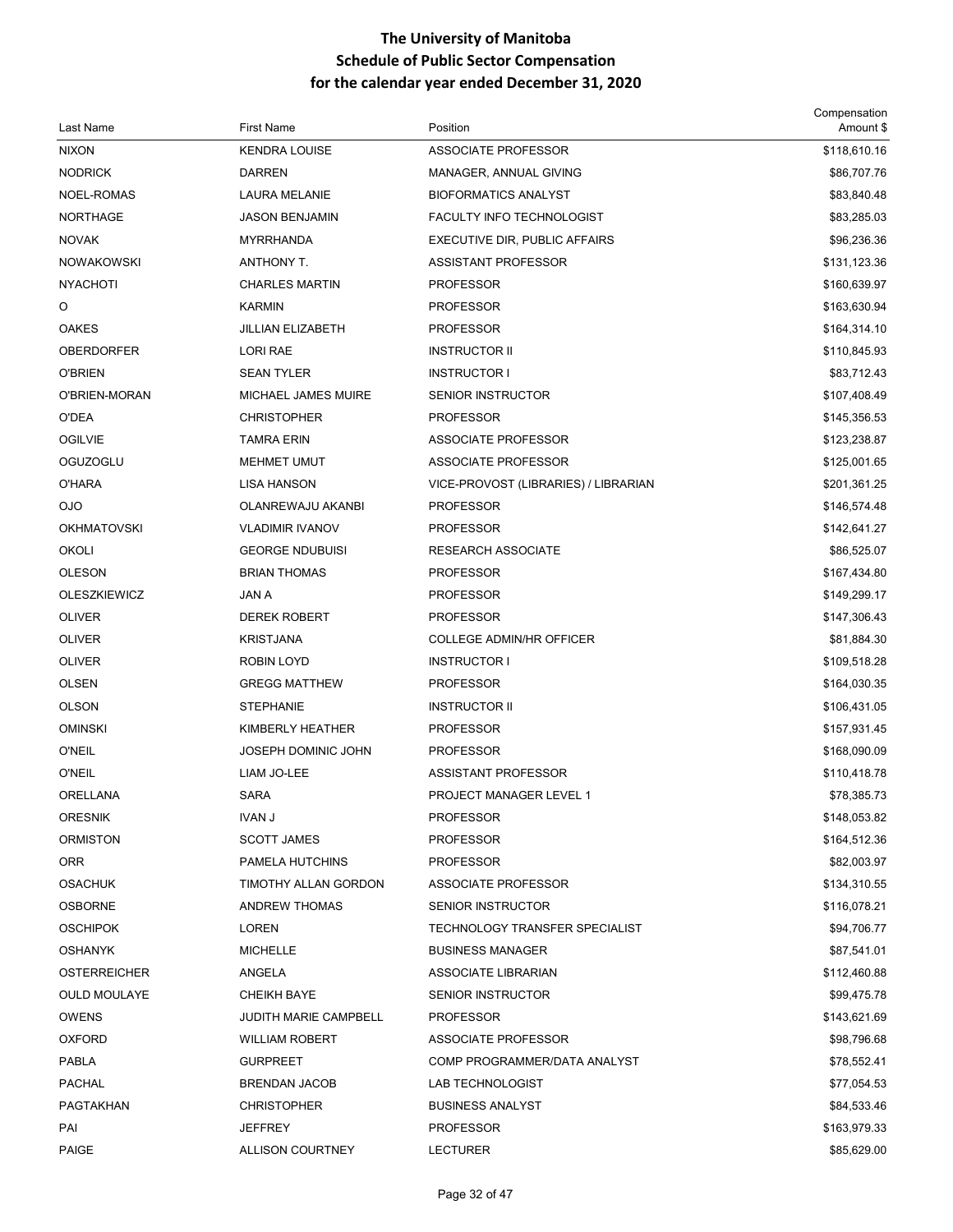| Last Name               | <b>First Name</b>          | Position                                     | Compensation<br>Amount \$ |
|-------------------------|----------------------------|----------------------------------------------|---------------------------|
| PALIWAL                 | <b>JITENDRA</b>            | <b>PROFESSOR</b>                             | \$154,838.71              |
| PALLICKAPARAMBIL MATHEW | SABU                       | <b>BUDGET OFFICER</b>                        | \$92,208.41               |
| <b>PANNU</b>            | <b>BILJIT</b>              | <b>INFORMATION TECHNOLOGIST</b>              | \$78,849.59               |
| <b>PANONTIN</b>         | <b>ROBERT</b>              | HR CONSULTANT                                | \$124,653.88              |
| PAPAKYRIAKOU            | TIMOTHY N                  | <b>PROFESSOR</b>                             | \$145,242.95              |
| <b>PARENT</b>           | <b>DAVID</b>               | <b>LECTURER</b>                              | \$84,187.46               |
| <b>PARK</b>             | <b>JASON</b>               | <b>ASSOCIATE PROFESSOR</b>                   | \$82,480.02               |
| <b>PARKER</b>           | ANNE ELIZABETH             | ASSOCIATE PROFESSOR                          | \$120,695.31              |
| <b>PARKER</b>           | ROBERT JOHN                | LAN COORDINATOR                              | \$91,288.78               |
| <b>PARSONS</b>          | <b>JOANNE LESLEY</b>       | ASSISTANT PROFESSOR                          | \$100,639.51              |
| <b>PASCOE</b>           | <b>CHRISTOPHER DANIEL</b>  | ASSISTANT PROFESSOR                          | \$87,434.68               |
| <b>PASIEKA</b>          | <b>GORDON M</b>            | ACTING COMPTROLLER / ASSOCIATE COMPTROLLER   | \$181,341.09              |
| <b>PASKARUK</b>         | <b>LARRY S</b>             | DIRECTOR, PROPERTY MGMT & DEV                | \$94,292.97               |
| <b>PASSMORE</b>         | <b>STEVEN ROBERT</b>       | ASSOCIATE PROFESSOR                          | \$106,246.57              |
| <b>PASYEKA</b>          | <b>OLEXANDR</b>            | <b>ASSISTANT PROFESSOR</b>                   | \$147,500.36              |
| <b>PATEL</b>            | <b>RONAK</b>               | ASSISTANT PROFESSOR                          | \$112,200.32              |
| <b>PATERSON</b>         | <b>CORY</b>                | <b>ASSISTANT ENGINEER</b>                    | \$85,421.03               |
| <b>PATIO</b>            | <b>ARELLANO REYES</b>      | SR STUDENT SYSTEMS ANALYST                   | \$101,428.93              |
| <b>PATZER</b>           | <b>JEREMY LEONARD</b>      | ASSISTANT PROFESSOR                          | \$97,894.98               |
| <b>PAULS</b>            | <b>MERRIL ANDREW</b>       | LONGITUDINAL LDR PROFESSIONLSM               | \$85,609.66               |
| <b>PAULUSMA</b>         | <b>ALLISON DAWN</b>        | ADMINISTRATIVE ASSISTANT                     | \$80,960.41               |
| <b>PAWLAK</b>           | <b>MIROSLAW</b>            | <b>PROFESSOR</b>                             | \$165,009.57              |
| <b>PEAR</b>             | <b>JOSEPH JAMES</b>        | <b>PROFESSOR</b>                             | \$85,091.59               |
| <b>PEARSON</b>          | MICHELLE LEE               | <b>INSTRUCTOR II</b>                         | \$78,276.16               |
| PEELER                  | <b>JASON</b>               | ASSOCIATE PROFESSOR                          | \$130,125.88              |
| PEELER                  | <b>ROBERT BRYAN</b>        | <b>INSTRUCTOR II</b>                         | \$83,407.82               |
| PEELER                  | <b>WILLIAM NEIL</b>        | DATA MANAGER                                 | \$91,473.38               |
| PELKA                   | <b>PETER</b>               | ASSOCIATE PROFESSOR                          | \$113,683.69              |
| <b>PELLETIER</b>        | <b>RICHARD</b>             | <b>BUSINESS MANAGER</b>                      | \$124,340.84              |
| PELLY                   | LORINE PATRICIA            | <b>RESEARCH ASSOCIATE</b>                    | \$98,049.27               |
| PENG                    | QINGJIN                    | <b>PROFESSOR</b>                             | \$152,212.70              |
| <b>PENNER</b>           | <b>CHARLES</b>             | ASSOCIATE DEAN, MAX RADY COLLEGE OF MEDICINE | \$126,680.55              |
| <b>PENNER</b>           | <b>IRWIN</b>               | TECHNICIAN/MACHINIST                         | \$78,339.88               |
| <b>PENNER</b>           | JAMIE LAFAYE               | ASSISTANT PROFESSOR                          | \$101,813.47              |
| <b>PENNER</b>           | <b>KATHERINE JANE</b>      | ASSOCIATE LIBRARIAN                          | \$78,460.13               |
| PENTLAND                | DAVID H                    | <b>PROFESSOR</b>                             | \$156,177.76              |
| <b>PERKINS</b>          | PAMELA A                   | <b>PROFESSOR</b>                             | \$154,627.74              |
| PERREAULT               | <b>HELENE</b>              | <b>PROFESSOR</b>                             | \$162,076.44              |
| <b>PERRIN</b>           | <b>MICHAEL</b>             | IT SECURITY ANALYST                          | \$90,494.41               |
| <b>PERRON</b>           | PHILLIPE RICHARD           | <b>PROFESSOR</b>                             | \$143,756.80              |
| PERRY                   | ADELE                      | <b>PROFESSOR</b>                             | \$150,089.97              |
| PERRY                   | JOHN BLAKE                 | ASSOCIATE PROFESSOR                          | \$201,498.76              |
| PERRY                   | RAYMOND PAUL               | <b>PROFESSOR</b>                             | \$127,678.19              |
| <b>PESCHKEN</b>         | <b>CHRISTINE ANNEMARIE</b> | ASSOCIATE PROFESSOR                          | \$101,548.86              |
| <b>PESUN</b>            | <b>IGOR JOHN</b>           | ASSOCIATE PROFESSOR                          | \$228,995.18              |
| <b>PETER</b>            | <b>TRACEY</b>              | <b>PROFESSOR</b>                             | \$175,160.86              |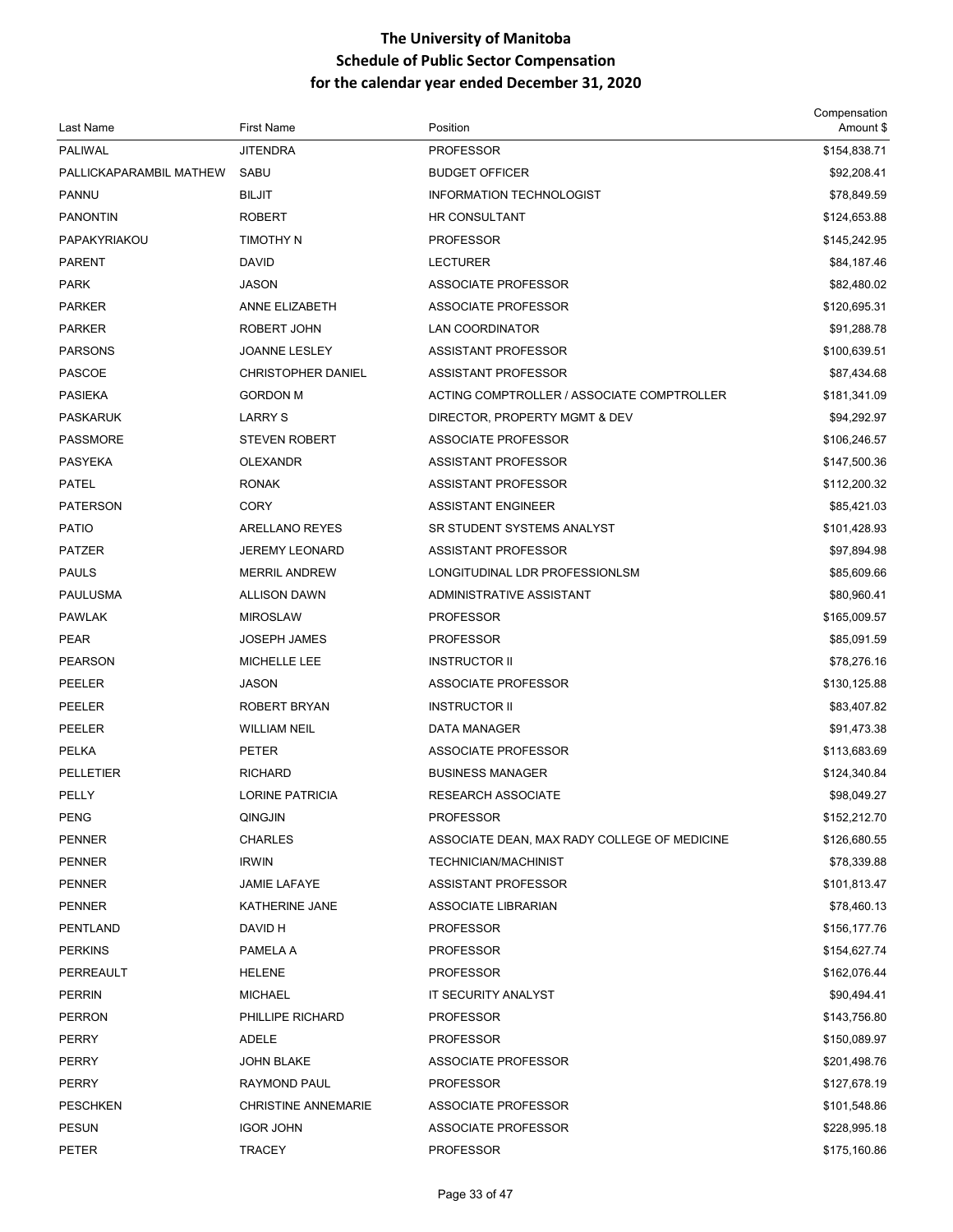| Last Name          | <b>First Name</b>         | Position                                          | Compensation<br>Amount \$ |
|--------------------|---------------------------|---------------------------------------------------|---------------------------|
| <b>PETERS</b>      | <b>JAMES CHRISTOPHER</b>  | MANAGER OF ACCOUNTING                             | \$94,292.97               |
| <b>PETERS</b>      | <b>JOCELYN BERYL</b>      | ASSISTANT PROFESSOR                               | \$93,039.34               |
| <b>PETERS</b>      | <b>PAUL</b>               | <b>COMPUTER SPECIALIST</b>                        | \$78,849.59               |
| <b>PETERS</b>      | <b>WAYNE ALLAN</b>        | <b>DEVELOPER</b>                                  | \$78,849.59               |
| PETERS III         | <b>JAMES FRANCIS</b>      | <b>PROFESSOR</b>                                  | \$83,226.46               |
| PETKAU             | DONALD STANLEY            | <b>SENIOR INSTRUCTOR</b>                          | \$111,172.29              |
| <b>PEYTON</b>      | JONATHAN                  | ASSOCIATE PROFESSOR                               | \$108,733.13              |
| <b>PFEFFER</b>     | <b>JULIANA CATHERINE</b>  | ASSISTANT PROFESSOR                               | \$119,087.69              |
| <b>PHAM</b>        | <b>CHRISTIANE</b>         | PROJECT MANAGER, LEVEL 1                          | \$85,111.93               |
| <b>PHAM</b>        | THI THU BA                | <b>RESEARCH ASSOCIATE</b>                         | \$75,890.87               |
| <b>PHILIPPE</b>    | <b>EMANUELLE NATHALIE</b> | SYSTEMS INFO MGMT SPECIALIST                      | \$83,440.28               |
| PHYFE              | LYNETTE DEE ANN           | <b>INSTRUCTOR II</b>                              | \$100,561.49              |
| <b>PIERCE</b>      | <b>DARLENE CLAIRE</b>     | <b>INSTRUCTOR II</b>                              | \$107,341.31              |
| <b>PIERCE</b>      | <b>GRANT N</b>            | <b>PROFESSOR</b>                                  | \$166,693.64              |
| <b>PIERRE</b>      | STANFORD NATHANIEL        | <b>INSTRUCTOR I</b>                               | \$88,448.24               |
| <b>PILLOUD</b>     | <b>GREGORY LIONEL</b>     | SPRINKLER SYST INSTALLER/PLUMB                    | \$77,696.49               |
| <b>PINSK</b>       | <b>MAURY NELSON</b>       | <b>PROFESSOR</b>                                  | \$131,344.54              |
| <b>PIOTROWSKI</b>  | ANDREA SUZANNE            | ASSISTANT PROFESSOR                               | \$119,733.86              |
| <b>PIOTROWSKI</b>  | CAROLINE CATHERINE        | ASSOCIATE PROFESSOR                               | \$132,712.84              |
| <b>PIQUEMAL</b>    | <b>NATHALIE</b>           | <b>PROFESSOR</b>                                  | \$135,060.58              |
| <b>PIRNAT</b>      | <b>DENI</b>               | <b>INSTRUCTOR II</b>                              | \$106,355.91              |
| <b>PISCHKE</b>     | <b>GARTH HENRY</b>        | <b>SENIOR INSTRUCTOR</b>                          | \$107,026.73              |
| <b>PISTORIUS</b>   | <b>STEPHEN</b>            | <b>PROFESSOR</b>                                  | \$158,826.07              |
| <b>PIYARATNE</b>   | <b>NISHAN</b>             | IT SUPPORT SPECIALIST                             | \$79,562.50               |
| <b>PLAIZIER</b>    | JAN C B                   | <b>PROFESSOR</b>                                  | \$152,329.51              |
| <b>PLETT</b>       | <b>CATHERINE G</b>        | PENSION ADMINISTRATOR                             | \$85,485.53               |
| <b>PLOURDE</b>     | PIERRE JOSEPH JACQUES P.  | <b>PROFESSOR</b>                                  | \$345,750.21              |
| <b>PLUMTON</b>     | <b>COLLEEN GAYLE</b>      | <b>SENIOR INSTRUCTOR</b>                          | \$105,460.85              |
| <b>PODNAR</b>      | DAVID JOHN                | ASSISTANT PROFESSOR                               | \$114,279.36              |
| <b>PODOLSKY</b>    | <b>TIMOTHY</b>            | <b>INSTRUCTOR II</b>                              | \$100,270.70              |
| <b>POKHANOVSKI</b> | OLEG                      | <b>PROFESSOR</b>                                  | \$143,304.01              |
| <b>POLIMENI</b>    | CHRISTINE JOANNA          | VICE DEAN (C.C.A.)                                | \$140,349.41              |
| <b>POLIQUIN</b>    | VANESSA                   | ASSISTANT PROFESSOR                               | \$127,031.64              |
| <b>POMPANA</b>     | YVONNE EDITH              | ASSOCIATE PROFESSOR                               | \$132,014.14              |
| <b>POMRENKE</b>    | <b>MARLENE MARGARET</b>   | <b>INSTRUCTOR II</b>                              | \$104,786.62              |
| PONNAMPALAM        | ARJUNA                    | ASSISTANT PROFESSOR                               | \$295,028.69              |
| <b>POPIEL</b>      | ANDRZEJ                   | COMPUTER SYSTEM COORD-STATS                       | \$77,548.14               |
| <b>POPOWICH</b>    | <b>ALICE EMMA</b>         | ASSOCIATE LIBRARIAN                               | \$106,000.62              |
| <b>POPOWICH</b>    | SHAUNDRA L                | ASSISTANT PROFESSOR                               | \$75,140.25               |
| <b>PORTER</b>      | <b>MICHELLE MARIE</b>     | <b>PROFESSOR</b>                                  | \$166,358.57              |
| <b>PORTET</b>      | <b>STEPHANIE</b>          | <b>PROFESSOR</b>                                  | \$117,586.67              |
| <b>PORTH</b>       | LYSA MARIE                | ADJUNCT PROFESSOR                                 | \$162,310.88              |
| <b>POSTL</b>       | <b>BRIAN DAVID</b>        | DEAN / PROFESSOR / VICE-PROVOST (HEALTH SCIENCES) | \$527,328.22              |
| <b>POTTER</b>      | <b>JENNIFER LYNN</b>      | ASSISTANT PROFESSOR                               | \$76,460.37               |
| <b>PREHNA</b>      | <b>GERD</b>               | ASSISTANT PROFESSOR                               | \$100,444.60              |
| <b>PRENTICE</b>    | <b>BARRY EVERETT</b>      | <b>PROFESSOR</b>                                  | \$82,949.18               |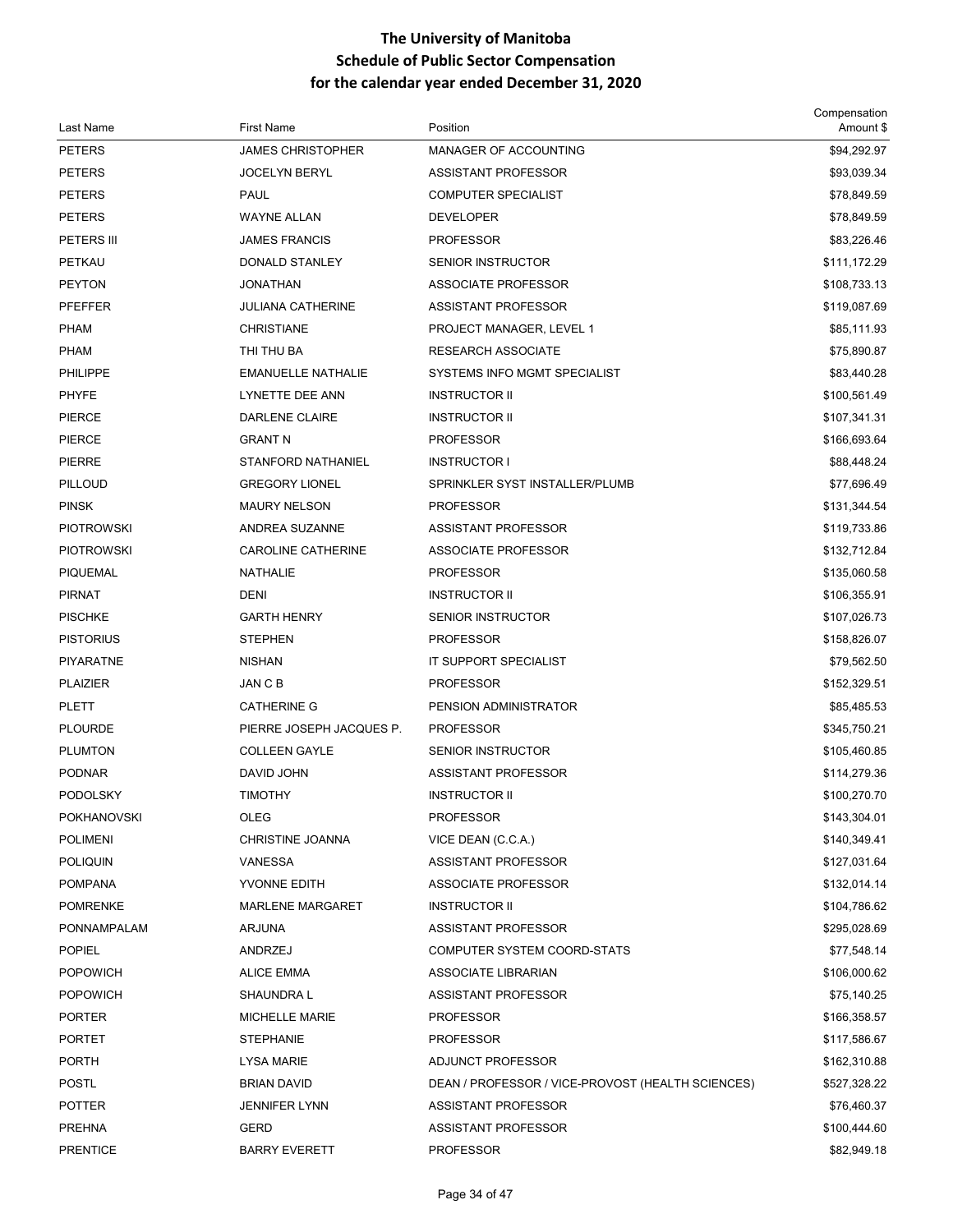| Last Name          | <b>First Name</b>           | Position                         | Compensation<br>Amount \$ |
|--------------------|-----------------------------|----------------------------------|---------------------------|
| <b>PRENTICE</b>    | <b>SUSAN</b>                | <b>PROFESSOR</b>                 | \$158,172.76              |
| <b>PRICE</b>       | <b>DANIEL EHMAN</b>         | ACTING PROGRAM DIRECTOR          | \$158,785.08              |
| <b>PRIOR</b>       | <b>HEATHER JANE</b>         | SR SYSTEM ANALYST INFO TECH 6    | \$105,997.80              |
| <b>PROTUDJER</b>   | <b>JENNIFER LISA PENNER</b> | ASSISTANT PROFESSOR              | \$97,843.13               |
| <b>PROTUDJER</b>   | <b>VLADAN</b>               | <b>INSTRUCTOR II</b>             | \$95,596.32               |
| <b>PRUDEN</b>      | PAT B.                      | <b>INSTRUCTOR I</b>              | \$85,412.08               |
| <b>PRYMAK</b>      | <b>ANDRIY VIKTOROVYCH</b>   | ASSOCIATE PROFESSOR              | \$116,747.01              |
| <b>PYLYPJUK</b>    | <b>CHRISTY L</b>            | ASSISTANT PROFESSOR              | \$113,672.61              |
| <b>PYMAR</b>       | <b>HELEN CHRISTINA</b>      | ASSOCIATE PROFESSOR              | \$90,149.36               |
| QI                 | <b>DAKE</b>                 | ASSISTANT PROFESSOR              | \$114,242.40              |
| QING               | <b>GEFEI</b>                | ASSOCIATE PROFESSOR              | \$421,341.90              |
| <b>QUIRING</b>     | <b>MONTANA</b>              | SYSTEMS ADMINISTRATOR            | \$80,424.45               |
| RABBANI            | <b>RASHEDA</b>              | <b>BIOSTATISTICAL CONSULTANT</b> | \$99,127.28               |
| <b>RABINOVITCH</b> | <b>CELIA</b>                | <b>PROFESSOR</b>                 | \$200,721.95              |
| <b>RACANO</b>      | <b>GIUSEPPE</b>             | <b>AUDIT MANAGER</b>             | \$128,800.68              |
| <b>RACANO</b>      | <b>HEATHER LYNN</b>         | HR CONSULTANT                    | \$83.065.49               |
| <b>RACHUL</b>      | <b>CHRISTEN MICHELLE</b>    | DIRECTOR, RESEARCH OEFD          | \$82,846.67               |
| <b>RAGNELLI</b>    | <b>FABIO</b>                | ASSISTANT PROFESSOR              | \$83,409.60               |
| <b>RAHMAN</b>      | <b>MASHIUR</b>              | <b>SENIOR INSTRUCTOR</b>         | \$90,013.96               |
| <b>RAJAPAKSE</b>   | ATHULA DAYANART             | <b>PROFESSOR</b>                 | \$149,517.47              |
| <b>RAKOVITSKY</b>  | <b>TATIANA</b>              | LAN CONTAINER ADMINISTRATOR      | \$86,184.10               |
| RAMAN-WILMS        | LALITHA                     | <b>PROFESSOR</b>                 | \$223,682.29              |
| <b>RAMSAY</b>      | <b>ROBERT</b>               | MANAGER, ELECT. & LIFE SAFETY    | \$91,706.73               |
| RANDALL            | <b>SELENA J</b>             | ASSOC DIRECTOR, PLAN & DEVEL     | \$92,158.93               |
| <b>RAOUF</b>       | <b>AFSHIN KATEB</b>         | ASSOCIATE PROFESSOR              | \$122,883.15              |
| <b>RASTEGAR</b>    | <b>MOJGAN</b>               | ASSOCIATE PROFESSOR              | \$122,081.37              |
| <b>RATHGEBER</b>   | <b>CHRISTOPHER</b>          | <b>SENIOR INSTRUCTOR</b>         | \$103,839.28              |
| <b>RAUSCH</b>      | <b>JENNIFER DIANE</b>       | SENIOR EDUCATIONAL DEVELOPER     | \$78,375.11               |
| <b>RAVINSKY</b>    | <b>ESTHER</b>               | <b>PROFESSOR</b>                 | \$210,819.87              |
| <b>RAWLUK</b>      | CHRISTINE DAWN LYONS        | ADMINISTRATIVE MANAGER           | \$94,674.13               |
| <b>RAYNARD</b>     | <b>MELISSA</b>              | ASSOCIATE LIBRARIAN              | \$117,321.91              |
| REEVE              | <b>TRENNA MARIE</b>         | ASSISTANT PROFESSOR              | \$152,356.81              |
| <b>REGEHR</b>      | <b>JONATHAN DAVID</b>       | ASSOCIATE PROFESSOR              | \$119,216.75              |
| <b>REGUIR</b>      | <b>EKATERINA</b>            | <b>RESEARCH ASSOCIATE</b>        | \$75,487.15               |
| <b>REITANO</b>     | <b>CATERINA</b>             | <b>SENIOR INSTRUCTOR</b>         | \$113,615.65              |
| <b>REITSMA</b>     | <b>DENISE</b>               | DIRECTOR, ADMINISTRATION         | \$126,534.48              |
| REMPEL             | <b>JONATHAN PETER</b>       | <b>SENIOR INSTRUCTOR</b>         | \$113,066.18              |
| REMPEL-ROSSUM      | SHELLY CHRISTA              | R.E.B. COORDINATOR               | \$84,323.80               |
| RENAUD             | ROBERT DONALD               | ASSOCIATE PROFESSOR              | \$157,883.65              |
| RENAULT            | <b>SYLVIE</b>               | <b>PROFESSOR</b>                 | \$145,097.35              |
| <b>RENNER</b>      | <b>EBERHARD LUDWIG</b>      | <b>PROFESSOR</b>                 | \$113,582.44              |
| <b>REQUEIMA</b>    | BERT                        | SERVICES COORD - PLUMBING SHOP   | \$84,427.98               |
| <b>RESTALL</b>     | GAYLE                       | ASSOCIATE PROFESSOR              | \$119,850.70              |
| RETNAKARAN         | NARMADA                     | DATA COORD. CENTRE MANAGER.      | \$110,254.91              |
| REY                | DOMINIQUE S                 | ASSOCIATE PROFESSOR              | \$94,316.69               |
| <b>REYNOLDS</b>    | KRISTIN AUDREY ALISON       | ASSISTANT PROFESSOR              | \$99,976.62               |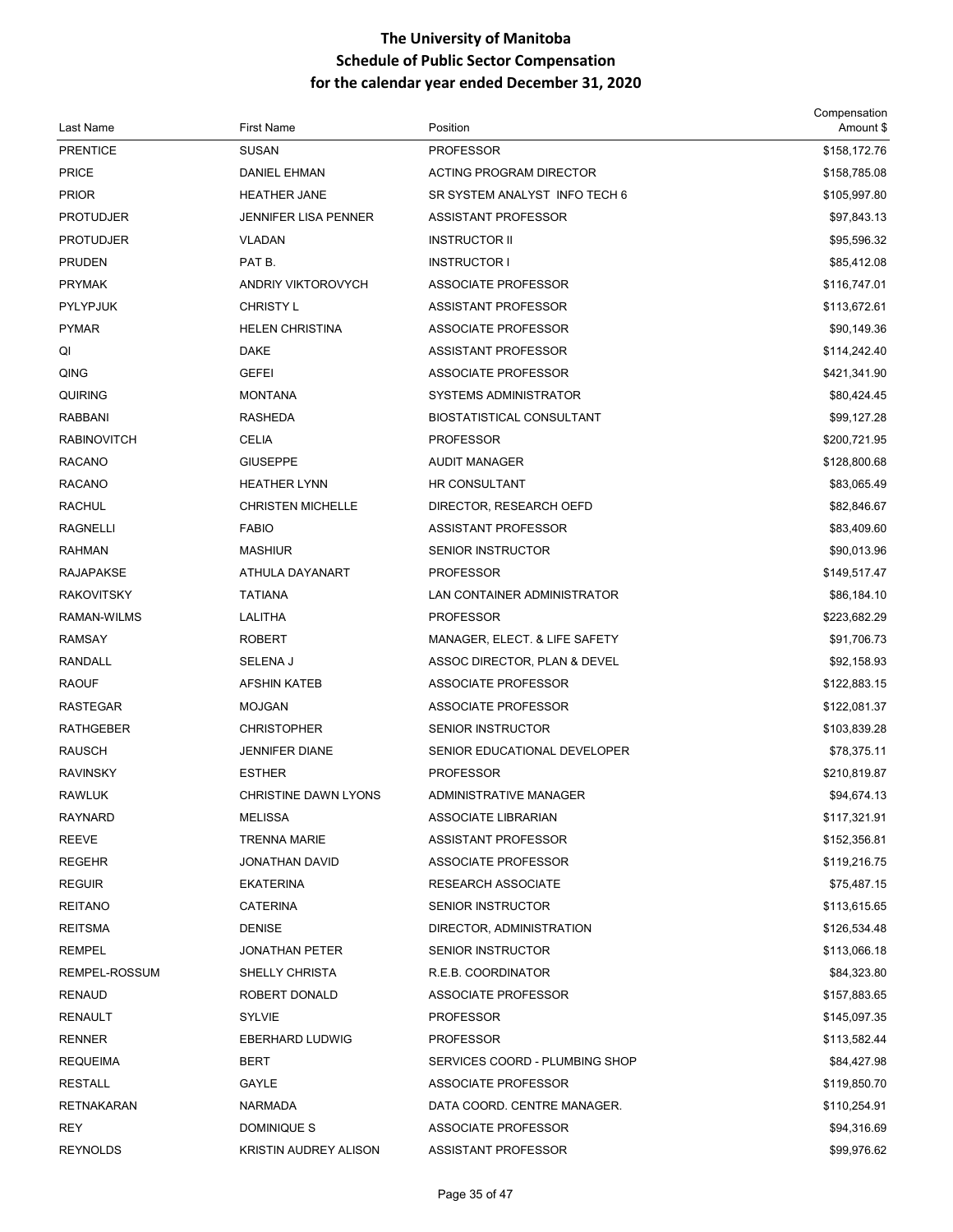| Last Name         | <b>First Name</b>         | Position                              | Compensation<br>Amount \$ |
|-------------------|---------------------------|---------------------------------------|---------------------------|
| <b>RICE</b>       | <b>BRIAN DONALD</b>       | <b>PROFESSOR</b>                      | \$135.110.42              |
| <b>RICHARDSON</b> | <b>CHERYL</b>             | AURORA STUDENT FUNCTNL ANALYST        | \$83,111.13               |
| <b>RIDDELL</b>    | <b>JULIA</b>              | ASSISTANT PROFESSOR                   | \$77,116.08               |
| <b>RIEDIGER</b>   | <b>NATALIE</b>            | ASSISTANT PROFESSOR                   | \$92,917.47               |
| <b>RIGHOLT</b>    | <b>CHRISTIAAN HENDRIK</b> | COMPUTER PROGRAMMER/DATA ANLST        | \$93,751.87               |
| <b>RIPAT</b>      | <b>JACQUELINE</b>         | ASSOCIATE PROFESSOR                   | \$141,177.00              |
| <b>RIPSTEIN</b>   | <b>IRA</b>                | ASSOCIATE DEAN (U.G.M.E.)             | \$151,138.90              |
| <b>RISTOCK</b>    | <b>JANICE LYNN</b>        | PROVOST & V.P. (ACADEMIC) / PROFESSOR | \$317,005.38              |
| <b>RITCHIE</b>    | LESLEY                    | ASSISTANT PROFESSOR                   | \$119,633.86              |
| <b>RIVERS</b>     | DAMIEN MICHAEL REGHELINI  | <b>INSTRUCTOR II</b>                  | \$87,552.91               |
| <b>ROBBINS</b>    | CATHERINE ELIZABETH       | ASSISTANT PROFESSOR                   | \$96,526.84               |
| <b>ROBERTS</b>    | DANIEL EDWARD             | <b>PROFESSOR</b>                      | \$159,316.41              |
| <b>ROBERTSON</b>  | PATRICIA J.               | DIRECTOR, MAJOR GIFTS                 | \$107,785.10              |
| <b>ROBY</b>       | <b>JONATHAN</b>           | TECHNICAL SPECIALIST/DEVELOPER        | \$99.127.31               |
| <b>ROCHON</b>     | <b>KATERYN</b>            | ASSOCIATE PROFESSOR                   | \$106,741.61              |
| <b>ROCHON</b>     | <b>SHALENE</b>            | <b>BUSINESS MANAGER</b>               | \$84,824.47               |
| RODAS GONZALEZ    | <b>ARGENIS RAFAEL</b>     | ASSOCIATE PROFESSOR                   | \$100,909.65              |
| <b>RODRIGUEZ</b>  | <b>NATALIE</b>            | PROGRAM DIRECTOR                      | \$94,110.68               |
| RODRIGUEZ LEYVA   | <b>DELFIN</b>             | ASSOCIATE PROFESSOR                   | \$105,292.17              |
| <b>ROGALSKY</b>   | <b>MICHELE THERESA</b>    | DIRECTOR, SCHOOL OF AGRICULTURE       | \$114,581.93              |
| <b>ROGER</b>      | <b>KERSTIN STIEBER</b>    | <b>PROFESSOR</b>                      | \$115,688.28              |
| <b>ROGERS</b>     | <b>SHAN</b>               | FUNCTIONAL ANALYST                    | \$84,871.38               |
| <b>ROGIEWICZ</b>  | ANNA                      | ASSISTANT PROFESSOR                   | \$91,727.02               |
| <b>ROLLER</b>     | <b>RANDY</b>              | <b>EXECUTIVE DIRECTOR</b>             | \$146,740.21              |
| <b>ROMANIUK</b>   | DARRYL                    | <b>ELECTRICIAN</b>                    | \$75,299.20               |
| <b>ROMUND</b>     | <b>GRACE EMILY</b>        | <b>ASSISTANT LIBRARIAN</b>            | \$78,532.13               |
| <b>RONCADIN</b>   | <b>ANDREW</b>             | IT SENIOR SUPPORT SPECIALIST          | \$80,504.00               |
| <b>RONCIN</b>     | <b>GAYLE MARGARET</b>     | <b>GRAD APPLIC FUNCTIONAL ANALYST</b> | \$77,939.46               |
| <b>ROOS</b>       | LESLIE ELIZABETH          | ASSISTANT PROFESSOR                   | \$96,085.31               |
| ROSEN             | <b>NICOLE</b>             | <b>PROFESSOR</b>                      | \$108,392.53              |
| ROSENOFF GAUVIN   | LARA                      | ASSISTANT PROFESSOR                   | \$85,434.43               |
| <b>ROSHKO</b>     | <b>ROY MICHAEL</b>        | <b>PROFESSOR</b>                      | \$165,448.43              |
| <b>ROSHKO</b>     | <b>TIJEN</b>              | ASSOCIATE PROFESSOR                   | \$109,149.48              |
| <b>ROSS</b>       | RACHELLE LYNNE            | <b>RECORDS MANAGER</b>                | \$75,045.01               |
| ROTH              | JAMES DAVID               | ASSOCIATE PROFESSOR                   | \$124,880.67              |
| <b>ROTHNEY</b>    | <b>JANET EILEEN</b>       | ASSOCIATE LIBRARIAN                   | \$94,798.09               |
| <b>ROUNCE</b>     | ANDREA DAWN               | ASSOCIATE PROFESSOR                   | \$111,800.76              |
| <b>ROWINSKI</b>   | <b>KRYSTYN MARY</b>       | MANAGER, ADMINISTRATIVE SERV.         | \$91,215.81               |
| <b>ROY</b>        | <b>LAURENT PHILIPPE</b>   | <b>INSTRUCTOR II</b>                  | \$90,389.44               |
| <b>RUDOLPH</b>    | MELANIE                   | PROJECT MANAGER, I.W.M.S.             | \$97,009.50               |
| RUEDA PLATA       | <b>CARLOS IVAN</b>        | ASSOCIATE PROFESSOR                   | \$136,149.20              |
| RUSK              | <b>RICHARD CRAIG</b>      | DIRECTOR, CPD MEDICINE                | \$85,273.44               |
| <b>RUSSELL</b>    | <b>KELLY FERN</b>         | ASSOCIATE PROFESSOR                   | \$116,982.58              |
| <b>RUSSELL</b>    | RONALD KEVIN              | ASSOCIATE PROFESSOR                   | \$132,670.85              |
| <b>RYPLANSKI</b>  | <b>VANESSA</b>            | ASST. MGR, STUDENT & GEN. ACCT        | \$93,095.35               |
| <b>SABOURIN</b>   | <b>BRIGITTE COLETTE</b>   | ASSISTANT PROFESSOR                   | \$104,678.93              |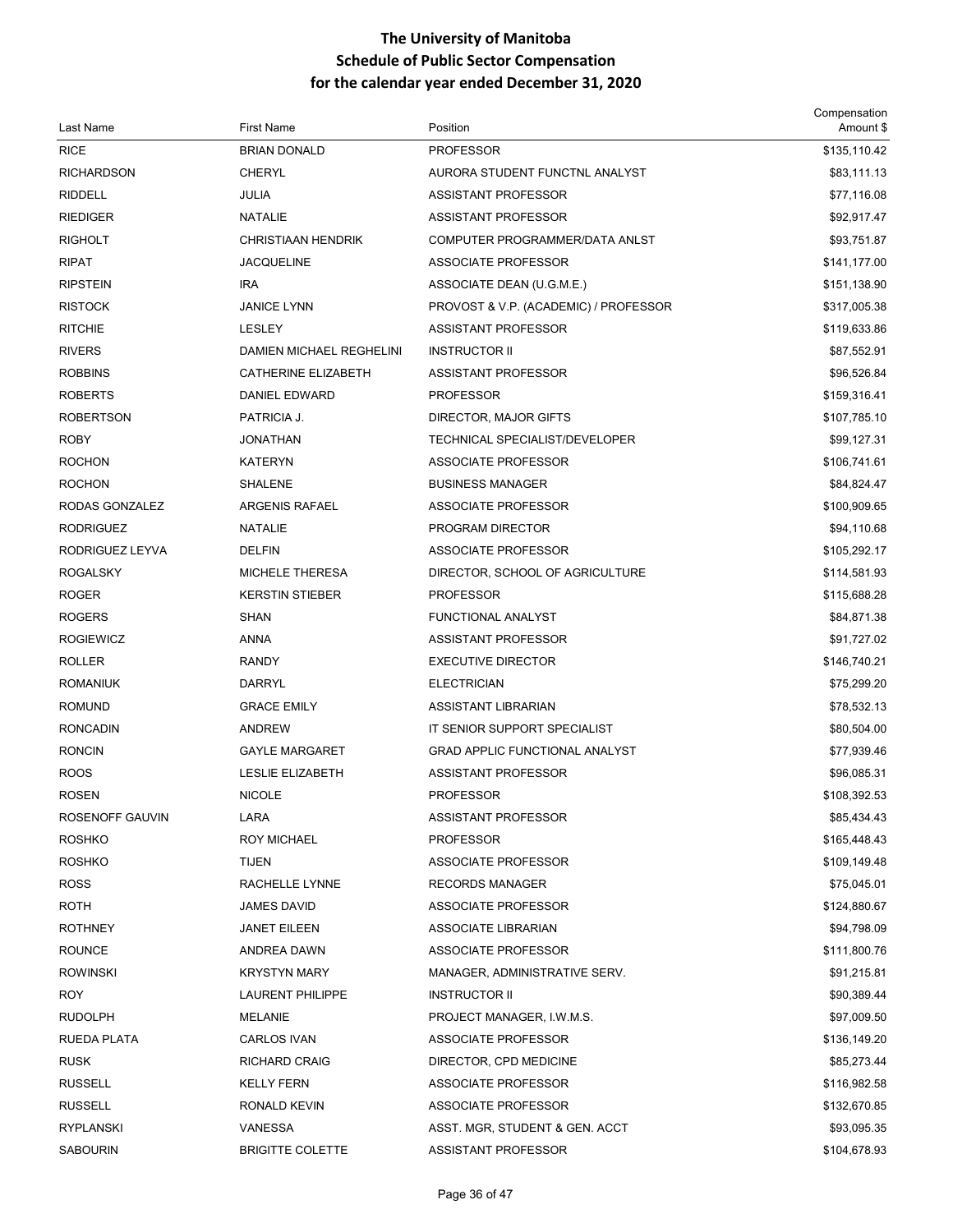| Last Name            | <b>First Name</b>           | Position                               | Compensation<br>Amount \$ |
|----------------------|-----------------------------|----------------------------------------|---------------------------|
| SAFI-HARB            | <b>SAMAR</b>                | <b>PROFESSOR</b>                       | \$150,292.10              |
| <b>SALAMATIN</b>     | <b>BISMARCK</b>             | <b>INSTRUCTOR II</b>                   | \$90,743.92               |
| SALEEM               | <b>AYESHA</b>               | <b>ASSISTANT PROFESSOR</b>             | \$94,011.82               |
| SALIMI               | <b>ELHAM</b>                | ASSISTANT PROFESSOR                    | \$92,163.70               |
| <b>SAMPSON</b>       | <b>CHRISTOPHER MICHAEL</b>  | ASSOCIATE PROFESSOR                    | \$103,478.21              |
| SANCHEZ-RAMIREZ      | <b>DIANA CAROLINA</b>       | ASSISTANT PROFESSOR                    | \$98,584.51               |
| <b>SANDISON</b>      | TIM CAREY DOUGLAS           | END USER SUPPORT ANALYST               | \$78,849.59               |
| SANDRED              | <b>ORJAN</b>                | <b>PROFESSOR</b>                       | \$151,994.26              |
| SANKARAN             | <b>SIDDARTH</b>             | ASSISTANT PROFESSOR                    | \$87,486.04               |
| SANKARANARAYANAN     | <b>KANCHANA</b>             | <b>BUSINESS MANAGER</b>                | \$89,439.54               |
| <b>SANTOS</b>        | <b>CYNTHIA BATANGAN</b>     | ASSISTANT PROFESSOR                    | \$421,341.90              |
| SAPIRSTEIN           | <b>HARRY DANIEL</b>         | <b>SENIOR SCHOLAR</b>                  | \$94,036.30               |
| <b>SAREEN</b>        | <b>JITENDER</b>             | <b>PROFESSOR</b>                       | \$190,424.38              |
| SARGENT              | <b>MICHAEL</b>              | <b>TECHNICIAN 6</b>                    | \$83,900.91               |
| <b>SARKAR</b>        | <b>JOYKRISHNA</b>           | DATA ANALYST                           | \$87,277.91               |
| SAVAGE               | GAYLE                       | MGR, APPLICATION MAINTENANCE           | \$87,041.51               |
| <b>SAXTON</b>        | <b>HEATHER</b>              | DIGITAL PROJECT COORDINATOR            | \$75,268.81               |
| <b>SCANLON</b>       | <b>MARTIN GERARD</b>        | <b>DEAN / PROFESSOR</b>                | \$228,242.68              |
| <b>SCHAFER</b>       | <b>ARTHUR MELVYN</b>        | <b>PROFESSOR</b>                       | \$84,134.11               |
| <b>SCHALKWYK</b>     | <b>JOHANNES</b>             | DIRECTOR OF CLINIC OPERATIONS          | \$132,500.99              |
| <b>SCHELLENBERG</b>  | <b>BENJAMIN JACOB ISAAC</b> | ASSISTANT PROFESSOR                    | \$90,760.33               |
| <b>SCHEPP</b>        | <b>KIRBY TAYLOR</b>         | <b>SENIOR INSTRUCTOR</b>               | \$107,166.96              |
| <b>SCHINDLER</b>     | <b>MICHAEL</b>              | <b>PROFESSOR</b>                       | \$136,718.21              |
| <b>SCHIPPERS</b>     | <b>ERIC</b>                 | <b>PROFESSOR</b>                       | \$144,609.90              |
| <b>SCHMIDT</b>       | <b>CLEA ALEXANDRA</b>       | <b>PROFESSOR</b>                       | \$138,730.72              |
| <b>SCHNARR</b>       | LAURIE                      | VICE-PROVOST (STUDENTS)                | \$212,154.26              |
| <b>SCHOENBECK</b>    | <b>JODIE</b>                | STUDENT SUPPORT CASE MANAGER           | \$83,356.00               |
| <b>SCHOFFNER</b>     | <b>JOHN ANTHONY</b>         | LAN COORDINATOR                        | \$91,288.75               |
| <b>SCHONWETTER</b>   | DIETER JURGEN               | <b>PROFESSOR</b>                       | \$143,565.64              |
| <b>SCHRECKENBACH</b> | <b>HANS GEORG</b>           | <b>PROFESSOR</b>                       | \$148,978.07              |
| SCHROTH              | ROBERT JOHN                 | <b>PROFESSOR</b>                       | \$150,925.49              |
| <b>SCHULTZ</b>       | ANNETTE                     | <b>PROFESSOR</b>                       | \$135,386.67              |
| <b>SCHULTZ</b>       | RYAN SCOTT                  | <b>ASSISTANT LIBRARIAN</b>             | \$104,009.96              |
| <b>SCHULTZ</b>       | <b>TREVOR K</b>             | <b>EXECUTIVE ASSISTANT</b>             | \$94,292.96               |
| <b>SCHULZ</b>        | <b>JENNIFER LYNN</b>        | <b>PROFESSOR</b>                       | \$156,992.28              |
| SCHWARTZ             | <b>BRYAN PAUL</b>           | <b>PROFESSOR</b>                       | \$194,113.67              |
| <b>SCHWARTZ</b>      | <b>KAREN DEBRA</b>          | <b>FACULTY RELATIONS OFFICER</b>       | \$86,575.96               |
| <b>SCHWEIZER</b>     | <b>FRANK</b>                | <b>PROFESSOR</b>                       | \$144,076.90              |
| <b>SCOTT</b>         | ALAN A.                     | CHIEF RISK OFFICER                     | \$209,330.19              |
| <b>SCOTT</b>         | <b>AYNSLEY KRISTEN</b>      | ASSISTANT PROFESSOR                    | \$110,158.83              |
| SCOTT                | <b>JAMES ELLIOTT</b>        | <b>SENIOR SCHOLAR</b>                  | \$110,072.00              |
| SCOTT                | KEVIN GLEN-EDWARD           | <b>SENIOR INSTRUCTOR</b>               | \$111,342.46              |
| SCOTT                | <b>STEPHANIE</b>            | OPERATIONS DIRECTOR                    | \$101,245.43              |
| <b>SCOVILLE</b>      | <b>CHRISTINE PAULINA</b>    | <b>INSTRUCTOR II</b>                   | \$99,301.58               |
| <b>SEAGER</b>        | MARY-JANE                   | DEPT. HEAD, OBS, GYN & REPROD SCIENCES | \$92,381.75               |
| SELLERS              | ELIZABETH ANN CAMERON       | <b>PROFESSOR</b>                       | \$109,695.56              |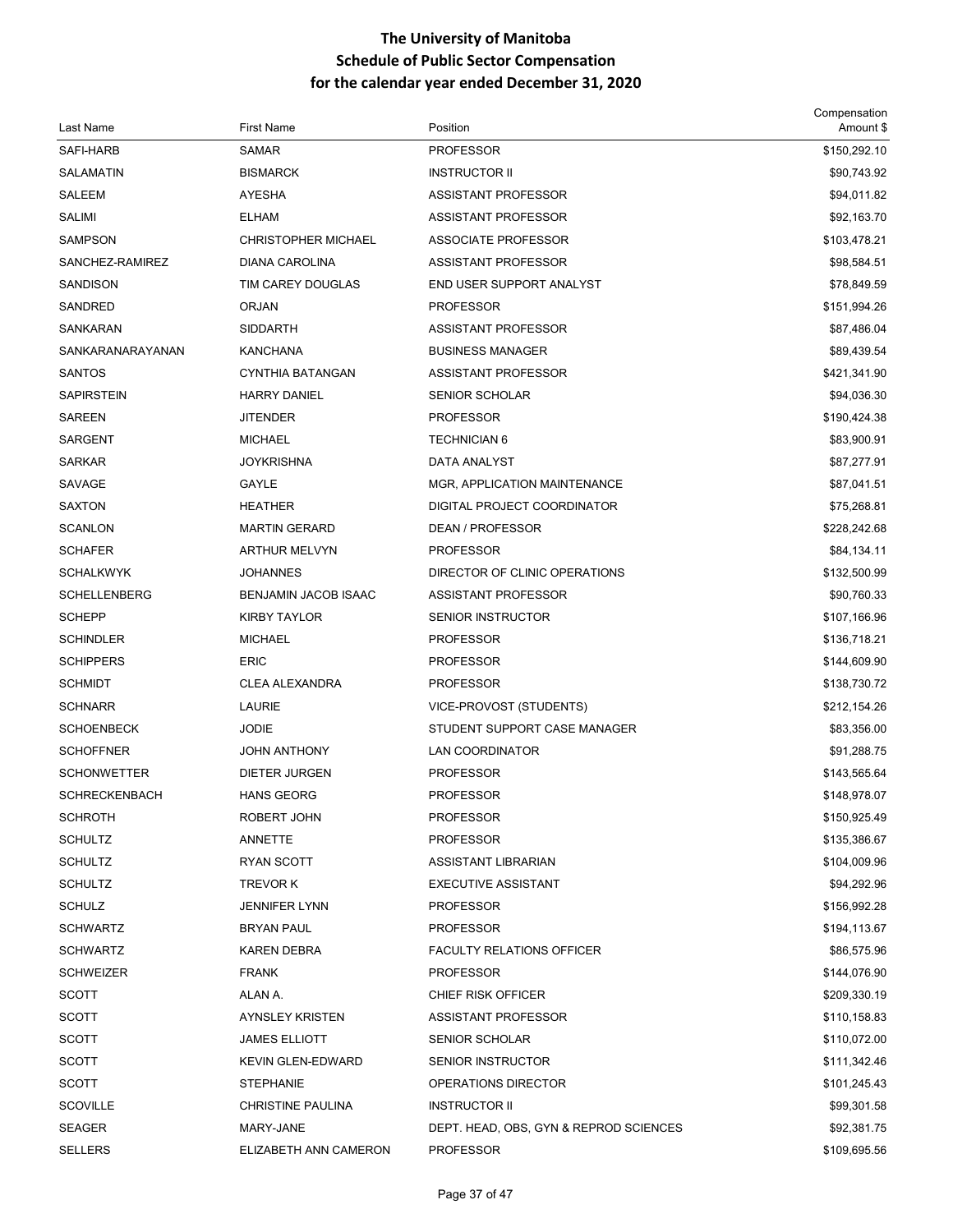| Last Name             | <b>First Name</b>      | Position                                              | Compensation<br>Amount \$ |
|-----------------------|------------------------|-------------------------------------------------------|---------------------------|
| <b>SEMUS</b>          | MICHAEL JONATHAN       | ASSISTANT PROFESSOR                                   | \$150,116.75              |
| <b>SENEHI</b>         | <b>JESSICA JOY</b>     | <b>PROFESSOR</b>                                      | \$135,588.21              |
| <b>SENIUK CICEK</b>   | <b>JILLIAN JUDITH</b>  | <b>ASSISTANT PROFESSOR</b>                            | \$100,783.92              |
| <b>SEPEHRI</b>        | <b>NARIMAN</b>         | <b>DEAN / PROFESSOR</b>                               | \$188,935.98              |
| SEPEHRI-BOROJENI      | <b>ARDESHIR</b>        | <b>PROFESSOR</b>                                      | \$134,540.01              |
| <b>SEREBRIN</b>       | <b>WAYNE GREGORY</b>   | ASSOCIATE PROFESSOR                                   | \$133,769.91              |
| <b>SERIEUX</b>        | <b>JOHN</b>            | <b>PROFESSOR</b>                                      | \$139,661.21              |
| <b>SERZU</b>          | <b>MULUGETA H</b>      | <b>INSTRUCTOR I</b>                                   | \$79,396.70               |
| <b>SEYMOUR</b>        | LISA MARGUERITE        | ASSOCIATE PROFESSOR                                   | \$78,994.02               |
| <b>SHAFAI</b>         | <b>CYRUS</b>           | <b>PROFESSOR</b>                                      | \$159,492.88              |
| <b>SHAFER</b>         | <b>LEIGH ANNE</b>      | ASSISTANT PROFESSOR                                   | \$130,336.27              |
| <b>SHAFFREY</b>       | <b>DAVID</b>           | <b>PHYSIOTHERAPIST</b>                                | \$76,256.67               |
| <b>SHAH</b>           | <b>SYED ADNAN</b>      | <b>PROFESSOR</b>                                      | \$167,546.39              |
| <b>SHALABY</b>        | <b>AHMED</b>           | <b>PROFESSOR</b>                                      | \$180,180.32              |
| <b>SHALCHI TOUSSI</b> | ANDREAS                | <b>PROFESSOR</b>                                      | \$125,318.53              |
| <b>SHAMOV</b>         | <b>GRIGORY</b>         | COMPUTE CDA/WEST GRID SITE COR                        | \$99,127.28               |
| <b>SHAMSEDDINE</b>    | KHODR MAHMOUD          | ASSOCIATE DEPT. HEAD / PROFESSOR, PHYSICS & ASTRONOMY | \$135,457.19              |
| <b>SHANTZ</b>         | <b>VALERIE RUTH</b>    | DIRECTOR, INTG & STRAT PLANNING                       | \$125,212.25              |
| <b>SHAPIRO</b>        | <b>CARLA RUTH</b>      | <b>SENIOR INSTRUCTOR</b>                              | \$115,661.55              |
| <b>SHARIF</b>         | <b>TANVEER</b>         | ASSISTANT PROFESSOR                                   | \$96,235.21               |
| <b>SHARIFF</b>        | <b>MARY JOHANNARRA</b> | ASSOCIATE PROFESSOR                                   | \$144,807.43              |
| <b>SHARPE</b>         | RYAN WILLIAM           | LAB MANAGER                                           | \$83,125.36               |
| <b>SHAVER</b>         | ROBERT WILLIAM         | <b>PROFESSOR</b>                                      | \$165,248.34              |
| <b>SHAW</b>           | <b>CHRISTINE</b>       | ASSOCIATE LIBRARIAN                                   | \$114,858.11              |
| <b>SHAW</b>           | <b>JENNIFER ANN</b>    | <b>FINANCIAL OFFICER</b>                              | \$75,336.73               |
| <b>SHAW</b>           | <b>MICHAEL PETER</b>   | <b>SENIOR INSTRUCTOR</b>                              | \$133,755.99              |
| <b>SHAY</b>           | <b>BARBARA LYNN</b>    | ASSOCIATE PROFESSOR                                   | \$134,173.79              |
| <b>SHEAD</b>          | <b>RUTH</b>            | DIRECTOR, INDIGENOUS ACHIEVEMENT                      | \$89,368.60               |
| <b>SHELDON</b>        | <b>MICHAEL</b>         | SENIOR BUDGET OFFICER                                 | \$87,613.16               |
| <b>SHEN</b>           | <b>GARRY XINYI</b>     | <b>PROFESSOR</b>                                      | \$162,226.44              |
| <b>SHERIF</b>         | SHERIF S               | ASSOCIATE PROFESSOR                                   | \$133,661.12              |
| SHI                   | <b>YULIN</b>           | CONFIDENTIAL ASSISTANT TO DEAN                        | \$96,395.53               |
| <b>SHIELDS</b>        | <b>JASON</b>           | ASSISTANT PROFESSOR                                   | \$79,204.17               |
| <b>SHIELDS</b>        | JUDY                   | OCCUPATIONAL HLTH COORDINATOR                         | \$99,215.25               |
| <b>SHOOSHTARI</b>     | <b>SHAHIN</b>          | <b>PROFESSOR</b>                                      | \$138,647.06              |
| <b>SHORT</b>          | <b>DONN</b>            | <b>PROFESSOR</b>                                      | \$155,197.58              |
| SIBLEY                | <b>KATHRYN MAY</b>     | ASSOCIATE PROFESSOR                                   | \$133,139.94              |
| <b>SIDDIQUI</b>       | TABREZ JAMAL           | ASSISTANT PROFESSOR                                   | \$105,030.50              |
| <b>SIDHU</b>          | RAVINDER K             | MICRO & MATS CHARACTERIZ TECH                         | \$76,558.63               |
| <b>SIKORSKY</b>       | <b>DONNA</b>           | ASSISTANT LIBRARIAN                                   | \$102,091.06              |
| <b>SILVESTRE</b>      | BRUNO DOS SANTOS       | <b>PROFESSOR</b>                                      | \$180,545.23              |
| <b>SIMARD</b>         | LOUISE ROLANDE         | DEAN / PROFESSOR                                      | \$197,431.38              |
| <b>SIMON</b>          | ILANA JOY              | DIRECTOR OF COMM & MARKETING                          | \$117,560.08              |
| <b>SIMON</b>          | PHILIP                 | <b>FIELD LIAISON</b>                                  | \$83,082.67               |
| SIMONOT-MAIELLO       | <b>COLETTE</b>         | ASSISTANT PROFESSOR                                   | \$93,869.31               |
| <b>SIMPSON</b>        | <b>WAYNE DOUGLAS</b>   | <b>PROFESSOR</b>                                      | \$94,022.13               |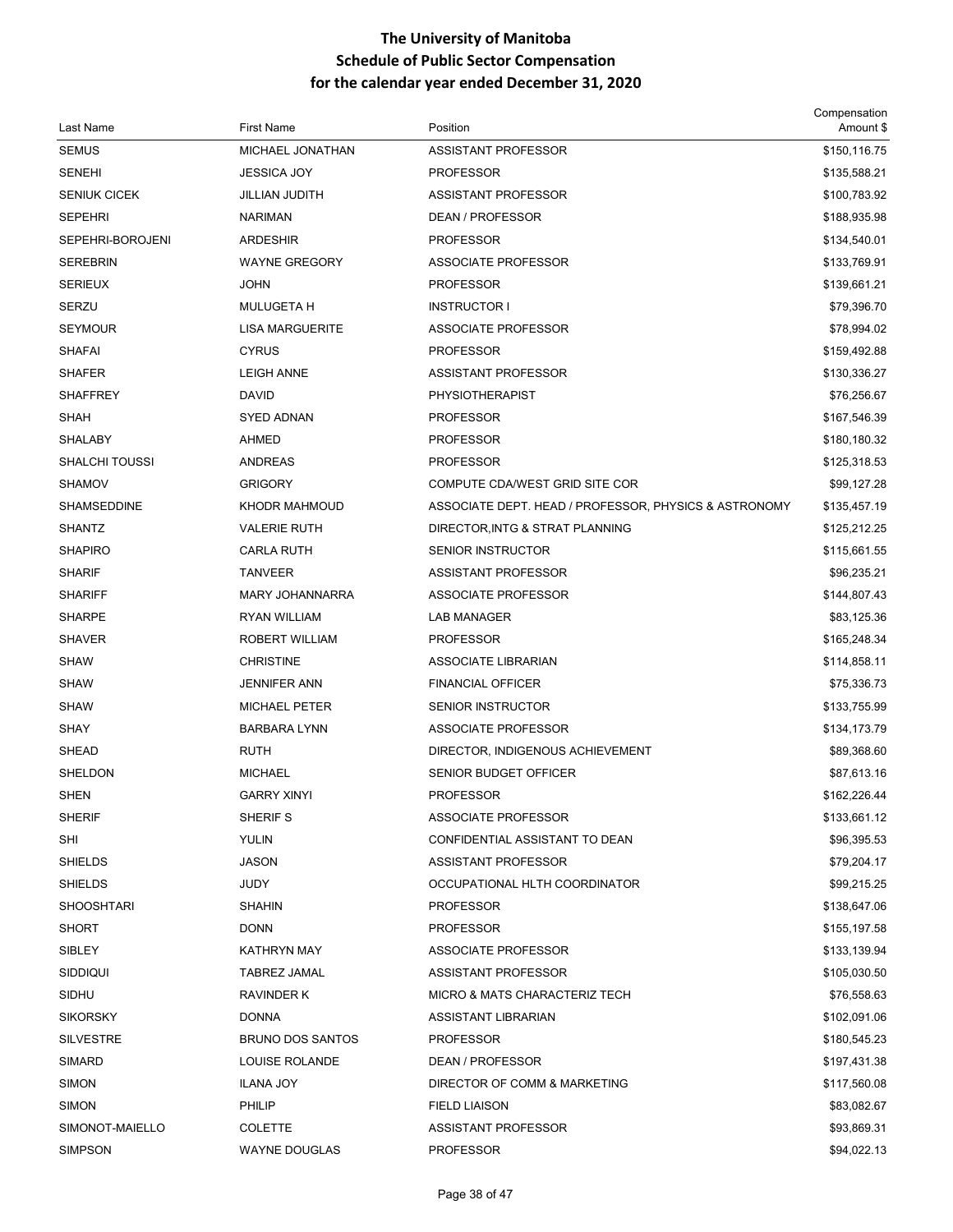| Last Name               | <b>First Name</b>                             | Position                            | Compensation<br>Amount \$ |
|-------------------------|-----------------------------------------------|-------------------------------------|---------------------------|
| SIMPSON-LITKE           | REBECCA SUZANNE                               | <b>ASSISTANT PROFESSOR</b>          | \$90,760.33               |
| <b>SINCLAIR</b>         | ANDREW JAMES                                  | <b>PROJECT MANAGER LEVEL 2</b>      | \$97,280.30               |
| <b>SINCLAIR</b>         | ANDREW JOHN                                   | <b>PROFESSOR</b>                    | \$164,526.65              |
| <b>SINCLAIR</b>         | NIIGAANWEWIDAM JAMES MURR ASSOCIATE PROFESSOR |                                     | \$115,942.70              |
| <b>SINCLAIR</b>         | <b>STRUAN</b>                                 | <b>ASSOCIATE PROFESSOR</b>          | \$78,626.72               |
| SINGAL                  | <b>PAWAN K</b>                                | <b>PROFESSOR</b>                    | \$167,145.89              |
| <b>SINGER</b>           | ALEXANDER GERALD                              | ASSOCIATE PROFESSOR                 | \$114,842.59              |
| <b>SINGER</b>           | <b>JONATHAN CRAIG</b>                         | <b>ASSOCIATE PROFESSOR</b>          | \$100,891.33              |
| <b>SINGH</b>            | <b>HARMINDER</b>                              | ASSOCIATE PROFESSOR                 | \$133,022.56              |
| <b>SINGH</b>            | <b>SUKHJINDER</b>                             | <b>MANAGER, CARETAKING SERVICES</b> | \$102,096.73              |
| <b>SIPINSKI</b>         | RICHARD CHRISTOPHER                           | INFORMATION TECHNOLOGIST            | \$98,644.48               |
| <b>SIRANT</b>           | <b>MICHAEL PAUL</b>                           | <b>SENIOR INSTRUCTOR</b>            | \$116,882.11              |
| <b>SIRKER</b>           | <b>JESKO MICHAEL RUDOLF</b>                   | <b>PROFESSOR</b>                    | \$124,958.02              |
| <b>SIRSKI</b>           | <b>JONATHAN PAUL ANDREW</b>                   | INSTRUCTIONAL TECHNOLOGIST          | \$81,137.58               |
| <b>SIVARAMAKRISHNAN</b> | <b>SUBRAMANIAN</b>                            | <b>ASSOCIATE PROFESSOR</b>          | \$163,131.94              |
| <b>SKAFTFELD</b>        | <b>ERIKA KELSEY</b>                           | ASSISTIVE TECHNOLOGIST              | \$91,160.15               |
| <b>SKAKUM</b>           | <b>KURT KENNETH</b>                           | ASSOCIATE PROFESSOR                 | \$75,841.82               |
| <b>SKRABEK</b>          | RYAN QUILAN                                   | ASSISTANT PROFESSOR                 | \$94,877.24               |
| <b>SLATER</b>           | <b>JOYCE JASMINE</b>                          | <b>PROFESSOR</b>                    | \$113,867.13              |
| <b>SLEVINSKY</b>        | RICHARD MIKAEL                                | ASSISTANT PROFESSOR                 | \$93,817.15               |
| <b>SLIPPERT</b>         | KEVIN                                         | SYSTEM/BUSINESS ANALYST             | \$86,327.56               |
| <b>SLIWORSKY</b>        | <b>CORY</b>                                   | <b>ELECTRICIAN</b>                  | \$75,299.20               |
| <b>SMALL</b>            | <b>JAMES ALEXANDER</b>                        | <b>IMPROVEMENT SPECIALIST</b>       | \$81,454.45               |
| <b>SMANDYCH</b>         | <b>RUSSELL CHARLES</b>                        | <b>PROFESSOR</b>                    | \$145,892.37              |
| <b>SMETANA</b>          | LONNIE A                                      | <b>SOLUTION ARCHITECT</b>           | \$113,399.65              |
| <b>SMIRNOVA</b>         | <b>ELENA</b>                                  | <b>SENIOR INSTRUCTOR</b>            | \$80,000.00               |
| <b>SMIT</b>             | CORY A.                                       | <b>MACHINE SHOP MANAGER</b>         | \$76,558.64               |
| <b>SMITH</b>            | <b>BRANDI</b>                                 | <b>BUSINESS MANAGER</b>             | \$118,728.76              |
| <b>SMITH</b>            | DARLENE                                       | ASSOC. V.P. (HUMAN RESOURCES)       | \$195,457.79              |
| SMITH                   | <b>GREGORY THOMAS</b>                         | ASSOCIATE PROFESSOR                 | \$137,820.57              |
| SMITH                   | <b>MALCOLM CRAWFORD</b>                       | <b>PROFESSOR</b>                    | \$164,653.75              |
| <b>SMITH</b>            | ROBERT STANLEY                                | <b>SENIOR INSTRUCTOR</b>            | \$109,274.64              |
| SMITH                   | <b>WENDY LYNN</b>                             | <b>GENERAL PRACTITIONER</b>         | \$209,430.86              |
| SNARE                   | <b>FRANK A</b>                                | ASST MANAGER, CONTROLS SHOP         | \$107,070.79              |
| <b>SNOW</b>             | WANDA MAE                                     | <b>RESEARCH ASSOCIATE</b>           | \$81,012.83               |
| <b>SOBIE</b>            | <b>GREGORY GENE</b>                           | <b>MANAGER, STUDENT SERVICES</b>    | \$98,461.42               |
| SODERSTROM              | <b>MELANIE</b>                                | <b>ASSOCIATE PROFESSOR</b>          | \$122,562.20              |
| SOLMUNDSON              | ANNA KATRIN                                   | ASSOCIATE LEGAL COUNSEL             | \$79,556.74               |
| <b>SOLOMON</b>          | <b>CHARLENE SUZANNE</b>                       | ASSISTANT PROFESSOR                 | \$146,833.38              |
| SOLOVYOVA               | <b>MARIYA</b>                                 | MANAGER PROGRAM DELIVERY            | \$86,409.37               |
| SOLVASON                | DAYNA                                         | PROJECT MANAGER                     | \$79,106.45               |
| SOPILNYAK               | ALEX                                          | PROJECT MANAGER LEVEL 2             | \$102,617.59              |
| SORENSEN                | <b>JOHN</b>                                   | <b>PROFESSOR</b>                    | \$124,398.62              |
| SORIANO                 | RICARDO HUMBERT                               | DIRECTOR, INTEG ACCRED UNIT         | \$93,082.66               |
| SOULEYMANOV             | <b>ROUSTAM</b>                                | ASSISTANT PROFESSOR                 | \$90,853.60               |
| SOUSSI GOUNNI           | ABDELILAH                                     | <b>PROFESSOR</b>                    | \$143,996.27              |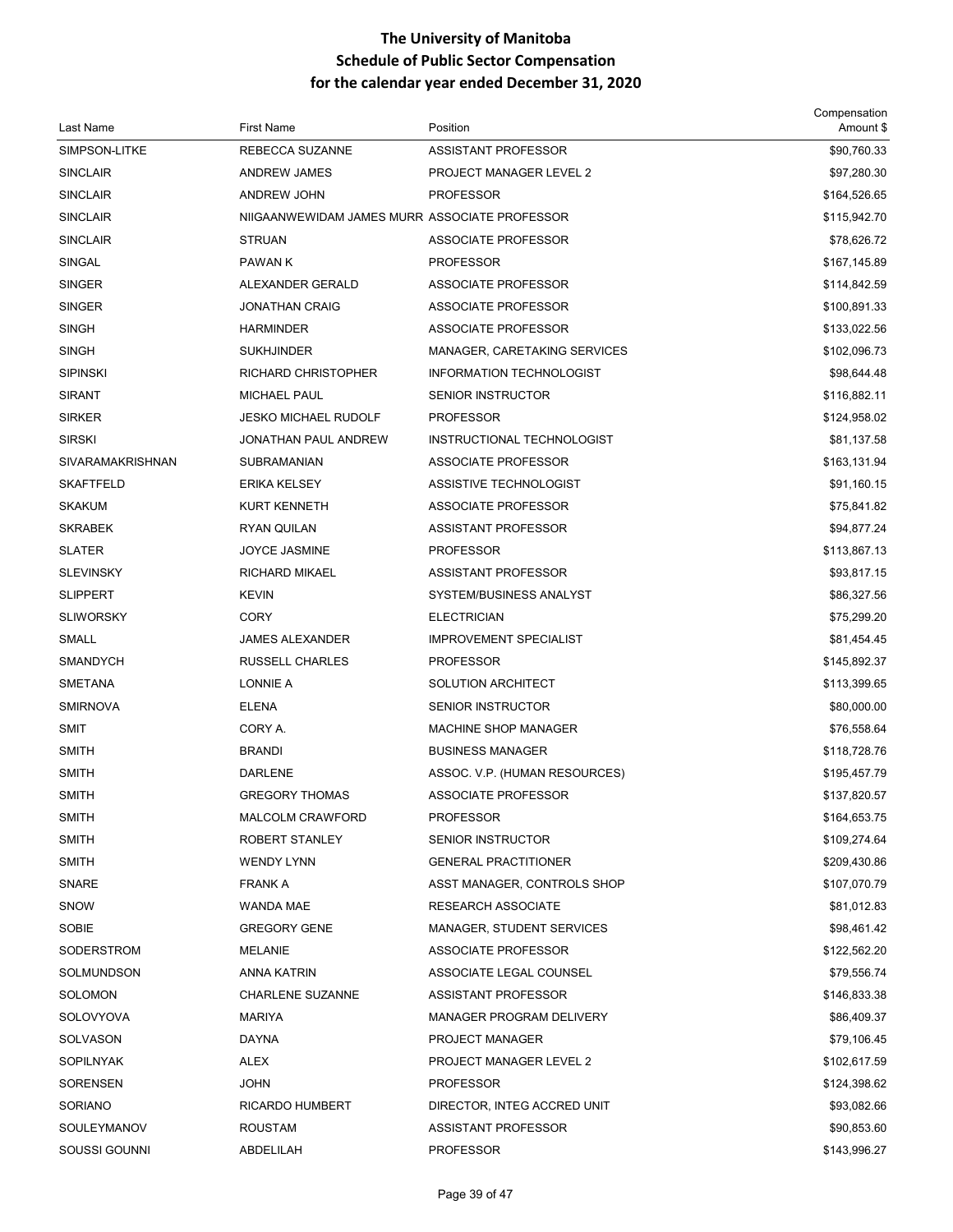| Last Name           | <b>First Name</b>         | Position                                     | Compensation<br>Amount \$ |
|---------------------|---------------------------|----------------------------------------------|---------------------------|
| <b>SPARLING</b>     | RICHARD ROBERT MICHAEL    | <b>PROFESSOR</b>                             | \$155,353.64              |
| <b>SPARROW</b>      | <b>SCOTT CAMERON</b>      | <b>TECHNOLOGIST 3</b>                        | \$84,548.66               |
| <b>SPEARE</b>       | A MARIE                   | <b>ASSOCIATE LIBRARIAN</b>                   | \$122,362.57              |
| <b>SPEECHLEY</b>    | <b>SARA DANIELLE</b>      | ASSOCIATE DEAN, ADMISSIONS / MEDICAL ADVISOR | \$199,742.36              |
| <b>SPICER</b>       | <b>VICTOR L</b>           | <b>RESEARCH TECHNICIAN</b>                   | \$76,558.63               |
| <b>SPORNITZ</b>     | <b>WILLIAM</b>            | INFORMATION TECHNOLOGIST 4                   | \$90,595.17               |
| <b>SRI RANJAN</b>   | <b>RAMANATHAN</b>         | <b>PROFESSOR</b>                             | \$157,020.88              |
| <b>ST MARTIN</b>    | ARMELLE                   | ASSOCIATE PROFESSOR                          | \$120,356.50              |
| <b>STACEY</b>       | <b>JOY ELIZABETH</b>      | <b>SENIOR INSTRUCTOR</b>                     | \$99,571.88               |
| <b>STAMPS</b>       | ROBERT LEON               | <b>PROFESSOR</b>                             | \$168,546.09              |
| STANGELAND          | DAVID ALAN                | <b>PROFESSOR</b>                             | \$205,067.94              |
| <b>STANLEY</b>      | <b>CINDY</b>              | DENTAL ASSISTANT                             | \$84,084.28               |
| <b>STARK</b>        | <b>JODY LYNNE</b>         | ASSISTANT PROFESSOR                          | \$91,778.39               |
| <b>STARZYK</b>      | KATHERINE BEATA           | ASSOCIATE PROFESSOR                          | \$121,937.66              |
| <b>STASOLLA</b>     | <b>CLAUDIO</b>            | <b>PROFESSOR</b>                             | \$150,969.73              |
| <b>STAVROPOULOU</b> | <b>CHRYSI</b>             | ASSISTANT PROFESSOR                          | \$127,042.09              |
| <b>STECINA</b>      | KATINKA                   | ASSOCIATE PROFESSOR                          | \$103,401.89              |
| <b>STEINER</b>      | <b>SHEPHERD</b>           | ASSOCIATE PROFESSOR                          | \$110,196.52              |
| STE-MARIE           | <b>JOAN</b>               | MANAGER, DESIGN & PRODUCTION                 | \$84,736.84               |
| <b>STERN</b>        | <b>GARY AVERY</b>         | <b>RESEARCH ASSOCIATE</b>                    | \$137,985.26              |
| <b>STERN</b>        | <b>RALPH EDWARD</b>       | <b>PROFESSOR</b>                             | \$167,530.98              |
| <b>STETEFELD</b>    | <b>JOERG</b>              | <b>PROFESSOR</b>                             | \$174,664.63              |
| <b>STEWART</b>      | DONALD WILLIAM            | <b>PROFESSOR</b>                             | \$157,229.94              |
| <b>STEWART</b>      | RONALD EARL               | <b>PROFESSOR</b>                             | \$148,849.16              |
| <b>STILES</b>       | W.L. DALE                 | <b>LEAD CHARGE ENGINEER</b>                  | \$96,671.66               |
| <b>STIRLING</b>     | <b>LEA MARGARET</b>       | <b>PROFESSOR</b>                             | \$158,128.40              |
| <b>STOBART</b>      | <b>JILLIAN LYNN</b>       | <b>ASSISTANT PROFESSOR</b>                   | \$104,967.81              |
| <b>STOESZ</b>       | <b>BRENDA MARIE</b>       | FACULTY SPECIALIST - ACADEMIC                | \$77,431.59               |
| <b>STOFFMAN</b>     | <b>JAYSON MARK</b>        | ASSOCIATE PROFESSOR                          | \$118,729.93              |
| <b>STOIK</b>        | <b>APRIL</b>              | <b>CHANGE &amp; CONFIGURATION SPECIAL</b>    | \$89,316.91               |
| <b>STONE</b>        | <b>BARRY</b>              | DIRECTOR, STUDENT RESIDENCES                 | \$114,657.85              |
| <b>STONE</b>        | <b>ERIN PATRICIA</b>      | DIRECTOR, ADMISSIONS                         | \$104,978.50              |
| <b>STOUT</b>        | JASON M                   | ASSISTANT PROFESSOR                          | \$99,710.75               |
| <b>STRACHAN</b>     | LEISHA AUGUSTA TERESA     | <b>PROFESSOR</b>                             | \$106,512.57              |
| <b>STRACHAN</b>     | SHAELYN                   | ASSOCIATE PROFESSOR                          | \$122,326.21              |
| <b>STRANG</b>       | DONNA LYNN                | FUNCTIONAL ANALYST                           | \$86,612.31               |
| <b>STRAUB</b>       | DIETMAR KONRAD            | <b>PROFESSOR</b>                             | \$127,717.30              |
| <b>STRIEMER</b>     | <b>JOCELYN</b>            | EXEC ASST (SCHEDULING)                       | \$75,148.46               |
| <b>STROEVE</b>      | <b>JULIENNE CHRISTINE</b> | <b>PROFESSOR</b>                             | \$201,638.45              |
| <b>STROM</b>        | <b>GERALD W</b>           | DATABASE PROGRAMMER                          | \$95,986.05               |
| <b>STRONG</b>       | <b>JAMES ERIC</b>         | ASSISTANT PROFESSOR                          | \$116,810.21              |
| SUH                 | <b>MIYOUNG</b>            | <b>PROFESSOR</b>                             | \$134,545.10              |
| <b>SULLIVAN</b>     | DAVID JOSEPH              | <b>INSTRUCTOR II</b>                         | \$85,423.82               |
| <b>SULLIVAN</b>     | WAYNE                     | ASSISTANT MANAGER                            | \$92,674.97               |
| <b>SUMALING</b>     | <b>VIRGILIO PRADO</b>     | SYSTEMS ANALYST                              | \$91,269.85               |
| <b>SUNG</b>         | <b>MICHELE KIMM</b>       | <b>INSTRUCTOR I</b>                          | \$77,198.42               |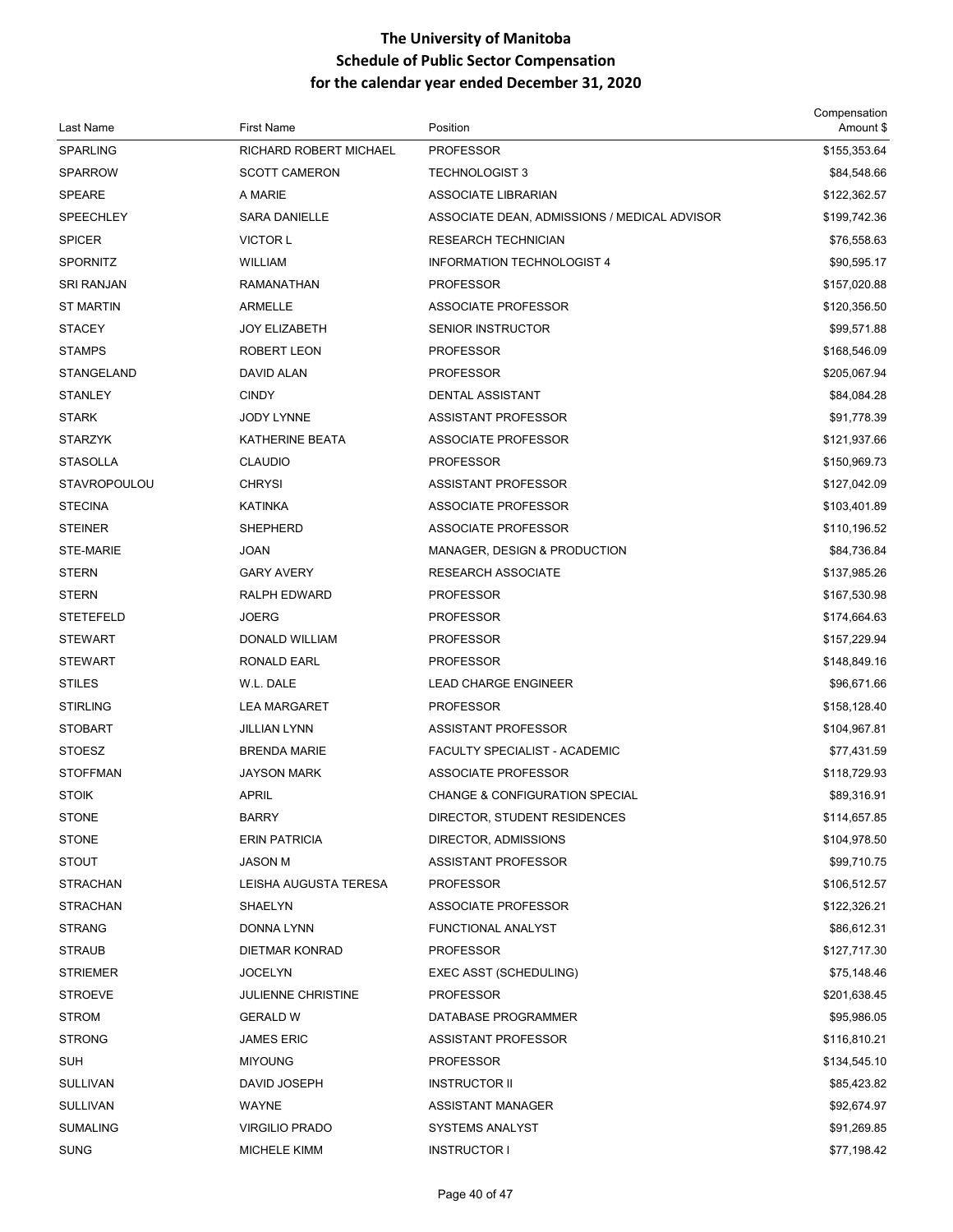| Last Name               | <b>First Name</b>              | Position                                  | Compensation<br>Amount \$ |
|-------------------------|--------------------------------|-------------------------------------------|---------------------------|
| <b>SUNSTRUM</b>         | <b>SYLVIA</b>                  | <b>CLINIC FINANCE &amp; ADMIN OFFICER</b> | \$111,670.36              |
| <b>SUTHERLAND</b>       | <b>DAWN LEIGH</b>              | <b>PROFESSOR</b>                          | \$155,147.51              |
| <b>SVECOVA</b>          | <b>DAGMAR</b>                  | <b>PROFESSOR</b>                          | \$157,073.47              |
| <b>SWAIN</b>            | <b>VANESSA LYNNE</b>           | ASSOCIATE PROFESSOR                       | \$158,610.42              |
| <b>SWEENEY</b>          | <b>SHELLEY TONI</b>            | <b>SENIOR SCHOLAR</b>                     | \$94,262.64               |
| <b>SWIFT</b>            | AUDREY U A A                   | <b>INSTRUCTOR II</b>                      | \$99,305.44               |
| <b>SZELE</b>            | ALEXANDER JOSEPH               | SYSTEMS ANALYST-MIDDLEWARE COM            | \$78,450.94               |
| <b>SZTURM</b>           | <b>TONY JOSEPH</b>             | <b>PROFESSOR</b>                          | \$152,452.28              |
| <b>SZWAJCER</b>         | ANDREA L                       | ASSOCIATE LIBRARIAN                       | \$115,015.15              |
| <b>TABACK</b>           | <b>SHAYNE PHILLIP</b>          | ASSOCIATE PROFESSOR                       | \$146,758.72              |
| <b>TACHIE</b>           | <b>MARK FRANCIS</b>            | <b>PROFESSOR</b>                          | \$153,445.06              |
| <b>TAILLIEU</b>         | <b>TAMARA LYNN</b>             | <b>INSTRUCTOR I</b>                       | \$89,197.18               |
| <b>TALLMAN</b>          | <b>BARBARA LYNN</b>            | <b>INSTRUCTOR II</b>                      | \$97,726.64               |
| <b>TAMTIK</b>           | MERLI                          | ASSISTANT PROFESSOR                       | \$95,786.77               |
| TAN                     | QI ER                          | DATA ANALYST                              | \$76,883.39               |
| <b>TANGRI</b>           | <b>NAVDEEP</b>                 | ASSOCIATE PROFESSOR                       | \$87,172.20               |
| <b>TATE</b>             | ALAN                           | <b>PROFESSOR</b>                          | \$161,198.33              |
| <b>TAYLOR</b>           | <b>CARLA</b>                   | <b>PROFESSOR</b>                          | \$160,060.44              |
| <b>TAYLOR</b>           | CAROLE                         | DATA ANALYST                              | \$90,804.46               |
| <b>TAYLOR</b>           | <b>CHRISTOPHER</b>             | APPLICATION CONSULTANT                    | \$82,420.29               |
| <b>TAYLOR</b>           | <b>JEFFERY MAX</b>             | <b>PROFESSOR</b>                          | \$276,962.08              |
| <b>TAYLOR</b>           | <b>LAURA E</b>                 | ASSOCIATE PROFESSOR                       | \$159,631.75              |
| <b>TAYLOR</b>           | NICOLE MENDAROZQUETA           | ASSISTANT PROFESSOR                       | \$78,388.90               |
| <b>TEBECHRANI FIUZA</b> | <b>CRISTINA</b>                | <b>SENIOR INSTRUCTOR</b>                  | \$99,251.05               |
| TEETZEL                 | SARAH JANE                     | ASSOCIATE PROFESSOR                       | \$127,600.18              |
| <b>TELICHEV</b>         | <b>IGOR</b>                    | ASSOCIATE PROFESSOR                       | \$122,766.74              |
| <b>TENUTA</b>           | <b>MARIO</b>                   | <b>PROFESSOR</b>                          | \$161,187.93              |
| <b>TETRAULT</b>         | <b>TRAVIS</b>                  | ELECTRONIC CONTROLS TECHNICIAN            | \$76,163.10               |
| <b>THABLE</b>           | ANGELA                         | <b>INSTRUCTOR II</b>                      | \$99,221.62               |
| <b>THALHAMMER</b>       | <b>RAINER</b>                  | ASST MGR, MINOR PROJ. & RENOV.            | \$92,395.25               |
| <b>THARAYIL</b>         | <b>JAMES</b>                   | SENIOR PURCHASING CONSULTANT              | \$85,462.00               |
| THAVANESWARAN           | <b>AERAMBAMOORTHY</b>          | <b>PROFESSOR</b>                          | \$148,078.09              |
| <b>THEULE</b>           | JENNIFER ALLISON NICOLE        | ASSOCIATE PROFESSOR                       | \$110,704.03              |
| <b>THIESSEN</b>         | <b>KELLIE RENEE</b>            | ASSOCIATE PROFESSOR                       | \$154,899.59              |
| <b>THILLE</b>           | PATRICIA HELEN                 | ASSISTANT PROFESSOR                       | \$101,419.60              |
| THIYAM-HOLLANDER        | <b>USHA</b>                    | ASSOCIATE PROFESSOR                       | \$120,859.25              |
| <b>THOMAS</b>           | DARLENE                        | SOCIAL WORKER                             | \$96,240.06               |
| <b>THOMAS</b>           | <b>GABRIEL</b>                 | ASSOCIATE PROFESSOR                       | \$133,426.19              |
| <b>THOMAS</b>           | <b>KELLY F</b>                 | PROJECT COORDINATOR                       | \$84,751.49               |
| <b>THOMPSON</b>         | <b>DARWIN</b>                  | <b>ENGINEERING DESIGNER</b>               | \$87,188.66               |
| <b>THOMPSON</b>         | <b>GENEVIEVE NESTA BARBARA</b> | ASSOCIATE PROFESSOR                       | \$123,818.17              |
| <b>THOMPSON</b>         | <b>KATHERINE LYNN</b>          | <b>INSTRUCTOR II</b>                      | \$93,399.18               |
| <b>THOMPSON</b>         | SHIRLEY                        | ASSOCIATE PROFESSOR                       | \$126,300.99              |
| <b>THOMSON</b>          | DOUGLAS JOHN                   | <b>PROFESSOR</b>                          | \$167,699.90              |
| <b>THOMSON</b>          | <b>ERIK MACDONALD</b>          | ASSOCIATE PROFESSOR                       | \$108,773.10              |
| <b>THOMSON</b>          | RONALD KEN                     | PHYSICAL PLANT ENGINEER                   | \$76,847.85               |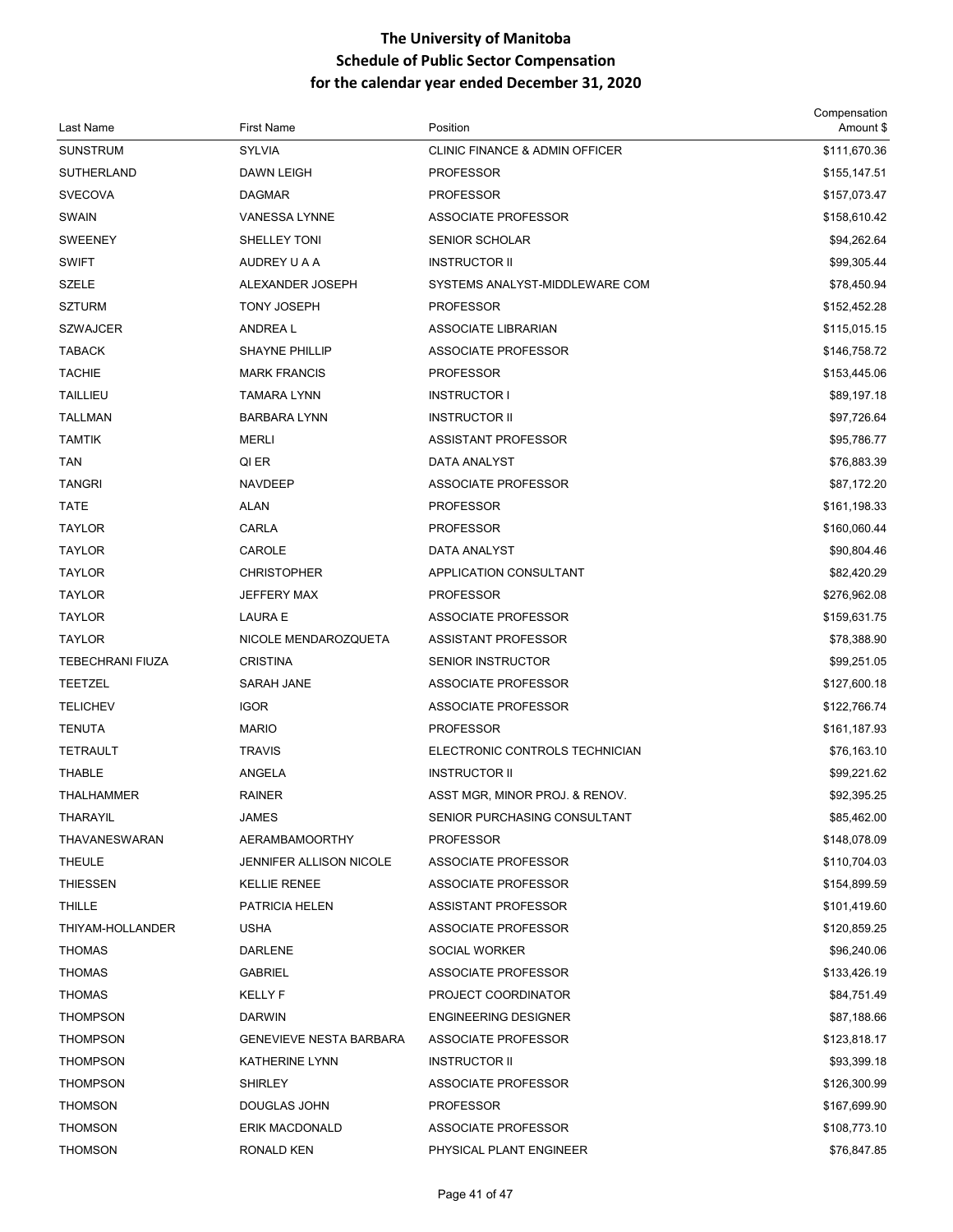| Last Name         | <b>First Name</b>              | Position                        | Compensation<br>Amount \$ |
|-------------------|--------------------------------|---------------------------------|---------------------------|
| <b>THOROSKI</b>   | <b>JOHN HENRY</b>              | DAIRY PILOT PLANT MANAGER       | \$81,409.12               |
| <b>THORPE</b>     | <b>JOCELYN</b>                 | ASSOCIATE PROFESSOR             | \$108,706.81              |
| <b>THULASIRAM</b> | <b>RUPPAK</b>                  | <b>PROFESSOR</b>                | \$156,082.17              |
| THULASIRAMAN      | <b>PARIMALA</b>                | <b>PROFESSOR</b>                | \$160,811.94              |
| <b>THURMAYR</b>   | <b>ANNA MARIA</b>              | <b>ASSOCIATE PROFESSOR</b>      | \$129,370.57              |
| <b>TILLMAN</b>    | <b>CHRISTOPHER</b>             | <b>PROFESSOR</b>                | \$127,525.53              |
| <b>TILLY</b>      | <b>JANICE LYNN</b>             | CONFIDENTIAL SECRETARY TO DEAN  | \$76,576.40               |
| <b>TIMMERMAN</b>  | <b>LISA</b>                    | <b>INSTRUCTOR II</b>            | \$91,166.94               |
| <b>TINLEY</b>     | <b>LISA</b>                    | ASSOC DIRECTOR ATHLETICS & REC  | \$91,712.33               |
| <b>TKACHUK</b>    | <b>GREGG ALLAN</b>             | ASSISTANT PROFESSOR             | \$119,733.86              |
| <b>TODESCAN</b>   | <b>REYNALDO</b>                | ASSOCIATE PROFESSOR             | \$168,428.35              |
| <b>TODESCAN</b>   | SYLVIA MARIA CORREIA           | <b>ASSOCIATE PROFESSOR</b>      | \$149,660.12              |
| <b>TOEWS</b>      | <b>JEFFREY JOHN</b>            | <b>INSTRUCTOR II</b>            | \$105,747.75              |
| <b>TOLES</b>      | <b>GEORGE EDWARD</b>           | <b>PROFESSOR</b>                | \$152,176.99              |
| <b>TOMY</b>       | <b>GREGG THOMAS</b>            | <b>PROFESSOR</b>                | \$126,088.07              |
| <b>TOPPING</b>    | AIDAN ELIZABETH                | <b>INSTRUCTOR I</b>             | \$82,192.78               |
| <b>TORABI</b>     | <b>MAHMOUD</b>                 | <b>PROFESSOR</b>                | \$124,343.01              |
| <b>TORCHIA</b>    | <b>MARK GABRIEL</b>            | VICE-PROVOST (TEACHING & LEARN) | \$193,243.05              |
| <b>TORQUATO</b>   | <b>SAVERIA MARIA</b>           | <b>INSTRUCTOR II</b>            | \$101,427.87              |
| <b>TORRES</b>     | JULIAN                         | ASSISTANT PROFESSOR             | \$90,981.66               |
| <b>TORRES</b>     | <b>NELSON</b>                  | CONTROL TECHNICIAN              | \$76,127.54               |
| <b>TORRIE</b>     | <b>VIRGINIA ERICA</b>          | ASSISTANT PROFESSOR             | \$109,203.84              |
| <b>TOWNS</b>      | <b>DAVID GORDON</b>            | SENIOR DATA MGMT ANALYST        | \$87,022.68               |
| <b>TOWNSEND</b>   | LINDA JANE                     | <b>INSTRUCTOR II</b>            | \$102,271.58              |
| <b>TOWNSON</b>    | <b>GARY LESTER</b>             | <b>ELECTRICIAN</b>              | \$75,292.07               |
| <b>TRAN</b>       | <b>HUY</b>                     | CLIENT REL. MGMT. CONSULTANT    | \$99,127.30               |
| TRAN              | <b>MICHAEL</b>                 | BUSINESS ANALYST-DATA/ANALYTIC  | \$98,170.02               |
| <b>TRANMER</b>    | <b>GEOFFREY KENNETH GORDON</b> | ASSOCIATE PROFESSOR             | \$121,408.18              |
| <b>TRASK</b>      | <b>WENDY LEE</b>               | SENIOR RESEARCH ANALYST         | \$94,292.96               |
| <b>TRAVICA</b>    | <b>BOZIDAR</b>                 | ASSOCIATE PROFESSOR             | \$141,301.76              |
| <b>TRAVIS</b>     | <b>KEITH DARRYL</b>            | ADMINISTRATIVE ASSISTANT        | \$95,000.00               |
| TREBERG           | <b>JASON ROBERT</b>            | ASSOCIATE PROFESSOR             | \$125,529.32              |
| TREBLE            | <b>CECIL DAVID</b>             | I.T. SECURITY COORDINATOR       | \$99,841.14               |
| TREMBLAY-SAVARD   | <b>OLIVIER</b>                 | ASSISTANT PROFESSOR             | \$104,523.11              |
| TRIGGS-RAINE      | <b>BARBARA LYNNE</b>           | <b>PROFESSOR</b>                | \$169,186.79              |
| TRIM              | DONALD WAYNE                   | <b>PROFESSOR</b>                | \$83,898.29               |
| <b>TROMLY</b>     | LUCAS PIERCE                   | ASSOCIATE PROFESSOR             | \$123,377.98              |
| TROTT             | <b>CHRISTOPHER GEOFFREY</b>    | ASSOCIATE PROFESSOR             | \$158,545.48              |
| <b>TROTTIER</b>   | JEAN                           | ASSOCIATE PROFESSOR             | \$127,295.08              |
| <b>TROUTT</b>     | ELIZABETH SUPPLEE              | <b>PROFESSOR</b>                | \$131,773.12              |
| <b>TRUPISH</b>    | PAMELA                         | DIRECTOR OFFICE OF THE PROVOST  | \$165,115.88              |
| TU                | YE                             | SENIOR AUDIT CONSULTANT         | \$92,361.03               |
| <b>TUCKER</b>     | <b>LESLIE ROBIN</b>            | <b>INSTRUCTOR II</b>            | \$108,077.60              |
| <b>TURCOTTE</b>   | DANA A                         | ASSISTANT PROFESSOR             | \$95,195.57               |
| <b>TURGEON</b>    | MAXIME                         | ASSISTANT PROFESSOR             | \$89,284.04               |
| <b>TURMAN</b>     | <b>TYLA RAEANNE</b>            | ACADEMIC ADMINISTRATOR          | \$85,515.39               |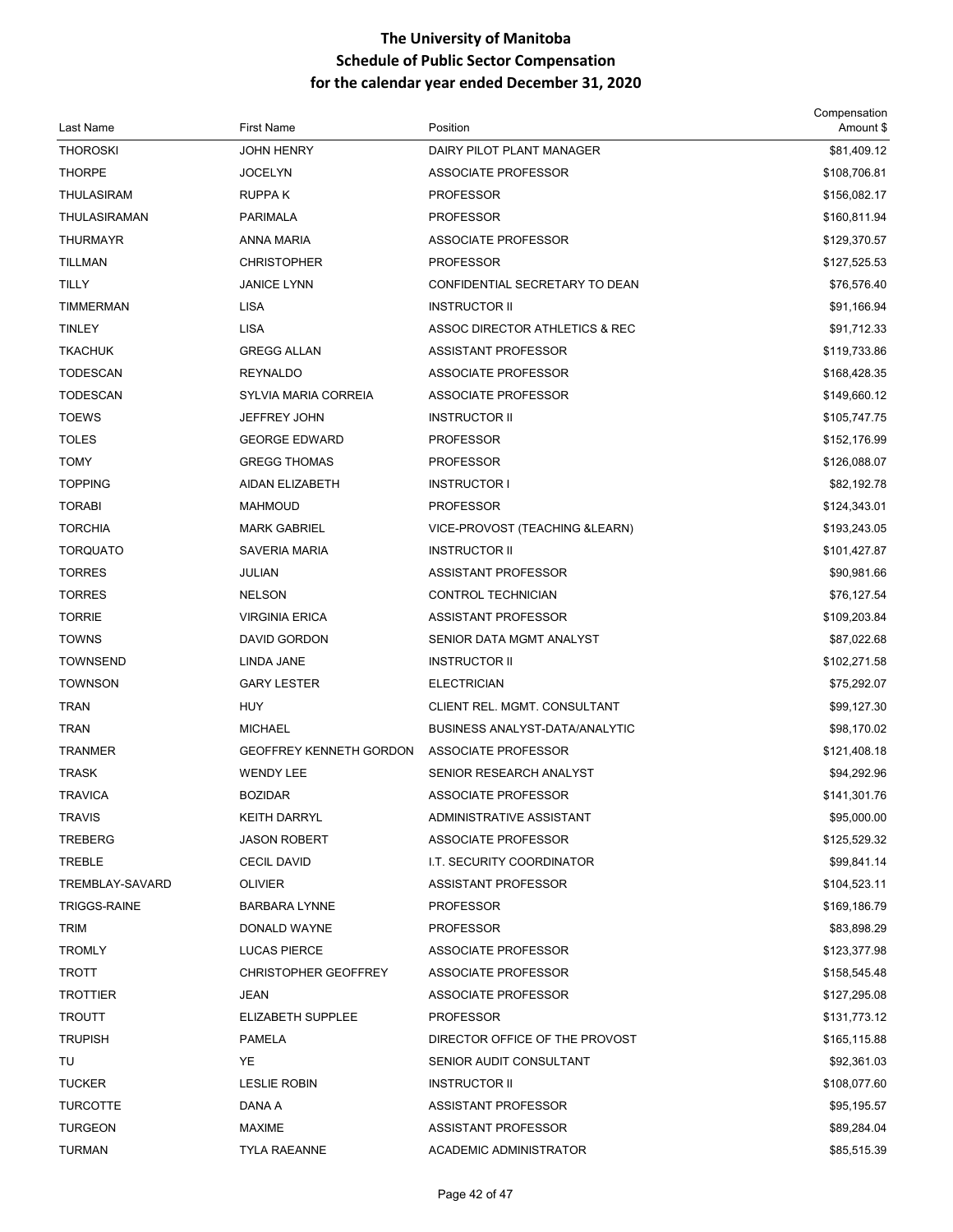| Last Name           | <b>First Name</b>      | Position                                            | Compensation<br>Amount \$ |
|---------------------|------------------------|-----------------------------------------------------|---------------------------|
| <b>TURNBULL</b>     | <b>LORNA ANNE</b>      | <b>PROFESSOR</b>                                    | \$176,914.66              |
| <b>TURNER</b>       | SUFIA RUKIYA           | <b>INSTRUCTOR II</b>                                | \$89,329.39               |
| <b>TWADDLE</b>      | <b>KATHERINE</b>       | <b>INSTRUCTOR II</b>                                | \$91,213.36               |
| <b>UDOD</b>         | <b>SONIA ANN</b>       | ASSISTANT PROFESSOR                                 | \$104,817.41              |
| <b>UHANOVA</b>      | JULIA                  | ASSOCIATE PROFESSOR                                 | \$112,853.89              |
| <b>UKASOANYA</b>    | <b>GRACE CHIDINMA</b>  | ASSISTANT PROFESSOR                                 | \$98.146.24               |
| <b>UNRUH</b>        | <b>MIRIAM</b>          | <b>INSTRUCTOR II</b>                                | \$104,369.12              |
| <b>URBANOWSKI</b>   | <b>REGINALD</b>        | DEAN, REHABILITATION SCIENCES / ASSOCIATE PROFESSOR | \$232,826.04              |
| <b>URIBE</b>        | JAVIER                 | <b>ARCHITECT</b>                                    | \$104,385.52              |
| <b>URQUIA</b>       | <b>MARCELO LUIS</b>    | ASSOCIATE PROFESSOR                                 | \$127,019.95              |
| <b>USCHOLD</b>      | <b>SHIANNE</b>         | AURORA STUD FUNCTIONAL ANALST                       | \$82,091.14               |
| <b>USICK</b>        | <b>BRANDY LEIGH</b>    | EXECUTIVE DIRECTOR, S.E.S.                          | \$132,778.00              |
| UYAGUARI DIAZ       | <b>MIGUEL IGNACIO</b>  | ASSISTANT PROFESSOR                                 | \$94,231.56               |
| <b>UZONNA</b>       | JUDE EZEH              | <b>PROFESSOR</b>                                    | \$154,309.85              |
| <b>VADNAIS</b>      | ARLANA JOANNE          | <b>EMPLOYEE WELLNESS SPECIALIST</b>                 | \$82,273.65               |
| <b>VAGIANOS</b>     | <b>SOTIRIOS</b>        | <b>BUSINESS MANAGER</b>                             | \$123,444.95              |
| VALMESTAD           | LIV S                  | <b>LIBRARIAN</b>                                    | \$153,725.40              |
| <b>VAN AMEYDE</b>   | <b>KENNETH J L</b>     | ASSOCIATE PROFESSOR                                 | \$77,994.17               |
| <b>VAN INEVELD</b>  | <b>CORNELIA</b>        | ASSOCIATE PROFESSOR                                 | \$93,210.36               |
| <b>VAN LIEROP</b>   | JOHAN                  | <b>PROFESSOR</b>                                    | \$140,326.76              |
| <b>VAN NEST</b>     | <b>BYRON NEAL</b>      | ASSISTANT PROFESSOR                                 | \$87,218.68               |
| VAN OSCH            | TRACY LEE              | ANIMAL CARE COORDINATOR                             | \$82,702.82               |
| <b>VAN VLIET</b>    | <b>DAVID</b>           | ASSOCIATE PROFESSOR                                 | \$119,154.68              |
| VAN WIJNGAARDEN     | <b>JENNIFER ANNE</b>   | <b>PROFESSOR</b>                                    | \$127,606.21              |
| <b>VAN WINKLE</b>   | <b>CHRISTINE MARIE</b> | <b>PROFESSOR</b>                                    | \$114,614.86              |
| <b>VASSILCHENKO</b> | VLADISLAV              | SENIOR SYSTEMS ANALYST                              | \$98,673.94               |
| <b>VERCAIGNE</b>    | <b>LAVERN MARVIN</b>   | <b>PROFESSOR</b>                                    | \$171,326.04              |
| <b>VERDUN</b>       | <b>MARIA</b>           | <b>SPACE PLANNER</b>                                | \$89,428.98               |
| VERREAULT           | <b>RICK BERNARD</b>    | <b>INFO TECHNOLOGIST</b>                            | \$83,537.90               |
| <b>VERSACE</b>      | <b>MARIA ANGELA</b>    | <b>LEGAL COUNSEL</b>                                | \$135,991.32              |
| <b>VIEIRA</b>       | <b>NELSON MATIAS</b>   | IT TECHNICAL LEAD (MEDICINE)                        | \$92,666.55               |
| <b>VILLAR</b>       | <b>RODRIGO</b>         | ASSISTANT PROFESSOR                                 | \$90,833.90               |
| <b>VINCENT</b>      | NORAH KATE             | <b>PROFESSOR</b>                                    | \$151,687.05              |
| <b>VINET</b>        | C. DEE-LYNN K.         | COMPUTER ACCOUNTS ADMINISTRATO                      | \$82,510.39               |
| VITT                | JONATHAN               | SERVICE DESK LEAD                                   | \$94,960.11               |
| <b>VIVEIROS</b>     | <b>TRACI ANNE</b>      | FUNCTIONAL ANALYST FEE & SCHED                      | \$91,755.25               |
| <b>VOKEY</b>        | SHERRI LYNN            | ASSOCIATE LIBRARIAN                                 | \$107,754.33              |
| <b>VORAUER</b>      | JACQUELINE DAWN        | <b>PROFESSOR</b>                                    | \$147,878.52              |
| <b>VOS</b>          | ANDRE JOHANN           | DENTAL PRACTITIONER                                 | \$147,372.16              |
| <b>VRIEND</b>       | JERRY                  | <b>PROFESSOR</b>                                    | \$167,337.01              |
| WAKITA              | WANBDI                 | ELDER-IN-RESIDENCE                                  | \$75,448.84               |
| WALC                | MARK                   | UNIVERSITY BUDGET OFFICER                           | \$113,448.39              |
| WALKER              | DAVID JOHN             | ASSISTANT PROFESSOR                                 | \$112,706.55              |
| WALKER              | <b>STEPHEN</b>         | HAZ MATERIAL ASSES COORDINATOR                      | \$77,499.77               |
| WALL                | ALEXANDER              | HYDRAULICS TECH/LAB MANAGER                         | \$81,366.22               |
| WALLBRIDGE          | <b>HAROLD RICHARD</b>  | DIRECTOR, PSYCHOLOGICAL SERVICE CENTRE              | \$127,935.66              |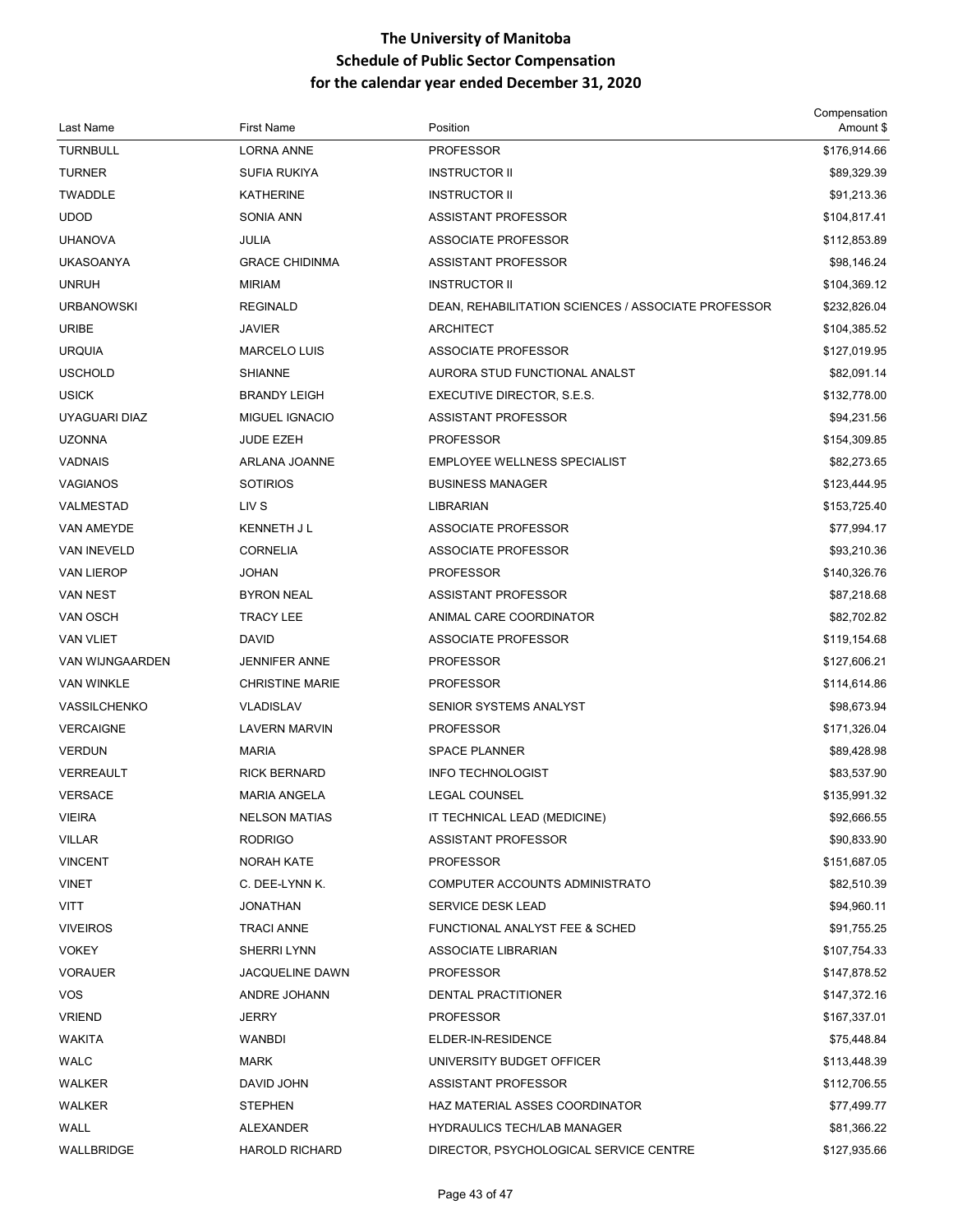| Last Name        | <b>First Name</b>        | Position                        | Compensation<br>Amount \$ |
|------------------|--------------------------|---------------------------------|---------------------------|
| WALLD            | RANDOLPH KENNETH         | <b>INFORMATION TECHNOLOGIST</b> | \$91,288.74               |
| WALLIS           | <b>BERNADINE</b>         | <b>INSTRUCTOR II</b>            | \$103,732.85              |
| <b>WALTON</b>    | <b>JENNIFER</b>          | MGR, RESEARCH & PROSPECT MGMT   | \$93,095.32               |
| WAN              | <b>FANG</b>              | <b>PROFESSOR</b>                | \$185,189.03              |
| WANG             | <b>BINGCHEN</b>          | <b>PROFESSOR</b>                | \$142,732.36              |
| WANG             | <b>FEIYUE</b>            | <b>PROFESSOR</b>                | \$210,873.10              |
| <b>WANG</b>      | <b>JUN-FENG</b>          | ASSOCIATE PROFESSOR             | \$125,183.00              |
| WANG             | <b>LIQUN</b>             | <b>PROFESSOR</b>                | \$165,203.16              |
| WANG             | <b>LUMING</b>            | <b>ASSOCIATE PROFESSOR</b>      | \$154,939.98              |
| WANG             | <b>PEIQING</b>           | <b>TECHNICIAN</b>               | \$76,558.63               |
| WANG             | <b>SIMON</b>             | DIRECTOR, FACILITIES            | \$101,059.52              |
| WANG             | <b>XIKUI</b>             | <b>PROFESSOR</b>                | \$171,055.33              |
| WARD             | <b>KRISTINE</b>          | <b>ASSISTANT MANAGER</b>        | \$84,647.24               |
| WARD             | <b>MEGHAN</b>            | <b>BUSINESS MANAGER - UGME</b>  | \$87,880.03               |
| <b>WARKENTIN</b> | <b>CURT</b>              | ASSOC DIR, BISON SPORTS OPER    | \$89,729.44               |
| <b>WARKENTIN</b> | <b>ELYSSA DANAE</b>      | RESEARCH GRANT FACILITATOR      | \$82,803.67               |
| WARNE            | VANESSA KAY              | ASSOCIATE PROFESSOR             | \$125,216.01              |
| <b>WARNER</b>    | <b>STEVEN M</b>          | SYSTEMS ANALYST                 | \$77,375.28               |
| WATERMAN         | <b>JANE MARGARET</b>     | <b>PROFESSOR</b>                | \$149,868.58              |
| WATSON           | <b>GRAHAM CARL SCOTT</b> | <b>SR SYSTEMS ANALYST</b>       | \$112,137.92              |
| WATT             | <b>DAVID</b>             | <b>ASSOCIATE PROFESSOR</b>      | \$122,585.39              |
| WATT             | <b>JENNIFER ELLEN</b>    | ASSISTANT PROFESSOR             | \$89,222.60               |
| WEBB             | <b>COLLEEN ELIZABETH</b> | EDUCATION DEVELOPER             | \$88,705.35               |
| WEBBER           | SANDRA CHRISTINE         | <b>ASSOCIATE PROFESSOR</b>      | \$120,773.69              |
| WEI              | <b>VICTOR CHUNLIANG</b>  | CIVIL ENG TECHNOLOGIST 3        | \$84,548.72               |
| WEI              | <b>YIFAN</b>             | ASSISTANT PROFESSOR             | \$126,560.75              |
| WEIHRAUCH        | <b>DIRK</b>              | <b>PROFESSOR</b>                | \$133,864.71              |
| <b>WEIMER</b>    | <b>JADE BROOKLYN</b>     | <b>SESSIONAL INSTRUCTOR</b>     | \$97,146.05               |
| <b>WELCH</b>     | <b>TREVOR DEAN</b>       | DOCUMENT SPECIALIST             | \$77,236.72               |
| WELLMAN          | <b>SCOTT COLIN</b>       | WINDOWS SERVER SPECIALIST       | \$89,648.77               |
| WENER            | PAMELA FRANCES           | ASSOCIATE PROFESSOR             | \$80,085.65               |
| <b>WENSTOB</b>   | ZACH                     | PHYSICAL PLANT ENGINEER         | \$77,447.77               |
| WERBOWESKY       | <b>ROBERT</b>            | TECHNOLOGY TRANSFER SPECIALIST  | \$106,405.68              |
| WESST            | DAVID                    | ASSOC INFRASTRUCTURE SOLN ARCH  | \$97,351.25               |
| WEST             | ADRIAN ROBERT            | <b>ASSISTANT PROFESSOR</b>      | \$102,868.47              |
| WEST             | <b>CHRISTINA HELEN</b>   | ASSOCIATE PROFESSOR             | \$118,372.37              |
| WESTMACOTT       | <b>ROBIN PHYLLIS</b>     | <b>ASSISTANT PROFESSOR</b>      | \$82,126.78               |
| WESTRA           | JOSEPH                   | <b>SYSTEMS SPECIALIST</b>       | \$97,248.67               |
| WHEELER          | ALTHEA                   | COPYRIGHT STRATEGY MANAGER      | \$79,424.91               |
| WHETTER          | <b>IAN CAMPBELL</b>      | ASSISTANT PROFESSOR             | \$205,260.09              |
| <b>WHICHER</b>   | ian                      | <b>PROFESSOR</b>                | \$151,527.22              |
| <b>WHIKLO</b>    | JARED S                  | TECHNICAL SPECIALIST/DEVELOPER  | \$99,127.28               |
| WHITEHILL        | <b>MONIQUE</b>           | SR CATEGORY LEAD, IT GDS & SER  | \$110,215.81              |
| WHYARD           | <b>STEVEN</b>            | ASSOCIATE PROFESSOR             | \$132,003.93              |
| <b>WICHART</b>   | <b>NOREEN</b>            | <b>INSTRUCTOR II</b>            | \$133,501.13              |
| <b>WICKLOW</b>   | <b>BRANDY ALEXANDRA</b>  | <b>ASSOCIATE PROFESSOR</b>      | \$91,384.22               |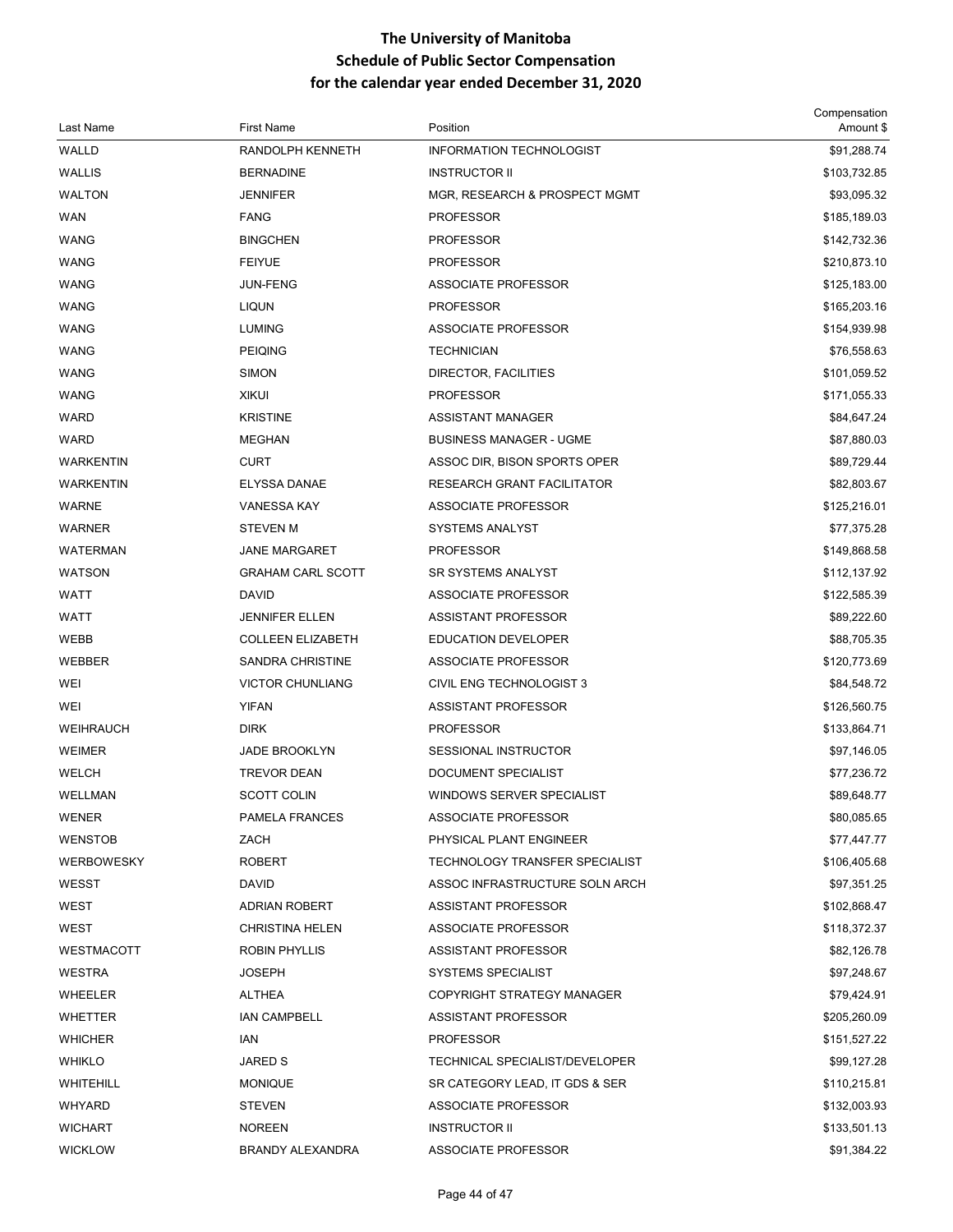| Last Name             | <b>First Name</b>       | Position                                        | Compensation<br>Amount \$ |
|-----------------------|-------------------------|-------------------------------------------------|---------------------------|
| WIEBE                 | <b>BRYAN ANTHONY</b>    | MANAGER, EMPLOYEE WELL-BEING                    | \$93,002.62               |
| <b>WIEBE</b>          | LESLEY                  | ADMINISTRATIVE ASSISTANT                        | \$78,238.14               |
| WIEBE                 | <b>LINDSEY</b>          | MGR. INSTITUTIONAL PROJ COMM.                   | \$84,323.79               |
| <b>WIESE</b>          | <b>KIMBERLY</b>         | <b>SENIOR INSTRUCTOR</b>                        | \$106,745.64              |
| WIGLE                 | JEFFREY THEODORE NELSON | ASSOCIATE PROFESSOR                             | \$134,153.33              |
| <b>WILKINS</b>        | <b>JOHN ALFRED</b>      | <b>PROFESSOR</b>                                | \$87,075.12               |
| <b>WILKINS</b>        | <b>OLIVIA</b>           | ASSISTANT PROFESSOR                             | \$95,299.55               |
| <b>WILKINSON</b>      | <b>LORI ANNE</b>        | <b>PROFESSOR</b>                                | \$144,050.68              |
| <b>WILLIAMS</b>       | <b>ABSATOU M</b>        | <b>INSTRUCTOR I</b>                             | \$90,491.52               |
| <b>WILLIAMS</b>       | VALERIE                 | DIVERSITY CONSULTANT                            | \$92,557.62               |
| <b>WILLOUGHBY</b>     | <b>DAVID</b>            | <b>ASSISTANT PROFESSOR</b>                      | \$96,876.66               |
| <b>WILSON</b>         | <b>ALISTAIR MCRAE</b>   | PLUMBER/STEAMFITTER                             | \$75,313.65               |
| <b>WILSON</b>         | ANGELA                  | CLIN TRIAL RESEARCH NURSE COOR                  | \$75,148.40               |
| <b>WILSON</b>         | JANNA LEAH              | <b>SENIOR INSTRUCTOR</b>                        | \$92,239.16               |
| <b>WILSON BAPTIST</b> | KAREN ELIZABETH         | DEAN / ASSOCIATE PROFESSOR                      | \$150,629.40              |
| <b>WILTSHIRE</b>      | <b>WILLIAM ANTHONY</b>  | <b>PROFESSOR</b>                                | \$262,400.05              |
| <b>WINTONIW</b>       | <b>SUSAN</b>            | <b>INSTRUCTOR II</b>                            | \$117,998.76              |
| WITT                  | <b>JULIA CATHERINE</b>  | <b>ASSOCIATE PROFESSOR</b>                      | \$124,263.99              |
| <b>WOJCIECHOWSKI</b>  | <b>CHESTER</b>          | UNIVERSITY BUDGET OFFICER                       | \$105,353.02              |
| <b>WOLIGROSKI</b>     | <b>SEBRINA LYNNE</b>    | SEXUAL VIOLENCE RES.CENT.COORD                  | \$76,826.32               |
| <b>WOLOSCHUK</b>      | SANDRA LOUISE           | ASSOCIATE DIRECTOR, LEARNING & ORG. DEVELOPMENT | \$119,771.42              |
| <b>WONG</b>           | <b>HEI LING</b>         | ASST. MANAGER, PAYROLL SVCS                     | \$82,223.98               |
| <b>WONG</b>           | LISA LAI PING           | <b>OPERATIONS MANAGER</b>                       | \$83,895.54               |
| <b>WONG</b>           | <b>TONY</b>             | MIDDLEWARE SPECIALIST                           | \$91,293.58               |
| WOODGATE              | ROBERTA LYNN            | <b>PROFESSOR</b>                                | \$174,116.58              |
| WOOD-WARREN           | <b>ALI MARIE</b>        | FIRST YR CENTRE COORDINATOR                     | \$79,001.05               |
| <b>WOOLFORD</b>       | <b>ANDREW JOHN</b>      | <b>PROFESSOR</b>                                | \$148,736.47              |
| <b>WORKUM</b>         | KIMBERLY DAWN           | <b>SENIOR INSTRUCTOR</b>                        | \$111,614.69              |
| <b>WORLEY</b>         | ANNE C                  | <b>ASSOCIATE PROFESSOR</b>                      | \$122,612.16              |
| <b>WORMS</b>          | ANDRE DION              | SYSTEMS ANALYST                                 | \$101,245.56              |
| <b>WOTTON</b>         | DONALDA HOPE            | <b>INSTRUCTOR II</b>                            | \$109,513.42              |
| <b>WRIGHT</b>         | <b>BROCK JAMES</b>      | ASSOCIATE DEAN (CLINICAL)                       | \$95,280.12               |
| WU                    | NAN                     | <b>ASSOCIATE PROFESSOR</b>                      | \$108,654.00              |
| WU                    | QIONG CHRISTINE         | <b>PROFESSOR</b>                                | \$100,695.21              |
| WU                    | ZHENYU                  | <b>PROFESSOR</b>                                | \$297,460.50              |
| WYATT                 | <b>STACY LEE</b>        | <b>MANAGER OF CEREMONIES/EVENTS</b>             | \$110,676.08              |
| XI                    | ZHENG MING              | ACADEMIC ADMINISTRATOR                          | \$92,070.13               |
| <b>XIDOS</b>          | <b>JAMES</b>            | <b>SENIOR INSTRUCTOR</b>                        | \$114,290.06              |
| XIE                   | <b>JINGWEI</b>          | LIFE SAFETY ENGINEER                            | \$100,252.99              |
| XIE                   | <b>JIUYONG</b>          | <b>PROFESSOR</b>                                | \$149,249.25              |
| XING                  | <b>MENGQIU</b>          | ASSOCIATE PROFESSOR                             | \$122,688.18              |
| <b>XUAN</b>           | WEI                     | ASSOCIATE LIBRARIAN                             | \$92,168.06               |
| YAFFE                 | <b>CLIFFORD STEPHEN</b> | ASSOCIATE PROFESSOR                             | \$153,012.59              |
| YAFFE                 | DANIELLE JOY            | <b>INSTRUCTOR II</b>                            | \$89,329.39               |
| YAHAMPATH             | PRADEEPA                | ASSOCIATE PROFESSOR                             | \$132,738.25              |
| YAKIMOSKI             | AMELIA GAYLE            | STUDY COORDINATOR                               | \$84,508.44               |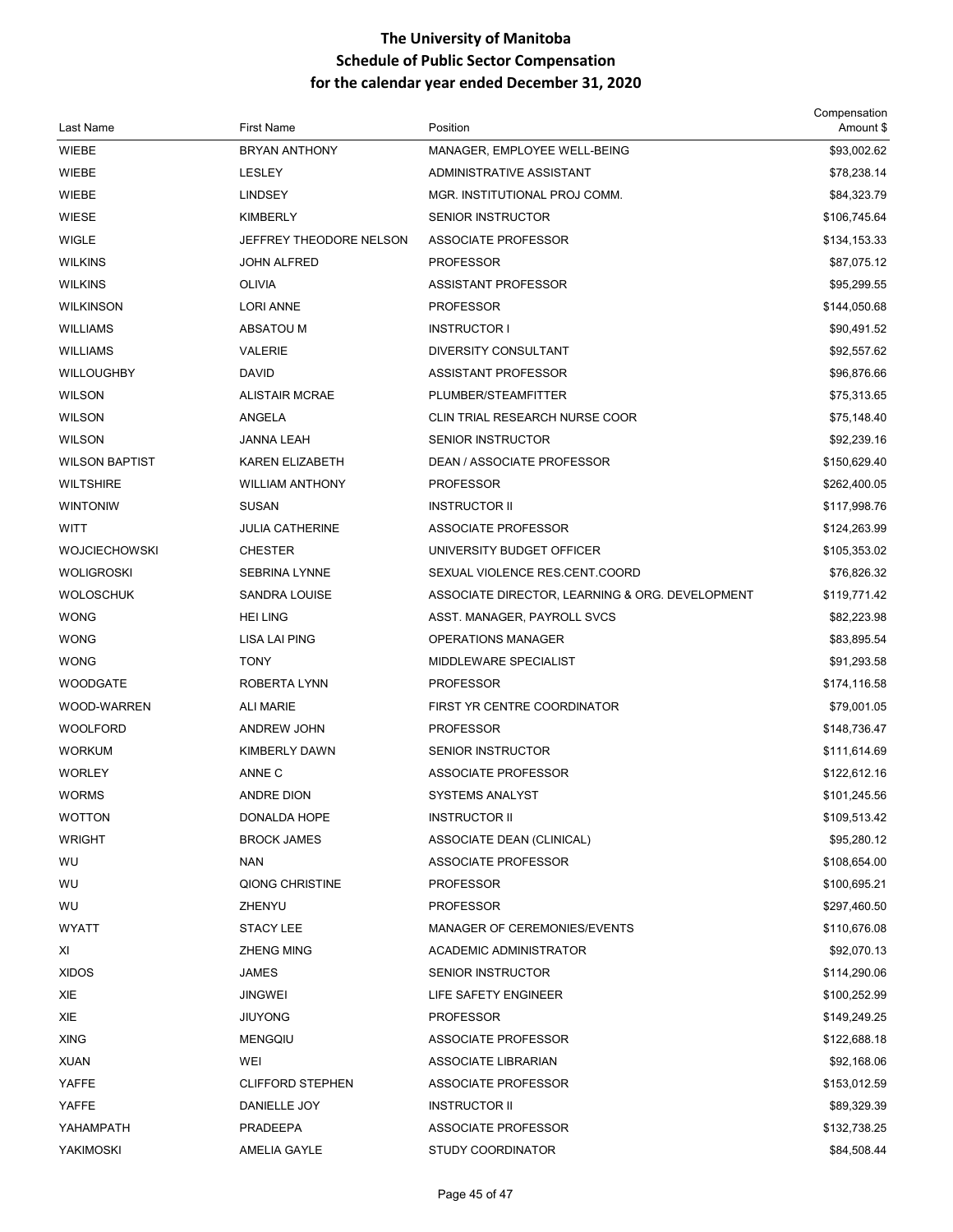| Last Name         | <b>First Name</b>       | Position                             | Compensation<br>Amount \$ |
|-------------------|-------------------------|--------------------------------------|---------------------------|
| <b>YAMCHUK</b>    | <b>ANDRIY</b>           | <b>TECHNICAL &amp; TEACHING</b>      | \$75,661.93               |
| <b>YANG</b>       | <b>CHENGBO</b>          | ASSOCIATE PROFESSOR                  | \$98,530.98               |
| <b>YANG</b>       | <b>PANSEOK</b>          | MICROBEAM LAB MANAGER                | \$94,297.93               |
| YANG              | PO                      | ASSOCIATE PROFESSOR                  | \$116,711.95              |
| YANG              | XI                      | <b>PROFESSOR</b>                     | \$164,759.03              |
| <b>YAO</b>        | XIAO-JIAN               | <b>PROFESSOR</b>                     | \$139,797.21              |
| <b>YARCHUK</b>    | <b>LORI</b>             | ASSOC. V.P. (MARKETING COMM.)        | \$76,372.46               |
| YARMILL           | <b>ALISON HEATHER</b>   | ASSIST RADIATION SAFETY COORD        | \$83,641.65               |
| YELLOWBIRD        | MICHAEL JAMES           | DEAN / PROFESSOR                     | \$228,781.33              |
| YEPEZ             | CARLOS                  | ASSOCIATE PROFESSOR                  | \$110,251.83              |
| <b>YEREX</b>      | KATHERINE ELIZABETH     | ASSISTANT PROFESSOR                  | \$93,296.30               |
| <b>YEUNG</b>      | <b>EVELYN LIANE</b>     | <b>INFO TECH 5</b>                   | \$94,906.30               |
| YI                | <b>KYOUNG JUNE</b>      | ASSISTANT PROFESSOR                  | \$97,909.13               |
| YOGENDRAN         | <b>MARINA SASHIKALA</b> | <b>INFORMATION TECHNOLOGIST</b>      | \$99,155.08               |
| <b>YOON</b>       | EE-SEUL                 | ASSISTANT PROFESSOR                  | \$98,856.05               |
| <b>YOSHIDA</b>    | <b>ASAKO</b>            | ASSOCIATE LIBRARIAN                  | \$113,922.02              |
| YOSHIDA           | <b>BLAIR</b>            | <b>INSTRUCTOR II</b>                 | \$106,728.49              |
| <b>YOUNES</b>     | <b>JOHN KHERALLAH</b>   | ASSISTANT PROFESSOR                  | \$526,602.97              |
| <b>YOUNG</b>      | <b>DEBRA</b>            | <b>MANAGING DIRECTOR</b>             | \$117,657.19              |
| <b>YOUNG</b>      | <b>JAMES EVERETT</b>    | ASSOCIATE PROFESSOR                  | \$123,310.54              |
| YOUNG             | <b>JEFFREY BRUCE</b>    | <b>SENIOR INSTRUCTOR</b>             | \$113,627.57              |
| YU                | ADELICIA CHEE WING      | ASSISTANT PROFESSOR                  | \$80,526.01               |
| YU                | C.T.DICKIE              | <b>PROFESSOR</b>                     | \$160,952.36              |
| <b>YUAN</b>       | QIUYAN                  | ASSOCIATE PROFESSOR                  | \$111,189.51              |
| <b>YUAN</b>       | <b>WENLONG</b>          | ASSOCIATE PROFESSOR                  | \$227,904.96              |
| <b>YUN</b>        | <b>MISUK</b>            | <b>GEOCHEMISTRY LABORATORY MGR</b>   | \$76,558.64               |
| <b>YURKIW</b>     | <b>STEPHEN MICHAEL</b>  | EDUCATIONAL SPECIALIST               | \$82,184.66               |
| <b>YURKOV</b>     | <b>VLADIMIR</b>         | <b>PROFESSOR</b>                     | \$135,440.69              |
| <b>ZAHARIA</b>    | <b>DERRICK</b>          | <b>MANAGER, MAINTENANCE SERVICES</b> | \$98,758.81               |
| ZAHRADKA          | PETER C                 | <b>PROFESSOR</b>                     | \$164,323.32              |
| ZAMUCO            | <b>RICHARD</b>          | STUDENT SYSTEM ANALYST               | \$101,630.48              |
| ZAPP              | <b>MICHAEL</b>          | <b>SENIOR INSTRUCTOR</b>             | \$114,453.04              |
| ZAPSHALA-KELLN    | <b>LYNN</b>             | V.P. (ADMINISTRATION)                | \$225,287.39              |
| ZEILER            | <b>FREDERICK ADAM</b>   | ASSISTANT PROFESSOR                  | \$108,682.74              |
| <b>ZELENITSKY</b> | SHERYL ANN              | <b>PROFESSOR</b>                     | \$165,839.45              |
| <b>ZELINSKI</b>   | <b>TERESA ANN</b>       | <b>PROFESSOR</b>                     | \$164,315.02              |
| <b>ZELMER</b>     | CARLA DALE              | <b>INSTRUCTOR I</b>                  | \$89,189.81               |
| ZENG              | <b>RONG</b>             | ASSISTANT PROFESSOR                  | \$127,260.75              |
| ZHANEL            | GEORGE G.               | <b>PROFESSOR</b>                     | \$167,949.70              |
| ZHANG             | <b>GENG</b>             | <b>COMPUTER PROGRAMMER</b>           | \$77,799.21               |
| ZHANG             | QIANG                   | <b>PROFESSOR</b>                     | \$164,649.09              |
| ZHANG             | YANG                    | <b>PROFESSOR</b>                     | \$125,853.94              |
| ZHANG             | <b>YING</b>             | ASSISTANT PROFESSOR                  | \$157,121.50              |
| ZHANG             | <b>YONG</b>             | <b>PROFESSOR</b>                     | \$146,024.70              |
| ZHANG             | <b>ZHI CHUAN</b>        | DATABASE ANALYST                     | \$81,135.18               |
| ZHENG             | <b>STEVEN XIAOFAN</b>   | <b>PROFESSOR</b>                     | \$165,705.31              |